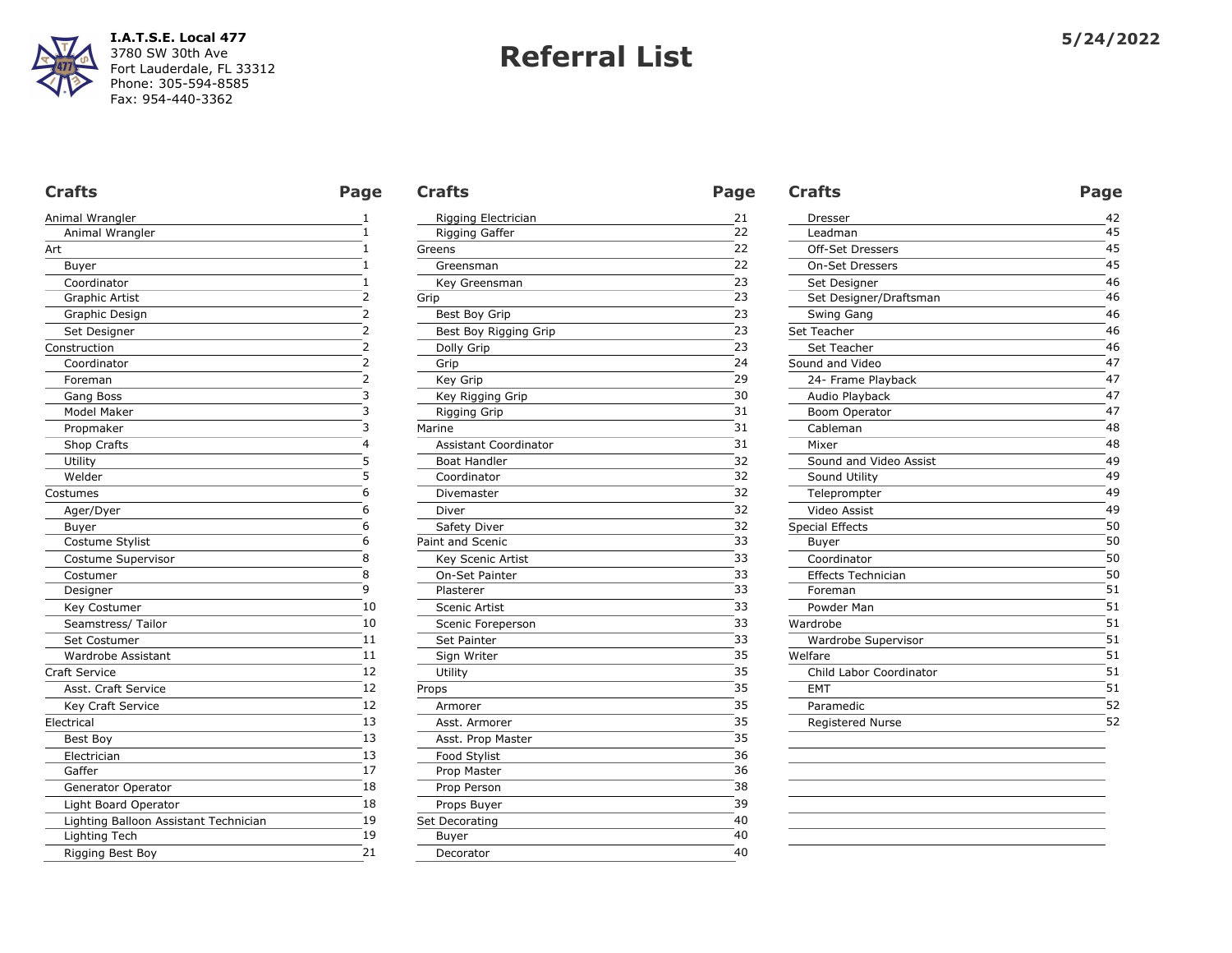| <b>Name</b>             | <b>City</b>   |           | State Zip | <b>Phone 1</b>     | <b>Phone 2</b>                | <b>Email</b>                | A   | A2  | <b>Harassment</b> |
|-------------------------|---------------|-----------|-----------|--------------------|-------------------------------|-----------------------------|-----|-----|-------------------|
| <b>Animal Wrangler</b>  |               |           |           |                    |                               |                             |     |     |                   |
| <b>Animal Wrangler</b>  |               |           |           |                    |                               |                             |     |     |                   |
| Deveaugh, Dennis        | Davie         | FL        | 33325     |                    | (954) 605-4871 (954) 474-4075 | ndevoe1@aol.com             |     |     |                   |
| Malesci, Artie          | Davie         | <b>FL</b> | 33325     | (305) 282-4953     |                               | amistunts@aol.com           |     |     |                   |
| Art                     |               |           |           |                    |                               |                             |     |     |                   |
| <b>Buyer</b>            |               |           |           |                    |                               |                             |     |     |                   |
| Barros, Carolina        | Miami         | FL.       | 33176     | (305) 733-0690     |                               | carohbee@gmail.com          | Yes | Yes |                   |
| Browne, Aamira          | Ocoee         | FL.       | 34761     | $(407)$ 408-8150   |                               | aamirabrowne@gmail.com      | Yes | Yes | HP <sub>2</sub>   |
| Erdberg, Susan          | Tampa         | FL.       | 33624     | (727) 457-0398     |                               | sueerdberg@gmail.com        | Yes | Yes | HP1               |
| Guzman, Marina          | Boca Raton    | FL.       | 33137     | $(917)$ 623-9782   |                               | marinaguzman81@gmail.com    |     |     |                   |
| O'Donnell, Molly        | Atlanta       | GA        | 30317     | $(646)$ 318-0422   |                               | mollie2379@yahoo.com        |     |     |                   |
| Oyaas, Andrew           | Wilmington    |           | NC 28412  | (828) 421-8123     |                               | theroo@mac.com              | Yes | Yes |                   |
| Richardson, Charles     | Orlando       | FL.       | 32804     | (407) 760-9320     |                               | onemindart@mac.com          | Yes | Yes | HP1               |
| Tobin, Martin           | Miami         | FL.       | 33138     | (305) 790-9265     |                               | martintobin14@gmail.com     |     |     |                   |
| <b>Coordinator</b>      |               |           |           |                    |                               |                             |     |     |                   |
| Arvanites, Sarah        | Miami         | FL.       | 33145     | (978) 590-1416     |                               | burnnoticeart@gmail.com     |     |     |                   |
| Atkinson, Kristofer     | Gulfport      | FL.       | 33707     | $(918) 808 - 0204$ |                               | thetoferatkinson@gmail.com  | Yes | Yes | HP1               |
| Blaga, Cornelius        | Riverview     | FL.       | 33579     | (813) 380-8204     |                               | cornd531@gmail.com          | Yes | Yes | HP1               |
| Bortell, Brooke         | Miami         | <b>FL</b> | 33126     | (305) 878-0346     |                               | bbortell16@gmail.com        | Yes | Yes | HP1               |
| Burkley, Jennifer (Jen) | St Petersburg | FL.       | 33703     | (727) 492-3826     |                               | 742jen@gmail.com            | Yes | Yes | HP <sub>2</sub>   |
| Clarke, Laureen         | Miami Shores  | FL.       | 33168     | $(305)$ 525-3430   |                               | artferret@aol.com           | Yes | Yes | HP <sub>2</sub>   |
| Crosby, Anja            | Jacksonville  | FL.       | 32211     | $(904) 563 - 7185$ |                               | anja.crosby@gmail.com       |     |     |                   |
| Davila, Daniel          | Miami         | FL.       | 33129     |                    | (305) 302-8097 (305) 858-1902 | davilada@bellsouth.net      |     |     |                   |
| Deckard, Jacob          | Jacksonville  | FL.       | 32211     | (904) 377-8157     |                               | jacobdeckard@gmail.com      | Yes | Yes |                   |
| Erdberg, Susan          | Tampa         | FL.       | 33624     | $(727)$ 457-0398   |                               | sueerdberg@gmail.com        | Yes | Yes | HP1               |
| Gill, Matthew (Blake)   | Davenport     | FL.       | 33896     | (706) 977-9245     |                               | blakegillcreative@gmail.com | Yes | Yes | HP1               |
| Haggerty, Kimberly      | Coconut Grove | FL.       | 33133     | (305) 904-8424     |                               | haggertyk@bellsouth.net     | Yes | Yes |                   |
| Lane, Michael           | Orlando       | FL.       | 32828     | $(407)$ 756-5552   |                               | laneproductions93@gmail.com | Yes | Yes | HP1               |
| O'Donnell, Molly        | Atlanta       | <b>GA</b> | 30317     | $(646)$ 318-0422   |                               | mollie2379@yahoo.com        |     |     |                   |
| Ramos, Zachary          | Fort Myers    | FL        | 33931     | (609) 705-9844     |                               | zachary.s.ramos@gmail.com   | Yes | Yes | HP1               |
| Thigpen, Lilly          | Orlando       | <b>FL</b> | 32814     | (253) 961-6475     |                               | thigpenLilly@gmail.com      | Yes | Yes | HP1               |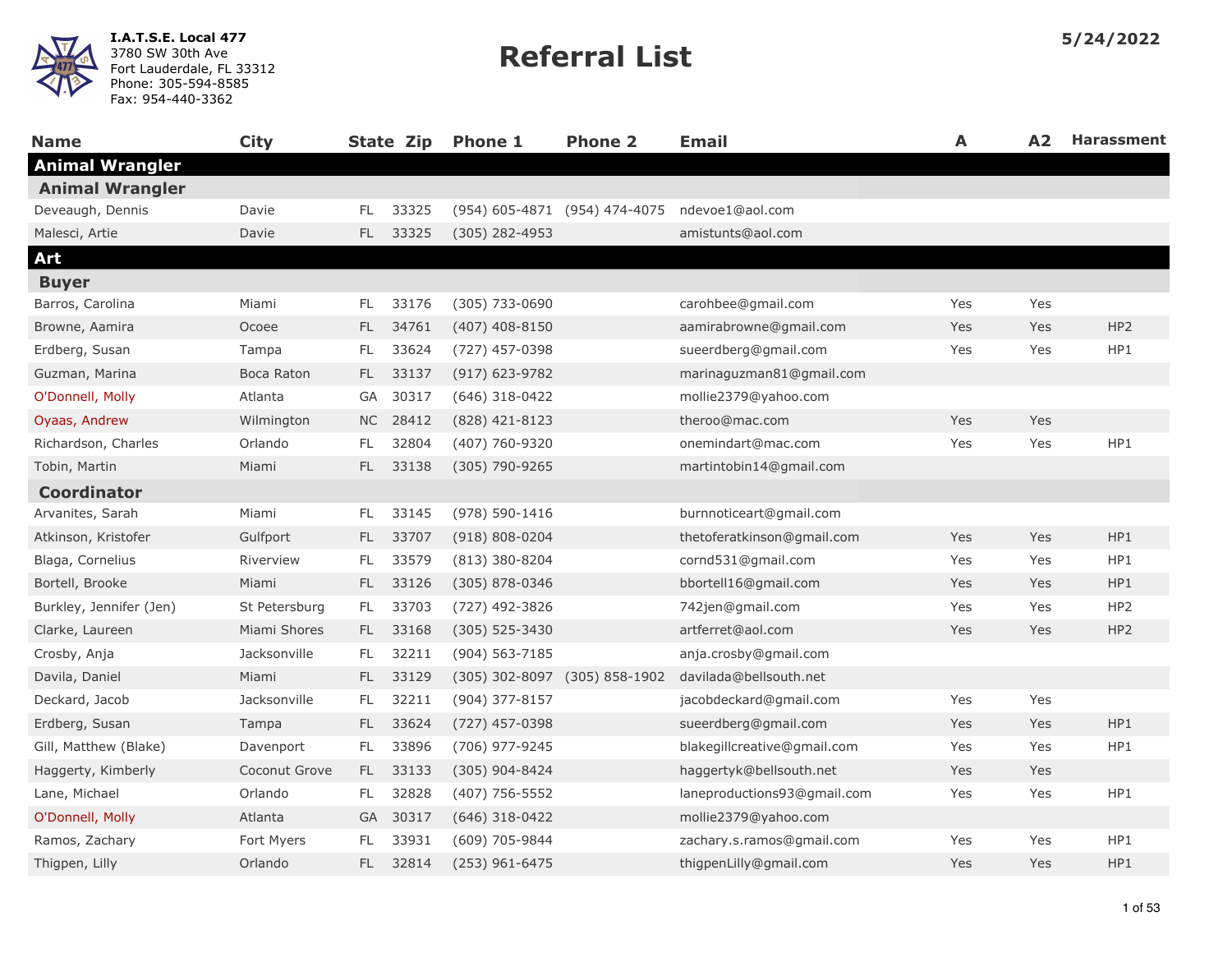

| Name                  | <b>City</b>    |      | State Zip | <b>Phone 1</b>                | <b>Phone 2</b>                | <b>Email</b>               | A   | A <sub>2</sub> | <b>Harassment</b> |
|-----------------------|----------------|------|-----------|-------------------------------|-------------------------------|----------------------------|-----|----------------|-------------------|
| <b>Graphic Artist</b> |                |      |           |                               |                               |                            |     |                |                   |
| Nottebaum, Nicholas   | Miami          | FL.  | 33155     | (305) 898-4387                |                               | nnottebaum@gmail.com       |     |                |                   |
| Rugh, Jordan          | Lutz           | FL.  | 33559     | $(813) 516 - 6459$            |                               | jordanrugh1@gmail.com      | Yes | Yes            | HP <sub>2</sub>   |
| <b>Graphic Design</b> |                |      |           |                               |                               |                            |     |                |                   |
| Nottebaum, Nicholas   | Miami          | FL.  | 33155     | (305) 898-4387                |                               | nnottebaum@gmail.com       |     |                |                   |
| Sweeney, Chris        | Clermont       | FL.  | 34714     | (267) 371-2099                |                               | chris@popmediausa.com      | Yes | Yes            | HP1               |
| <b>Set Designer</b>   |                |      |           |                               |                               |                            |     |                |                   |
| Haynes IV, Blair      | Tampa          | FL.  | 33609     | (813) 335-8348                |                               | blairhaynes@hotmail.com    |     |                |                   |
| Marin, Jaime          | Hollywood      | FL.  | 33020     | (954) 383-3389                |                               | jaimarin1971@gmail.com     |     |                |                   |
| Rosales, Jessica      | Miami          | FL.  | 333147    | (786) 487-2436                |                               | gljess2814@gmail.com       | Yes | Yes            | HP1               |
| <b>Construction</b>   |                |      |           |                               |                               |                            |     |                |                   |
| <b>Coordinator</b>    |                |      |           |                               |                               |                            |     |                |                   |
| Damien, Peter         | Ocala          | FL.  | 34482     |                               | (352) 237-4789 (352) 362-2650 | petedamien@yahoo.com       |     |                |                   |
| Edling, Michael       | Belle Isle     | FL.  | 32812     |                               | (407) 438-7035 (407) 341-4404 | sets4u@aol.com             |     |                |                   |
| Harris, James         | Orlando        | FL.  | 32826     | (407) 353-6742 (407) 382-6767 |                               | jhset@aol.com              | Yes | Yes            | HP <sub>2</sub>   |
| Hendricks, Paul (Rex) | Pembroke Pines | FL.  | 33026     | (954) 817-1028                |                               | prexhendricks@gmail.com    | Yes | Yes            | HP <sub>2</sub>   |
| Luehring, Brian       | Key Biscayne   | FL.  | 33149     | $(305)$ 775-1755              |                               | bcluehring@gmail.com       | Yes | Yes            |                   |
| Metzel, Michael       | Pembroke Pines | FL.  | 33024     |                               | (954) 661-3841 (954) 432-3841 | mmetzel@gmail.com          | Yes | Yes            | HP <sub>2</sub>   |
| Meyrich, Victor       | Sarasota       | FL.  | 34243     | (941) 355-7232 (941) 780-8266 |                               | vicmeyrich@msn.com         |     |                |                   |
| Respondek, Allan      | Miami Shores   | FL.  | 33138     |                               | (305) 495-8253 (305) 893-6874 | setbydesign@bellsouth.net  |     |                |                   |
| Ritz, Jeffery         | Cocoa          | FL.  | 32926     | (407) 247-5799                |                               | ritzjeffery@gmail.com      |     |                |                   |
| Sleeman, Frank        | Geneva         | FL.  | 32732     |                               | (407) 257-6626 (407) 349-9947 | fsleeman@prodigy.net       |     |                |                   |
| <b>Foreman</b>        |                |      |           |                               |                               |                            |     |                |                   |
| Bricker, William      | Vero Beach     | FL - | 32967     | (772) 473-4209                |                               | propmakerbill@comcast.net  | Yes | Yes            | HP <sub>2</sub>   |
| Edling, Michael       | Belle Isle     | FL.  | 32812     |                               | (407) 438-7035 (407) 341-4404 | sets4u@aol.com             |     |                |                   |
| Harrington, Nicholas  | Miami          | FL.  | 33138     | (305) 496-8309                |                               | nick.harrington1@gmail.com | Yes | Yes            | HP1               |
| Harris, James         | Orlando        | FL.  | 32826     | (407) 353-6742 (407) 382-6767 |                               | jhset@aol.com              | Yes | Yes            | HP2               |
| Hendricks, Paul (Rex) | Pembroke Pines | FL.  | 33026     | (954) 817-1028                |                               | prexhendricks@gmail.com    | Yes | Yes            | HP <sub>2</sub>   |
| Hurst II, Harry       | Ellenwood      | GA   | 30294     |                               | (561) 635-2214 (561) 791-2548 | hkhurst2@gmail.com         |     |                |                   |
| Luehring, Brian       | Key Biscayne   | FL.  | 33149     | $(305)$ 775-1755              |                               | bcluehring@gmail.com       | Yes | Yes            |                   |
| Meyrich, Victor       | Sarasota       | FL.  | 34243     |                               | (941) 355-7232 (941) 780-8266 | vicmeyrich@msn.com         |     |                |                   |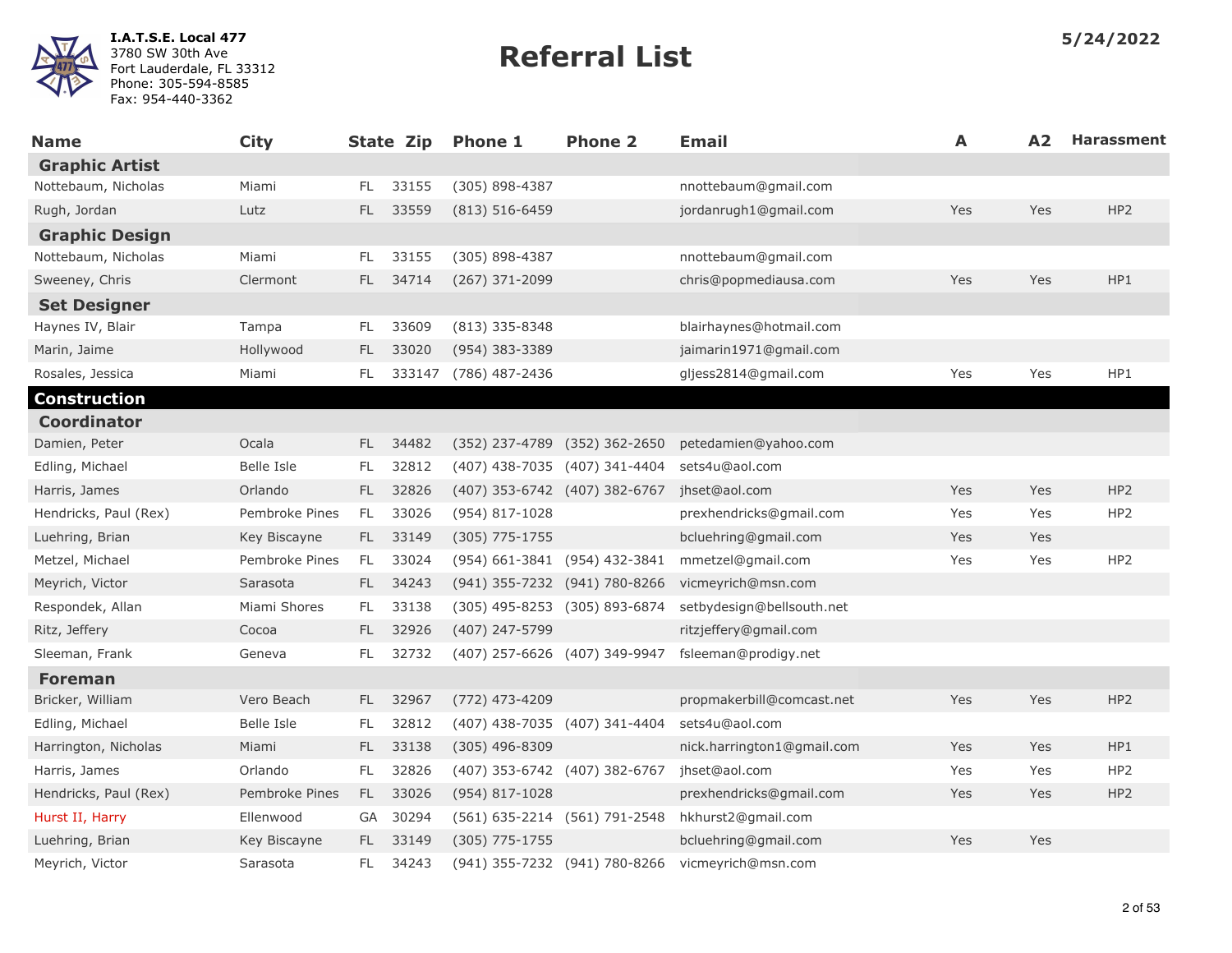

| <b>Name</b>          | <b>City</b>    |     | <b>State Zip</b> | <b>Phone 1</b>                | <b>Phone 2</b>                | <b>Email</b>                     | A   | A2  | <b>Harassment</b> |
|----------------------|----------------|-----|------------------|-------------------------------|-------------------------------|----------------------------------|-----|-----|-------------------|
| Respondek, Allan     | Miami Shores   |     | FL 33138         | $(305)$ 495-8253              | (305) 893-6874                | setbydesign@bellsouth.net        |     |     |                   |
| Russell, John        | Lake Mary      | FL. | 32746            | $(773) 710 - 6873$            |                               | jrrwoodworks@gmail.com           | Yes | Yes | HP1               |
| Smith, Jordan        | New Smyrna     | FL. | 32168            | (386) 341-4646                |                               | seabrz400@yahoo.com              | Yes | Yes | HP1               |
| Winters, Douglas     | Cocoa          | FL. | 32926            | (407) 301-5325                |                               | winters.douglas77@gmail.com      |     |     |                   |
| <b>Gang Boss</b>     |                |     |                  |                               |                               |                                  |     |     |                   |
| Charboneau, Michael  | Ocala          | FL. | 34474            | (352) 804-2915 (352) 237-7468 |                               | mcharboneau1@cfl.rr.com          |     |     |                   |
| McCarthy, Mark       | Cooper City    | FL. | 33330            | (954) 252-1799 (954) 805-0434 |                               | mccarthy1142@bellsouth.net       | Yes | Yes |                   |
| Ogonoski, John       | Vero Beach     | FL. | 32968            | (772) 559-2865                |                               | johnnyo1470@me.com               |     |     |                   |
| Tindall, Ryan        | Apopka         | FL  | 32712            | (321) 231-8534                |                               | rktindall2@yahoo.com             | Yes |     |                   |
| Winters, Douglas     | Cocoa          | FL. | 32926            | $(407)$ 301-5325              |                               | winters.douglas77@gmail.com      |     |     |                   |
| <b>Model Maker</b>   |                |     |                  |                               |                               |                                  |     |     |                   |
| Cunningham, Michael  | Orlando        | FL. | 32836            | $(843) 685 - 4611$            |                               | michaelcunningham01@hotmail.com  | Yes | Yes | HP1               |
| Ogonoski, John       | Vero Beach     | FL. | 32968            | (772) 559-2865                |                               | johnnyo1470@me.com               |     |     |                   |
| Sweeney, Chris       | Clermont       | FL  | 34714            | (267) 371-2099                |                               | chris@popmediausa.com            | Yes | Yes | HP1               |
| Tindall, Ryan        | Apopka         | FL. | 32712            | (321) 231-8534                |                               | rktindall2@yahoo.com             | Yes |     |                   |
| <b>Propmaker</b>     |                |     |                  |                               |                               |                                  |     |     |                   |
| Boman, Bjorn         | Fort Pierce    | FL. | 34946            |                               | (772) 770-3064 (772) 696-0766 | mellavbo@aol.com                 | Yes |     |                   |
| Brubaker, Stephen    | Port St. Lucie | FL. | 34984            | $(772)$ 240-0963              |                               | flboy@comcast.net                | Yes | Yes | HP1               |
| Burke, Michael       | Hollywood      | FL. | 33021            | (954) 275-4630                |                               | mjburke1008@gmail.com            |     |     |                   |
| Charboneau, Michael  | Ocala          | FL. | 34474            | (352) 804-2915 (352) 237-7468 |                               | mcharboneau1@cfl.rr.com          |     |     |                   |
| Chavez, Daniel       | Ruskin         | FL. | 33570            | (407) 928-1196                |                               | danny-boy24@hotmail.com          |     |     |                   |
| Chester, Jordan      | Davenport      | FL. | 33837            | (727) 742-4265                |                               | jordan.c.chester@gmail.com       | Yes | Yes | HP1               |
| Ciriclio, David      | Sebastian      | FL  | 32958            | (719) 400-5948                |                               | david.k.ciriclio@gmail.com       | Yes | Yes | HP1               |
| Cunningham, Michael  | Orlando        | FL. | 32836            | $(843) 685 - 4611$            |                               | michaelcunningham01@hotmail.com  | Yes | Yes | HP1               |
| Devries, Taylor      | Oldsmar        | FL  | 34677            | $(813)$ 408-1676              |                               | taylordevries.business@gmail.com | Yes |     |                   |
| Dixon Jr, James      | Casselberry    | FL. | 32707            |                               | (407) 341-8110 (407) 696-8305 | demonpreyer@hushmail.com         |     |     |                   |
| Duryea, Robert       | Miami          | FL  | 33125            | (305) 905-7746                |                               | avcaweb@aol.com                  |     |     |                   |
| Figueroa, Joel       | Miami          | FL. | 33177            | $(305)$ 910-6776              |                               | joelfigueroa33@yahoo.com         | Yes | Yes | HP1               |
| Garcia, Rito         | Homestead      | FL. | 33030            |                               | (786) 623-1430 (786) 412-5286 | ritogarcia012@gmail.com          | Yes | Yes | HP1               |
| Harrington, Nicholas | Miami          | FL. | 33138            | $(305)$ 496-8309              |                               | nick.harrington1@gmail.com       | Yes | Yes | HP1               |
| Holbrook, Richard    | Ft Lauderdale  | FL  | 33334            |                               | (954) 829-3315 (954) 771-5521 | holbrook1@aol.com                |     |     |                   |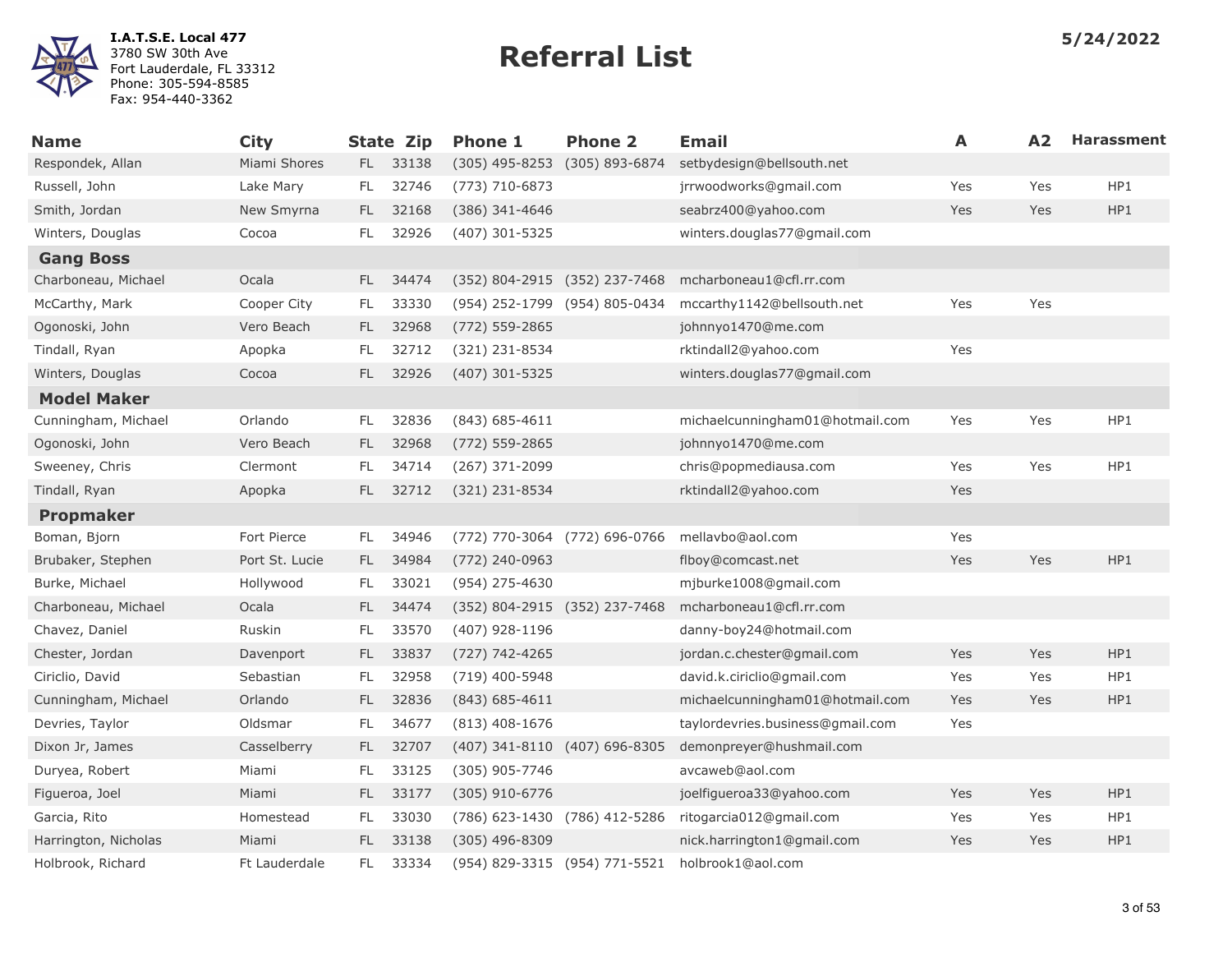

| <b>Name</b>            | <b>City</b>     |     | <b>State Zip</b> | <b>Phone 1</b>                    | <b>Phone 2</b>                | Email                        | A   | A2  | <b>Harassment</b> |
|------------------------|-----------------|-----|------------------|-----------------------------------|-------------------------------|------------------------------|-----|-----|-------------------|
| Howard, Derek          | Vero Beach      |     | FL 32967         |                                   | (772) 453-4152 (772) 453-1006 | howardderek74@gmail.com      |     |     |                   |
| Hudgens, Bruce         | Fruit Cove      | FL. | 32259            |                                   | (904) 307-6142 (904) 287-9116 | blhudgens@aol.com            | Yes | Yes | HP <sub>2</sub>   |
| Legue, David           | Hollywood       | FL. | 33021            |                                   | (954) 966-9168 (954) 551-1152 | dtlonmoon1@aol.com           |     |     |                   |
| Lowe III, Ben          | Stockbridge     | GA  | 30281            |                                   | (352) 516-7775 (352) 669-7366 | benwah711@gmail.com          |     |     |                   |
| McCarthy, Kyle         | Cooper City     | FL. | 33330            | (954) 258-6995 (954) 252-1799     |                               | kmccarthy5701@outlook.com    |     |     |                   |
| McCarthy, Mark         | Cooper City     | FL. | 33330            |                                   | (954) 252-1799 (954) 805-0434 | mccarthy1142@bellsouth.net   | Yes | Yes |                   |
| McDonald, Larry (Larry | <b>Naples</b>   | FL. | 34112            | (239) 293-3326 (520) 305-5135     |                               | lkosz@ymail.com              |     |     |                   |
| Oldeker, Joseph        | Maitland        | FL. | 32751            | (407) 629-9276 (407) 338-1101     |                               | collinsoldeker@earthlink.net |     |     |                   |
| Quero, Albert          | Miami           | FL. | 33196            | $(305) 582 - 1642$                |                               | bertg477@gmail.com           |     |     |                   |
| Serpico, Joseph        | Wellington      | FL. | 33414            | (561) 315-9321 (561) 315-9321     |                               | proproom101@gmail.com        |     |     |                   |
| Sessa, Jean- Noel      | Fort Lauderdale |     | FL 33312         | $(321) 506 - 4106$                |                               | jeannoelsessa@yahoo.com      |     |     |                   |
| Sierra, Richard        | Miami           | FL. | 33134            |                                   | (305) 446-6923 (305) 796-7570 | ras477@gmail.com             |     |     |                   |
| Stacy, Daniel          | Hohenwald       | TN. | 38462            |                                   | (931) 628-0500 (850) 973-6815 | sandystacy61@yahoo.com       |     |     |                   |
| Sweeney, Chris         | Clermont        | FL. | 34714            | (267) 371-2099                    |                               | chris@popmediausa.com        | Yes | Yes | HP1               |
| Tindall, Ryan          | Apopka          | FL. | 32712            | (321) 231-8534                    |                               | rktindall2@yahoo.com         | Yes |     |                   |
| Vega, Robert           | Sunny Isles     | FL. | 33160            | $(305)$ 342-4361 $(305)$ 866-6941 |                               | rvegatech@gmail.com          | Yes | Yes | HP1               |
| Winters, Douglas       | Cocoa           | FL. | 32926            | (407) 301-5325                    |                               | winters.douglas77@gmail.com  |     |     |                   |
| Winters, Heath         | Cocoa           | FL  | 32926            | (407) 361-8402                    |                               | winters.douglas77@gmail.com  |     |     |                   |
| <b>Shop Crafts</b>     |                 |     |                  |                                   |                               |                              |     |     |                   |
| Bricker, William       | Vero Beach      | FL. | 32967            | (772) 473-4209                    |                               | propmakerbill@comcast.net    | Yes | Yes | HP <sub>2</sub>   |
| Brubaker, Stephen      | Port St. Lucie  | FL. | 34984            | (772) 240-0963                    |                               | flboy@comcast.net            | Yes | Yes | HP1               |
| Coker, Francis         | Miami           | FL. | 33180            | $(305)$ 342-8646 $(305)$ 826-1900 |                               | dc.gogreen@gmail.com         |     |     |                   |
| Dalstra, Don           | Winter Garden   | FL. | 34787            |                                   | (407) 466-7179 (407) 877-9024 | ddalstra@gmail.com           |     |     |                   |
| Devries, Michael       | Oldsmar         | FL. | 34677            | (813) 749-0410                    |                               | setcarp1965@gmail.com        | Yes | Yes | HP1               |
| Diemer, Michael        | Tangerine       | FL. | 32777            | $(352)$ 383-5328                  |                               | mikediemer@ymail.com         |     |     |                   |
| Friesner, Trayton      | Fern Park       | FL. | 32730            | (407) 590-9980 (407) 376-2206     |                               | trayfriesner69@yahoo.com     | Yes | Yes | HP1               |
| Grant, Peter           | Oakland Park    | FL. | 33309            | (561) 703-5126                    |                               | logolept@hotmail.com         |     |     |                   |
| Howard, Gerald (Frog)  | Vero Beach      | FL. | 32966            | (254) 722-9071                    |                               | fla-frog@att.net             |     |     |                   |
| Legue, David           | Hollywood       | FL. | 33021            |                                   | (954) 966-9168 (954) 551-1152 | dtlonmoon1@aol.com           |     |     |                   |
| Lowe III, Ben          | Stockbridge     | GA  | 30281            |                                   | (352) 516-7775 (352) 669-7366 | benwah711@gmail.com          |     |     |                   |
| Malone Jr, Richard     | <b>Naples</b>   | FL  | 34120            | (239) 595-2331                    |                               | rickfmalone@icloud.com       |     |     |                   |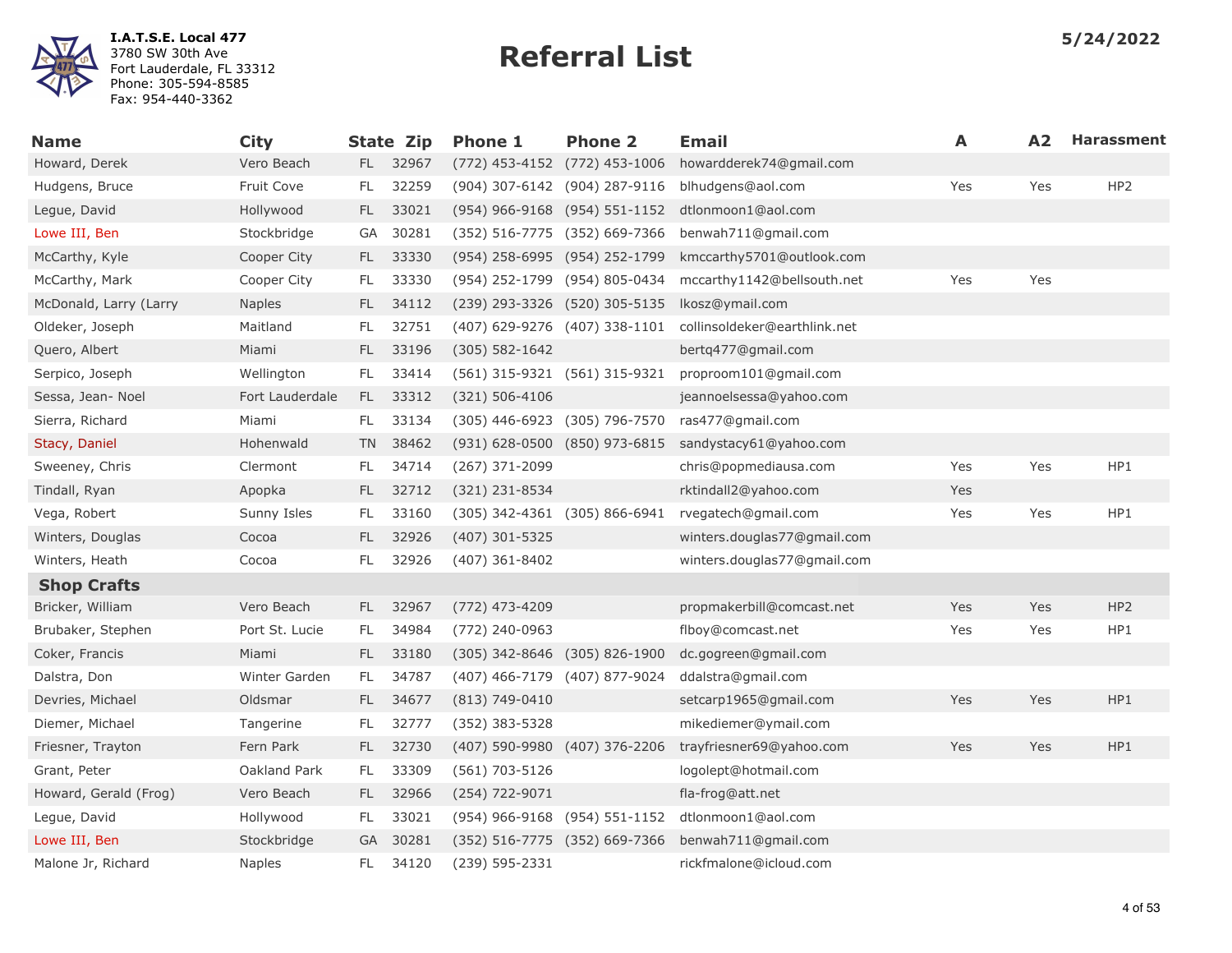

| <b>Name</b>             | <b>City</b>     |      | <b>State Zip</b> | <b>Phone 1</b>                 | <b>Phone 2</b>                | <b>Email</b>                    | A   | A <sub>2</sub> | <b>Harassment</b> |
|-------------------------|-----------------|------|------------------|--------------------------------|-------------------------------|---------------------------------|-----|----------------|-------------------|
| McKenzie, Kevin         | Lake Worth      |      | FL 33460         | $(561)$ 339-0007               | $(561) 596 - 9596$            | kevmckenz@yahoo.com             |     |                |                   |
| Nami, David             | Metairie        | LA   | 70003            | $(504)$ 467-1328               |                               |                                 |     |                |                   |
| Nicholls Jr., Andrew    | Orlando         | FL   | 32832            | (407) 648-1867 (407) 421-2168  |                               | andy@orlandospfx.com            |     |                |                   |
| Oldeker, Joseph         | Maitland        | FL.  | 32751            | (407) 629-9276 (407) 338-1101  |                               | collinsoldeker@earthlink.net    |     |                |                   |
| Ritz, Jeffery           | Cocoa           | FL   | 32926            | (407) 247-5799                 |                               | ritzjeffery@gmail.com           |     |                |                   |
| Schwab, Gary            | Key Largo       | FL.  | 33037            | (954) 242-2084                 |                               | gschwab5@gmail.com              |     |                |                   |
| Stickl, Paul            | Ft. Lauderdale  | FL - | 33315            | (954) 328-3764                 |                               | paulstickl@bellsouth.net        |     |                |                   |
| Tiefenbach, Eric        | Hollywood       | FL.  | 33021            | (954) 253-3608 (954) 983-1307  |                               | yettie@mac.com                  |     |                |                   |
| Tonkin, Timothy         | New Port Richey | FL.  | 34654            | (727) 243-6990 (727) 697-2793  |                               | sunsettravel.biz@verizon.net    |     |                |                   |
| Venney II, Robert       | St. Augustine   | FL.  | 32080            |                                | (786) 344-6049 (904) 501-5515 | bobvenney@gmail.com             |     |                |                   |
| <b>Utility</b>          |                 |      |                  |                                |                               |                                 |     |                |                   |
| Belcarries, Christopher | College Park    |      | GA 30349         | (786) 343-1121                 |                               | christopherbelcarries@gmail.com | Yes | Yes            |                   |
| Chica, Carlos           | Miami           | FL.  | 33196            | (786) 545-6838                 |                               | carlos.c21@aol.com              |     |                |                   |
| Chica, Ivan             | Miami           | FL.  | 33135            | (786) 547-6651                 |                               | ivanchica1222@gmail.com         | Yes | Yes            | HP <sub>2</sub>   |
| Cranmer, Michael        | Orlando         | FL.  | 32806            | (407) 948-1979                 |                               | mjcranmer@gmail.com             | Yes | Yes            | HP <sub>2</sub>   |
| Daniel, Franklyn        | Hollywood       | FL.  | 33024            | (502) 365-7500                 |                               | rayfrada@yahoo.com              |     |                |                   |
| Devries, Michael        | Oldsmar         | FL   | 34677            | $(813) 749-0410$               |                               | setcarp1965@gmail.com           | Yes | Yes            | HP1               |
| Dittmeier, Michael      | Coral Springs   | FL.  | 33065            | (954) 593-4863 (954) 346-3173  |                               | mditt614@aol.com                |     |                |                   |
| Hayes, Taylor           | Ocoee           | FL.  | 34761            | $(518)$ 487-1641               |                               | hayest13@icloud.com             | Yes | Yes            |                   |
| Kent, David             | Oakland Park    | FL.  | 33309            | (954) 397-8676 (954) 663-4108  |                               | kenterprises@usa.com            | Yes | Yes            |                   |
| Kring, Nicholas         | Sanford         | FL.  | 32771            | (954) 825-8228                 |                               | nick_nack13@hotmail.com         | Yes | Yes            | HP1               |
| Metzel, Jessica         | Pembroke Pines  | FL.  | 33024            | $(954) 559 - 1080$             |                               | metzeljessica@gmail.com         | Yes | Yes            | HP1               |
| Miedecke, Donald        | Boca Raton      | FL.  | 33428            | $(561) 674 - 4647$             |                               |                                 |     |                |                   |
| Miranda, Juan           | Miami           | FL.  | 33186            | (305) 323-5711                 |                               | juancarmiranda@gmail.com        |     |                |                   |
| Quinaz, James           | Miami           | FL.  | 33138            | $(305)$ 331-5581               |                               | quinazjames@yahoo.com           |     |                |                   |
| Taylor, Thomas          | Boca Raton      | FL.  | 33487            | $(561) 654 - 0898$ $(561) 239$ |                               | thomaswtaylor09@gmail.com       |     |                |                   |
| Vazquez, Leandro        | Hialeah         | FL   | 33010            | (786) 326-5380                 |                               | vazquezleandro170@gmail.com     |     |                |                   |
| Williams, Hakeem        | Miramar         | FL.  | 33023            | $(954) 830 - 2422$             |                               | hakeemwilliams7@gmail.com       |     |                |                   |
| Winters, Heath          | Cocoa           | FL.  | 32926            | $(407)$ 361-8402               |                               | winters.douglas77@gmail.com     |     |                |                   |
| Welder                  |                 |      |                  |                                |                               |                                 |     |                |                   |
| Burke, Michael          | Hollywood       | FL.  | 33021            | (954) 275-4630                 |                               | mjburke1008@gmail.com           |     |                |                   |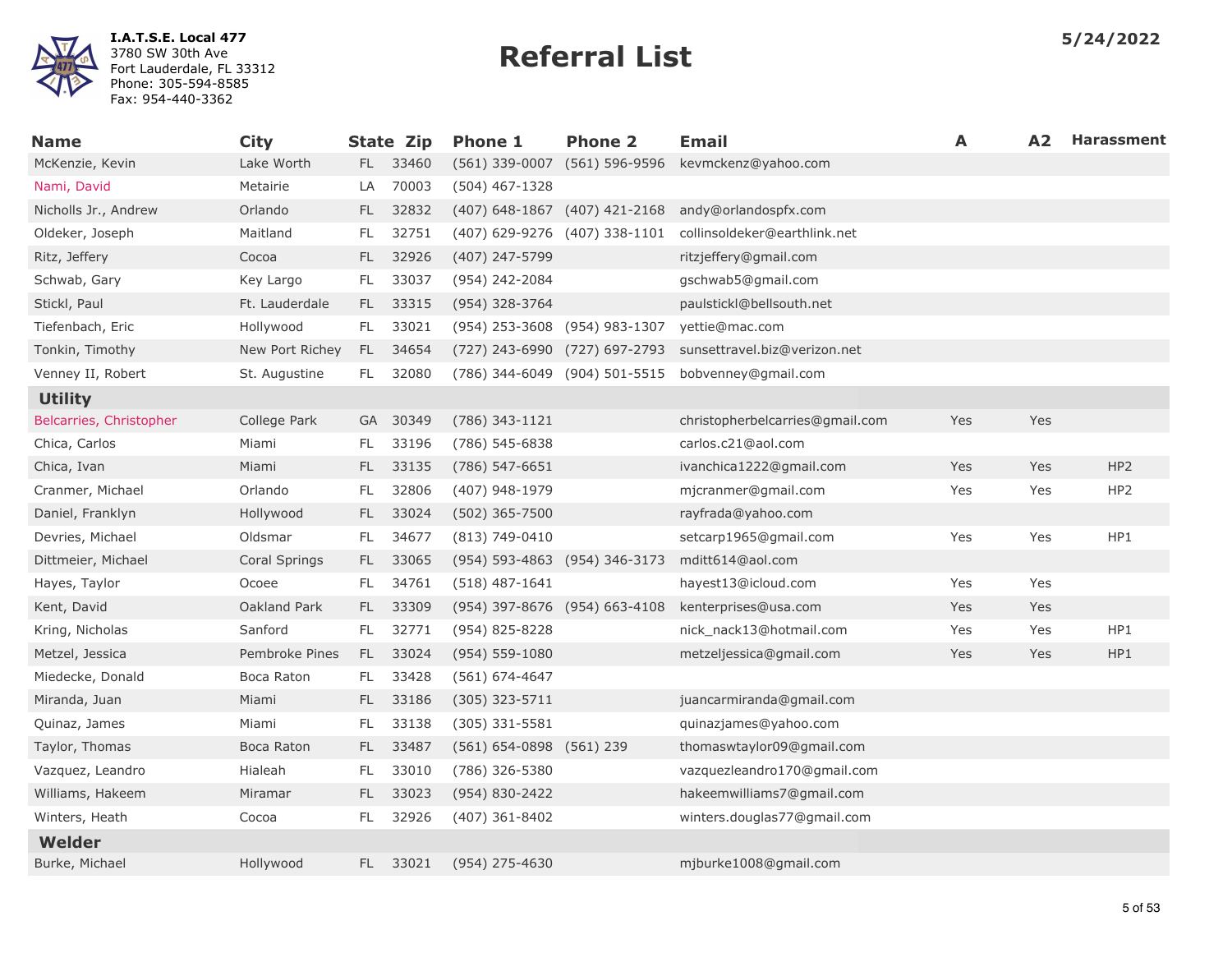

| <b>Name</b>              | <b>City</b>     |           | <b>State Zip</b> | <b>Phone 1</b>                    | <b>Phone 2</b>                | <b>Email</b>                                     | A   | A2  | <b>Harassment</b> |
|--------------------------|-----------------|-----------|------------------|-----------------------------------|-------------------------------|--------------------------------------------------|-----|-----|-------------------|
| Cunningham, Michael      | Orlando         | FL.       | 32836            | $(843) 685 - 4611$                |                               | michaelcunningham01@hotmail.com                  | Yes | Yes | HP1               |
| Damien, Paul             | Ocala           | FL.       | 34482            | (352) 237-4789                    |                               | paulcdamien@yahoo.com                            |     |     |                   |
| Dixon Jr, James          | Casselberry     | FL.       | 32707            | (407) 341-8110 (407) 696-8305     |                               | demonpreyer@hushmail.com                         |     |     |                   |
| Fredella, Nicholas       | Melbourne       | FL.       | 32935            | $(321) 626 - 1402$                |                               | nicky@nickybootz.com                             |     |     |                   |
| Harris, Kurt             | Sunrise         | FL        | 33323            | (954) 235-9086                    |                               | khfx25@gmail.com                                 |     |     |                   |
| Harvey, Joshua           | Fort Lauderdale | FL.       | 33312            | $(954) 816 - 8790$                |                               | jmh125josh@gmail.com                             |     |     |                   |
| Holbrook, Richard        | Ft Lauderdale   | FL.       | 33334            | (954) 829-3315 (954) 771-5521     |                               | holbrook1@aol.com                                |     |     |                   |
| Luehring, Brian          | Key Biscayne    | FL.       | 33149            | $(305)$ 775-1755                  |                               | bcluehring@gmail.com                             | Yes | Yes |                   |
| Quero, Albert            | Miami           | FL        | 33196            | $(305) 582 - 1642$                |                               | bertq477@gmail.com                               |     |     |                   |
| Rosploch, John           | Sarasota        | FL.       | 34240            | (941) 809-2443                    |                               | jrosploch2162@gmail.com                          |     |     |                   |
| Costumes                 |                 |           |                  |                                   |                               |                                                  |     |     |                   |
| <b>Ager/Dyer</b>         |                 |           |                  |                                   |                               |                                                  |     |     |                   |
| Cerrito, Ellen           | Margate         | FL.       | 33063            | (954) 650-6300                    |                               | joelen12@comcast.net                             | Yes |     |                   |
| Rogers, Allyson          | Orlando         | <b>FL</b> | 32822            | (209) 484-2496                    |                               | aylrogerscreative@gmail.com                      |     |     |                   |
| <b>Buyer</b>             |                 |           |                  |                                   |                               |                                                  |     |     |                   |
| Cellini, Cristina        | Miami Beach     | FL.       | 33139            | (786) 395-9628                    |                               | cristinacellinistylist@gmail.com                 |     |     |                   |
| Diaz, Susan              | Pembroke PInes  | FL.       | 33024            | (786) 439-8584                    |                               | susandiaz089@gmail.com                           |     |     |                   |
| Ellison-Dolce, Lori      | Miami Beach     | FL.       | 33139            | $(305)$ 532-1069                  | (305) 773-9663                | loriellison@me.com                               | Yes |     |                   |
| Felz, Jody               | Los Angeles     | CA        | 90027            | (323) 229-3356 (323) 791-8851     |                               | jfelz500@gmail.com                               | Yes | Yes | HP <sub>2</sub>   |
| Head, Ruston             | Tampa           | FL        | 33606            | $(323)$ 350-3236 $(813)$ 412-4955 |                               | rustonhead@gmail.com                             | Yes | Yes |                   |
| Rodriguez, Fernando      | Lake Worth      | FL.       | 33467            | (954) 812-7027                    |                               | ferrod@me.com                                    |     |     |                   |
| Santiago, Daniel (Danny) | Miami           | FL        | 33137            |                                   | (786) 417-7288 (305) 757-3118 | modfinds@aol.com                                 |     |     |                   |
| <b>Costume Stylist</b>   |                 |           |                  |                                   |                               |                                                  |     |     |                   |
| Abba Gana, Kathia        | Lehigh Acres    | FL.       | 33971            | (954) 274-2412                    |                               | katalist12@gmail.com                             |     |     |                   |
| Cerrito, Ellen           | Margate         | FL        | 33063            | $(954) 650 - 6300$                |                               | joelen12@comcast.net                             | Yes |     |                   |
| Chabot, Mary Colleen     | Cutler Bay      | FL.       | 33157            | $(305)$ 900-9979                  |                               | cchabot10@gmail.com                              |     |     |                   |
| Cordoba, Genesis         | Miami           | FL.       | 33189            | (305) 431-7476                    |                               | thewardrobegenie@gmail.com                       | Yes | Yes | HP <sub>2</sub>   |
| Cox, Catherine (Cathy)   | Casselberry     | FL.       | 32707            | $(407)$ 716-4033                  |                               | cathycoxdesign@gmail.com                         |     |     |                   |
| Del Papa, Stefanie       | Tamarac         | <b>FL</b> | 33321            | $(305) 582 - 3088$                |                               | stefaniedp@gmail.com                             |     |     |                   |
| Ellison-Dolce, Lori      | Miami Beach     | FL.       | 33139            | $(305)$ 532-1069                  | (305) 773-9663                | loriellison@me.com                               | Yes |     |                   |
| Felz, Jody               | Los Angeles     | CA        | 90027            |                                   |                               | (323) 229-3356 (323) 791-8851 jfelz500@gmail.com | Yes | Yes | HP <sub>2</sub>   |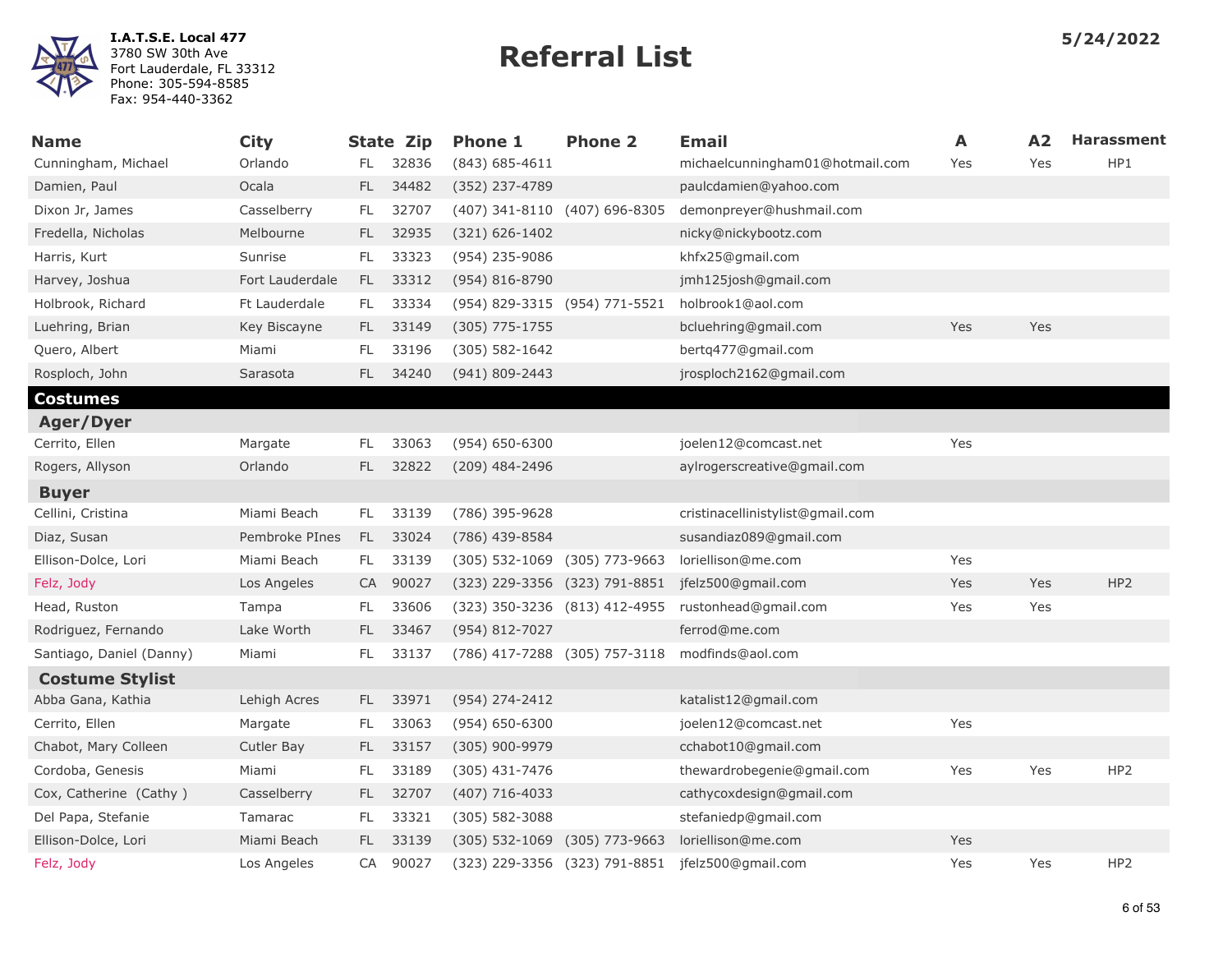

| <b>Name</b>                | <b>City</b>     |           | State Zip | <b>Phone 1</b>     | <b>Phone 2</b>                    | <b>Email</b>                  | A          | A2  | <b>Harassment</b> |
|----------------------------|-----------------|-----------|-----------|--------------------|-----------------------------------|-------------------------------|------------|-----|-------------------|
| Gaggi, Olivia              | Fort Lauderdale | FL.       | 33316     | $(813)$ 728-5024   |                                   | liv.gaggi@gmail.com           |            |     |                   |
| Haggerty, Page             | Coconut Grove   | FL.       | 33133     | $(305)$ 439-6480   |                                   | ppagey@aol.com                |            |     |                   |
| Hodges, Victoria           | Orlando         | FL.       | 32835     | (407) 247-4942     |                                   | vhodges1@cfl.rr.com           |            |     |                   |
| Kastari, Mila Gonzalez     | Miami           | FL.       | 33138     | (305) 323-4436     |                                   | milaplease@gmail.com          |            |     |                   |
| Knee, Giselle              | Ft. Lauderdale  | FL.       | 33312     | $(954)$ 401-8864   |                                   | g3knee1@me.com                |            |     |                   |
| Lemaire, Sherrie           | Miami           | FL        | 33155     |                    | $(305)$ 778-8481 $(305)$ 666-5315 | sherrielemaire@gmail.com      | Yes        | Yes |                   |
| Mencia, Noah               | Orlando         | FL.       | 32839     |                    | (407) 269-0286 (407) 403-4103     | nsmentertainment@yahoo.com    | Yes        | Yes | HP1               |
| Meverden, Olga             | Hollywood       | FL.       | 33021     |                    | (305) 308-2784 (305) 308-2961     | olgameverden2012@gmail.com    | Yes        | Yes | HP1               |
| Minor, Susan               | Stuart          | FL.       | 34994     | $(305) 785 - 7872$ |                                   | susiegthe@aol.com             |            |     |                   |
| Mitchell, Aldeme           | Miami           | FL.       | 33136     | $(310)$ 946-1411   |                                   | dememarrie@gmail.com          |            |     |                   |
| Murillo Carcamo, Krystel   | Pembroke Pines  | FL.       | 33025     | $(954) 614 - 9094$ |                                   | knm 3@hotmail.com             | Yes        | Yes | HP1               |
| O'Connell, Colleen         | Miami Beach     | FL.       | 33141     | (760) 331-9525     |                                   | jetsetcoco@yahoo.com          | Yes        | Yes | HP1               |
| Parodi, Mele (Naty)        | Miami           |           | FL 33131  | $(305)$ 773-6763   |                                   | natyparodi@mac.com            |            |     |                   |
| Pineda, Natalia (Naty)     | Miami           | FL        | 33161     | (305) 710-0099     |                                   | naty@natypineda.com           |            |     |                   |
| Polo, Stephanie            | Apollo Beach    | FL.       | 33572     | $(813) 784 - 7543$ |                                   | cstephstyle@aol.com           |            |     |                   |
| Porras, Veronica           | Bay Harbor      | FL.       | 33154     | $(305)$ 968-3787   |                                   | nuniporras@aol.com            | Yes        | Yes | HP <sub>2</sub>   |
| Ramos, Leslie              | Orlando         | FL.       | 32803     | $(407) 760 - 1097$ |                                   | lesliearamos@gmail.com        |            |     |                   |
| Rivera, Lila               | Miami Gardens   | FL.       | 33169     | (954) 557-7569     |                                   | lila@lilanikole.com           |            |     |                   |
| Rivero, Amber              | Cutler Bay      | <b>FL</b> | 33189     | (786) 543-7892     |                                   | ambernrivero@gmail.com        |            |     |                   |
| Rodriguez-Sanchez, Pauline | Miami Springs   | FL.       | 33166     |                    | $(305)$ 562-0610 $(305)$ 885-6608 | pr1style@aol.com              |            |     |                   |
| Rodriguez, Fernando        | Lake Worth      |           | FL 33467  | (954) 812-7027     |                                   | ferrod@me.com                 |            |     |                   |
| Rodriguez, Lizette         | Orlando         | FL        | 32839     | $(407)$ 403-4103   |                                   | lizgian2017@outlook.com       |            |     |                   |
| Rosales, Jessica           | Miami           | FL.       | 333147    | (786) 487-2436     |                                   | gljess2814@gmail.com          | Yes        | Yes | HP1               |
| Silveyra, Sofia            | Miami Beach     | FL.       | 33140     | $(305)$ 496-0303   |                                   | ssilveyra@mac.com             |            |     |                   |
| Sonnenberg, Christine      | Orlando         | FL.       | 32803     | $(407) 761 - 5485$ |                                   | cs wardrobe@bellsouth.net     | <b>Yes</b> | Yes | HP <sub>2</sub>   |
| Stern, Shirah              | Aventura        | FL.       | 33160     | $(917)$ 439-3901   |                                   | shirahstern@yahoo.com         |            |     |                   |
| Toussaint, Flore           | Orlando         | FL.       | 32810     | $(321)$ 230-1461   |                                   | floretoussaint@rocketmail.com | Yes        | Yes | HP <sub>2</sub>   |
| Varela, Natalie            | Miami           | FL        | 33175     | (786) 325-3659     |                                   | natv18@bellsouth.net          | Yes        | Yes |                   |
| Villalobos, Dylan          | Port Orange     | FL.       | 32128     | (386) 795-1072     |                                   | DylanV08@aol.com              | Yes        | Yes | HP1               |
| Villalobos, Emae           | Port Orange     | FL        | 32128     |                    | (386) 852-2310 (386) 304-1193     | emaevi@aol.com                |            |     |                   |
| Volpi, Veronica            | Miami Beach     | FL.       | 33140     | (786) 554-5105     |                                   | vero@veronicavolpi.com        |            |     |                   |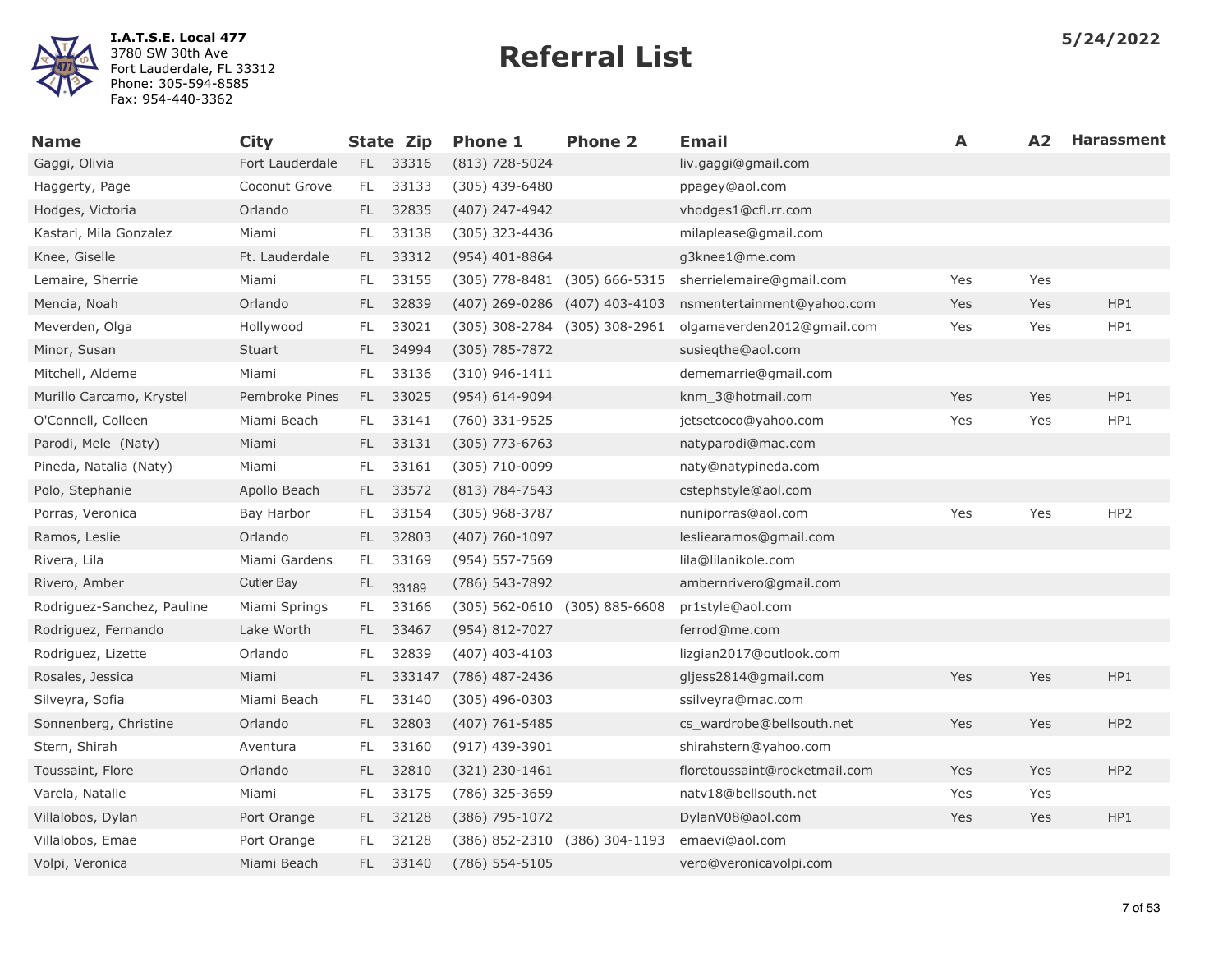

| <b>Name</b>                 | <b>City</b>          |      | <b>State Zip</b> | <b>Phone 1</b>                    | <b>Phone 2</b>                | <b>Email</b>               | A   | A <sub>2</sub> | <b>Harassment</b> |
|-----------------------------|----------------------|------|------------------|-----------------------------------|-------------------------------|----------------------------|-----|----------------|-------------------|
| Walker, Megan               | Jacksonville         |      | FL 32207         | (904) 504-1165                    |                               | meganbwalker@mac.com       |     |                |                   |
| <b>Costume Supervisor</b>   |                      |      |                  |                                   |                               |                            |     |                |                   |
| Delgobbo El Laden, Karoline | Miami                | FL.  | 33180            | $(786)$ 543-3665                  |                               | kdbackstagemiami@gmail.com | Yes | Yes            | HP1               |
| Herman, Leslie              | Light House Point FL |      | 33064            | $(626) 676 - 3699$                |                               | 26pt2miles@gmail.com       | Yes | Yes            | HP <sub>2</sub>   |
| Hodges, Victoria            | Orlando              | FL - | 32835            | (407) 247-4942                    |                               | vhodges1@cfl.rr.com        |     |                |                   |
| Knight, Tracy               | Weston               | FL.  | 33332            | (954) 931-2229 (954) 926-6455     |                               | tknight2222@aol.com        |     |                |                   |
| Rehage, Steven              | Miami                | FL.  | 33128            | (786) 442-7787                    |                               | starehage@gmail.com        | Yes | Yes            | HP <sub>2</sub>   |
| Rivera, Lila                | Miami Gardens        | FL.  | 33169            | (954) 557-7569                    |                               | lila@lilanikole.com        |     |                |                   |
| Rossi, Lynn                 | West Palm Beach FL   |      | 33407            | $(561) 601 - 8360$                |                               | havemagic@comcast.net      |     |                |                   |
| Schnitzer, Carolyn          | North Palm           | FL.  | 33408            | (305) 799-1041                    |                               | carolynschnitzer@gmail.com | Yes | Yes            |                   |
| Siegmund, Julia S           | Altamonte            | FL - | 32714            | (407) 491-5667 (407) 296-5884     |                               | jes616@bellsouth.net       |     |                |                   |
| Sonnenberg, Christine       | Orlando              | FL.  | 32803            | (407) 761-5485                    |                               | cs_wardrobe@bellsouth.net  | Yes | Yes            | HP <sub>2</sub>   |
| Torres, Joesmarie           | Ruskin               | FL   | 33573            | (863) 231-4787                    |                               | jfcostuming@gmail.com      | Yes | Yes            | HP <sub>2</sub>   |
| Villalobos, Emae            | Port Orange          | FL.  | 32128            |                                   | (386) 852-2310 (386) 304-1193 | emaevi@aol.com             |     |                |                   |
| <b>Costumer</b>             |                      |      |                  |                                   |                               |                            |     |                |                   |
| Abba Gana, Kathia           | Lehigh Acres         | FL.  | 33971            | (954) 274-2412                    |                               | katalist12@gmail.com       |     |                |                   |
| Bernhard, Rosemary          | Pompano Beach        | FL.  | 33060            | (954) 224-3618                    |                               | stuntconnection@yahoo.com  | Yes | Yes            | HP <sub>2</sub>   |
| Bortell, Brooke             | Miami                | FL.  | 33126            | (305) 878-0346                    |                               | bbortell16@gmail.com       | Yes | Yes            | HP1               |
| Carananti, Genevieve        | Boynton Beach        | FL.  | 33436            | (561) 843-0381                    |                               | gcarananti@gmail.com       |     |                |                   |
| Caruso, Carolina            | Culter Bay           | FL.  | 33190            | (786) 247-2157                    |                               | cscaruso94@gmail.com       | Yes | Yes            | HP1               |
| Cerrito, Ellen              | Margate              | FL.  | 33063            | $(954) 650 - 6300$                |                               | joelen12@comcast.net       | Yes |                |                   |
| Collazo, Claudia            | North Miami          | FL.  | 33181            | $(646)$ 391-9694                  |                               | cascollazo@aol.com         |     |                |                   |
| Cordoba, Genesis            | Miami                | FL.  | 33189            | $(305)$ 431-7476                  |                               | thewardrobegenie@gmail.com | Yes | Yes            | HP <sub>2</sub>   |
| Crusan-Noble, Cynthia       | Miami                | FL.  | 33157            | (305) 215-8079 (305) 757-0872     |                               | ccn35@aol.com              |     |                |                   |
| Dawkins, Kaylah             | North Lauderdale FL  |      | 33068            | $(954)$ 416-0766                  |                               | kaycdawkins@gmail.com      | Yes | Yes            |                   |
| Del Papa, Stefanie          | Tamarac              | FL - | 33321            | $(305) 582 - 3088$                |                               | stefaniedp@gmail.com       |     |                |                   |
| Djukich, Maria (Nina)       | Miami                | FL.  | 33127            | (786) 290-8381                    |                               | ninadjukich@me.com         | Yes | Yes            | HP1               |
| Ellison-Dolce, Lori         | Miami Beach          | FL.  | 33139            | $(305)$ 532-1069 $(305)$ 773-9663 |                               | loriellison@me.com         | Yes |                |                   |
| Estrada, Geneva             | North Miami          | FL.  | 33162            | (786) 262-4187                    |                               | Zelldrus@gmail.com         | Yes | Yes            | HP1               |
| Flesher, Nancy              | Lakeland             | FL.  | 33801            | (863) 937-8857 (321) 443-8877     |                               | drchoice@earthlink.net     |     |                |                   |
| Freeman, Suzanne            | Atlantic Beach       | FL.  | 32233            |                                   | (904) 607-6444 (904) 853-6794 | suzyfreeman@gmail.com      |     |                |                   |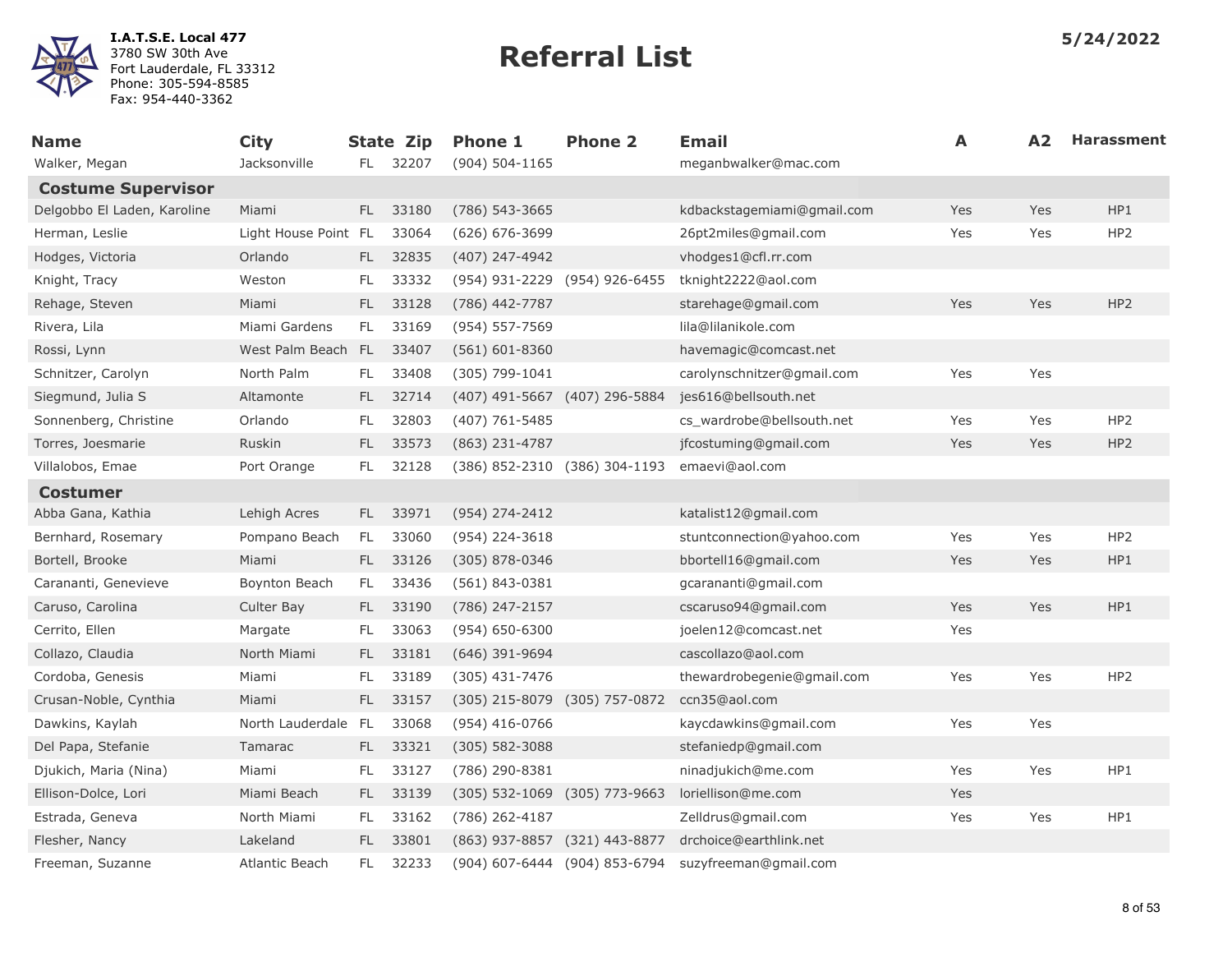

| <b>Name</b>                | <b>City</b>          |      | State Zip | <b>Phone 1</b>                    | <b>Phone 2</b> | <b>Email</b>                  | A   | A <sub>2</sub> | <b>Harassment</b> |
|----------------------------|----------------------|------|-----------|-----------------------------------|----------------|-------------------------------|-----|----------------|-------------------|
| Gaggi, Olivia              | Fort Lauderdale      |      | FL 33316  | $(813)$ 728-5024                  |                | liv.gaggi@gmail.com           |     |                |                   |
| Haggerty, Page             | Coconut Grove        | FL.  | 33133     | $(305)$ 439-6480                  |                | ppagey@aol.com                |     |                |                   |
| Knee, Giselle              | Ft. Lauderdale       | FL - | 33312     | $(954)$ 401-8864                  |                | g3knee1@me.com                |     |                |                   |
| Knight, Tracy              | Weston               | FL.  | 33332     | (954) 931-2229 (954) 926-6455     |                | tknight2222@aol.com           |     |                |                   |
| Lassalle, Sara             | Fort Lauderdale      | FL.  | 33312     | (954) 292-7007 (954) 319-4611     |                | onsetsafetynet@gmail.com      | Yes | Yes            | HP1               |
| Lopez, Karol               | Miami Beach          | FL   | 33139     | (305) 336-8373                    |                | lakarolalopez@gmail.com       |     |                |                   |
| Malatesta, Pia             | Malibu               |      | CA 90265  | (917) 204-3693                    |                | pialinks2@mac.com             | Yes | Yes            | HP1               |
| Mencia, Noah               | Orlando              | FL.  | 32839     | (407) 269-0286 (407) 403-4103     |                | nsmentertainment@yahoo.com    | Yes | Yes            | HP1               |
| Mitchell, Aldeme           | Miami                | FL.  | 33136     | $(310)$ 946-1411                  |                | dememarrie@gmail.com          |     |                |                   |
| Mizrahi, Esther            | <b>Bal Harbor</b>    | FL.  | 33154     | (305) 905-7802                    |                | e.cori.mizrahi@gmail.com      |     |                |                   |
| O'Connell, Colleen         | Miami Beach          | FL.  | 33141     | (760) 331-9525                    |                | jetsetcoco@yahoo.com          | Yes | Yes            | HP1               |
| Parodi, Mele (Naty)        | Miami                | FL.  | 33131     | $(305)$ 773-6763                  |                | natyparodi@mac.com            |     |                |                   |
| Pompa, Jose-Armando        | Madera               |      | CA 93637  | (559) 645-9261                    |                | pompaarmando@me.com           |     |                |                   |
| Primo, Juliet              | Miami                | FL   | 33196     | (305) 338-3427                    |                | julietbprimo@gmail.com        | Yes | Yes            | HP <sub>2</sub>   |
| Rice, Candace              | Clermont             | FL.  | 34711     | $(407)$ 256-6029                  |                | candacerice@me.com            | Yes | Yes            | HP2               |
| Rivero, Amber              | Cutler Bay           | FL   | 33189     | (786) 543-7892                    |                | ambernrivero@gmail.com        |     |                |                   |
| Rodriguez-Sanchez, Pauline | Miami Springs        | FL.  | 33166     | $(305)$ 562-0610 $(305)$ 885-6608 |                | pr1style@aol.com              |     |                |                   |
| Rogers, Allyson            | Orlando              | FL.  | 32822     | (209) 484-2496                    |                | aylrogerscreative@gmail.com   |     |                |                   |
| Salzano, Susan             | Delray Beach         | FL.  | 33444     | (954) 931-4159 (561) 243-2413     |                | suesalzano@bellsouth.net      | Yes | Yes            | HP <sub>2</sub>   |
| Siegmund, Julia S          | Altamonte            | FL.  | 32714     | (407) 491-5667 (407) 296-5884     |                | jes616@bellsouth.net          |     |                |                   |
| Siggins, Merissa           | Sarasota             | FL.  | 34232     | $(941) 681 - 6698$                |                | merissasiggins@yahoo.com      | Yes | Yes            | HP1               |
| Toussaint, Flore           | Orlando              | FL.  | 32810     | $(321)$ 230-1461                  |                | floretoussaint@rocketmail.com | Yes | Yes            | HP <sub>2</sub>   |
| Valiente Jr, Victor.       | Clermont             | FL.  | 34711     | (321) 438-0558 (352) 243-7177     |                | valientelf@hotmail.com        |     |                |                   |
| Villalobos, Dylan          | Port Orange          | FL.  | 32128     | (386) 795-1072                    |                | DylanV08@aol.com              | Yes | Yes            | HP1               |
| Volpi, Veronica            | Miami Beach          | FL.  | 33140     | $(786)$ 554-5105                  |                | vero@veronicavolpi.com        |     |                |                   |
| Walker, Megan              | Jacksonville         | FL.  | 32207     | $(904) 504 - 1165$                |                | meganbwalker@mac.com          |     |                |                   |
| <b>Designer</b>            |                      |      |           |                                   |                |                               |     |                |                   |
| Cordoba, Genesis           | Miami                | FL.  | 33189     | $(305)$ 431-7476                  |                | thewardrobegenie@gmail.com    | Yes | Yes            | HP <sub>2</sub>   |
| Herman, Leslie             | Light House Point FL |      | 33064     | $(626) 676 - 3699$                |                | 26pt2miles@gmail.com          | Yes | Yes            | HP <sub>2</sub>   |
| Kastari, Mila Gonzalez     | Miami                | FL.  | 33138     | (305) 323-4436                    |                | milaplease@gmail.com          |     |                |                   |
| Lee, Constance             | Orlando              | FL.  | 32804     | (407) 575-2386                    |                | constancecreate@gmail.com     | Yes | Yes            | HP1               |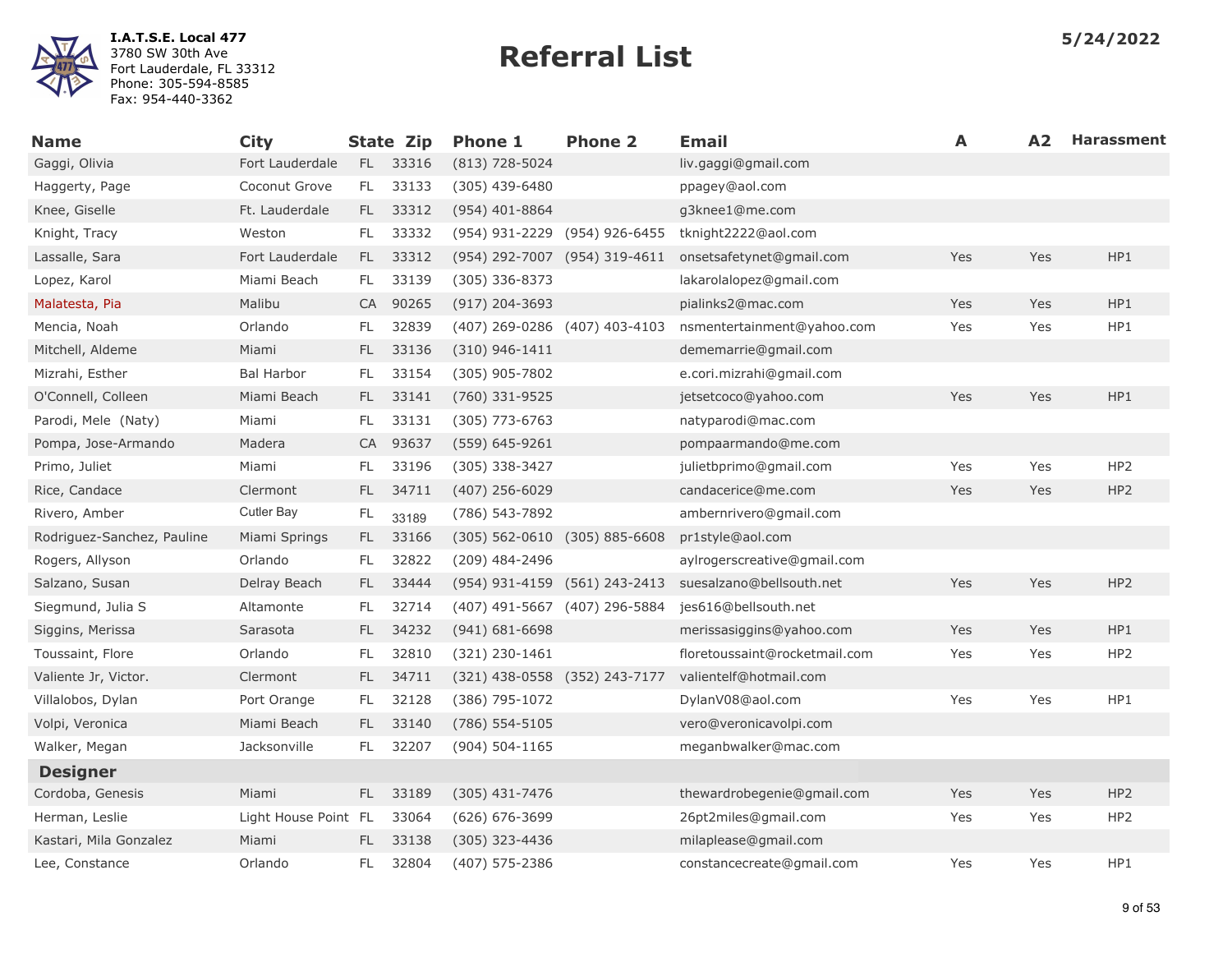

| <b>Name</b>                 | <b>City</b>         |      | <b>State Zip</b> | <b>Phone 1</b>                | <b>Phone 2</b>                | <b>Email</b>                     | A   | A2  | <b>Harassment</b> |
|-----------------------------|---------------------|------|------------------|-------------------------------|-------------------------------|----------------------------------|-----|-----|-------------------|
| Lee, Constance              | Orlando             |      | FL 32804         | (407) 924-2122                |                               | celee1954@gmail.com              | Yes | Yes | HP1               |
| O'Connell, Colleen          | Miami Beach         | FL.  | 33141            | (760) 331-9525                |                               | jetsetcoco@yahoo.com             | Yes | Yes | HP1               |
| Rivera, Lila                | Miami Gardens       |      | FL 33169         | (954) 557-7569                |                               | lila@lilanikole.com              |     |     |                   |
| Rodriguez, Fernando         | Lake Worth          | FL.  | 33467            | (954) 812-7027                |                               | ferrod@me.com                    |     |     |                   |
| Rogers, Molly               | Miami Beach         | FL.  | 33139            | $(646)$ 246-7200              |                               | mgrmgm@gmail.com                 | Yes | Yes | HP <sub>2</sub>   |
| Santiago, Daniel (Danny)    | Miami               | FL   | 33137            | (786) 417-7288 (305) 757-3118 |                               | modfinds@aol.com                 |     |     |                   |
| Torres, Joesmarie           | Ruskin              | FL.  | 33573            | (863) 231-4787                |                               | jfcostuming@gmail.com            | Yes | Yes | HP <sub>2</sub>   |
| <b>Key Costumer</b>         |                     |      |                  |                               |                               |                                  |     |     |                   |
| Cellini, Cristina           | Miami Beach         | FL.  | 33139            | (786) 395-9628                |                               | cristinacellinistylist@gmail.com |     |     |                   |
| Del Castillo, Leda          | Orlando             | FL.  | 32835            | (407) 860-8239                |                               | ledacrfr@gmail.com               | Yes | Yes |                   |
| Delgobbo El Laden, Karoline | Miami               | FL   | 33180            | (786) 543-3665                |                               | kdbackstagemiami@gmail.com       | Yes | Yes | HP1               |
| Felz, Jody                  | Los Angeles         |      | CA 90027         | (323) 229-3356 (323) 791-8851 |                               | jfelz500@gmail.com               | Yes | Yes | HP <sub>2</sub>   |
| Freeman, Suzanne            | Atlantic Beach      | FL.  | 32233            |                               | (904) 607-6444 (904) 853-6794 | suzyfreeman@gmail.com            |     |     |                   |
| Guarasci, Georgina          | Fort Lauderdale     | FL.  | 33315            | (954) 261-6986                |                               | gguarasci@yahoo.com              |     |     |                   |
| Kastari, Mila Gonzalez      | Miami               | FL.  | 33138            | (305) 323-4436                |                               | milaplease@gmail.com             |     |     |                   |
| Lopez, Karol                | Miami Beach         | FL - | 33139            | (305) 336-8373                |                               | lakarolalopez@gmail.com          |     |     |                   |
| Minor, Susan                | Stuart              | FL.  | 34994            | (305) 785-7872                |                               | susiegthe@aol.com                |     |     |                   |
| Murillo Carcamo, Krystel    | Pembroke Pines      | FL.  | 33025            | (954) 614-9094                |                               | knm 3@hotmail.com                | Yes | Yes | HP1               |
| Page Jr., Vaughn            | Hallandale Beach FL |      | 33009            | $(305) 684 - 1231$            |                               | page.vaughn85@gmail.com          | Yes | Yes | HP1               |
| Parodi, Mele (Naty)         | Miami               | FL.  | 33131            | $(305)$ 773-6763              |                               | natyparodi@mac.com               |     |     |                   |
| Pineda, Natalia (Naty)      | Miami               | FL.  | 33161            | $(305)$ 710-0099              |                               | naty@natypineda.com              |     |     |                   |
| Polo, Stephanie             | Apollo Beach        |      | FL 33572         | (813) 784-7543                |                               | cstephstyle@aol.com              |     |     |                   |
| Rice, Candace               | Clermont            | FL.  | 34711            | (407) 256-6029                |                               | candacerice@me.com               | Yes | Yes | HP <sub>2</sub>   |
| Salzano, Susan              | Delray Beach        | FL.  | 33444            | (954) 931-4159 (561) 243-2413 |                               | suesalzano@bellsouth.net         | Yes | Yes | HP <sub>2</sub>   |
| Smith Jr, Barnaby           | Clearwater          | FL   | 32759            | $(407)$ 353-8115              |                               | bps4nyg@aol.com                  | Yes | Yes |                   |
| Villalobos, Emae            | Port Orange         | FL.  | 32128            | (386) 852-2310 (386) 304-1193 |                               | emaevi@aol.com                   |     |     |                   |
| <b>Seamstress/Tailor</b>    |                     |      |                  |                               |                               |                                  |     |     |                   |
| Chabot, Mary Colleen        | Cutler Bay          | FL.  | 33157            | (305) 900-9979                |                               | cchabot10@gmail.com              |     |     |                   |
| Crusan-Noble, Cynthia       | Miami               | FL.  | 33157            | (305) 215-8079 (305) 757-0872 |                               | ccn35@aol.com                    |     |     |                   |
| Del Castillo, Leda          | Orlando             | FL   | 32835            | (407) 860-8239                |                               | ledacrfr@gmail.com               | Yes | Yes |                   |
| Lassalle, Sara              | Fort Lauderdale     |      | FL 33312         |                               | (954) 292-7007 (954) 319-4611 | onsetsafetynet@gmail.com         | Yes | Yes | HP1               |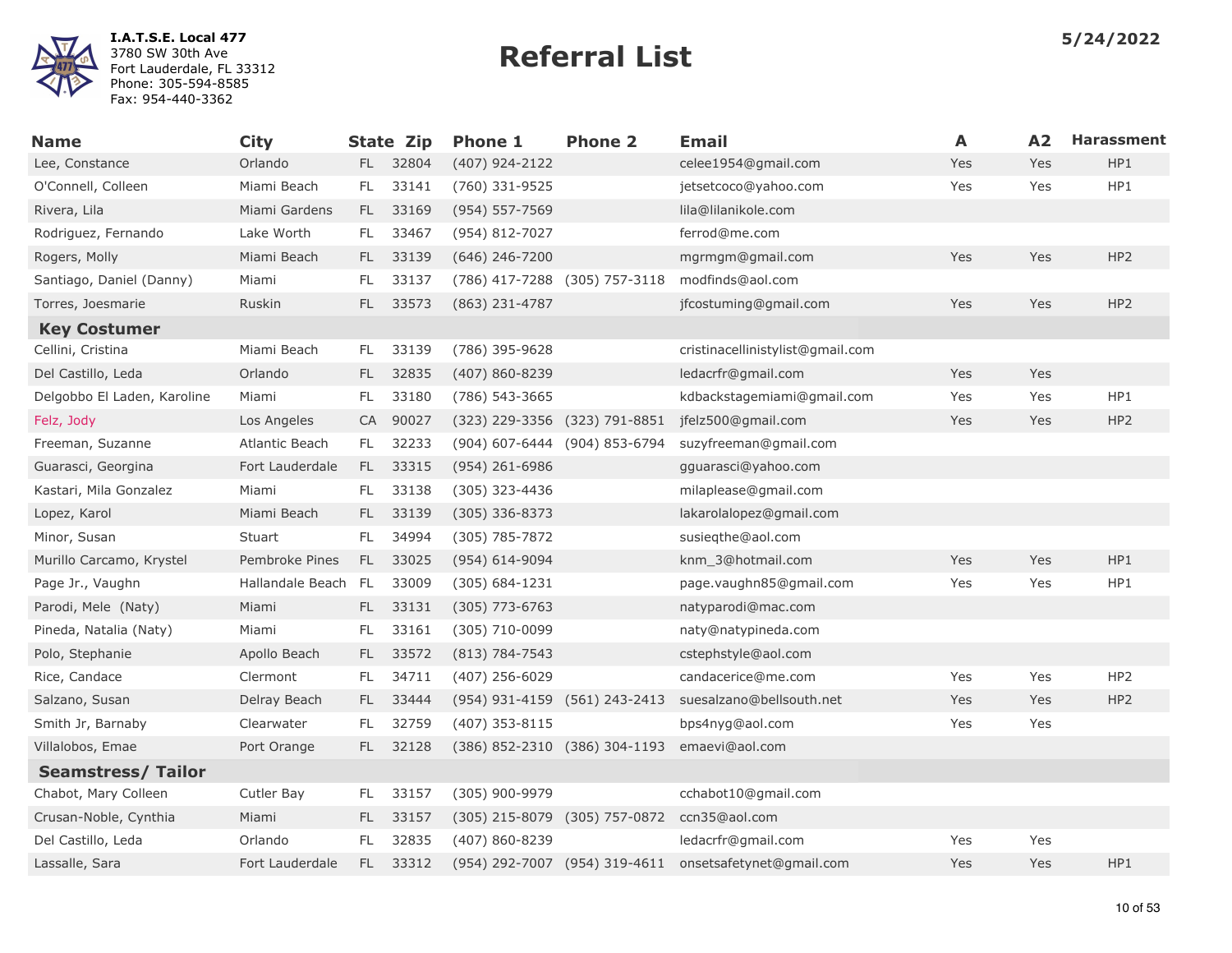

| <b>Name</b>                 | <b>City</b>         |     | <b>State Zip</b> | <b>Phone 1</b>                | <b>Phone 2</b>                | <b>Email</b>               | A   | A2  | <b>Harassment</b> |
|-----------------------------|---------------------|-----|------------------|-------------------------------|-------------------------------|----------------------------|-----|-----|-------------------|
| Lee, Constance              | Orlando             | FL. | 32804            | (407) 575-2386                |                               | constancecreate@gmail.com  | Yes | Yes | HP1               |
| Lee, Constance              | Orlando             | FL. | 32804            | (407) 924-2122                |                               | celee1954@gmail.com        | Yes | Yes | HP1               |
| Meverden, Olga              | Hollywood           | FL. | 33021            | (305) 308-2784 (305) 308-2961 |                               | olgameverden2012@gmail.com | Yes | Yes | HP1               |
| Murillo Carcamo, Krystel    | Pembroke Pines      | FL. | 33025            | (954) 614-9094                |                               | knm 3@hotmail.com          | Yes | Yes | HP1               |
| O'Connell, Colleen          | Miami Beach         | FL. | 33141            | (760) 331-9525                |                               | jetsetcoco@yahoo.com       | Yes | Yes | HP1               |
| Rossi, Lynn                 | West Palm Beach FL  |     | 33407            | $(561) 601 - 8360$            |                               | havemagic@comcast.net      |     |     |                   |
| Salzano, Susan              | Delray Beach        | FL. | 33444            |                               | (954) 931-4159 (561) 243-2413 | suesalzano@bellsouth.net   | Yes | Yes | HP <sub>2</sub>   |
| <b>Set Costumer</b>         |                     |     |                  |                               |                               |                            |     |     |                   |
| Delgobbo El Laden, Karoline | Miami               | FL. | 33180            | (786) 543-3665                |                               | kdbackstagemiami@gmail.com | Yes | Yes | HP1               |
| Lemaire, Sherrie            | Miami               | FL. | 33155            | (305) 778-8481 (305) 666-5315 |                               | sherrielemaire@gmail.com   | Yes | Yes |                   |
| Lentz, Joyce                | Davie               | FL. | 33324            | (954) 593-8571                |                               | joycecarpio@gmail.com      | Yes | Yes | HP1               |
| Malatesta, Pia              | Malibu              | CA  | 90265            | $(917)$ 204-3693              |                               | pialinks2@mac.com          | Yes | Yes | HP1               |
| Minor, Susan                | Stuart              | FL. | 34994            | $(305)$ 785-7872              |                               | susiegthe@aol.com          |     |     |                   |
| Murillo Carcamo, Krystel    | Pembroke Pines      | FL. | 33025            | $(954)$ 614-9094              |                               | knm 3@hotmail.com          | Yes | Yes | HP1               |
| O'Connell, Colleen          | Miami Beach         | FL. | 33141            | (760) 331-9525                |                               | jetsetcoco@yahoo.com       | Yes | Yes | HP1               |
| Parodi, Mele (Naty)         | Miami               | FL. | 33131            | $(305)$ 773-6763              |                               | natyparodi@mac.com         |     |     |                   |
| Pascual, Viviana            | Miami               | FL. | 33186            | $(305)$ 282-8195              |                               | vpdance@gmail.com          |     |     |                   |
| Primo, Juliet               | Miami               | FL. | 33196            | (305) 338-3427                |                               | julietbprimo@gmail.com     | Yes | Yes | HP <sub>2</sub>   |
| Rehage, Steven              | Miami               | FL. | 33128            | (786) 442-7787                |                               | starehage@gmail.com        | Yes | Yes | HP <sub>2</sub>   |
| Rodriguez, Lizette          | Orlando             | FL. | 32839            | $(407)$ 403-4103              |                               | lizgian2017@outlook.com    |     |     |                   |
| Schnitzer, Carolyn          | North Palm          | FL. | 33408            | $(305) 799 - 1041$            |                               | carolynschnitzer@gmail.com | Yes | Yes |                   |
| Varela, Natalie             | Miami               | FL. | 33175            | (786) 325-3659                |                               | natv18@bellsouth.net       | Yes | Yes |                   |
| Villalobos, Dylan           | Port Orange         | FL. | 32128            | (386) 795-1072                |                               | DylanV08@aol.com           | Yes | Yes | HP1               |
| <b>Wardrobe Assistant</b>   |                     |     |                  |                               |                               |                            |     |     |                   |
| Collazo, Claudia            | North Miami         | FL. | 33181            | $(646)$ 391-9694              |                               | cascollazo@aol.com         |     |     |                   |
| Dawkins, Kaylah             | North Lauderdale FL |     | 33068            | $(954)$ 416-0766              |                               | kaycdawkins@gmail.com      | Yes | Yes |                   |
| Delgobbo El Laden, Karoline | Miami               | FL. | 33180            | (786) 543-3665                |                               | kdbackstagemiami@gmail.com | Yes | Yes | HP1               |
| Heller, Carol               | Miami               | FL. | 33157            | (305) 772-0649                |                               | carol@wildpony.com         |     |     |                   |
| Lentz, Joyce                | Davie               | FL  | 33324            | $(954) 593 - 8571$            |                               | joycecarpio@gmail.com      | Yes | Yes | HP1               |
| Porras, Veronica            | Bay Harbor          | FL. | 33154            | (305) 968-3787                |                               | nuniporras@aol.com         | Yes | Yes | HP <sub>2</sub>   |
| Velho, Pablo                | Miami               | FL. | 33129            | (212) 920-7932                |                               | pablovelho78@gmail.com     | Yes | Yes | HP1               |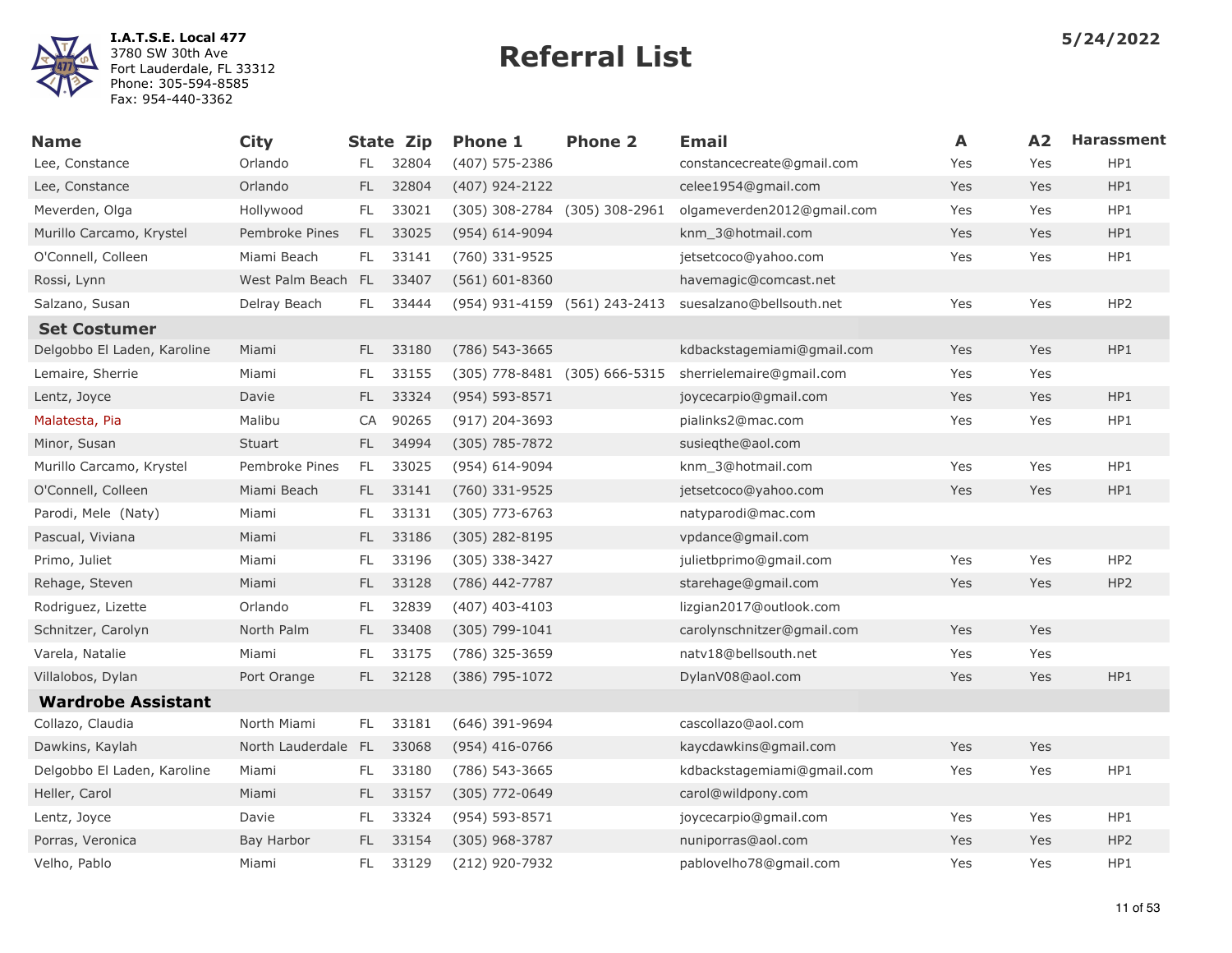

| <b>Name</b>                | <b>City</b>          |      | State Zip | <b>Phone 1</b>     | <b>Phone 2</b>                | <b>Email</b>                    | A   | A <sub>2</sub> | <b>Harassment</b> |
|----------------------------|----------------------|------|-----------|--------------------|-------------------------------|---------------------------------|-----|----------------|-------------------|
| <b>Craft Service</b>       |                      |      |           |                    |                               |                                 |     |                |                   |
| <b>Asst. Craft Service</b> |                      |      |           |                    |                               |                                 |     |                |                   |
| Beasley, Clara             | Homestead            | FL.  | 33030     | (305) 989-0912     |                               | clarab1244@gmail.com            |     |                |                   |
| Belcarries, Christopher    | College Park         | GA   | 30349     | (786) 343-1121     |                               | christopherbelcarries@gmail.com | Yes | Yes            |                   |
| Bonn Jr., Rudolph          | Hollywood            | FL.  | 33020     | (954) 329-5563     |                               | rudolphbonn2@gmail.com          | Yes | Yes            | HP1               |
| Carr, Harrison             | Casselberry          | FL.  | 32707     | (972) 302-8951     |                               | harrisonjcarr@gmail.com         | Yes | Yes            | HP1               |
| Cavazza, Stephen           | Dania                | FL.  | 33004     | (954) 540-0766     |                               | scavazz@gmail.com               |     |                |                   |
| Craig, Patrick             | Hollywood            | FL   | 33020     | (754) 423-2284     |                               | pecraig67@gmail.com             | Yes | Yes            | HP <sub>2</sub>   |
| Daniel, Franklyn           | Hollywood            | FL   | 33024     | (502) 365-7500     |                               | rayfrada@yahoo.com              |     |                |                   |
| Darling, Gary              | Hollywood            | FL.  | 33020     | $(561) 577 - 8642$ |                               | garydarling@rocketmail.com      |     |                |                   |
| Dion, Derek                | Miami                | FL   | 33157     | (786) 800-0311     |                               | derekdion4180@hotmail.com       | Yes | Yes            |                   |
| Dittmeier, Michael         | Coral Springs        | FL.  | 33065     |                    | (954) 593-4863 (954) 346-3173 | mditt614@aol.com                |     |                |                   |
| Estrada, Geneva            | North Miami          | FL.  | 33162     | (786) 262-4187     |                               | Zelldrus@gmail.com              | Yes | Yes            | HP1               |
| Flesher, Nancy             | Lakeland             | FL.  | 33801     |                    | (863) 937-8857 (321) 443-8877 | drchoice@earthlink.net          |     |                |                   |
| Garcia, Rito               | Homestead            | FL.  | 33030     |                    | (786) 623-1430 (786) 412-5286 | ritogarcia012@gmail.com         | Yes | Yes            | HP1               |
| Massey, Nereida (Betty)    | <b>Wilton Manors</b> | FL.  | 33305     | (954) 822-4030     |                               | bnmassey17@gmail.com            | Yes | Yes            | HP <sub>2</sub>   |
| McKelvey, Stacy (Mack)     | Hollywood            | FL.  | 33020     | $(305)$ 281-2415   |                               | mistermack@gmail.com            | Yes | Yes            | HP1               |
| McLeod, Dawn               | Webster              | FL.  | 33597     | $(352) 557 - 1170$ |                               | mcleod.dawn@yahoo.com           | Yes | Yes            | HP1               |
| McMillan, Maria            | <b>Wilton Manors</b> | FL.  | 33305     | $(561) 573 - 2332$ |                               | nicole@nicolemcmillan.com       |     |                |                   |
| Mongelli, Pete             | Cooper City          | FL.  | 33024     | (954) 802-5085     |                               | pete@spookyempire.com           |     |                |                   |
| Pellechio, Lisa            | Hollywood            | FL.  | 33021     | (754) 423-2284     |                               | lisapcrafty@gmail.com           | Yes | Yes            |                   |
| Valdez, Steve              | <b>Brandon</b>       | FL.  | 33511     |                    | (813) 781-6288 (813) 689-3655 | svaldez52@hotmail.com           |     |                |                   |
| <b>Key Craft Service</b>   |                      |      |           |                    |                               |                                 |     |                |                   |
| Bonn, Nena                 | <b>Wilton Manor</b>  | FL.  | 33305     | (954) 683-0287     |                               | nenas_kitchen@yahoo.com         | Yes | Yes            | HP <sub>2</sub>   |
| Clifton, Matthew           | Aventura             | FL.  | 33180     | (786) 712-1252     |                               | mattclifton1979@hotmail.com     | Yes | Yes            | HP <sub>2</sub>   |
| Katz, Marc                 | Fort Lauderdale      | FL - | 33304     |                    | (305) 962-2188 (954) 530-3773 | craftyshores@aol.com            | Yes | Yes            | HP1               |
| MacFarland, Brora          | Lutz                 | FL.  | 33559     | (813) 482-2322     |                               | bdmbugella@gmail.com            |     |                |                   |
| Mason, Susan               | Pompano Beach        | FL.  | 33062     | (716) 912-3798     |                               | theskuze@aol.com                | Yes | Yes            | HP1               |
| McCarthy III, Michael      | Orlando              | FL.  | 32819     |                    | (407) 453-0870 (321) 262-8098 | craftservice@gmail.com          |     |                |                   |
| McCarthy, Colleen          | N. Miami Beach       | FL.  | 33162     | (786) 344-6079     |                               | colleenmc67@gmail.com           | Yes | Yes            | HP <sub>2</sub>   |
| McLeod, Dawn               | Webster              | FL.  | 33597     | (352) 557-1170     |                               | mcleod.dawn@yahoo.com           | Yes | Yes            | HP1               |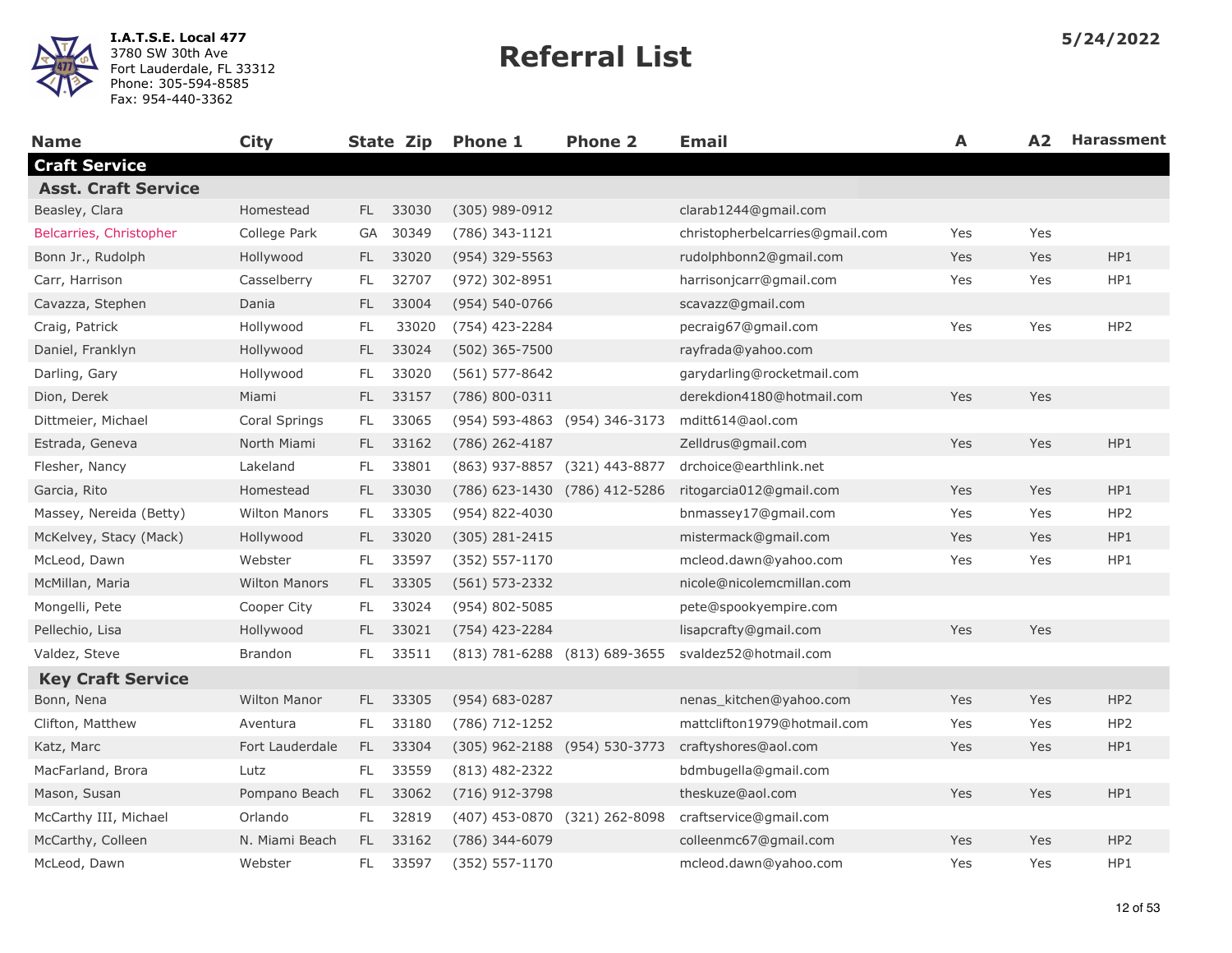

| <b>Name</b>             | <b>City</b>      |           | <b>State Zip</b> | <b>Phone 1</b>                | <b>Phone 2</b> | <b>Email</b>                | A   | A2  | <b>Harassment</b> |
|-------------------------|------------------|-----------|------------------|-------------------------------|----------------|-----------------------------|-----|-----|-------------------|
| Pellechio, Lisa         | Hollywood        |           | FL 33021         | (754) 423-2284                |                | lisapcrafty@gmail.com       | Yes | Yes |                   |
| Poyser, Courtney        | Hollywood        | FL        | 33020            | $(305)$ 922-0221              |                | poyser23@gmail.com          | Yes | Yes | HP1               |
| Rice, Kristina          | Tampa            | FL.       | 33625            | $(813)$ 966-2951              |                | saute4u@verizon.net         | Yes | Yes |                   |
| Rice, Vern              | Tampa            | FL.       | 33625            | (813) 997-5342                |                | dcvrice@verizon.net         |     |     |                   |
| Steinhauer, Marina      | Miami            | FL        | 33196            | (786) 863-2966                |                | acmart@msn.com              | Yes | Yes |                   |
| Wein, Stuart            | Hollywood        | FL.       | 33021            | (305) 610-4117 (954) 966-9366 |                | weinx2@bellsouth.net        |     |     |                   |
| <b>Electrical</b>       |                  |           |                  |                               |                |                             |     |     |                   |
| <b>Best Boy</b>         |                  |           |                  |                               |                |                             |     |     |                   |
| Font, Jr, Antonio       | Miami            | FL.       | 33193            | $(305)$ 989-1854              |                | strikinggrip@aol.com        |     |     |                   |
| Futo, Paul              | Coral Springs    | FL.       | 33071            | (954) 261-1691                |                | pfuto70067@aol.com          |     |     |                   |
| Gallagher, Michael      | Knoxville        |           | TN 37920         | $(561) 704 - 2659$            |                | gobohead@bellsouth.net      | Yes | Yes | HP1               |
| Higgins, Lavelle        | Miami            | FL.       | 33173            | (786) 514-9380                |                | halfabubble71@yahoo.com     | Yes |     |                   |
| Hill, William (Bill)    | Cornelius        | <b>NC</b> | 28031            | (310) 901-5655 (407) 354-6450 |                | filmbz@aol.com              |     |     |                   |
| Hopkins, James          | Coral Springs    | FL.       | 33071            | $(954) 657 - 1963$            |                | flattophop@gmail.com        |     |     |                   |
| Jorian, Gordon          | Ocoee            | FL.       | 34761            | (407) 257-4816 (407) 578-1942 |                | gordthejuicer@gmail.com     | Yes | Yes |                   |
| Lyon, Jimmi             | New Smyrna       | FL        | 32168            | (754) 224-9389                |                | jimmilyon13@aol.com         |     |     |                   |
| Mallon, Sean            | Orlando          | FL.       | 32803            | $(505) 573 - 8918$            |                | idle wild@hotmail.com       |     |     |                   |
| Murray, Christopher     | Orlando          | FL        | 32803            | $(321)$ 356-3563              |                | cmurray197041@gmail.com     | Yes |     |                   |
| Palladino, Kenneth      | Dunedin          | FL        | 34698            | (727) 421-9148 (727) 736-2973 |                | yankeegolfer@aol.com        | Yes | Yes | HP <sub>2</sub>   |
| Schwartz, Fred          | Miami            | FL        | 33180            | (305) 490-6190                | (305) 931-5030 | luxaer@gmail.com            | Yes | Yes | HP <sub>2</sub>   |
| Sonnenberg, David       | Orlando          | FL.       | 32803            | (407) 721-6542 (407) 897-3717 |                | pocketvangogh@bellsouth.net | Yes | Yes |                   |
| Swift, David            | Ft. Lauderdale   | FL.       | 33334            | (954) 648-3387 (954) 491-7983 |                | dhswifty@gmail.com          |     |     |                   |
| Tarantino, Chris        | Hollywood        | FL.       | 33020            | (954) 559-0785 (954) 961-2992 |                | sydroger@bellsouth.net      | Yes | Yes | HP1               |
| Valentine Jr, Frederick | Plantation       | FL        | 33322            | (954) 614-9358 (954) 370-9804 |                | freddyvalentine@comcast.net |     |     |                   |
| <b>Electrician</b>      |                  |           |                  |                               |                |                             |     |     |                   |
| Apey, Carlos            | Miami            | FL.       | 33145            | (305) 793-0933                |                | cuaks@yahoo.com             |     |     |                   |
| Arocho, Zabdiel         | Kissimmee        | FL.       | 34758            | $(407) 600 - 0551$            |                | zabdielarocho@gmail.com     | Yes | Yes | HP1               |
| Athy, Christopher       | Gainesville      | FL.       | 32607            | $(513)$ 479-8692              |                | chris.athy@yahoo.com        |     |     |                   |
| Augsburger, Brad        | Saint Petersburg | FL.       | 33713            | (727) 560-3077                |                | shinsaw@mac.com             |     |     |                   |
| Austin, Zack            | Orlando          | FL.       | 32825            | $(814)$ 218-9546              |                | zackaustin@me.com           |     |     |                   |
| Bedell, Michael         | Hollywood        | FL.       | 33019            | (305) 803-7507                |                | michael.bedell1@gmail.com   | Yes | Yes | HP1               |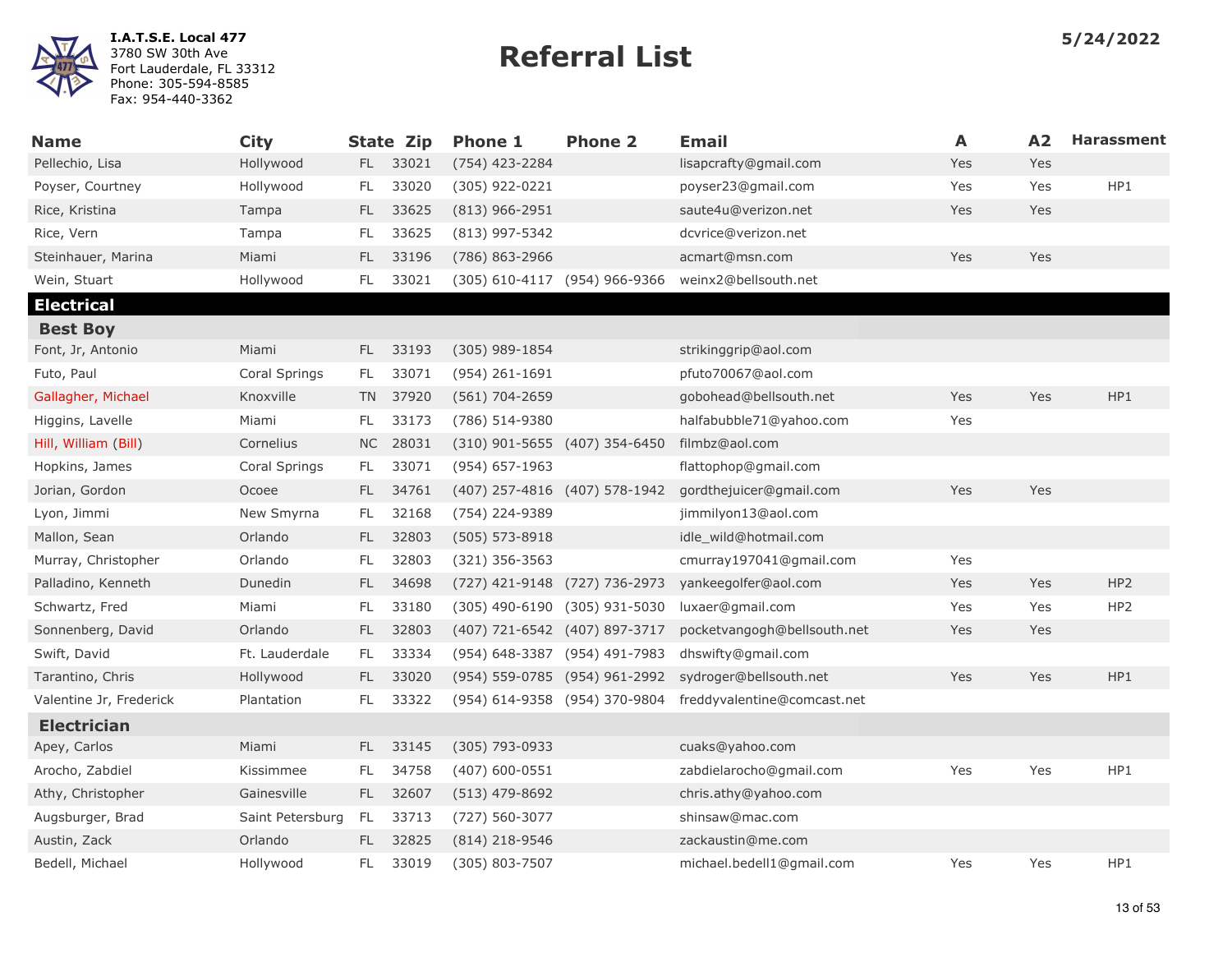

| <b>Name</b>              | <b>City</b>     |     | <b>State Zip</b> | <b>Phone 1</b>                | <b>Phone 2</b> | <b>Email</b>                 | A   | A2         | <b>Harassment</b> |
|--------------------------|-----------------|-----|------------------|-------------------------------|----------------|------------------------------|-----|------------|-------------------|
| Bedinghaus, Timothy      | Tampa           |     | FL 33609         | $(727)$ 483-3735              |                | tim@bedinghaus.com           | Yes | Yes        | HP <sub>2</sub>   |
| Benedict, George         | Eldridge        | IA  | 52748            | (954) 328-4711 (954) 522-1147 |                | grb34@aol.com                |     |            |                   |
| Berberette, Michael      | Clermont        | FL. | 34714            | (863) 944-5185                |                | mike.berberette@gmail.com    | Yes | Yes        | HP1               |
| Bicknell, Stuart         | St. Augustine   | FL. | 32086            | (904) 669-6294                |                | bicknellp@bellsouth.net      |     |            |                   |
| Bindeman, Leslie         | Weeki Wachee    | FL. | 34607            | $(727)$ 692-5461              |                | lesliebindeman@aol.com       |     |            |                   |
| Bitsios, John            | Eustis          | FL. | 32726            | (352) 408-2412                |                | jbitsios@yahoo.com           | Yes | Yes        | HP1               |
| Black, Timothy           | Coconut Creek   | FL. | 33066            | (954) 242-6456 (954) 984-8107 |                | black9000@aol.com            |     |            |                   |
| Boulay, David            | Clearwater      | FL. | 33763            | $(727) 504 - 6881$            |                | daveboulay1@gmail.com        | Yes | Yes        | HP1               |
| Bradford Jr., Barry      | Jacksonvile     | FL. | 32205            | $(954) 683 - 0559$            |                | dblbjr@earthlink.net         |     |            |                   |
| Braun, Stephen           | Longwood        | FL. | 32779            | (407) 256-5889                |                | braunorl@aol.com             |     |            |                   |
| Canet Jr., Anthony       | Miami           | FL. | 33147            | $(321)$ 266-3039              |                | anthonycanet@gmail.com       | Yes | <b>Yes</b> | HP1               |
| Cintron, William (Genie) | Cutler Bay      | FL. | 33157            | (305) 251-2430                |                | flickcat@hotmail.com         |     |            |                   |
| Clerveaux, Ben           | Deerfield Beach | FL. | 33442            | (954) 708-0657                |                | benclerveaux@gmail.com       |     |            |                   |
| Coats, Tyler (John)      | Longwood        | FL. | 32779            | $(407)$ 920-2682              |                | coatst@gmail.com             |     |            |                   |
| Collins Jr., Anthony     | Orlando         | FL. | 32821            | $(248)$ 667-8186              |                | ant@flyvisuals.com           | Yes | Yes        | HP1               |
| Colvin, Nicholas         | Snellville      | GA  | 30039            | (321) 303-4054                |                | nick@nicoproductions.com     | Yes | Yes        |                   |
| Coupland, Gregory        | Key Largo       | FL. | 33037            | $(305)$ 394-1554              |                | islandmon.gc@gmail.com       |     |            |                   |
| Cowart, Alan (Jon)       | Winter Park     | FL. | 32789            | (407) 256-9788                |                | alancowart67@gmail.com       |     |            |                   |
| Dalisera, Douglas        | Tappan          | NY  | 10983            | (914) 261-1493 (845) 365-2663 |                | aztrodug@aol.com             |     |            |                   |
| De Marziani, Juan        | Miami           | FL. | 33182            | $(305)$ 283-1503              |                | Jua11ni@hotmail.com          |     |            |                   |
| Deblau, John             | Casselberry     | FL. | 32707            | (407) 463-2882 (407) 388-0617 |                | wiltry@aol.com               |     |            |                   |
| Demirgian, Daniel        | Dania Beach     | FL. | 33004            | (305) 527-4151 (956) 963-1403 |                | demirgian@gmail.com          |     |            |                   |
| Diemer, Michael          | Tangerine       | FL. | 32777            | $(352)$ 383-5328              |                | mikediemer@ymail.com         |     |            |                   |
| Dimeglio, Louis          | Oviedo          | FL. | 32765            | (407) 312-2216                |                | dime13productions@gmail.com  |     |            |                   |
| Donadio, Nicolas         | Doral           | FL. | 33178            | $(305) 525 - 1742$            |                | chachito015@aol.com          |     |            |                   |
| Duque, Nicolas           | Orlando         | FL  | 32807            | $(305)$ 333-3306              |                | nicoduquehilders@gmail.com   | Yes | Yes        | HP1               |
| Durkin, Thomas           | Tampa           | FL. | 33681            | (813) 831-4595 (813) 205-4617 |                |                              |     |            |                   |
| Earl, Brian              | Davie           | FL. | 33325            | (786) 372-5986                |                | silverfoxdigital17@gmail.com | Yes | Yes        | HP <sub>2</sub>   |
| Falk, Jr, Richard        | Orlando         | FL. | 32836            | (407) 701-4396                |                | rfalk205@gmail.com           |     |            |                   |
| Falzarano, Louis         | Oakland Park    | FL  | 33334            | (954) 257-7293 (954) 565-2869 |                | louf_iatse@msn.com           |     |            |                   |
| Fazio, Keven             | Clermont        | FL. | 34715            | (954) 907-5577                |                | kjlex300@hotmail.com         | Yes | Yes        | HP <sub>2</sub>   |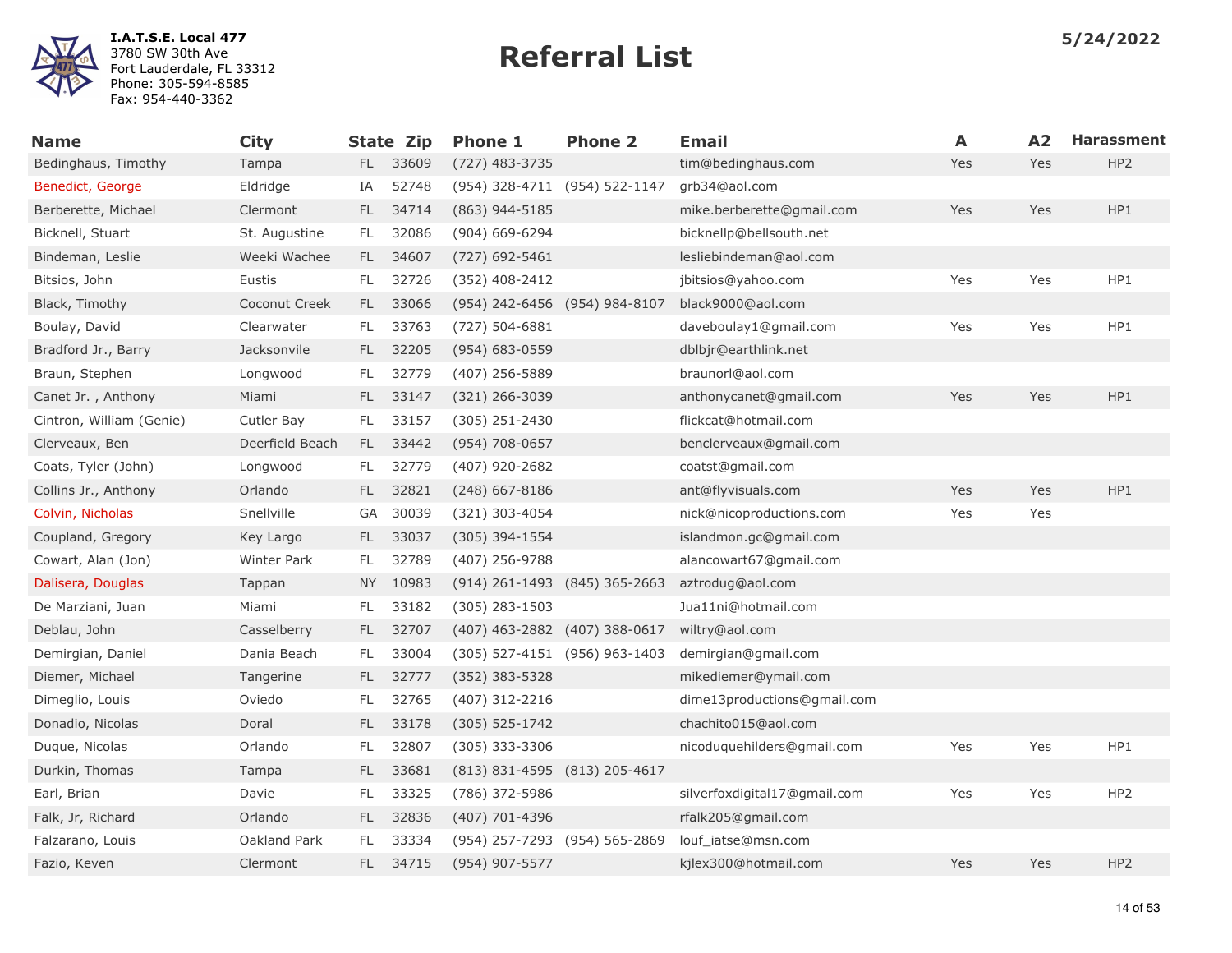

| <b>Name</b>                 | <b>City</b>    |           | <b>State Zip</b> | <b>Phone 1</b>                | <b>Phone 2</b>                | <b>Email</b>                | A   | A2  | <b>Harassment</b> |
|-----------------------------|----------------|-----------|------------------|-------------------------------|-------------------------------|-----------------------------|-----|-----|-------------------|
| Fenclau, Douglas            | Pinellas Park  | FL.       | 33781            | (727) 432-7249                |                               | bfenclau@outlook.com        | Yes | Yes | HP1               |
| Fiji, Peter                 | Kissimmee      | FL.       | 34744            | (909) 782-1177                |                               | fiji.peter@gmail.com        | Yes | Yes |                   |
| Fisherman, Daniel           | Orlando        | FL        | 32828            | $(561)$ 236-4328              |                               | DTFishProductions@gmail.com | Yes | Yes |                   |
| Flynn, Warren               | Merritt Island | FL.       | 32953            | (321) 231-9275                |                               | warrenflynn@scvprod.com     |     |     |                   |
| Font, Sr, Antonio           | Miami          | FL        | 33145            |                               | (305) 323-3029 (305) 858-9334 | boxer223@aol.com            |     |     |                   |
| Gallagher, Joshua           | Boynton        | FL.       | 33435            | $(561)$ 287-0687              |                               | jpaulgallagher83@gmail.com  |     |     |                   |
| Gallego, Sergio             | Plantation     | FL.       | 33317            | (954) 260-3056                |                               | sergiogallegofilm@gmail.com | Yes | Yes | HP1               |
| Gonzalez, Manuel            | Miami          | <b>FL</b> | 33134            | (786) 334-4037                |                               | manuelnegro@hotmail.com     | Yes | Yes | HP1               |
| Goodman, Dean               | Ft. Lauderdale | FL        | 33312            | $(954)$ 448-2363              |                               | dean531themovie@yahoo.com   | Yes | Yes | HP1               |
| Goodwin II, Heath           | Orlando        | FL.       | 32824            |                               |                               | hgoodwin1@cfl.rr.com        |     |     |                   |
| Gooseman, Michael           | Winter Garden  | FL        | 34787            | (407) 718-3370 (407) 290-1402 |                               | gogoose@bellsouth.net       |     |     |                   |
| Gordeyev, Yuri              | Aventura       | FL.       | 33160            | $(305) 766 - 2329$            |                               | yuri7398@gmail.com          |     |     |                   |
| Gordon, Scott               | Pompano Beach  | FL        | 33134            | $(305)$ 331-0458              |                               | ledstorm@att.net            | Yes | Yes | HP1               |
| Gray, Sean                  | Ormond Beach   | FL.       | 32174            | $(954) 648 - 1068$            |                               | tag1on@bellsouth.net        | Yes | Yes |                   |
| Grell, Miguel               | Sunrise        | FL        | 33322            | (954) 336-2728                |                               | miguelgrell@gmail.com       |     |     |                   |
| Gurzell Jr., Donald A.      | Lutz           | FL.       | 33558            | $(813) 789 - 3386$            |                               | dagrigit@gmail.com          | Yes | Yes | HP <sub>2</sub>   |
| Habashi, Hatem              | Orlando        | FL        | 32809            | (407) 859-9582 (407) 406-0440 |                               | hatem@splasholight.com      |     |     |                   |
| Hill, Chris                 | Ft. Lauderdale | FL.       | 33312            | $(407)$ 405-0528              |                               | hill_lighting@hotmail.com   |     |     |                   |
| Hirt, Eric                  | Miami          | FL        | 33161            | $(305)$ 778-1178              |                               | megatroneson@icloud.com     |     |     |                   |
| Howard, Gerald (Frog)       | Vero Beach     | FL.       | 32966            | (254) 722-9071                |                               | fla-frog@att.net            |     |     |                   |
| Hunt Jr., Thomas            | Jacksonville   | FL.       | 32218            |                               | (904) 613-6222 (904) 363-1976 | tomgrip@comcast.net         |     |     |                   |
| Jenkins, Neil               | Tampa          | FL.       | 33611            | $(813) 724 - 7687$            |                               | neilpjenkins@gmail.com      | Yes | Yes | HP <sub>2</sub>   |
| Jones, Chris                | Jonesboro      | GA        | 30236            | $(904) 699 - 6106$            |                               | jonchr9@gmail.com           |     |     |                   |
| Jorian, Gordon              | Ocoee          | FL.       | 34761            | (407) 257-4816 (407) 578-1942 |                               | gordthejuicer@gmail.com     | Yes | Yes |                   |
| Kimble, Joseph (Joe)        | Hollywood      | FL        | 33020            | (954) 647-3502 (954) 923-2527 |                               | jkim300@yahoo.com           |     |     |                   |
| Kirschner, Holger           | Opa Locka      | FL.       | 33054            | $(305)$ 205-1716              |                               | rigging@ymail.com           |     |     |                   |
| Kitchen-Pareja, Christopher | Miami          | FL        | 33156            | $(954) 661 - 8041$            |                               | chrisj.kitchen@gmail.com    |     |     |                   |
| Kozik, Giovanni             | Clearwater     | FL.       | 33756            | (727) 688-9147                |                               | mgkozik@me.com              |     |     |                   |
| Lin, Chun-Yih               | Miami          | FL        | 33180            | $(305)$ 331-7931              |                               | lunices@hotmail.com         | Yes | Yes | HP1               |
| Long, Fletcher              | Merritt Island | FL.       | 32952            | (407) 782-9179                |                               | Fletchiatse477@gmail.com    |     |     |                   |
| Lopez, Barry                | Tampa          | FL.       | 33612            | $(813)$ 495-6270              |                               | zeplo3@aol.com              |     |     |                   |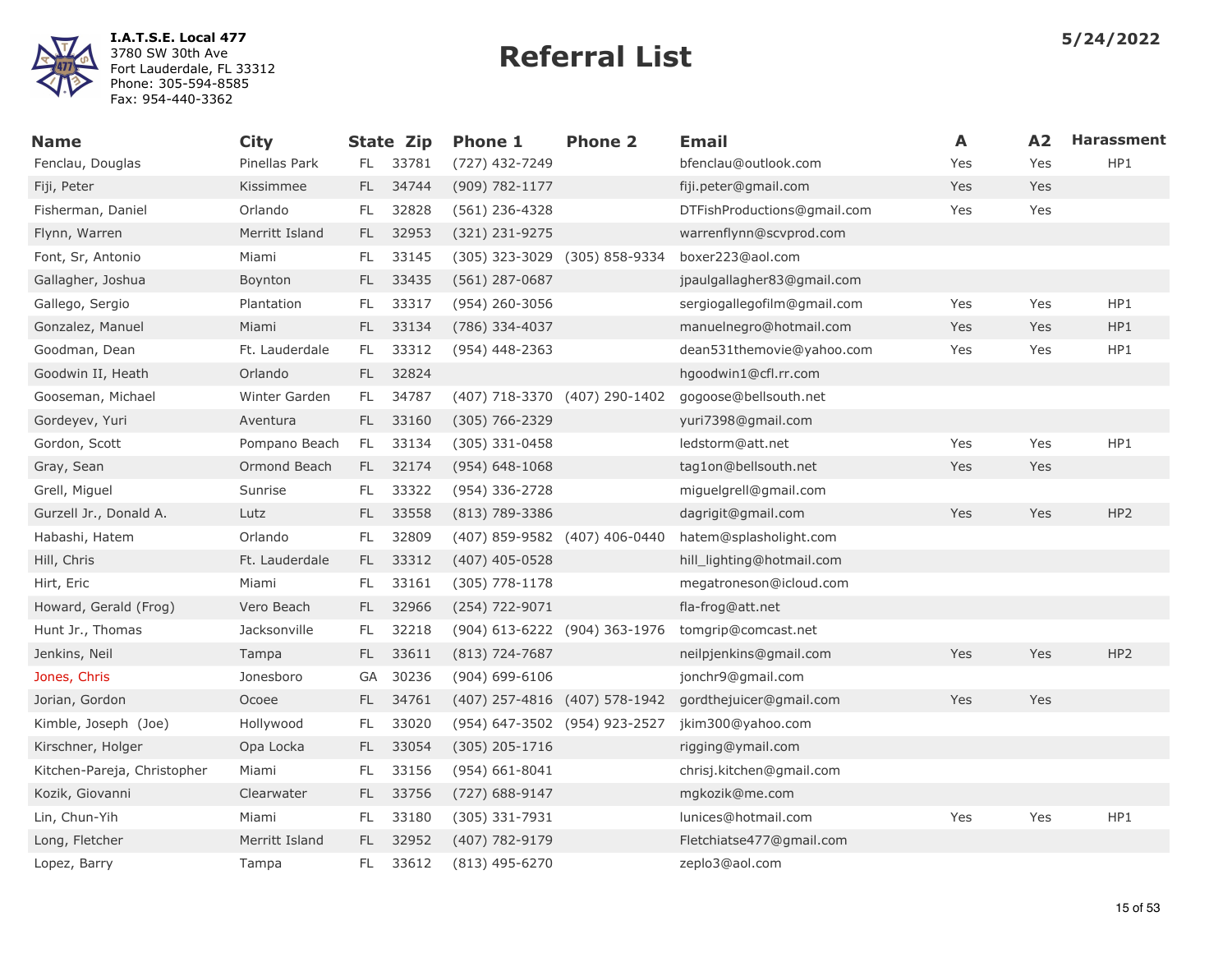

| <b>Name</b>              | <b>City</b>    |               | <b>State Zip</b> | <b>Phone 1</b>                | <b>Phone 2</b> | <b>Email</b>                     | A   | A2. | <b>Harassment</b> |
|--------------------------|----------------|---------------|------------------|-------------------------------|----------------|----------------------------------|-----|-----|-------------------|
| Lopez, Ricardo           | Miami          | FL.           | 33176            | (786) 269-5492                |                | allgripnostop@gmail.com          |     |     |                   |
| Mallon, Sean             | Orlando        | FL            | 32803            | $(505) 573 - 8918$            |                | idle wild@hotmail.com            |     |     |                   |
| McGowan, Charles         | Dania Beach    | FL.           | 33004            | $(954) 647 - 6419$            |                | cmcharliemcgowan@gmail.com       |     |     |                   |
| Mejia, Gustavo           | Tampa          | FL            | 33615            | $(813) 785 - 2209$            |                | gmejia369@gmail.com              | Yes | Yes | HP <sub>2</sub>   |
| Memon, Furkan            | Pinellas Park  | FL.           | 33782            | (727) 331-5139                |                | memon.furkan1@gmail.com          | Yes | Yes | HP1               |
| Mendez Puentes, Juan     | Miami          | FL            | 33179            | $(561) 866 - 7022$            |                | lightingpro88@gmail.com          | Yes |     |                   |
| Meng, Clayton            | Casselberry    | FL.           | 32707            | $(321)$ 946-6196              |                | claytonmeng@gmail.com            |     |     |                   |
| Millington, Rodney (Rod) | Sarasota       | FL.           | 34236            | $(941) 504 - 3686$            |                | infocus333@comcast.net           |     |     |                   |
| Morbey, Kai              | N. Miami Beach | FL.           | 33162            | $(305)$ 761-2065              |                | kaimorbey@icloud.com             | Yes | Yes | HP1               |
| Murray III, Bruce        | St. Petersburg | FL.           | 33701            | $(813)$ 400-6197              |                | BruceAllenMurrayiii@gmail.com    | Yes | Yes | HP2               |
| Murray, Christopher      | Orlando        | FL.           | 32803            | $(321)$ 356-3563              |                | cmurray197041@gmail.com          | Yes |     |                   |
| Murray, Patrick          | Clearwater     | FL.           | 33755            | (727) 692-1100 (818) 632-6320 |                | pm@patmurray.us                  | Yes | Yes | HP <sub>2</sub>   |
| Navarro, Pedro           | Miami          | FL.           | 33174            | (305) 310-4467                |                | yosnel 30@hotmail.com            |     |     |                   |
| Olaverri, Gustavo        | St. Cloud      | FL.           | 34772            | $(323)$ 353-4306              |                | golaverri@yahoo.com              | Yes | Yes | HP1               |
| Olsen, Paul              | Palmetto Bay   | FL.           | 33157            | $(305) 510 - 9034$            |                | pauloolsen6@gmail.com            |     |     |                   |
| Palladino, Kenneth       | Dunedin        | FL.           | 34698            | (727) 421-9148 (727) 736-2973 |                | yankeegolfer@aol.com             | Yes | Yes | HP <sub>2</sub>   |
| Patterson, Shawn         | Winter Haven   | FL.           | 33884            | $(863)$ 206-9208              |                | shawnpattersonproductions@gmail. |     |     |                   |
| Peart, Merrick           | Miami Gardens  | FL.           | 33056            | $(305)$ 205-2992              |                | mpblackmagic@gmail.com           | Yes | Yes | HP1               |
| Pedrinan, Michael        | Orlando        | FL.           | 32828            | $(407)$ 455-3783              |                | MPedrinan@gmail.com              |     |     |                   |
| Pereda, Kevin            | Miami          | FL            | 33155            | $(305)$ 967-0101              |                | kevinpereda1202@gmail.com        | Yes | Yes | HP1               |
| Perez, Peter             | Orlando        | FL.           | 32819            | $(407)$ 760-0210              |                | petereperez@gmail.com            |     |     |                   |
| Pescrille, James         | Ft. Lauderdale | FL            | 33301            | (954) 614-1434 (954) 614-1434 |                | jim@gaffer.com                   | Yes |     |                   |
| Poggi, Luis              | Orlando        | FL.           | 32804            | $(407)$ 625-0364              |                | lbpoggi@gmail.com                | Yes |     |                   |
| Prillaman, Dale          | Hollywood      | FL.           | 33021            | (954) 559-6532 (954) 665-8468 |                | dprllm@hotmail.com               | Yes | Yes | HP1               |
| Pruitt, Brian            | Clearwater     | $\mathsf{FL}$ | 33755            | (954) 328-9169                |                | maninthearenaproductions@yahoo.  |     |     |                   |
| Redmond, Patrick         | Tampa          | FL            | 33613            | (407) 701-2918                |                | patredmo@mac.com                 |     |     |                   |
| Roback, Adam             | Plantation     | FL.           | 33322            | $(954) 816 - 4632$            |                | aroback@gmail.com                |     |     |                   |
| Ruiz, Ricardo (Rick)     | Miami          | FL            | 33165            | $(305)$ 281-0303              |                | rickyruiz@bellsouth.net          |     |     |                   |
| Ryan, Christopher        | Lauderhill     | FL.           | 33351            | (954) 288-9282 (954) 742-6375 |                | cl27ryan7@aol.com                |     |     |                   |
| Sanchez, Nelson          | Coral Gables   | FL            | 33134            | $(786)$ 655-1701              |                | chinofilms305@gmail.com          |     |     |                   |
| Skrabut, Paul            | Miami          | FL.           | 33161            | $(954) 608 - 9543$            |                | pskrabut@gmail.com               |     |     |                   |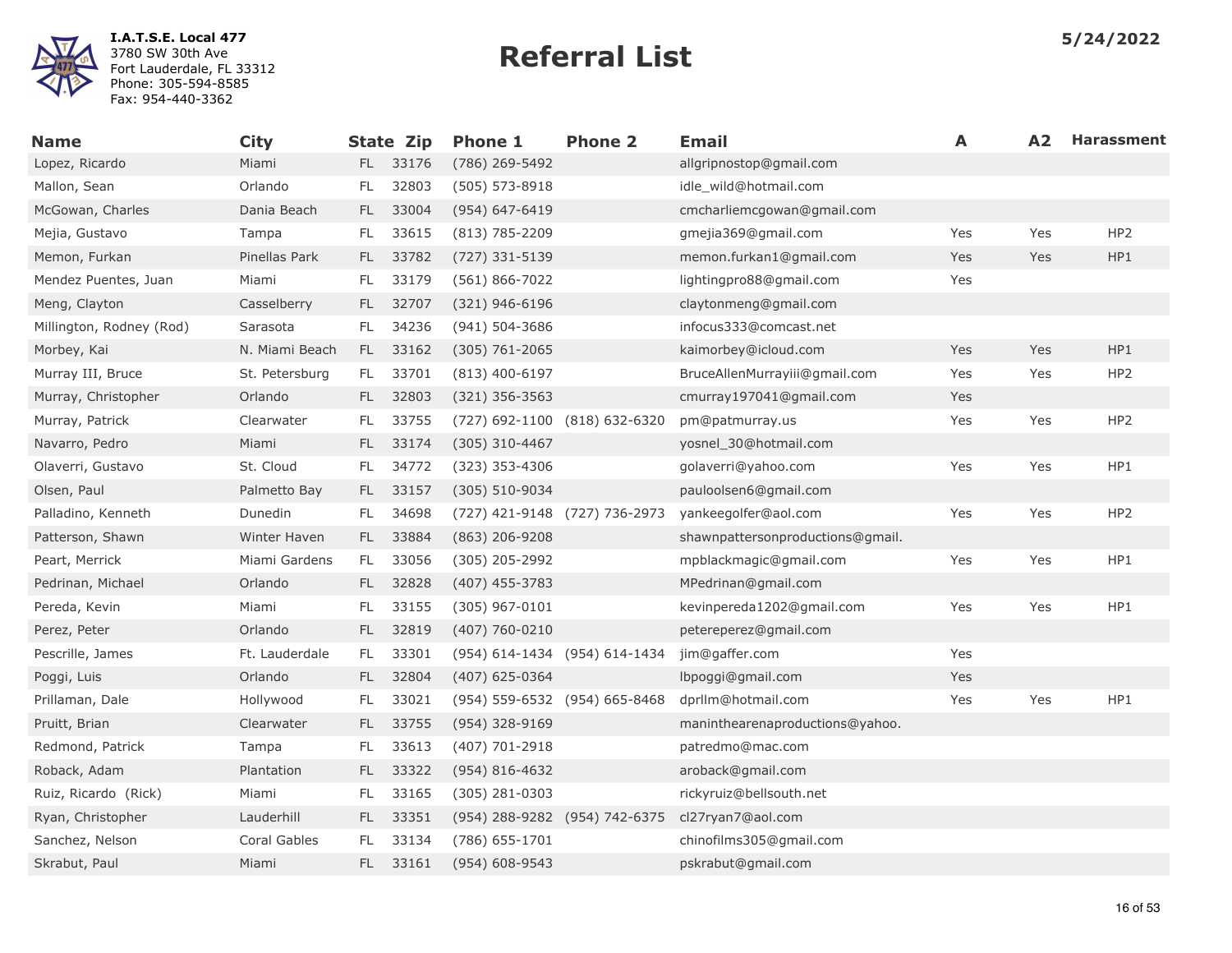

| <b>Name</b>              | <b>City</b>         |           | <b>State Zip</b> | <b>Phone 1</b>                | <b>Phone 2</b>                | <b>Email</b>                | A   | A <sub>2</sub> | <b>Harassment</b> |
|--------------------------|---------------------|-----------|------------------|-------------------------------|-------------------------------|-----------------------------|-----|----------------|-------------------|
| Smaling, Thomas          | Coconut Creek       | FL.       | 33066            | (954) 684-8297 (954) 871-4901 |                               | deborahsmaling@gmail.com    |     |                |                   |
| Smallwood, Michael       | Orlando             | FL.       | 32806            | $(407)$ 694-4143              |                               | michaelmsmallwood@gmail.com |     |                |                   |
| Starling, Henry          | Miami               | FL.       | 33190            | (305) 345-5077 (305) 255-7366 |                               | hwstarling@bellsouth.net    | Yes | Yes            | HP1               |
| Swift, David             | Ft. Lauderdale      | FL.       | 33334            | (954) 648-3387 (954) 491-7983 |                               | dhswifty@gmail.com          |     |                |                   |
| Torge, Shawn             | <b>Belle Isle</b>   | FL.       | 32812            | (407) 616-7269 (407) 816-1102 |                               | shawntorge@me.com           | Yes | Yes            | HP1               |
| Turner, Ulysees          | Orlando             | FL.       | 32807            | (773) 655-4924                |                               | ulysees120592@gmail.com     | Yes | Yes            | HP <sub>2</sub>   |
| Vecino, Brandon          | Hialeah             | FL        | 33018            | $(305)$ 331-6860              |                               | brandonvecino26@gmail.com   | Yes | Yes            | HP1               |
| Warney, James            | Spring Hill         | FL.       | 34610            | $(813) 767 - 8154$            |                               | jimwarney@gmail.com         |     |                |                   |
| Whalen, Matthew          | Winter Garden       | FL.       | 34787            | (407) 902-9541 (407) 902-9541 |                               | mtwhalen@gmail.com          |     |                |                   |
| Wheatley, Joel           | Casselberry         | FL.       | 32707            | (407) 497-0855                |                               | daddywheats@yahoo.com       | Yes | Yes            | HP <sub>2</sub>   |
| Wheelock Jr, Clifford    | Pembroke Pines      | FL.       | 33332            | (954) 864-2460                |                               | ck.wheelslocked@gmail.com   | Yes | Yes            |                   |
| Whitford, Jonathan (Jon) | Jacksonville        | FL.       | 32205            | (904) 571-1012 (904) 981-0048 |                               | jonwhit@gmail.com           | Yes | Yes            | HP <sub>2</sub>   |
| Wightman, Matthew        | Pinellas Park       | FL.       | 33781            | $(727)$ 389-4060              |                               | matthewwightman@hotmail.com |     |                |                   |
| Willer, William          | Malabar             | FL.       | 32950            | (321) 446-2886                |                               | williamrw19@gmail.com       | Yes | Yes            | HP1               |
| Wostak, Gary (Marc)      | Ocoee               | FL        | 34761            | (407) 383-1693 (407) 654-6495 |                               | mwaclt@aol.com              | Yes | Yes            | HP <sub>2</sub>   |
| Wostak, Skylar           | Ocoee               | FL.       | 34761            | $(407)$ 614-6033              |                               | skylarwostak@gmail.com      | Yes | Yes            | HP1               |
| Zakoor, William (Bill)   | Boca Raton          | FL.       | 33434            | (954) 270-6116 (561) 218-6628 |                               | billyzakoor@aol.com         | Yes | Yes            | HP1               |
| Gaffer                   |                     |           |                  |                               |                               |                             |     |                |                   |
| Benedict, George         | Eldridge            | IA        | 52748            | (954) 328-4711 (954) 522-1147 |                               | grb34@aol.com               |     |                |                   |
| Bowens, Jonathan         | Lauderdale Lakes FL |           | 33319            | (954) 673-1321                |                               | jonathan@Qloudysunshine.com | Yes | Yes            |                   |
| Cook, David              | Lutz                | FL.       | 33559            | (813) 505-0848 (800) 470-9752 |                               | dacook13@aol.com            |     |                |                   |
| Deblau, Jerry            | Jackson             | NJ        | 08527            |                               | (201) 965-7650 (732) 928-4397 | nygaffer2@optonline.net     |     |                |                   |
| Deblau, John             | Casselberry         | FL.       | 32707            | (407) 463-2882 (407) 388-0617 |                               | wiltry@aol.com              |     |                |                   |
| Falk, Jr, Richard        | Orlando             | FL.       | 32836            | (407) 701-4396                |                               | rfalk205@gmail.com          |     |                |                   |
| Font, Jr, Antonio        | Miami               | FL.       | 33193            | $(305)$ 989-1854              |                               | strikinggrip@aol.com        |     |                |                   |
| Gallagher, Michael       | Knoxville           | <b>TN</b> | 37920            | (561) 704-2659                |                               | gobohead@bellsouth.net      | Yes | Yes            | HP1               |
| Gray, Sean               | Ormond Beach        | FL.       | 32174            | $(954) 648 - 1068$            |                               | tag1on@bellsouth.net        | Yes | Yes            |                   |
| Higgins, Lavelle         | Miami               | FL.       | 33173            | (786) 514-9380                |                               | halfabubble71@yahoo.com     | Yes |                |                   |
| Higgins, Pfeiffer        | Cocoa               | FL.       | 32927            | $(305)$ 878-9552              |                               | pfeiffer03ny@hotmail.com    |     |                |                   |
| Hill, William (Bill)     | Cornelius           | NC.       | 28031            | (310) 901-5655 (407) 354-6450 |                               | filmbz@aol.com              |     |                |                   |
| Kalivoda, Richard        | Clearwater          | FL.       | 33764            | $(727)$ 432-7251              |                               | rick@firstunit.com          |     |                |                   |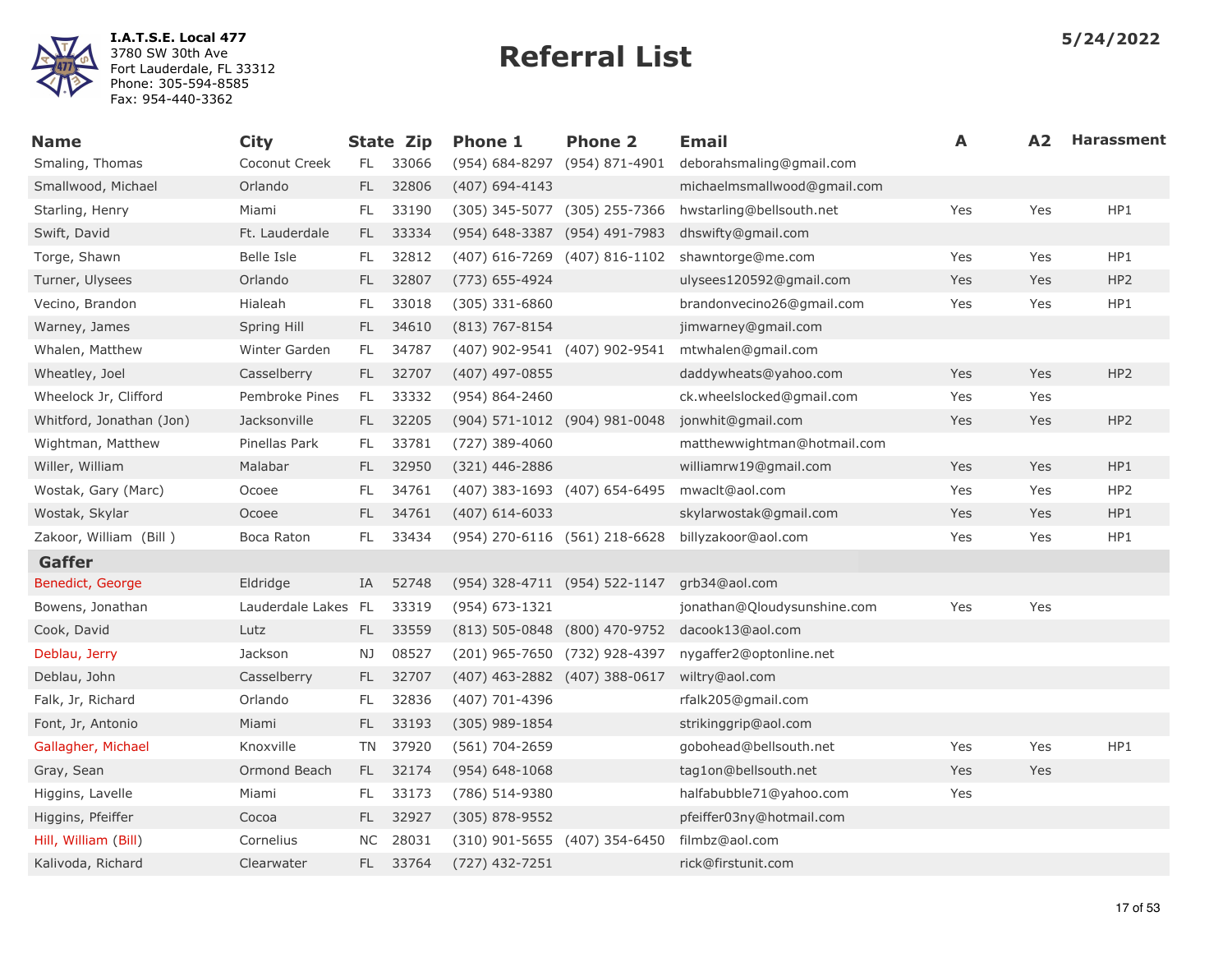

| Name                        | <b>City</b>        |      | <b>State Zip</b> | <b>Phone 1</b>                | <b>Phone 2</b>                | <b>Email</b>                | A   | A2  | <b>Harassment</b> |
|-----------------------------|--------------------|------|------------------|-------------------------------|-------------------------------|-----------------------------|-----|-----|-------------------|
| Lemaire, Frank              | Miami              | FL.  | 33155            | (305) 773-7269                | (305) 666-5315                | fl45terr@earthlink.net      | Yes | Yes | HP <sub>2</sub>   |
| Martinez, Jose              | Pembroke Pines     | FL.  | 33029            | (786) 567-8584                | (646) 600-2021                | Jcmuni1@gmail.com           | Yes | Yes | HP1               |
| Murray, Patrick             | Clearwater         | FL.  | 33755            | (727) 692-1100 (818) 632-6320 |                               | pm@patmurray.us             | Yes | Yes | HP <sub>2</sub>   |
| Ortiz, Ricardo              | Lake Alfred        | FL.  | 33850            | $(863)$ 280-3652              |                               | rickyortiz@zitro97.com      | Yes | Yes | HP <sub>2</sub>   |
| Pescrille, James            | Ft. Lauderdale     | FL.  | 33301            | (954) 614-1434 (954) 614-1434 |                               | jim@gaffer.com              | Yes |     |                   |
| Schwartz, Fred              | Miami              | FL - | 33180            | (305) 490-6190 (305) 931-5030 |                               | luxaer@gmail.com            | Yes | Yes | HP <sub>2</sub>   |
| Steinbach, Antal            | Miami              | FL.  | 33173            | $(305)$ 607-8370              |                               | antalcine@mac.com           |     |     |                   |
| Wightman, Matthew           | Pinellas Park      | FL.  | 33781            | (727) 389-4060                |                               | matthewwightman@hotmail.com |     |     |                   |
| Wostak, Gary (Marc)         | Ocoee              | FL   | 34761            | (407) 383-1693 (407) 654-6495 |                               | mwaclt@aol.com              | Yes | Yes | HP <sub>2</sub>   |
| Zubrik, Alfonz              | Miami Beach        | FL.  | 33139            |                               | (786) 223-6809 (305) 604-1516 | alzubrik@yahoo.com          |     |     |                   |
| <b>Generator Operator</b>   |                    |      |                  |                               |                               |                             |     |     |                   |
| Morbey, Kai                 | N. Miami Beach     | FL.  | 33162            | (305) 761-2065                |                               | kaimorbey@icloud.com        | Yes | Yes | HP1               |
| <b>Light Board Operator</b> |                    |      |                  |                               |                               |                             |     |     |                   |
| Angerami, James             | Merritt Island     | FL.  | 34952            | $(305)$ 355-2046              |                               | tinck1@comcast.net          |     |     |                   |
| Banks, Jeffrey (Jeph)       | The Bronx          | NY   | 10464            | $(813)$ 453-2427              |                               | banks.jeph@gmail.com        |     |     |                   |
| Bell, Coleman               | Vero Beach         | FL.  | 32967            | $(305)$ 401-6874              |                               | magic2lighting@att.net      |     |     |                   |
| Bindeman, Leslie            | Weeki Wachee       | FL.  | 34607            | (727) 692-5461                |                               | lesliebindeman@aol.com      |     |     |                   |
| Daguillard III, Jean        | Ft Lauderdale      | FL.  | 33311            | (954) 336-8169                |                               | jeandaguillard@yahoo.com    |     |     |                   |
| DeRoin, Max                 | <b>Brooksville</b> | FL   | 34601            | (352) 263-7460                |                               | max@floridagrip.com         | Yes | Yes | HP <sub>2</sub>   |
| Fazio, Keven                | Clermont           | FL.  | 34715            | (954) 907-5577                |                               | kjlex300@hotmail.com        | Yes | Yes | HP <sub>2</sub>   |
| Flynn, Warren               | Merritt Island     | FL.  | 32953            | (321) 231-9275                |                               | warrenflynn@scvprod.com     |     |     |                   |
| Gooseman, Michael           | Winter Garden      | FL.  | 34787            | (407) 718-3370 (407) 290-1402 |                               | gogoose@bellsouth.net       |     |     |                   |
| Habashi, Hatem              | Orlando            | FL.  | 32809            | (407) 859-9582 (407) 406-0440 |                               | hatem@splasholight.com      |     |     |                   |
| Hall, Stuart                | Orlando            | FL.  | 32801            | (407) 353-7848 (407) 898-8298 |                               | halsey@aol.com              | Yes | Yes | HP <sub>2</sub>   |
| Harrold, Charles            | Jacksonville       | FL   | 32234            | (904) 449-0523                |                               | charroldjr@gmail.com        |     |     |                   |
| Harvey, Leon                | Kissimmee          | FL.  | 34744            | (407) 247-2825                |                               | lpfilms06@gmail.com         | Yes | Yes | HP1               |
| Howell, Andrew              | Jacksonville       | FL.  | 32211            | (904) 607-1859 (904) 200-0970 |                               | andrew@applebox.net         |     |     |                   |
| Lin, Chun-Yih               | Miami              | FL.  | 33180            | $(305)$ 331-7931              |                               | lunices@hotmail.com         | Yes | Yes | HP1               |
| Moises, Francisco (Paco)    | Miami              | FL.  | 33144            | (786) 315-7357                |                               | nosleepsuperhero@gmail.com  |     |     |                   |
| Olivieri, Tod               | Long Valley        | NJ   | 07853            | (908) 766-0498 (908) 548-4244 |                               | tkolites@gmail.com          |     |     |                   |
| Valentine, Grant            | Lilburn            | GA   | 30047            | (954) 614-9359                |                               | grantvalentine@comcast.net  | Yes | Yes |                   |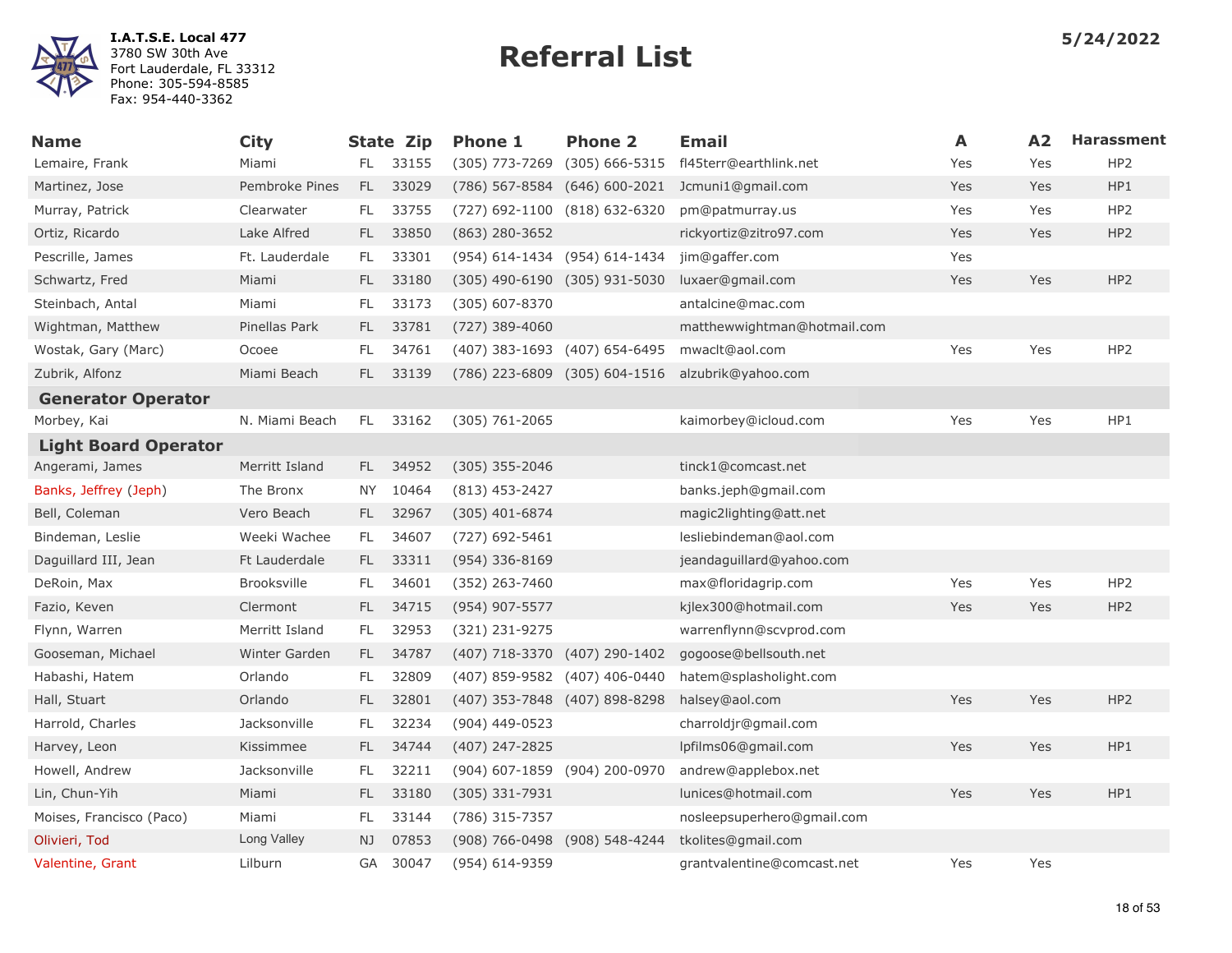

| <b>Name</b>                                  | <b>City</b>        |      |          | State Zip Phone 1             | <b>Phone 2</b> | <b>Email</b>                 | A     | A2  | <b>Harassment</b> |
|----------------------------------------------|--------------------|------|----------|-------------------------------|----------------|------------------------------|-------|-----|-------------------|
| <b>Lighting Balloon Assistant Technician</b> |                    |      |          |                               |                |                              |       |     |                   |
| Austin, Amy                                  | Altamonte          | FL - | 32701    | (407) 712-5693                |                | aaustin22@gmail.com          | Yes   | Yes | HP <sub>2</sub>   |
| Gumbs, Anthony                               | Oakland Park       | FL.  | 33309    | (305) 297-7153                |                | agumbs73@yahoo.com           |       |     |                   |
| Ortoski, Andrew                              | Riverview          | FL.  | 33579    | $(727)$ 457-1106              |                | aortoski@gmail.com           | Yes   |     |                   |
| Parker, Luke                                 | Orlando            | FL.  | 32826    | $(407)$ 406-1128              |                | parkerwriter26@gmail.com     |       |     |                   |
| Poggi, Luis                                  | Orlando            | FL.  | 32804    | $(407)$ 625-0364              |                | lbpoggi@gmail.com            | Yes   |     |                   |
| <b>Lighting Tech</b>                         |                    |      |          |                               |                |                              |       |     |                   |
| Austin, Amy                                  | Altamonte          | FL.  | 32701    | (407) 712-5693                |                | aaustin22@gmail.com          | Yes   | Yes | HP <sub>2</sub>   |
| Austin, Zack                                 | Orlando            | FL.  | 32825    | $(814)$ 218-9546              |                | zackaustin@me.com            |       |     |                   |
| Bennett, Jessica                             | Hialeah            | FL.  | 33015    | (786) 301-5471                |                | jessica.driveby@gmail.com    |       |     |                   |
| Colgate, Khristian (Khris)                   | St. Petersburg     | FL.  | 33706    | (502) 435-3345 (502) 445-0809 |                | webtrainmedia@gmail.com      | Yes   | Yes | HP1               |
| Daughtry, Kevin                              | St. Petersburg     | FL.  | 33712    | $(727)$ 410-8014              |                | kevinjdaughtry@icloud.com    |       |     |                   |
| DeRoin, Max                                  | <b>Brooksville</b> | FL - | 34601    | (352) 263-7460                |                | max@floridagrip.com          | Yes   | Yes | HP <sub>2</sub>   |
| Diaz, Christopher                            | Miami Shores       | FL.  | 33138    | (305) 336-1884                |                | chrisdiaz124@gmail.com       | Yes   | Yes | HP <sub>2</sub>   |
| Estrada, Cris                                | Miami              | FL.  | 33169    | (863) 532-9233                |                | crise33169@yahoo.com         |       |     |                   |
| Everett, Martin                              | Maitland           | FL.  | 32751    | (407) 647-0731 (407) 491-0268 |                | lightitright@gmail.com       | Yes   | Yes | HP <sub>2</sub>   |
| Fisher, Benjamin                             | Orlando            | FL.  | 32806    | $(321)$ 297-6638              |                | benfisher123@gmail.com       |       |     |                   |
| Floyd, Andrew                                | Safety Harbor      | FL.  | 34695    | (813) 789-5976                |                | seth@vfilms.tv               | Yes   | Yes | HP1               |
| Furelos, Ramon                               | Miami              | FL.  | 33173    | $(305)$ 479-1050              |                | ramfur73@yahoo.com           | Yes   | Yes | HP <sub>2</sub>   |
| Futo, Andy (Atlantic Films)                  | Ft. Lauderdale     | FL.  | 33334    | (954) 439-4437                |                | atlanticfilms.andy@gmail.com |       |     |                   |
| Gallagher, Michael                           | Knoxville          |      | TN 37920 | (561) 704-2659                |                | gobohead@bellsouth.net       | Yes   | Yes | HP1               |
| Gibson III, John                             | Pembroke Pines     | FL.  | 33024    | (954) 258-5700                |                | johnnygib1@mac.com           |       |     |                   |
| Gomez, Carlos                                | Miami Shores       | FL.  | 33150    | (786) 355-2837                |                | soyafilms@hotmail.com        |       |     |                   |
| Gomez, Miguel                                | Miami              | FL.  | 33186    | (786) 280-8368                |                | m.gomezcolls@gmail.com       | NoYes | Yes | HP1               |
| Graffeo, Ryan                                | Land-O-Lakes       | FL.  | 34638    | $(813)$ 486-8808              |                | ryangraffeo@gmail.com        | Yes   | Yes | HP <sub>2</sub>   |
| Graves, Jeffrey                              | Lake Wales         | FL.  | 33853    | (863) 206-2095 (863) 206-2095 |                | jgraves3504@comcast.net      |       |     |                   |
| Gumbs, Anthony                               | Oakland Park       | FL.  | 33309    | (305) 297-7153                |                | agumbs73@yahoo.com           |       |     |                   |
| Guzman, Kevin                                | Miami              | FL.  | 33176    | (305) 790-9708                |                | kevguzman03@hotmail.com      | Yes   |     | HP1               |
| Hall, Stuart                                 | Orlando            | FL.  | 32801    | (407) 353-7848 (407) 898-8298 |                | halsey@aol.com               | Yes   | Yes | HP <sub>2</sub>   |
| Harrold, Charles                             | Jacksonville       | FL.  | 32234    | (904) 449-0523                |                | charroldjr@gmail.com         |       |     |                   |
| Hartig, Ira                                  | St. Petersburg     | FL.  | 33702    | (727) 492-5951                |                | ihartig1@tampabay.rr.com     |       |     |                   |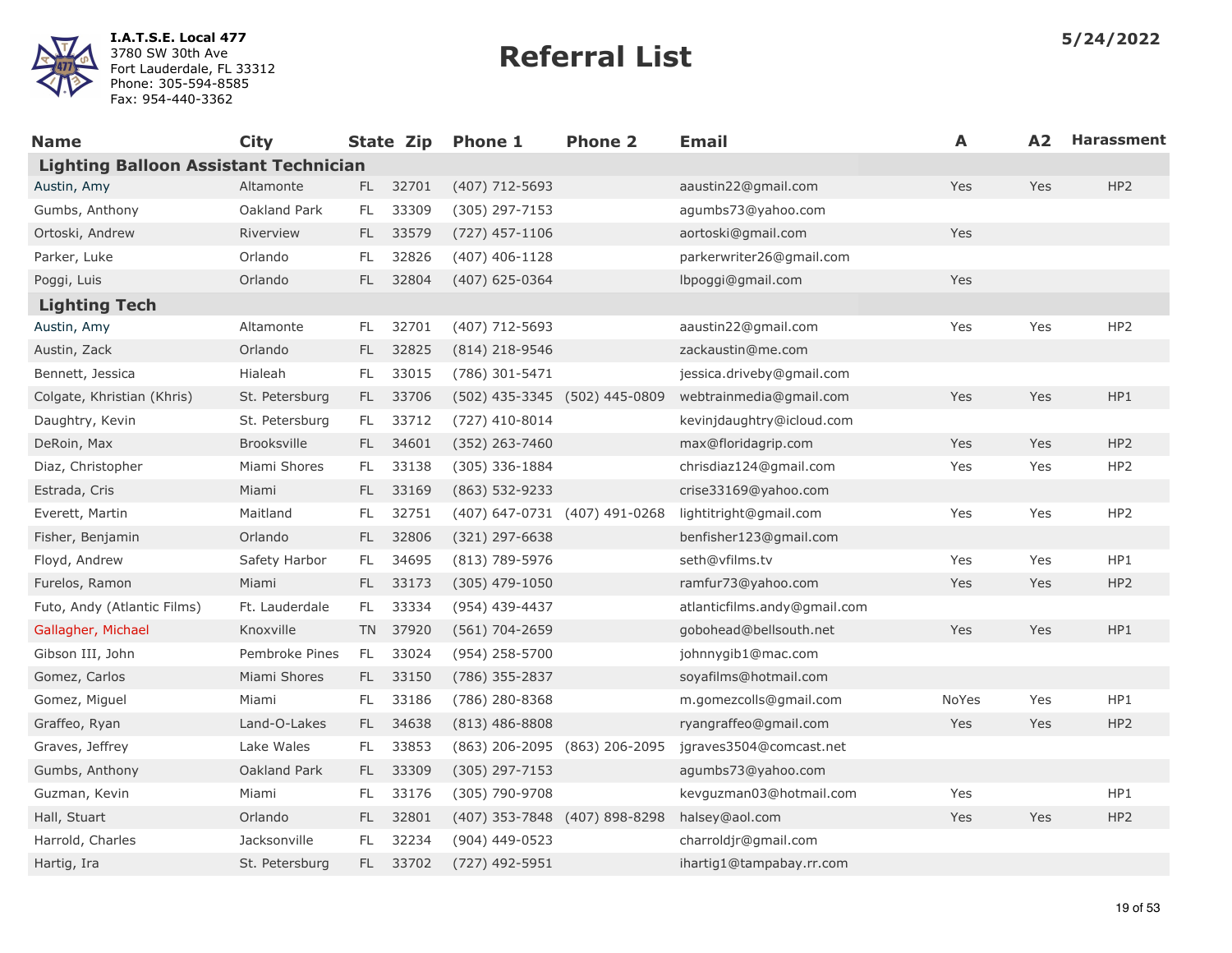

| <b>Name</b>              | <b>City</b>     |      | <b>State Zip</b> | <b>Phone 1</b>                | <b>Phone 2</b>                    | Email                            | A   | A <sub>2</sub> | <b>Harassment</b> |
|--------------------------|-----------------|------|------------------|-------------------------------|-----------------------------------|----------------------------------|-----|----------------|-------------------|
| Hassel, Sam              | Miami Lakes     | FL.  | 33014            |                               | (305) 798-3354 (305) 557-1632     | shassel@bellsouth.net            |     |                |                   |
| Hazen, Michael           | Coral Springs   | FL.  | 33067            | $(954) 649 - 6973$            |                                   | carriehazen@bellsouth.net        |     |                |                   |
| Hevessy, William         | Kingston        | NY . | 12401            |                               | (813) 220-8010 (813) 331-3088     | wrhevessy54@aol.com              | Yes | Yes            | HP <sub>2</sub>   |
| Howard, Gerald (Frog)    | Vero Beach      | FL.  | 32966            | (254) 722-9071                |                                   | fla-frog@att.net                 |     |                |                   |
| Howell, Andrew           | Jacksonville    | FL.  | 32211            | (904) 607-1859 (904) 200-0970 |                                   | andrew@applebox.net              |     |                |                   |
| Hutchinson, William      | North Ft. Myers | FL.  | 33903            | $(239)$ 675-6533              |                                   | bllypwr@aol.com                  |     |                |                   |
| Kidd Jr, John (Billy)    | Orlando         | FL.  | 32803            |                               | (407) 895-6189 (321) 662-8398     | billykiddphotography@hotmail.com |     |                |                   |
| Lemaire, Frank           | Miami           | FL.  | 33155            |                               | $(305)$ 773-7269 $(305)$ 666-5315 | fl45terr@earthlink.net           | Yes | Yes            | HP <sub>2</sub>   |
| Leonard, Luke            | Orlando         | FL.  | 32832            | (321) 298-7737                |                                   | broadsideproductions@me.com      | Yes | Yes            | HP1               |
| Licata, Michael          | Orlando         | FL   | 32824            | (407) 257-8581 (407) 803-7375 |                                   | silentmike@me.com                |     |                |                   |
| Malatesta, Alan          | Merritt Island  | FL.  | 32953            | (407) 496-5238                |                                   | almalamps@gmail.com              | Yes | Yes            |                   |
| Marshall, Ronnie         | Ocala           | FL.  | 34481            |                               | (352) 237-4285 (352) 425-8797     | ronnieamarshall@gmail.com        |     |                |                   |
| Martinez, Jose           | Pembroke Pines  | FL.  | 33029            | (786) 567-8584 (646) 600-2021 |                                   | Jcmuni1@gmail.com                | Yes | Yes            | HP1               |
| Meade, Andrew            | Miami           | FL.  | 33167            | $(305) 742 - 8191$            |                                   | almeadia.art@gmail.com           |     |                |                   |
| Mendez Puentes, Juan     | Miami           | FL.  | 33179            | $(561) 866 - 7022$            |                                   | lightingpro88@gmail.com          | Yes |                |                   |
| Morbey, Kai              | N. Miami Beach  | FL.  | 33162            | $(305) 761 - 2065$            |                                   | kaimorbey@icloud.com             | Yes | Yes            | HP1               |
| Olaverri, Gustavo        | St. Cloud       | FL.  | 34772            | $(323)$ 353-4306              |                                   | golaverri@yahoo.com              | Yes | Yes            | HP1               |
| Ortoski, Andrew          | Riverview       | FL.  | 33579            | $(727)$ 457-1106              |                                   | aortoski@gmail.com               | Yes |                |                   |
| Parra, Gonzalo           | Miami           | FL.  | 33179            | (954) 478-0477                |                                   | gaparra@comcast.net              | Yes | Yes            |                   |
| Patel, Darpankumar (Ace) | Winter Park     | FL.  | 32792            | $(407)$ 435-6631              |                                   | acenapped@gmail.com              | Yes | Yes            | HP1               |
| Peart, Merrick           | Miami Gardens   | FL.  | 33056            | (305) 205-2992                |                                   | mpblackmagic@gmail.com           | Yes | Yes            | HP1               |
| Pedrinan, Michael        | Orlando         | FL.  | 32828            | $(407)$ 455-3783              |                                   | MPedrinan@gmail.com              |     |                |                   |
| Perez, Brian             | Miami           | FL.  | 33186            | (305) 803-0419                |                                   | brianperez18@gmail.com           | Yes |                |                   |
| Perozo, Carlos           | Miami           | FL.  | 33155            | (786) 238-1963                |                                   | carlosjuanperozo@gmail.com       | Yes |                |                   |
| Pilcher, Ricky           | Ft Lauderdale   | FL.  | 33316            | $(563) 650 - 9137$            |                                   | rickpilcher.ipcs@gmail.com       |     |                |                   |
| Ramee, Richard           | Decatur         |      | GA 30032         |                               | (407) 758-8902 (407) 839-1344     | r2light@aol.com                  |     |                |                   |
| Rando, Keith             | Pembroke Pines  | FL.  | 33028            |                               | (954) 442-3239 (954) 257-6790     | keithalanrando@yahoo.com         |     |                |                   |
| Richardson, George       | Port St. Lucie  | FL.  | 34986            | $(305)$ 318-2110              |                                   | geo1025@gmail.com                |     |                |                   |
| Romanello, Silvio        | Margate         | FL.  | 33068            | $(954) 648 - 5806$            |                                   | riffemail@gmail.com              | Yes | Yes            | HP1               |
| Ruiz, Ricardo (Rick)     | Miami           | FL.  | 33165            | $(305)$ 281-0303              |                                   | rickyruiz@bellsouth.net          |     |                |                   |
| Ruthardt, Michael        | Belle Isle      | FL   | 32812            | $(407)$ 405-1464              |                                   | mike.ruthardt@gmail.com          | Yes | Yes            | HP1               |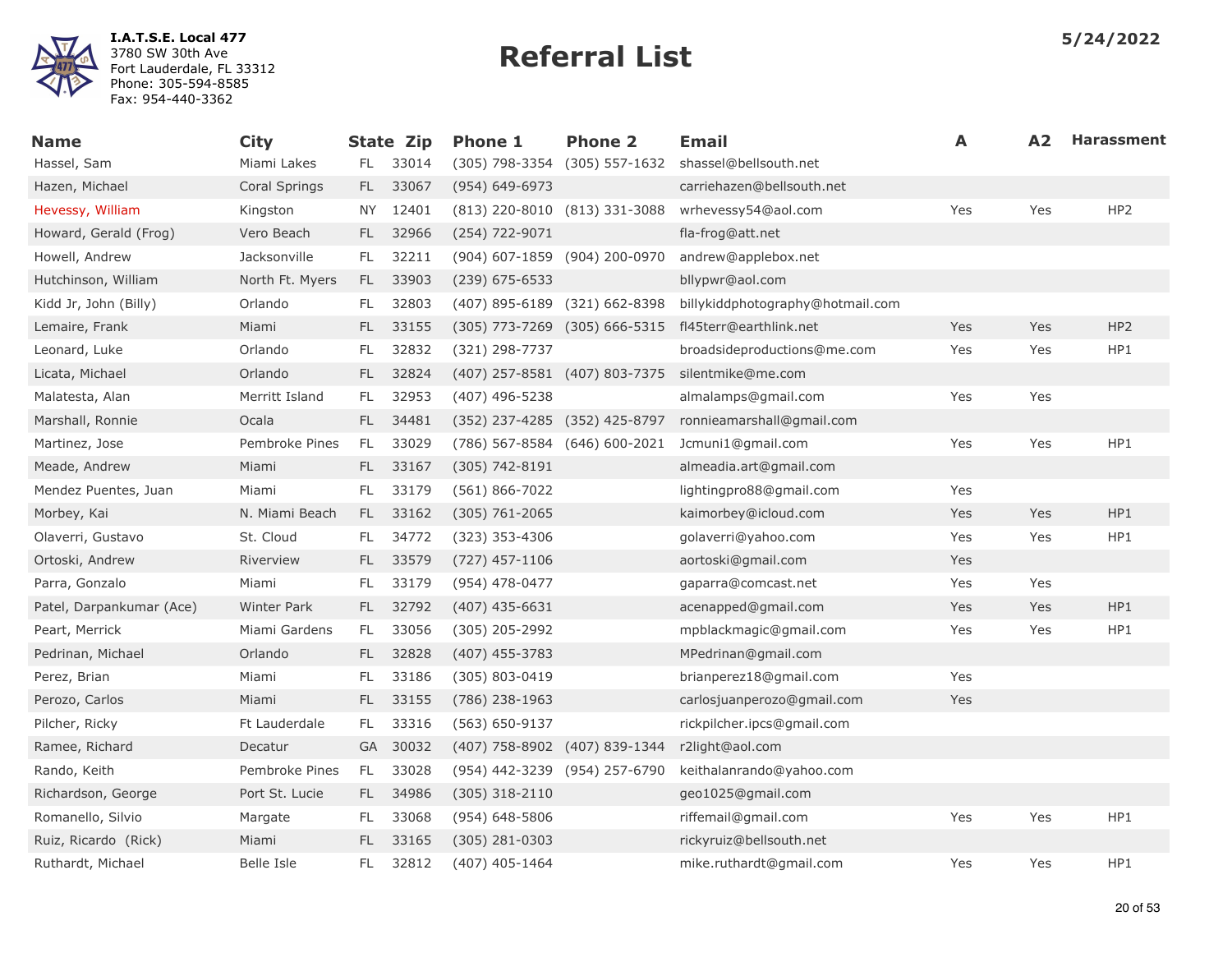

| <b>Name</b>                | <b>City</b>    |           | <b>State Zip</b> | <b>Phone 1</b>                | <b>Phone 2</b> | <b>Email</b>                | A   | A2  | <b>Harassment</b> |
|----------------------------|----------------|-----------|------------------|-------------------------------|----------------|-----------------------------|-----|-----|-------------------|
| Sangary II, Salim          | Bay Harbor     |           | FL 33154         | (786) 985-0351                |                | salimsangary@gmail.com      |     |     |                   |
| Seckel, James              | Hollywood      | FL        | 33027            | (954) 608-4079 (954) 476-0739 |                | bluehaze013@gmail.com       |     |     |                   |
| Seely, Samuel (Andy)       | Altamonte      | FL.       | 32701            | (407) 376-5075 (407) 898-6547 |                | andy@cflgaffer.com          | Yes | Yes |                   |
| Serna, Brian               | Tamarac        | FL        | 33321            | (954) 744-0308                |                | sernab1229@gmail.com        | Yes | Yes | HP1               |
| Shure, Lawrence            | Orlando        | FL.       | 32835            | (407) 620-1804                |                | larryshure@aol.com          |     |     |                   |
| Sider Jr, John             | N. Miami Beach | FL        | 33160            | $(954) 665 - 0562$            |                | jsiderjr@yahoo.com          | Yes | Yes | HP1               |
| Sonnenberg, David          | Orlando        | FL.       | 32803            | (407) 721-6542 (407) 897-3717 |                | pocketvangogh@bellsouth.net | Yes | Yes |                   |
| Stevenson, Philip          | Orlando        | FL        | 32806            | (407) 963-3841 (407) 835-8865 |                | philstevenson@cfl.rr.com    |     |     |                   |
| Teran, Jeremy              | Cheltenham     | PA        | 19012            | (954) 224-3121                |                | JeremyTeran00@gmail.com     | Yes | Yes | HP1               |
| Torge, Shawn               | Belle Isle     | FL        | 32812            | (407) 616-7269 (407) 816-1102 |                | shawntorge@me.com           | Yes | Yes | HP1               |
| Valentine Jr, Frederick    | Plantation     | FL.       | 33322            | (954) 614-9358 (954) 370-9804 |                | freddyvalentine@comcast.net |     |     |                   |
| Valentine, Grant           | Lilburn        | GA        | 30047            | (954) 614-9359                |                | grantvalentine@comcast.net  | Yes | Yes |                   |
| Wagner, Kristopher         | St. Petersburg | FL.       | 33712            | (407) 927-0219                |                | kristopherjwagner@yahoo.com |     |     |                   |
| Whittington, Derek         | Miami Lakes    | FL.       | 33014            | (786) 303-8847                |                | griphouseman123@live.com    |     |     |                   |
| Wolf, Gregg                | Clearwater     | FL.       | 33756            | (727) 442-8121 (727) 410-5793 |                | gregg@sunwolf.com           | Yes | Yes | HP1               |
| Womack III, Paul           | Hollywood      | FL        | 33020            | (954) 292-5470 (954) 929-6204 |                | traeandjanee@aol.com        |     |     |                   |
| Zamora Jr., Francisco      | Newnan         | <b>GA</b> | 30263            | $(305)$ 304-5722              |                | frankiezamora@yahoo.com     |     |     |                   |
| <b>Rigging Best Boy</b>    |                |           |                  |                               |                |                             |     |     |                   |
| Gotera, Rene               | Hollywood      | FL        | 33025            | (786) 479-8955                |                | rego305films@gmail.com      |     |     |                   |
| Lyon, Jimmi                | New Smyrna     | FL.       | 32168            | (754) 224-9389                |                | jimmilyon13@aol.com         |     |     |                   |
| <b>Rigging Electrician</b> |                |           |                  |                               |                |                             |     |     |                   |
| Cavazza, Stephen           | Dania          | FL.       | 33004            | (954) 540-0766                |                | scavazz@gmail.com           |     |     |                   |
| Cook, David                | Lutz           | FL.       | 33559            | (813) 505-0848 (800) 470-9752 |                | dacook13@aol.com            |     |     |                   |
| Dimeglio, Louis            | Oviedo         | FL        | 32765            | $(407)$ 312-2216              |                | dime13productions@gmail.com |     |     |                   |
| Futo, Paul                 | Coral Springs  | FL.       | 33071            | $(954)$ 261-1691              |                | pfuto70067@aol.com          |     |     |                   |
| Haigler, Charles           | Orlando        | FL        | 32835            | (863) 221-4312                |                | Charles.haigler@gmail.com   | Yes | Yes | HP1               |
| Hirt, Eric                 | Miami          | FL.       | 33161            | $(305)$ 778-1178              |                | megatroneson@icloud.com     |     |     |                   |
| Jubitana, Regilio          | Miami          | FL        | 33169            | (954) 243-1611                |                | regiliojubitana@yahoo.com   |     |     |                   |
| Licata, Michael            | Orlando        | FL.       | 32824            | (407) 257-8581 (407) 803-7375 |                | silentmike@me.com           |     |     |                   |
| Lyon, Jimmi                | New Smyrna     | FL        | 32168            | (754) 224-9389                |                | jimmilyon13@aol.com         |     |     |                   |
| Miedecke, Donald           | Boca Raton     | FL.       | 33428            | $(561) 674 - 4647$            |                |                             |     |     |                   |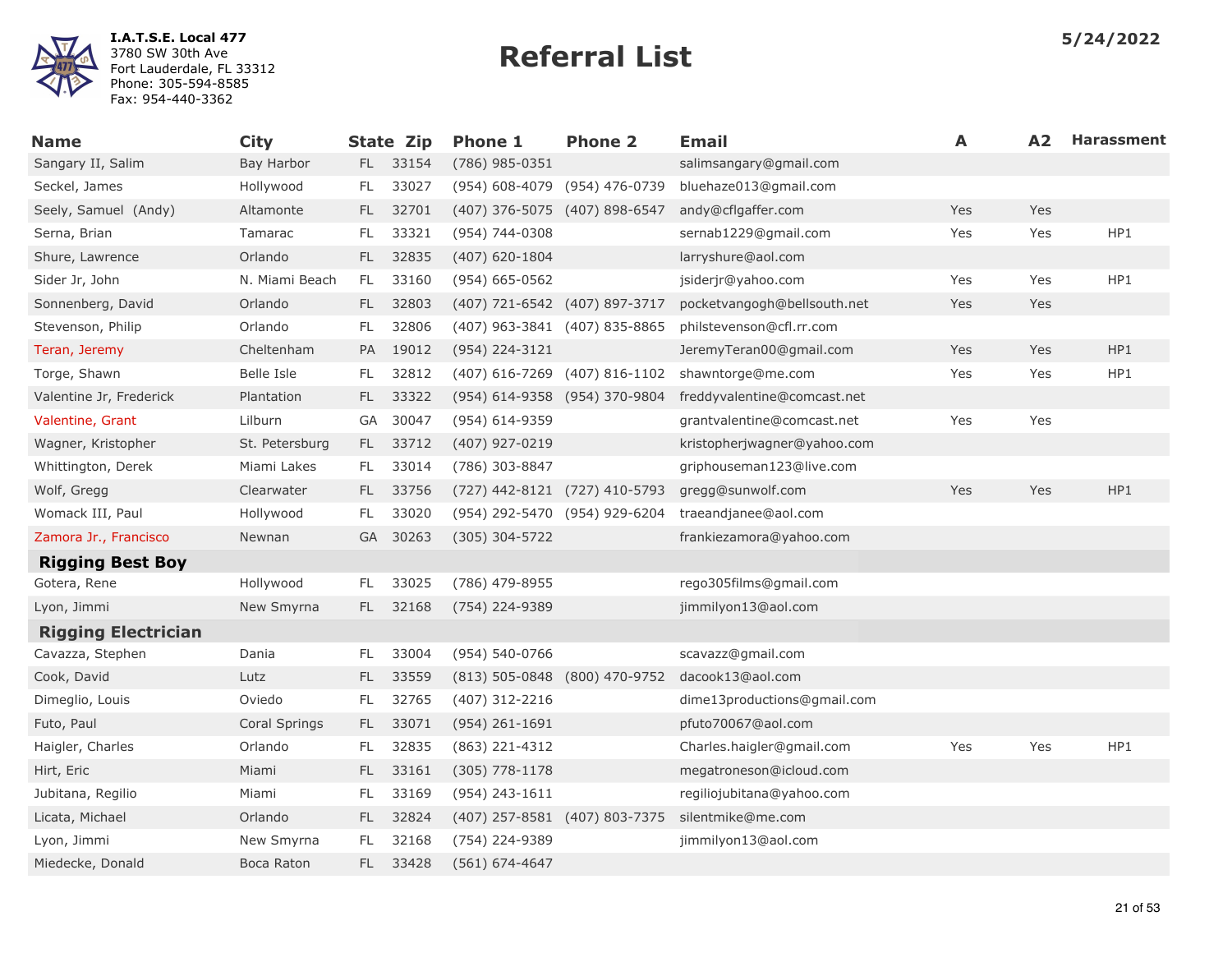

| <b>Name</b>            | <b>City</b>    |     | <b>State Zip</b> | <b>Phone 1</b>                | <b>Phone 2</b>                | <b>Email</b>               | A   | A <sub>2</sub> | <b>Harassment</b> |
|------------------------|----------------|-----|------------------|-------------------------------|-------------------------------|----------------------------|-----|----------------|-------------------|
| Monett, Michael        | Croton         |     | OH 43013         | (941) 456-6695 (740) 973-7337 |                               | rigger1200@yahoo.com       |     |                |                   |
| Pilcher, Ricky         | Ft Lauderdale  |     | FL 33316         | (563) 650-9137                |                               | rickpilcher.ipcs@gmail.com |     |                |                   |
| Prillaman, Dale        | Hollywood      | FL. | 33021            | (954) 559-6532 (954) 665-8468 |                               | dprllm@hotmail.com         | Yes | Yes            | HP1               |
| Roback, Adam           | Plantation     | FL. | 33322            | $(954) 816 - 4632$            |                               | aroback@gmail.com          |     |                |                   |
| Ryan, Christopher      | Lauderhill     | FL. | 33351            |                               | (954) 288-9282 (954) 742-6375 | cl27ryan7@aol.com          |     |                |                   |
| Serna, Brian           | Tamarac        | FL. | 33321            | (954) 744-0308                |                               | sernab1229@gmail.com       | Yes | Yes            | HP1               |
| Valentine, Grant       | Lilburn        | GA  | 30047            | (954) 614-9359                |                               | grantvalentine@comcast.net | Yes | Yes            |                   |
| <b>Rigging Gaffer</b>  |                |     |                  |                               |                               |                            |     |                |                   |
| Cook, David            | Lutz           |     | FL 33559         |                               | (813) 505-0848 (800) 470-9752 | dacook13@aol.com           |     |                |                   |
| Higgins, Lavelle       | Miami          | FL. | 33173            | (786) 514-9380                |                               | halfabubble71@yahoo.com    | Yes |                |                   |
| Swift, David           | Ft. Lauderdale |     | FL 33334         |                               | (954) 648-3387 (954) 491-7983 | dhswifty@gmail.com         |     |                |                   |
| <b>Greens</b>          |                |     |                  |                               |                               |                            |     |                |                   |
| <b>Greensman</b>       |                |     |                  |                               |                               |                            |     |                |                   |
| Barquin, Peter (Pedro) | Key West       | FL. | 33041            |                               | (305) 509-2058 (305) 296-5342 | barguinpedro@gmail.com     |     |                |                   |
| Boulay, David          | Clearwater     | FL. | 33763            | $(727) 504 - 6881$            |                               | daveboulay1@gmail.com      | Yes | Yes            | HP1               |
| Brandt, Barry          | Plantation     | FL. | 33317            |                               | (310) 766-3982 (310) 285-8225 | barryactor@gmail.com       |     |                |                   |
| Chica, Ivan            | Miami          | FL. | 33135            | $(786) 547 - 6651$            |                               | ivanchica1222@gmail.com    | Yes | Yes            | HP <sub>2</sub>   |
| Devincenzo, Milena     | Orlando        | FL. | 32803            | (407) 766-1935                |                               | milenadevincenzo@me.com    | Yes | Yes            | HP1               |
| Dion, Derek            | Miami          | FL. | 33157            | $(786) 800 - 0311$            |                               | derekdion4180@hotmail.com  | Yes | Yes            |                   |
| Erbel, Ronald          | Key Biscayne   | FL. | 33149            |                               | (305) 361-8733 (305) 361-6699 | reelmedic@aol.com          | Yes | Yes            | HP1               |
| Fagin, Richard         | Miami          | FL. | 33177            | (786) 230-5743                |                               | rafaginf350@gmail.com      |     |                |                   |
| Fitzgerald, Michael    | Live Oak       | FL  | 32060            | (352) 552-2380                | (386) 330-6166                | mandhfitz@me.com           |     |                |                   |
| Gillooly, Daniel       | Dade City      | FL. | 33525            | (813) 601-8303 (352) 518-2687 |                               | dgillooly@mac.com          |     |                |                   |
| Ginsberg, Tali         | Davie          | FL. | 33328            | (954) 706-7700 (954) 723-0085 |                               | taliginsberg@gmail.com     | Yes | Yes            | HP <sub>2</sub>   |
| Heller, Carol          | Miami          | FL. | 33157            | (305) 772-0649                |                               | carol@wildpony.com         |     |                |                   |
| Kopp, Robert           | Miami          | FL. | 33170            | $(305)$ 609-5067              | (305) 258-5931                | reelgreens@gmail.com       | Yes | Yes            | HP <sub>2</sub>   |
| Kruder, Richard (Rick) | Miami Shores   | FL. | 33168            |                               | (305) 525-5403 (305) 751-1251 | wolfbane65@aol.com         | Yes | Yes            | HP <sub>2</sub>   |
| Kupfer, John (Francis) | Oakland Park   | FL. | 33334            | (954) 309-7090                |                               | john kupfer@yahoo.com      | Yes | Yes            | HP <sub>2</sub>   |
| Loring Jr., Robert     | South Portland |     | ME 04106         |                               | (813) 765-9498 (813) 792-0556 | rbrtloring@yahoo.com       |     |                |                   |
| Manning, Steven        | Vero Beach     | FL. | 32960            | (808) 223-2771                |                               | nomayoman1@yahoo.com       | Yes | Yes            | HP1               |
| McCarthy, Kyle         | Cooper City    | FL. | 33330            | (954) 258-6995 (954) 252-1799 |                               | kmccarthy5701@outlook.com  |     |                |                   |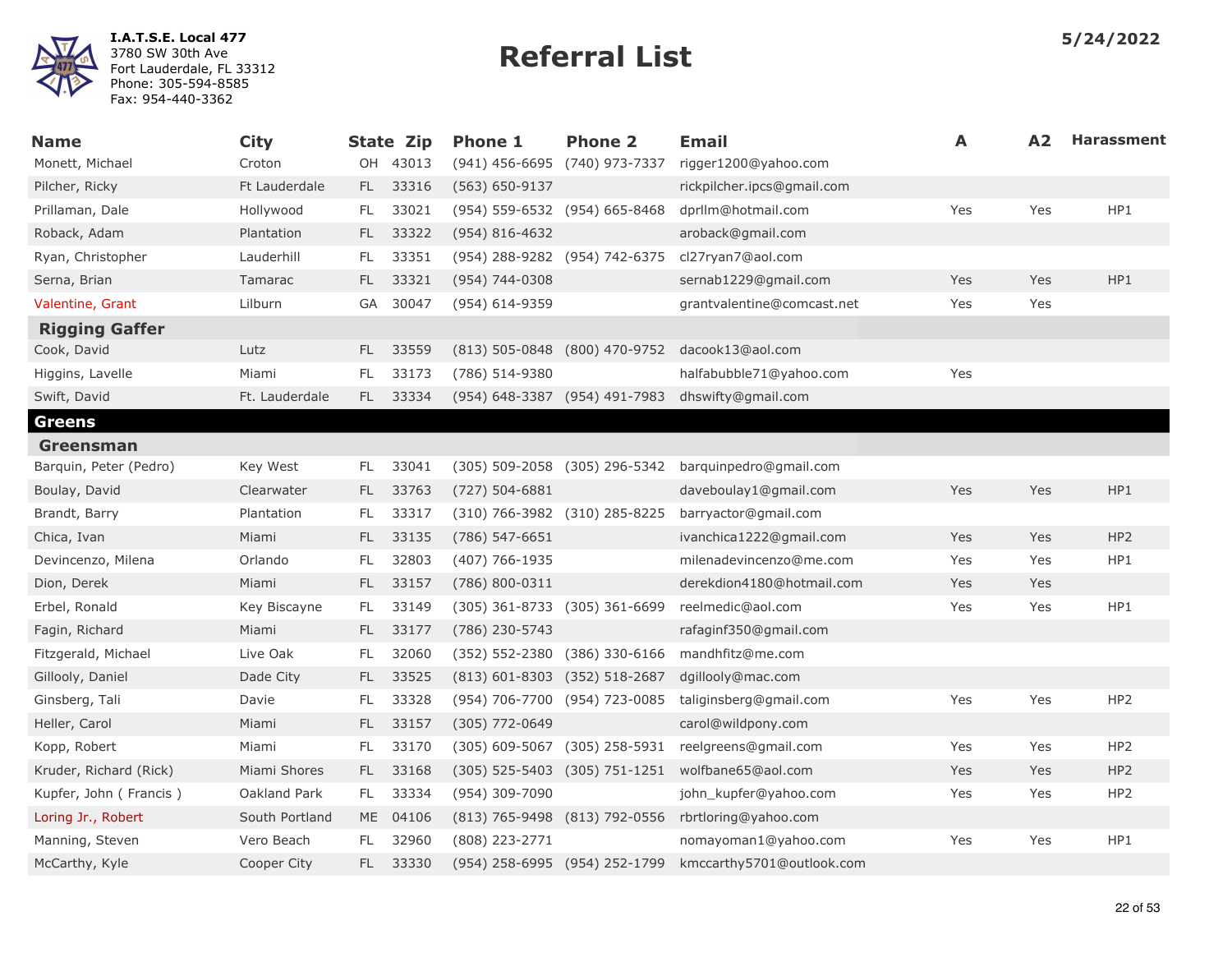

| <b>Name</b>                  | <b>City</b>      |     | <b>State Zip</b> | <b>Phone 1</b>                | <b>Phone 2</b>                | <b>Email</b>                  | A   | A2  | <b>Harassment</b> |
|------------------------------|------------------|-----|------------------|-------------------------------|-------------------------------|-------------------------------|-----|-----|-------------------|
| Mendez Jr., Luis             | Homestead        | FL. | 33033            | (786) 315-3400                |                               | luismendezjr1@gmail.com       | Yes |     |                   |
| Pina, Marcela                | Kissimmee        | FL. | 34741            | (786) 502-7993                |                               | pinafxs@gmail.com             | Yes | Yes | HP1               |
| Read, Bryan                  | Port Saint Lucie | FL. | 34983            | (954) 740-1617                |                               | tammy read@yahoo.com          | Yes | Yes |                   |
| Read, Jeremy (Jay)           | Port St. Lucie   |     | FL 34983         | (954) 740-1615 (772) 446-7547 |                               | tammy_read@yahoo.com          | Yes | Yes |                   |
| Stewart, Jo Ann              | Orlando          | FL  | 32839            | $(516) 662 - 8185$            |                               | jo-stewart@live.com           |     |     |                   |
| Whitaker, Cary               | Pompano Bch      | FL. | 33069            |                               | (954) 650-1245 (954) 675-1981 | cary32fl@gmail.com            |     |     |                   |
| <b>Key Greensman</b>         |                  |     |                  |                               |                               |                               |     |     |                   |
| Grier, Mickey McClain        | Orlando          | FL  | 32819            | (407) 925-5668                |                               | mickey@mickeymcclain.com      |     |     |                   |
| Kopp, Robert                 | Miami            | FL. | 33170            |                               | (305) 609-5067 (305) 258-5931 | reelgreens@gmail.com          | Yes | Yes | HP <sub>2</sub>   |
| Grip                         |                  |     |                  |                               |                               |                               |     |     |                   |
| <b>Best Boy Grip</b>         |                  |     |                  |                               |                               |                               |     |     |                   |
| Eck, Shiloh                  | Orlando          | FL. | 32812            | (407) 947-0046 (407) 282-1751 |                               | shiloh357@hotmail.com         | Yes | Yes | HP <sub>2</sub>   |
| Gotera, Rene                 | Hollywood        | FL. | 33025            | (786) 479-8955                |                               | rego305films@gmail.com        |     |     |                   |
| Graves, Jeffrey              | Lake Wales       | FL. | 33853            | (863) 206-2095 (863) 206-2095 |                               | jgraves3504@comcast.net       |     |     |                   |
| Kimble, Frederick            | Pompano Beach    | FL. | 33060            | (305) 896-3189                |                               | fredstone61@gmail.com         |     |     |                   |
| Murray, Christopher          | Orlando          | FL. | 32803            | $(321)$ 356-3563              |                               | cmurray197041@gmail.com       | Yes |     |                   |
| Ozuna, Vladimir              | Hollywood        | FL. | 33022            | $(305) 761 - 1022$            |                               | vbgrip@gmail.com              |     |     |                   |
| Parra, Jorge                 | Coconut Creek    | FL. | 33066            | (786) 514-3855 (305) 534-2365 |                               | arkanorge@hotmail.com         | Yes | Yes | HP <sub>2</sub>   |
| Perque Jr., Earl             | Plantation       | FL. | 33324            | (954) 370-2725 (954) 647-9764 |                               | perquefilm14@gmail.com        | Yes | Yes | HP <sub>2</sub>   |
| Pivovarnik, John             | Lithia           | FL  | 33547            | $(863) 512 - 5881$            |                               | japivovarnik@gmail.com        | Yes |     |                   |
| <b>Best Boy Rigging Grip</b> |                  |     |                  |                               |                               |                               |     |     |                   |
| Beckler, Kurt                | Davie            | FL. | 33328            | (954) 693-4675 (954) 557-3987 |                               | kbip1@yahoo.com               |     |     |                   |
| <b>Dolly Grip</b>            |                  |     |                  |                               |                               |                               |     |     |                   |
| Alvarez, Alesandro           | Aventura         | FL. | 33180            | (786) 521-4938                |                               | alesandroalvarez198@gmail.com | Yes | Yes | HP1               |
| Germaine, Mike               | Melbourne        | FL. | 32902            | $(321)$ 432-2016              |                               | a1afilmcompany@gmail.com      |     |     |                   |
| Goldenberg, Shai             | Sunny Isles      | FL. | 33160            | (786) 355-3599                |                               | shai.goldenberg@yahoo.com     |     |     |                   |
| Green, James                 | Vero Beach       | FL. | 32963            | (407) 415-2798 (305) 945-9775 |                               | jimmyg33162@gmail.com         | Yes | Yes |                   |
| Howell, Scott                | Nokomis          | FL  | 34275            | (941) 492-9175                |                               | lindsay@cinemoves.com         |     |     |                   |
| Kanegson, Ben                | Miami            | FL. | 33143            | (305) 219-8051                |                               | bkanegson@gmail.com           | Yes | Yes |                   |
| Lebeau, Matthew              | Deland           | FL  | 32724            | (386) 527-8488 (386) 736-6904 |                               | anita me.com                  | Yes | Yes | HP <sub>2</sub>   |
| Ojeda, Noe                   | Miami            | FL. | 33137            | (305) 713-9350                |                               | hollyrico@gmail.com           | Yes | Yes | HP1               |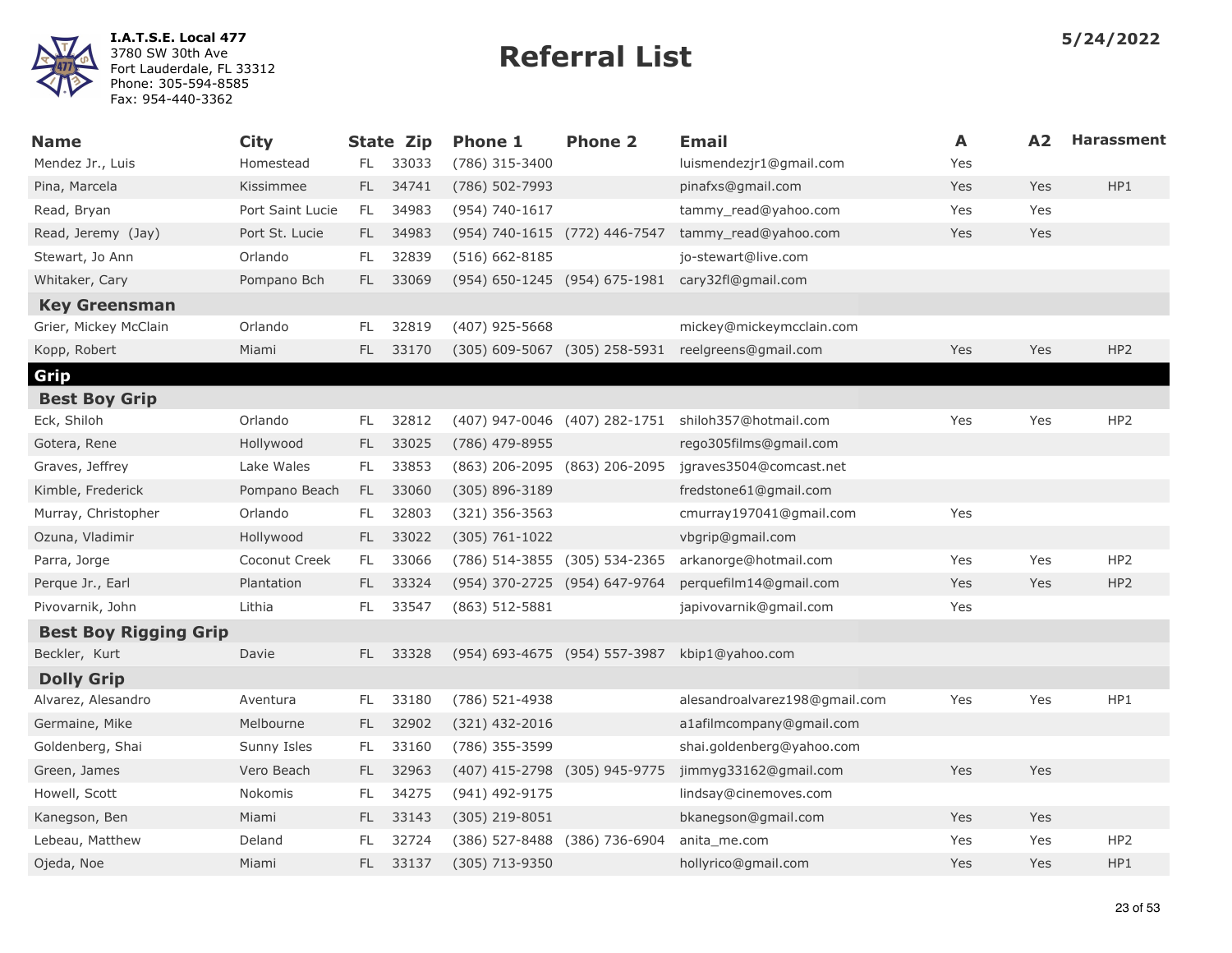

| <b>Name</b>                | <b>City</b>        |           | <b>State Zip</b> | <b>Phone 1</b>                | <b>Phone 2</b> | Email                     | A   | A2  | <b>Harassment</b> |
|----------------------------|--------------------|-----------|------------------|-------------------------------|----------------|---------------------------|-----|-----|-------------------|
| Parra, Jorge               | Coconut Creek      | FL.       | 33066            | (786) 514-3855 (305) 534-2365 |                | arkanorge@hotmail.com     | Yes | Yes | HP <sub>2</sub>   |
| Pivovarnik, John           | Lithia             | FL.       | 33547            | $(863)$ 512-5881              |                | japivovarnik@gmail.com    | Yes |     |                   |
| Rogers, Daniel (Dan)       | Boyton Beach       | FL.       | 33426            | (828) 230-7952                |                | darugerrio@aol.com        |     |     |                   |
| Solomon, Alan              | Winter Garden      | FL.       | 34787            | $(407)$ 616-1138              |                | aalan2@aol.com            | Yes | Yes | HP1               |
| Stinson, Benjamin (Ben)    | Newnan             | GA        | 30263            | (954) 270-6227                |                | abstractmaestro@gmail.com | Yes | Yes | HP1               |
| Tindall, Darrin            | Orlando            | FL.       | 32806            | (407) 466-5810 (407) 895-9934 |                | dtgrip@yahoo.com          | Yes | Yes | HP1               |
| Grip                       |                    |           |                  |                               |                |                           |     |     |                   |
| Anderson, Jon              | <b>Winter Park</b> | FL.       | 32792            | $(407)$ 376-2614              |                | film1270@gmail.com        | Yes | Yes | HP1               |
| Athy, Christopher          | Gainesville        | FL.       | 32607            | $(513)$ 479-8692              |                | chris.athy@yahoo.com      |     |     |                   |
| Austin, Amy                | Altamonte          | FL.       | 32701            | (407) 712-5693                |                | aaustin22@gmail.com       | Yes | Yes | HP <sub>2</sub>   |
| Banks, Jeffrey (Jeph)      | The Bronx          | <b>NY</b> | 10464            | $(813)$ 453-2427              |                | banks.jeph@gmail.com      |     |     |                   |
| Bare, John                 | Okeechobee         | FL.       | 34974            | (772) 626-3739                |                | barejohn013@gmail.com     |     |     |                   |
| Bedell, Michael            | Hollywood          | FL.       | 33019            | $(305)$ 803-7507              |                | michael.bedell1@gmail.com | Yes | Yes | HP1               |
| Bedinghaus, Timothy        | Tampa              | FL        | 33609            | (727) 483-3735                |                | tim@bedinghaus.com        | Yes | Yes | HP <sub>2</sub>   |
| Bennett, Jessica           | Hialeah            | FL.       | 33015            | (786) 301-5471                |                | jessica.driveby@gmail.com |     |     |                   |
| Bicknell, Stuart           | St. Augustine      | FL.       | 32086            | (904) 669-6294                |                | bicknellp@bellsouth.net   |     |     |                   |
| Bitsios, John              | Eustis             | FL.       | 32726            | $(352)$ 408-2412              |                | jbitsios@yahoo.com        | Yes | Yes | HP1               |
| Black, Timothy             | Coconut Creek      | FL.       | 33066            | (954) 242-6456 (954) 984-8107 |                | black9000@aol.com         |     |     |                   |
| Brandt, Barry              | Plantation         | FL.       | 33317            | (310) 766-3982 (310) 285-8225 |                | barryactor@gmail.com      |     |     |                   |
| Braun, Stephen             | Longwood           | FL.       | 32779            | (407) 256-5889                |                | braunorl@aol.com          |     |     |                   |
| Britt, Jeffrey             | Deltona            | FL.       | 32725            | (386) 789-2774 (407) 741-1388 |                | yebri@character.net       |     |     |                   |
| Brubaker, Conner           | Port St. Lucie     | FL.       | 34984            | (772) 204-1960                |                | dieseldoggy2013@gmail.com | Yes | Yes | HP1               |
| Brubaker, Stephen          | Port St. Lucie     | FL.       | 34984            | (772) 240-0963                |                | flboy@comcast.net         | Yes | Yes | HP1               |
| Canet Jr., Anthony         | Miami              | FL.       | 33147            | (321) 266-3039                |                | anthonycanet@gmail.com    | Yes | Yes | HP1               |
| Chamberlain, Gregory       | Altamonte          | FL.       | 32714            | $(561)$ 723-2039              |                | GChamberlain@slacker.xyz  | Yes | Yes | HP <sub>2</sub>   |
| Cintron, William (Genie)   | Cutler Bay         | FL.       | 33157            | $(305)$ 251-2430              |                | flickcat@hotmail.com      |     |     |                   |
| Clerveaux, Ben             | Deerfield Beach    | FL -      | 33442            | (954) 708-0657                |                | benclerveaux@gmail.com    |     |     |                   |
| Coats, Tyler (John)        | Longwood           | FL.       | 32779            | (407) 920-2682                |                | coatst@gmail.com          |     |     |                   |
| Colarusso, Gus             | Daytona Beach      | FL.       | 32118            | (386) 235-0338                |                | iamgus@me.com             |     |     |                   |
| Colgate, Khristian (Khris) | St. Petersburg     | FL.       | 33706            | (502) 435-3345 (502) 445-0809 |                | webtrainmedia@gmail.com   | Yes | Yes | HP1               |
| Collins Jr., Anthony       | Orlando            | FL.       | 32821            | $(248)$ 667-8186              |                | ant@flyvisuals.com        | Yes | Yes | HP1               |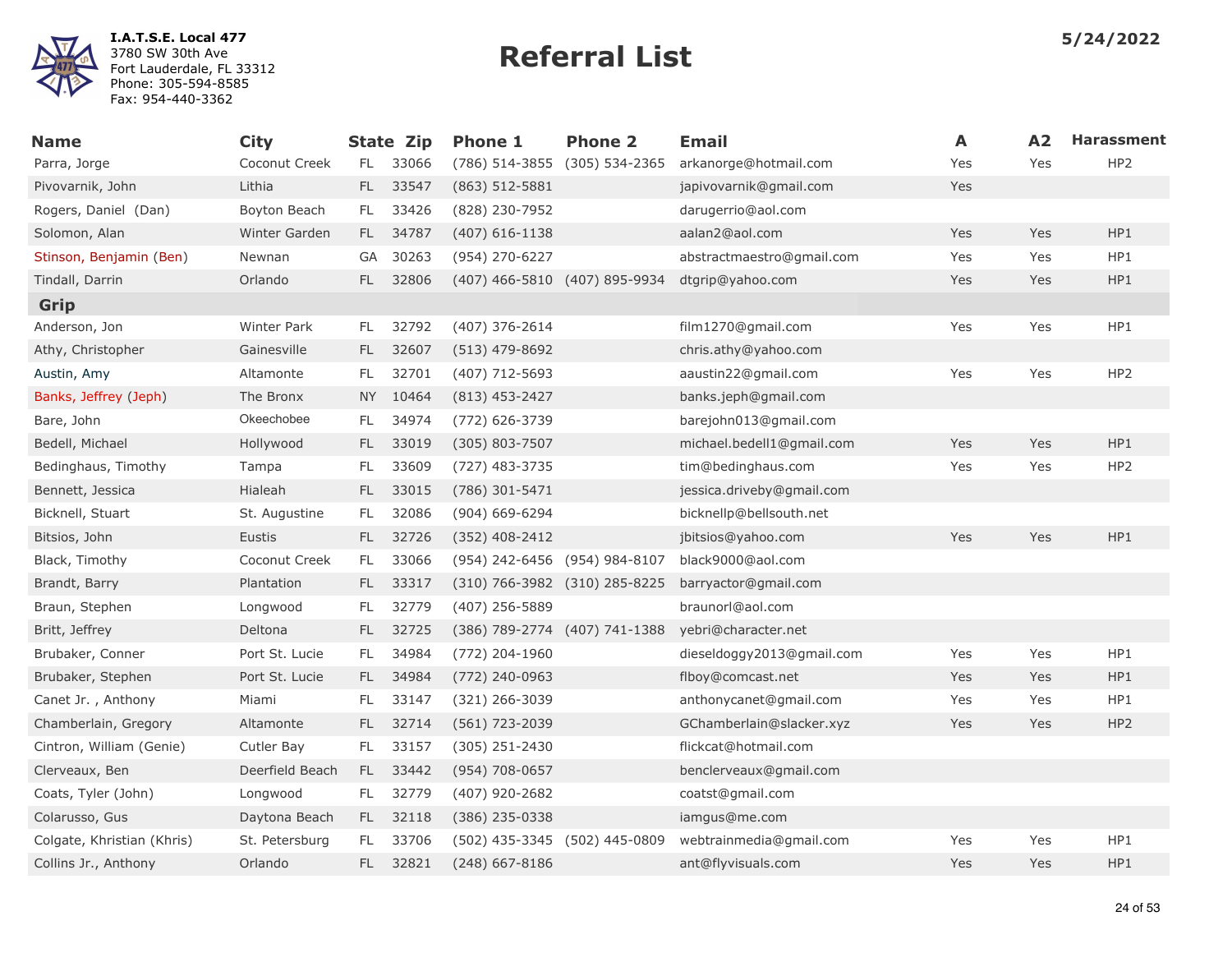

| <b>Name</b>        | <b>City</b>         |           | <b>State Zip</b> | <b>Phone 1</b>                | <b>Phone 2</b> | <b>Email</b>                 | Α   | A2  | <b>Harassment</b> |
|--------------------|---------------------|-----------|------------------|-------------------------------|----------------|------------------------------|-----|-----|-------------------|
| Colvin, Nicholas   | Snellville          | GA        | 30039            | (321) 303-4054                |                | nick@nicoproductions.com     | Yes | Yes |                   |
| Coupland, Gregory  | Key Largo           | FL.       | 33037            | $(305)$ 394-1554              |                | islandmon.gc@gmail.com       |     |     |                   |
| Cowart, Alan (Jon) | <b>Winter Park</b>  | FL.       | 32789            | (407) 256-9788                |                | alancowart67@gmail.com       |     |     |                   |
| Cranmer, Michael   | Orlando             | FL.       | 32806            | (407) 948-1979                |                | mjcranmer@gmail.com          | Yes | Yes | HP2               |
| Dalisera, Douglas  | Tappan              | <b>NY</b> | 10983            | (914) 261-1493 (845) 365-2663 |                | aztrodug@aol.com             |     |     |                   |
| Daughtry, Kevin    | St. Petersburg      | FL.       | 33712            | $(727)$ 410-8014              |                | kevinjdaughtry@icloud.com    |     |     |                   |
| David, Michael     | <b>Grand Rapids</b> | MI        | 49503            | (616) 437-7123 (616) 380-1856 |                | mdnotebook@iatse26.org       |     |     |                   |
| De Marziani, Juan  | Miami               | FL.       | 33182            | $(305)$ 283-1503              |                | Jua11ni@hotmail.com          |     |     |                   |
| Demirgian, Daniel  | Dania Beach         | FL.       | 33004            | (305) 527-4151 (956) 963-1403 |                | demirgian@gmail.com          |     |     |                   |
| Diaz, Christopher  | Miami Shores        | FL.       | 33138            | $(305)$ 336-1884              |                | chrisdiaz124@gmail.com       | Yes | Yes | HP <sub>2</sub>   |
| Donadio, Nicolas   | Doral               | FL.       | 33178            | $(305) 525 - 1742$            |                | chachito015@aol.com          |     |     |                   |
| Dulaney, Norman    | Jacksonville        | FL.       | 32246            | (904) 635-6150 (904) 646-0985 |                | normandulaney@bellsouth.net  |     |     |                   |
| Duque, Nicolas     | Orlando             | FL.       | 32807            | $(305)$ 333-3306              |                | nicoduquehilders@gmail.com   | Yes | Yes | HP1               |
| Durkin, Thomas     | Tampa               | FL.       | 33681            | (813) 831-4595 (813) 205-4617 |                |                              |     |     |                   |
| Earl, Brian        | Davie               | FL.       | 33325            | (786) 372-5986                |                | silverfoxdigital17@gmail.com | Yes | Yes | HP <sub>2</sub>   |
| Estrada, Cris      | Miami               | FL.       | 33169            | $(863) 532 - 9233$            |                | crise33169@yahoo.com         |     |     |                   |
| Everett, Martin    | Maitland            | FL.       | 32751            | (407) 647-0731 (407) 491-0268 |                | lightitright@gmail.com       | Yes | Yes | HP <sub>2</sub>   |
| Falzarano, Louis   | Oakland Park        | FL.       | 33334            | (954) 257-7293 (954) 565-2869 |                | louf iatse@msn.com           |     |     |                   |
| Farmer, Thomas     | Zephyrhills         | FL.       | 33543            | $(813)$ 629-8097              |                | griptmf@hotmail.com          |     |     |                   |
| Fenclau, Douglas   | Pinellas Park       | FL.       | 33781            | (727) 432-7249                |                | bfenclau@outlook.com         | Yes | Yes | HP1               |
| Fiji, Peter        | Kissimmee           | FL.       | 34744            | $(909) 782 - 1177$            |                | fiji.peter@gmail.com         | Yes | Yes |                   |
| Fisher, Benjamin   | Orlando             | FL.       | 32806            | $(321)$ 297-6638              |                | benfisher123@gmail.com       |     |     |                   |
| Fisherman, Daniel  | Orlando             | FL.       | 32828            | $(561)$ 236-4328              |                | DTFishProductions@gmail.com  | Yes | Yes |                   |
| Floyd, Andrew      | Safety Harbor       | FL.       | 34695            | (813) 789-5976                |                | seth@vfilms.tv               | Yes | Yes | HP1               |
| Font, Sr, Antonio  | Miami               | FL        | 33145            | (305) 323-3029 (305) 858-9334 |                | boxer223@aol.com             |     |     |                   |
| Furelos, Ramon     | Miami               | FL.       | 33173            | $(305)$ 479-1050              |                | ramfur73@yahoo.com           | Yes | Yes | HP2               |
| Futo, Paul         | Coral Springs       | FL.       | 33071            | $(954)$ 261-1691              |                | pfuto70067@aol.com           |     |     |                   |
| Gibson III, John   | Pembroke Pines      | FL.       | 33024            | $(954)$ 258-5700              |                | johnnygib1@mac.com           |     |     |                   |
| Goldenberg, Shai   | Sunny Isles         | FL.       | 33160            | (786) 355-3599                |                | shai.goldenberg@yahoo.com    |     |     |                   |
| Gomez, Carlos      | Miami Shores        | FL.       | 33150            | (786) 355-2837                |                | soyafilms@hotmail.com        |     |     |                   |
| Gonzalez, Manuel   | Miami               | FL.       | 33134            | (786) 334-4037                |                | manuelnegro@hotmail.com      | Yes | Yes | HP1               |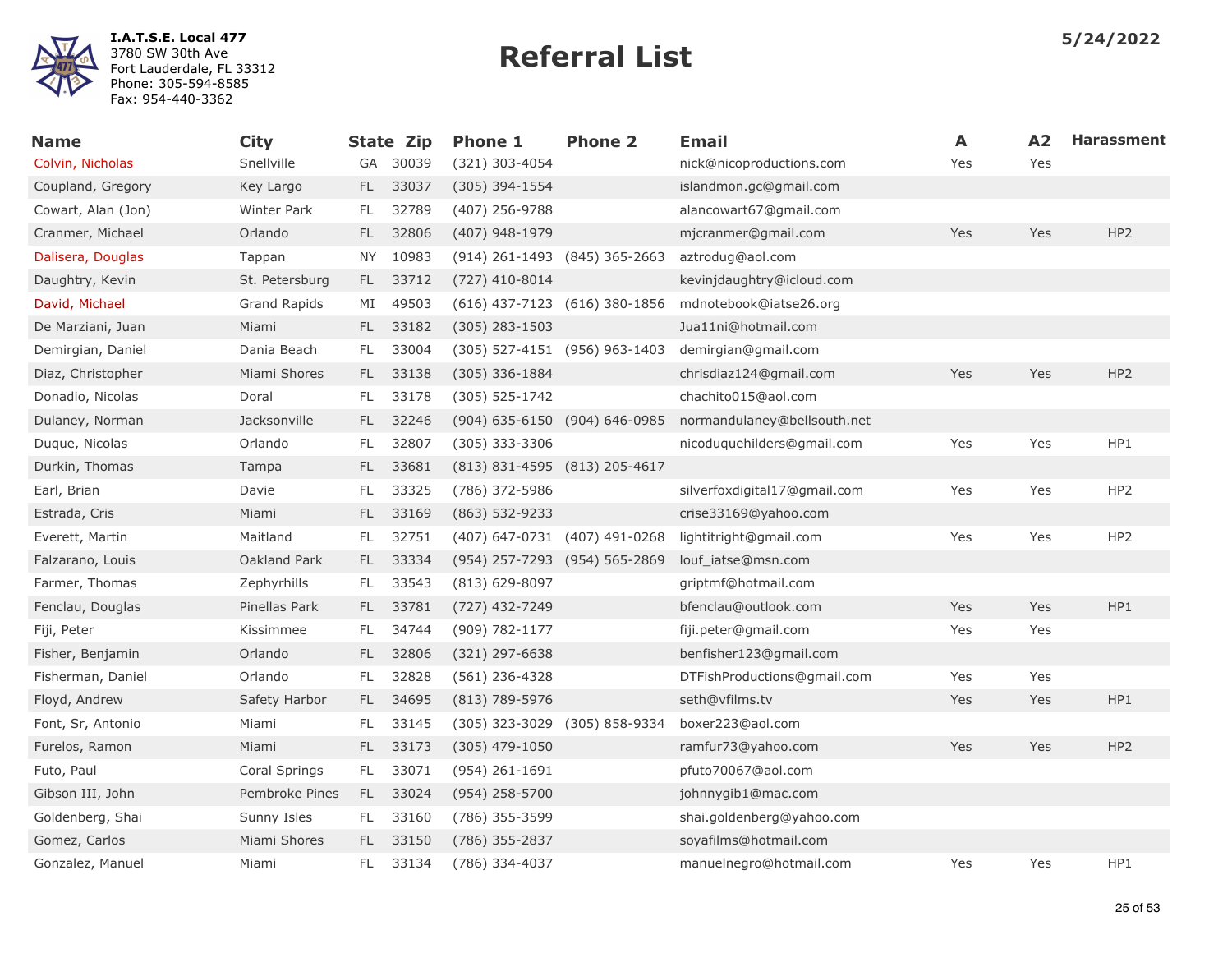

| <b>Name</b>                 | <b>City</b>     |     | <b>State Zip</b> | <b>Phone 1</b>                | <b>Phone 2</b> | <b>Email</b>                     | A   | A2  | <b>Harassment</b> |
|-----------------------------|-----------------|-----|------------------|-------------------------------|----------------|----------------------------------|-----|-----|-------------------|
| Goodman, Dean               | Ft. Lauderdale  |     | FL 33312         | $(954)$ 448-2363              |                | dean531themovie@yahoo.com        | Yes | Yes | HP1               |
| Goodwin II, Heath           | Orlando         | FL. | 32824            |                               |                | hgoodwin1@cfl.rr.com             |     |     |                   |
| Graffeo, Ryan               | Land-O-Lakes    | FL. | 34638            | $(813)$ 486-8808              |                | ryangraffeo@gmail.com            | Yes | Yes | HP <sub>2</sub>   |
| Graske, Sierra              | Indianland      | SC  | 29707            | (954) 873-5883                |                | sgraske09@yahoo.com              |     |     |                   |
| Green, James                | Vero Beach      | FL. | 32963            | (407) 415-2798 (305) 945-9775 |                | jimmyg33162@gmail.com            | Yes | Yes |                   |
| Grell, Miguel               | Sunrise         | FL. | 33322            | (954) 336-2728                |                | miguelgrell@gmail.com            |     |     |                   |
| Gumbs, Anthony              | Oakland Park    | FL. | 33309            | $(305)$ 297-7153              |                | agumbs73@yahoo.com               |     |     |                   |
| Gurzell Jr., Donald A.      | Lutz            | FL. | 33558            | $(813)$ 789-3386              |                | dagrigit@gmail.com               | Yes | Yes | HP <sub>2</sub>   |
| Guzman, Kevin               | Miami           | FL. | 33176            | (305) 790-9708                |                | kevguzman03@hotmail.com          | Yes |     | HP1               |
| Harvey, Leon                | Kissimmee       | FL. | 34744            | (407) 247-2825                |                | lpfilms06@gmail.com              | Yes | Yes | HP1               |
| Hassel, Sam                 | Miami Lakes     | FL. | 33014            | (305) 798-3354 (305) 557-1632 |                | shassel@bellsouth.net            |     |     |                   |
| Hawks, Mitchell             | Orlando         | FL  | 32828            | (407) 693-7656                |                | mitch.hawks101@gmail.com         |     |     |                   |
| Hazen, Michael              | Coral Springs   | FL. | 33067            | $(954) 649 - 6973$            |                | carriehazen@bellsouth.net        |     |     |                   |
| Higgins, Pfeiffer           | Cocoa           | FL. | 32927            | $(305)$ 878-9552              |                | pfeiffer03ny@hotmail.com         |     |     |                   |
| Hill, Chris                 | Ft. Lauderdale  | FL. | 33312            | $(407)$ 405-0528              |                | hill_lighting@hotmail.com        |     |     |                   |
| Hirt, Eric                  | Miami           | FL. | 33161            | $(305)$ 778-1178              |                | megatroneson@icloud.com          |     |     |                   |
| Huerta, Alvaro              | Miami Shores    | FL. | 33138            | (786) 285-8204                |                | zahori49@hotmail.com             |     |     |                   |
| Hunt Jr., Thomas            | Jacksonville    | FL. | 32218            | (904) 613-6222 (904) 363-1976 |                | tomgrip@comcast.net              |     |     |                   |
| Hutchinson, William         | North Ft. Myers | FL. | 33903            | $(239)$ 675-6533              |                | bllypwr@aol.com                  |     |     |                   |
| Jenkins, Neil               | Tampa           | FL. | 33611            | $(813) 724 - 7687$            |                | neilpjenkins@gmail.com           | Yes | Yes | HP <sub>2</sub>   |
| Jones, Chris                | Jonesboro       |     | GA 30236         | $(904) 699 - 6106$            |                | jonchr9@gmail.com                |     |     |                   |
| Jorian, Gordon              | Ocoee           | FL. | 34761            | (407) 257-4816 (407) 578-1942 |                | gordthejuicer@gmail.com          | Yes | Yes |                   |
| Kalivoda, Richard           | Clearwater      | FL. | 33764            | $(727)$ 432-7251              |                | rick@firstunit.com               |     |     |                   |
| Kasper, John                | Miami           | FL. | 33175            | (305) 221-1999                |                | keggrasper@aol.com               |     |     |                   |
| Kidd Jr, John (Billy)       | Orlando         | FL. | 32803            | (407) 895-6189 (321) 662-8398 |                | billykiddphotography@hotmail.com |     |     |                   |
| Kimble, Frederick           | Pompano Beach   | FL. | 33060            | $(305)$ 896-3189              |                | fredstone61@gmail.com            |     |     |                   |
| Kimble, Joseph (Joe)        | Hollywood       | FL. | 33020            | (954) 647-3502 (954) 923-2527 |                | jkim300@yahoo.com                |     |     |                   |
| Kitchen-Pareja, Christopher | Miami           | FL  | 33156            | $(954) 661 - 8041$            |                | chrisj.kitchen@gmail.com         |     |     |                   |
| Kozik, Giovanni             | Clearwater      | FL. | 33756            | $(727)$ 688-9147              |                | mgkozik@me.com                   |     |     |                   |
| Kupfer, John (Fred)         | Melbourne       | FL  | 32935            | (386) 689-0931                |                | tallyswamper@gmail.com           | Yes | Yes |                   |
| Lane, Michael               | Orlando         | FL. | 32828            | $(407)$ 756-5552              |                | laneproductions93@gmail.com      | Yes | Yes | HP1               |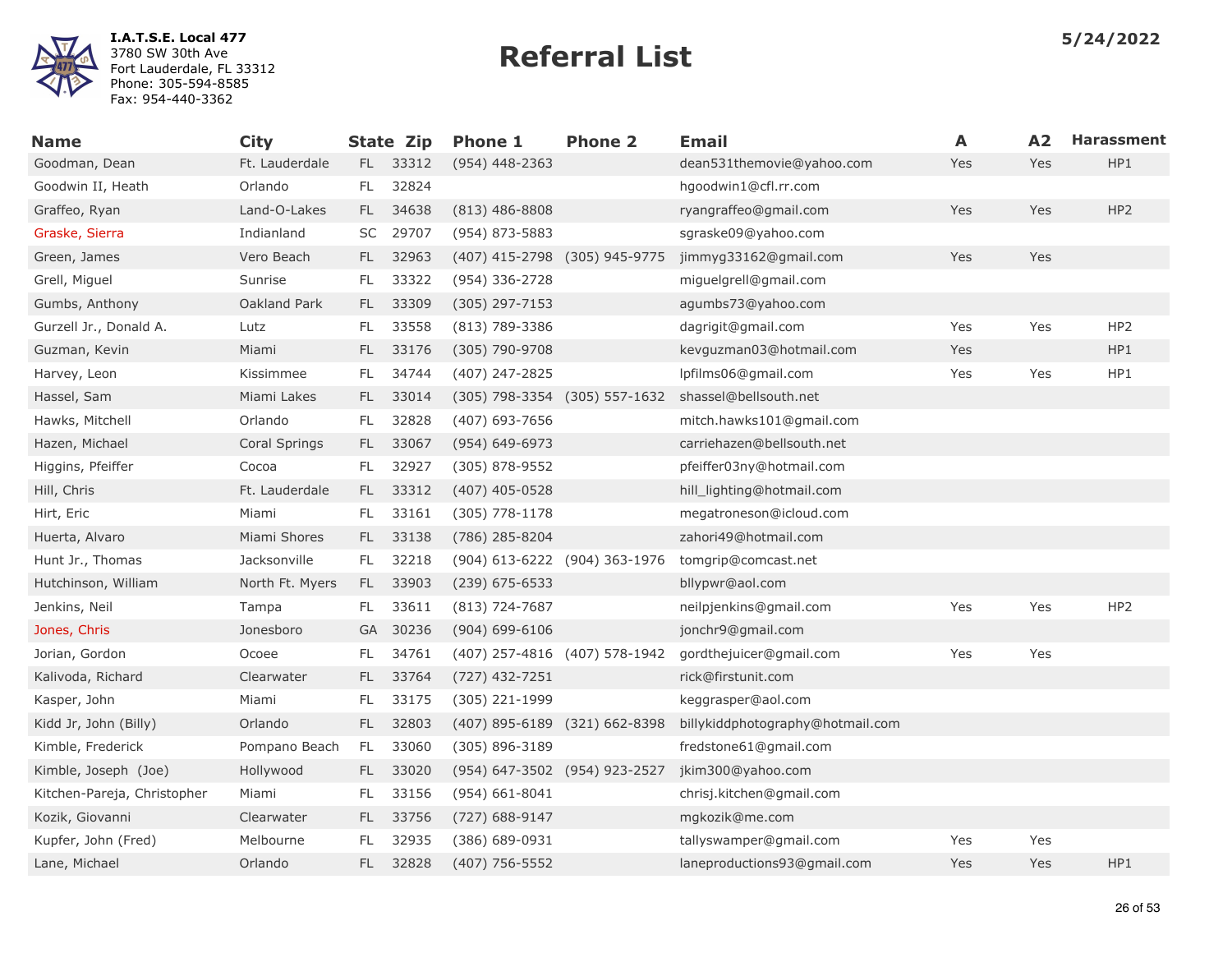

| Name                     | <b>City</b>    |     | State Zip | <b>Phone 1</b>                | <b>Phone 2</b> | Email                            | A   | A2  | <b>Harassment</b> |
|--------------------------|----------------|-----|-----------|-------------------------------|----------------|----------------------------------|-----|-----|-------------------|
| Lebeau, Matthew          | Deland         | FL. | 32724     | (386) 527-8488                | (386) 736-6904 | anita me.com                     | Yes | Yes | HP <sub>2</sub>   |
| Lemaire, Frank           | Miami          | FL. | 33155     | $(305)$ 773-7269              | (305) 666-5315 | fl45terr@earthlink.net           | Yes | Yes | HP <sub>2</sub>   |
| Leonard, Luke            | Orlando        | FL. | 32832     | (321) 298-7737                |                | broadsideproductions@me.com      | Yes | Yes | HP1               |
| Long, Fletcher           | Merritt Island | FL. | 32952     | (407) 782-9179                |                | Fletchiatse477@gmail.com         |     |     |                   |
| Lopez, Barry             | Tampa          | FL. | 33612     | (813) 495-6270                |                | zeplo3@aol.com                   |     |     |                   |
| Lopez, Ricardo           | Miami          | FL. | 33176     | (786) 269-5492                |                | allgripnostop@gmail.com          |     |     |                   |
| Lowell, David            | Islamorada     | FL  | 33036     | (305) 393-1790 (305) 664-5243 |                | ambush1790@yahoo.com             |     |     |                   |
| Lyon, Jimmi              | New Smyrna     | FL. | 32168     | (754) 224-9389                |                | jimmilyon13@aol.com              |     |     |                   |
| Malatesta, Alan          | Merritt Island | FL. | 32953     | (407) 496-5238                |                | almalamps@gmail.com              | Yes | Yes |                   |
| Marshall, Ronnie         | Ocala          | FL. | 34481     | (352) 237-4285 (352) 425-8797 |                | ronnieamarshall@gmail.com        |     |     |                   |
| Marti, Andrew            | Boca Raton     | FL. | 33487     | (561) 929-5201                |                | martiparty84@gmail.com           |     |     |                   |
| McNally, Sean            | Davie          | FL. | 33324     | (786) 897-2750                |                | seanmcnally317@gmail.com         | Yes | Yes | HP <sub>2</sub>   |
| Mejia, Gustavo           | Tampa          | FL. | 33615     | $(813) 785 - 2209$            |                | gmejia369@gmail.com              | Yes | Yes | HP <sub>2</sub>   |
| Memon, Furkan            | Pinellas Park  | FL. | 33782     | (727) 331-5139                |                | memon.furkan1@gmail.com          | Yes | Yes | HP1               |
| Mendez Jr., Luis         | Homestead      | FL. | 33033     | (786) 315-3400                |                | luismendezjr1@gmail.com          | Yes |     |                   |
| Meng, Clayton            | Casselberry    | FL. | 32707     | $(321)$ 946-6196              |                | claytonmeng@gmail.com            |     |     |                   |
| Meng, Patrick            | Geneva         | FL. | 32732     | (407) 257-7782                |                | wolfgrip@hotmail.com             |     |     |                   |
| Moises, Francisco (Paco) | Miami          | FL. | 33144     | (786) 315-7357                |                | nosleepsuperhero@gmail.com       |     |     |                   |
| Munoz, Joshua            | Orlando        | FL. | 32825     | (407) 879-3294                |                | joshuajoelmunoz@gmail.com        | Yes | Yes | HP1               |
| Murray III, Bruce        | St. Petersburg | FL. | 33701     | $(813)$ 400-6197              |                | BruceAllenMurrayiii@gmail.com    | Yes | Yes | HP <sub>2</sub>   |
| Norcross, Charles        | Indian Rocks   | FL. | 33785     | $(618)$ 444-0511              |                | cnorx55@yahoo.com                |     |     |                   |
| Olsen, Paul              | Palmetto Bay   | FL. | 33157     | (305) 510-9034                |                | pauloolsen6@gmail.com            |     |     |                   |
| Ortiz, Ricardo           | Lake Alfred    | FL. | 33850     | $(863)$ 280-3652              |                | rickyortiz@zitro97.com           | Yes | Yes | HP <sub>2</sub>   |
| Ortoski, Andrew          | Riverview      | FL. | 33579     | $(727)$ 457-1106              |                | aortoski@gmail.com               | Yes |     |                   |
| Parker, Luke             | Orlando        | FL. | 32826     | $(407)$ 406-1128              |                | parkerwriter26@gmail.com         |     |     |                   |
| Parra, Gonzalo           | Miami          | FL. | 33179     | (954) 478-0477                |                | gaparra@comcast.net              | Yes | Yes |                   |
| Patterson, Shawn         | Winter Haven   | FL. | 33884     | (863) 206-9208                |                | shawnpattersonproductions@gmail. |     |     |                   |
| Pedrinan, Michael        | Orlando        | FL. | 32828     | $(407)$ 455-3783              |                | MPedrinan@gmail.com              |     |     |                   |
| Pereda, Kevin            | Miami          | FL  | 33155     | $(305)$ 967-0101              |                | kevinpereda1202@gmail.com        | Yes | Yes | HP1               |
| Perez, Brian             | Miami          | FL. | 33186     | (305) 803-0419                |                | brianperez18@gmail.com           | Yes |     |                   |
| Perez, Peter             | Orlando        | FL. | 32819     | (407) 760-0210                |                | petereperez@gmail.com            |     |     |                   |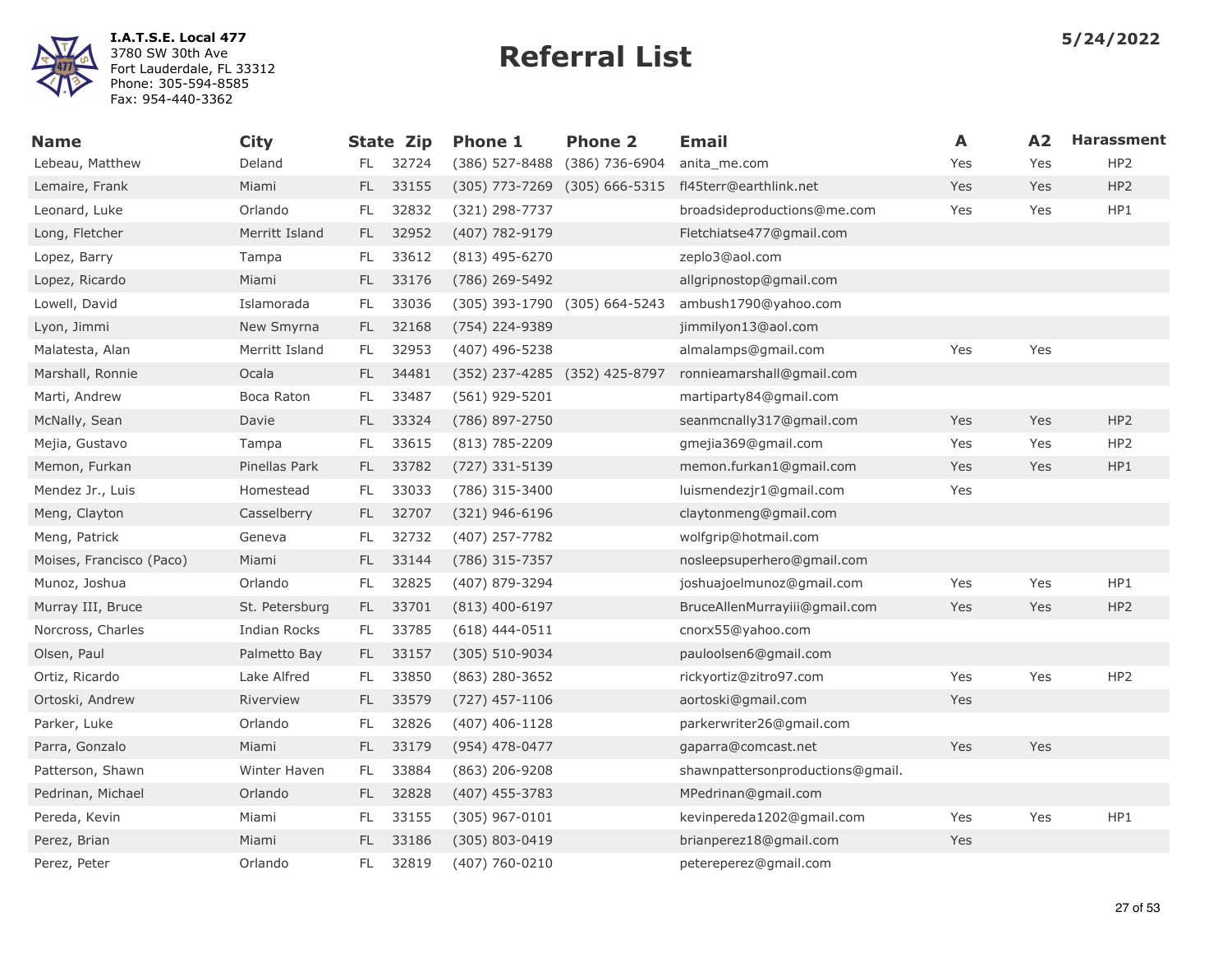

| <b>Name</b>             | <b>City</b>    |               | <b>State Zip</b> | <b>Phone 1</b>                | <b>Phone 2</b> | <b>Email</b>                    | A   | A <sub>2</sub> | <b>Harassment</b> |
|-------------------------|----------------|---------------|------------------|-------------------------------|----------------|---------------------------------|-----|----------------|-------------------|
| Perozo, Carlos          | Miami          |               | FL 33155         | (786) 238-1963                |                | carlosjuanperozo@gmail.com      | Yes |                |                   |
| Perque Jr., Earl        | Plantation     | FL            | 33324            | (954) 370-2725 (954) 647-9764 |                | perquefilm14@gmail.com          | Yes | Yes            | HP <sub>2</sub>   |
| Poggi, Luis             | Orlando        | $\mathsf{FL}$ | 32804            | $(407)$ 625-0364              |                | lbpoggi@gmail.com               | Yes |                |                   |
| Poyser, Courtney        | Hollywood      | FL.           | 33020            | (305) 922-0221                |                | poyser23@gmail.com              | Yes | Yes            | HP1               |
| Prillaman, Dale         | Hollywood      | FL.           | 33021            | (954) 559-6532 (954) 665-8468 |                | dprllm@hotmail.com              | Yes | Yes            | HP1               |
| Pruitt, Brian           | Clearwater     | FL            | 33755            | (954) 328-9169                |                | maninthearenaproductions@yahoo. |     |                |                   |
| Ramee, Richard          | Decatur        | GA            | 30032            | (407) 758-8902 (407) 839-1344 |                | r2light@aol.com                 |     |                |                   |
| Ramsey, John            | Ocklawaha      | FL.           | 32179            | $(352)$ 816-6138              |                | ramseyjohnw@gmail.com           | Yes | Yes            | HP1               |
| Rando, Keith            | Pembroke Pines | FL.           | 33028            | (954) 442-3239 (954) 257-6790 |                | keithalanrando@yahoo.com        |     |                |                   |
| Redmond, Patrick        | Tampa          | FL.           | 33613            | (407) 701-2918                |                | patredmo@mac.com                |     |                |                   |
| Richardson, George      | Port St. Lucie | FL.           | 34986            | $(305)$ 318-2110              |                | geo1025@gmail.com               |     |                |                   |
| Romanello, Silvio       | Margate        | FL.           | 33068            | (954) 648-5806                |                | riffemail@gmail.com             | Yes | Yes            | HP1               |
| Ruthardt, Michael       | Belle Isle     | FL.           | 32812            | $(407)$ 405-1464              |                | mike.ruthardt@gmail.com         | Yes | Yes            | HP1               |
| Ryan, Barry             | Palmetto Bay   | FL            | 33157            | (305) 458-6444 (305) 378-0434 |                | bryan31751@bellsouth.net        |     |                |                   |
| Ryan, Christopher       | Lauderhill     | FL.           | 33351            | (954) 288-9282 (954) 742-6375 |                | cl27ryan7@aol.com               |     |                |                   |
| Sangary II, Salim       | Bay Harbor     | FL            | 33154            | (786) 985-0351                |                | salimsangary@gmail.com          |     |                |                   |
| Schwab, Gary            | Key Largo      | FL.           | 33037            | (954) 242-2084                |                | gschwab5@gmail.com              |     |                |                   |
| Seckel, James           | Hollywood      | FL            | 33027            | (954) 608-4079 (954) 476-0739 |                | bluehaze013@gmail.com           |     |                |                   |
| Seely, Samuel (Andy)    | Altamonte      | FL.           | 32701            | (407) 376-5075 (407) 898-6547 |                | andy@cflgaffer.com              | Yes | Yes            |                   |
| Serna, Brian            | Tamarac        | FL            | 33321            | (954) 744-0308                |                | sernab1229@gmail.com            | Yes | Yes            | HP1               |
| Short, Todd             | Tampa          | FL.           | 33613            | (813) 966-1841 (813) 969-4747 |                | tmsrigging@gmail.com            |     |                |                   |
| Shure, Lawrence         | Orlando        | FL            | 32835            | $(407)$ 620-1804              |                | larryshure@aol.com              |     |                |                   |
| Sider Jr, John          | N. Miami Beach | FL.           | 33160            | $(954) 665 - 0562$            |                | jsiderjr@yahoo.com              | Yes | Yes            | HP1               |
| Skrabut, Paul           | Miami          | FL.           | 33161            | (954) 608-9543                |                | pskrabut@gmail.com              |     |                |                   |
| Solomon, Alan           | Winter Garden  | FL.           | 34787            | $(407)$ 616-1138              |                | aalan2@aol.com                  | Yes | Yes            | HP1               |
| Starling, Henry         | Miami          | FL            | 33190            | (305) 345-5077                | (305) 255-7366 | hwstarling@bellsouth.net        | Yes | Yes            | HP1               |
| Stevenson, Philip       | Orlando        | FL.           | 32806            | (407) 963-3841 (407) 835-8865 |                | philstevenson@cfl.rr.com        |     |                |                   |
| Stinson, Benjamin (Ben) | Newnan         | GA            | 30263            | (954) 270-6227                |                | abstractmaestro@gmail.com       | Yes | Yes            | HP1               |
| Sullivan, Scott         | Trinity        | FL.           | 34655            | (727) 743-3898                |                | scott@cineviewstudiosfl.com     | Yes | Yes            | HP1               |
| Tarantino, Chris        | Hollywood      | FL            | 33020            | (954) 559-0785 (954) 961-2992 |                | sydroger@bellsouth.net          | Yes | Yes            | HP1               |
| Teran, Jeremy           | Cheltenham     | PA            | 19012            | (954) 224-3121                |                | JeremyTeran00@gmail.com         | Yes | Yes            | HP1               |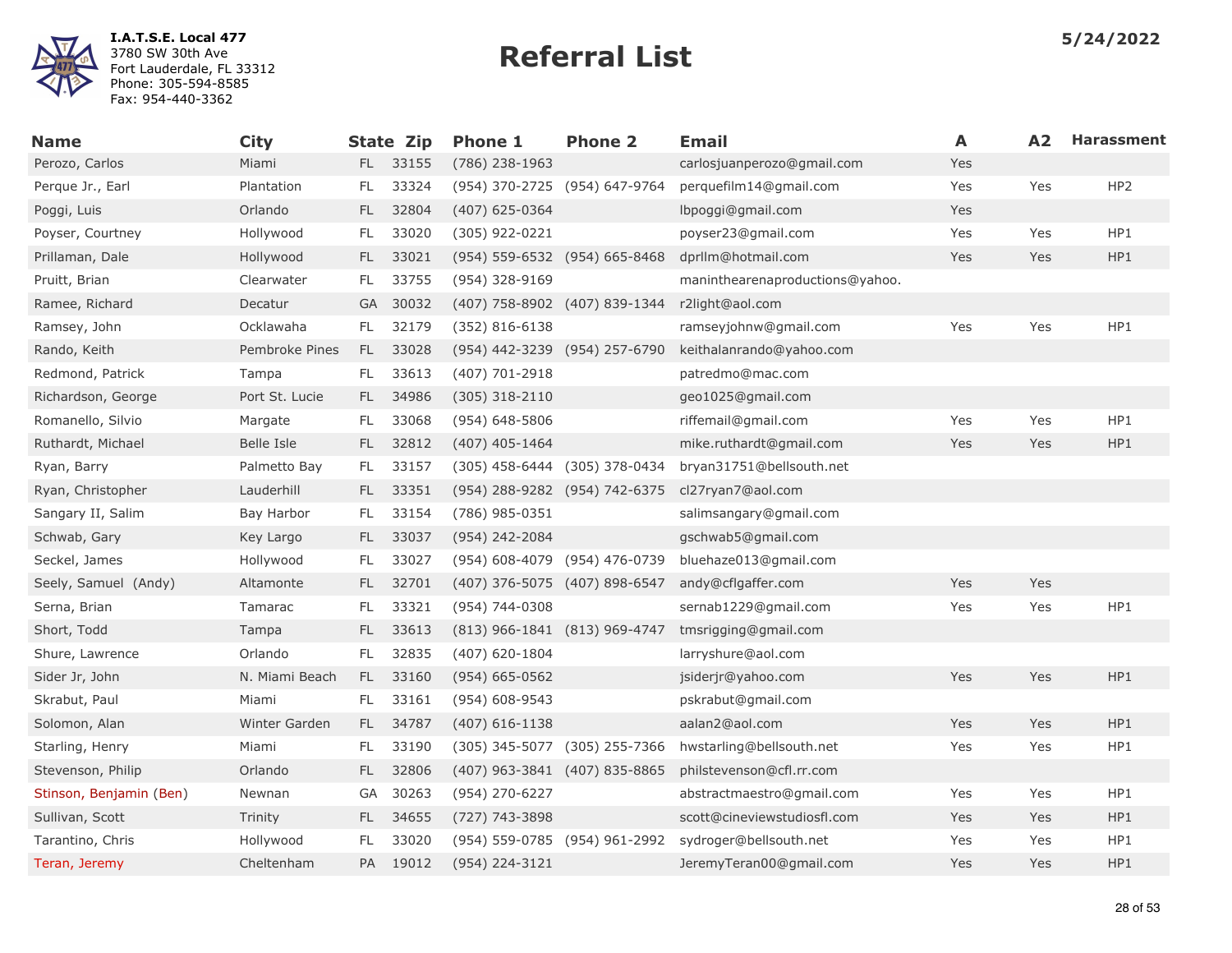

| <b>Name</b>              | <b>City</b>         |           | <b>State Zip</b> | <b>Phone 1</b>                | <b>Phone 2</b>   | <b>Email</b>                | A     | A <sub>2</sub> | <b>Harassment</b> |
|--------------------------|---------------------|-----------|------------------|-------------------------------|------------------|-----------------------------|-------|----------------|-------------------|
| Uribe, Santiago          | N. Lauderdale       | FL.       | 33068            | $(561)$ 901-3605              |                  | santiuribe62@gmail.com      |       |                |                   |
| Vecino, Brandon          | Hialeah             | FL        | 33018            | $(305)$ 331-6860              |                  | brandonvecino26@gmail.com   | Yes   | Yes            | HP1               |
| Wagner, Kristopher       | St. Petersburg      | FL.       | 33712            | (407) 927-0219                |                  | kristopherjwagner@yahoo.com |       |                |                   |
| Walter, William          | Huntersville        |           | NC 28078         | (704) 992-2356                |                  | elebill@aol.com             |       |                |                   |
| Warney, James            | Spring Hill         | FL        | 34610            | $(813)$ 767-8154              |                  | jimwarney@gmail.com         |       |                |                   |
| Weaver, Randy            | Miami               | FL.       | 33157            | $(305)$ 798-2689              | $(305)$ 971-2116 | keygripmiami@gmail.com      | Yes   |                |                   |
| Whalen, Matthew          | Winter Garden       | FL.       | 34787            | (407) 902-9541 (407) 902-9541 |                  | mtwhalen@gmail.com          |       |                |                   |
| Wheatley, Joel           | Casselberry         | FL.       | 32707            | $(407)$ 497-0855              |                  | daddywheats@yahoo.com       | Yes   | Yes            | HP <sub>2</sub>   |
| Wheelock Jr, Clifford    | Pembroke Pines      | FL        | 33332            | (954) 864-2460                |                  | ck.wheelslocked@gmail.com   | Yes   | Yes            |                   |
| Whitford, Jonathan (Jon) | Jacksonville        | FL.       | 32205            | (904) 571-1012 (904) 981-0048 |                  | jonwhit@gmail.com           | Yes   | Yes            | HP <sub>2</sub>   |
| Whittington, Derek       | Miami Lakes         | FL.       | 33014            | (786) 303-8847                |                  | griphouseman123@live.com    |       |                |                   |
| Wolf, Gregg              | Clearwater          | FL.       | 33756            | (727) 442-8121 (727) 410-5793 |                  | gregg@sunwolf.com           | Yes   | Yes            | HP1               |
| Womack III, Paul         | Hollywood           | FL.       | 33020            | (954) 292-5470 (954) 929-6204 |                  | traeandjanee@aol.com        |       |                |                   |
| Wostak, Skylar           | Ocoee               | FL.       | 34761            | $(407)$ 614-6033              |                  | skylarwostak@gmail.com      | Yes   | Yes            | HP1               |
| Zakoor, William (Bill)   | Boca Raton          | FL        | 33434            | (954) 270-6116 (561) 218-6628 |                  | billyzakoor@aol.com         | Yes   | Yes            | HP1               |
| Zamora Jr., Francisco    | Newnan              | GA        | 30263            | (305) 304-5722                |                  | frankiezamora@yahoo.com     |       |                |                   |
| Zubrik, Alfonz           | Miami Beach         | FL        | 33139            | (786) 223-6809 (305) 604-1516 |                  | alzubrik@yahoo.com          |       |                |                   |
| Zuckerman, Eric          | Davie               | FL.       | 33328            | (954) 347-3498                |                  | ezuckerman@live.com         | Yes   | Yes            | HP <sub>2</sub>   |
| <b>Key Grip</b>          |                     |           |                  |                               |                  |                             |       |                |                   |
| Arocho, Zabdiel          | Kissimmee           | FL        | 34758            | $(407) 600 - 0551$            |                  | zabdielarocho@gmail.com     | Yes   | Yes            | HP1               |
| Bell, Coleman            | Vero Beach          | FL.       | 32967            | $(305)$ 401-6874              |                  | magic2lighting@att.net      |       |                |                   |
| Bowens, Jonathan         | Lauderdale Lakes FL |           | 33319            | (954) 673-1321                |                  | jonathan@Qloudysunshine.com | Yes   | Yes            |                   |
| Carr, Harrison           | Casselberry         | FL.       | 32707            | $(972)$ 302-8951              |                  | harrisonjcarr@gmail.com     | Yes   | Yes            | HP1               |
| DeRoin, Max              | <b>Brooksville</b>  | FL        | 34601            | (352) 263-7460                |                  | max@floridagrip.com         | Yes   | Yes            | HP <sub>2</sub>   |
| Eck, Shiloh              | Orlando             | FL.       | 32812            | (407) 947-0046 (407) 282-1751 |                  | shiloh357@hotmail.com       | Yes   | Yes            | HP <sub>2</sub>   |
| Font, Jr, Antonio        | Miami               | FL        | 33193            | (305) 989-1854                |                  | strikinggrip@aol.com        |       |                |                   |
| Gallagher, Michael       | Knoxville           | <b>TN</b> | 37920            | (561) 704-2659                |                  | gobohead@bellsouth.net      | Yes   | Yes            | HP1               |
| Gallego, Sergio          | Plantation          | FL        | 33317            | (954) 260-3056                |                  | sergiogallegofilm@gmail.com | Yes   | Yes            | HP1               |
| Germaine, Mike           | Melbourne           | FL        | 32902            | $(321)$ 432-2016              |                  | a1afilmcompany@gmail.com    |       |                |                   |
| Gomez, Miguel            | Miami               | FL        | 33186            | (786) 280-8368                |                  | m.gomezcolls@gmail.com      | NoYes | Yes            | HP1               |
| Gordon, Scott            | Pompano Beach       | FL.       | 33134            | $(305)$ 331-0458              |                  | ledstorm@att.net            | Yes   | Yes            | HP1               |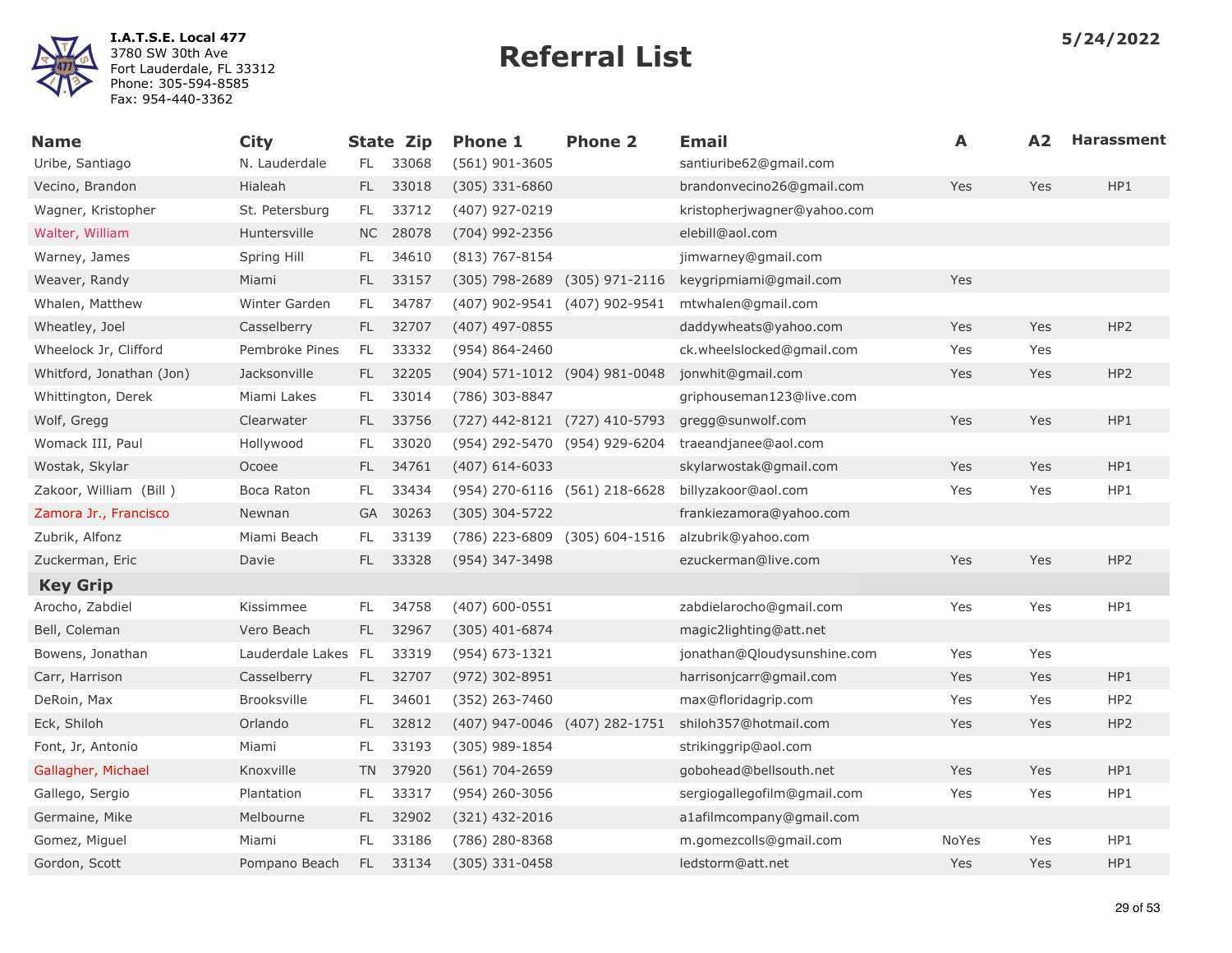

| <b>Name</b>             | <b>City</b>         |               | State Zip | <b>Phone 1</b>                | <b>Phone 2</b>                | <b>Email</b>                     | A   | A2  | <b>Harassment</b> |
|-------------------------|---------------------|---------------|-----------|-------------------------------|-------------------------------|----------------------------------|-----|-----|-------------------|
| Hayes, Taylor           | Ocoee               | FL.           | 34761     | $(518)$ 487-1641              |                               | hayest13@icloud.com              | Yes | Yes |                   |
| Hevessy, William        | Kingston            | NY .          | 12401     | $(813)$ 220-8010              | $(813)$ 331-3088              | wrhevessy54@aol.com              | Yes | Yes | HP <sub>2</sub>   |
| Higgins, Kevin          | Cocoa               | FL            | 32927     | (305) 542-2239                | (305) 667-8137                | kevinhiggins@bellsouth.net       |     |     |                   |
| Howell, Scott           | Nokomis             | FL.           | 34275     | (941) 492-9175                |                               | lindsay@cinemoves.com            |     |     |                   |
| Kanegson, Ben           | Miami               | FL            | 33143     | (305) 219-8051                |                               | bkanegson@gmail.com              | Yes | Yes |                   |
| Kasper, John            | Miami               | FL.           | 33175     | (305) 221-1999                |                               | keggrasper@aol.com               |     |     |                   |
| Klein, Jamie            | Pompano Beach       | FL.           | 33068     | (954) 722-5318 (954) 610-8231 |                               | jklein61@aol.com                 | Yes | Yes | HP <sub>2</sub>   |
| Lacoste, Edward (Rick)  | Boca Raton          | FL.           | 33432     | $(954) 668 - 4525$            |                               | ricklacoste27@gmail.com          |     |     |                   |
| McGowan, Charles        | Dania Beach         | FL.           | 33004     | (954) 647-6419                |                               | cmcharliemcgowan@gmail.com       |     |     |                   |
| Meng, Patrick           | Geneva              | FL.           | 32732     | (407) 257-7782                |                               | wolfgrip@hotmail.com             |     |     |                   |
| Navarro, Pedro          | Miami               | FL            | 33174     | (305) 310-4467                |                               | yosnel 30@hotmail.com            |     |     |                   |
| Olivieri, Tod           | Long Valley         | NJ.           | 07853     | (908) 766-0498 (908) 548-4244 |                               | tkolites@gmail.com               |     |     |                   |
| Rider, David            | Poinciana           | FL            | 34759     | (407) 608-2990                |                               | davidrider477@gmail.com          | Yes | Yes | HP1               |
| Ryan, Barry             | Palmetto Bay        | FL.           | 33157     | (305) 458-6444 (305) 378-0434 |                               | bryan31751@bellsouth.net         |     |     |                   |
| Saiz, Kristen           | Williamson          | GA            | 30292     | $(505) 554 - 7408$            |                               | delenda_est_carthago@hotmail.com |     |     |                   |
| Sanchez, Nelson         | <b>Coral Gables</b> | FL.           | 33134     | $(786)$ 655-1701              |                               | chinofilms305@gmail.com          |     |     |                   |
| Senna, Amber            | Jacksonville        | FL            | 32246     | (904) 207-3355                |                               | aysrenee@gmail.com               | Yes | Yes | HP1               |
| Short, Todd             | Tampa               | FL.           | 33613     | (813) 966-1841 (813) 969-4747 |                               | tmsrigging@gmail.com             |     |     |                   |
| Singer, James           | Miami               | FL.           | 33141     | (305) 409-3204                |                               | jim_singer@ymail.com             | Yes | Yes | HP <sub>2</sub>   |
| Smaling, Thomas         | Coconut Creek       | FL.           | 33066     | (954) 684-8297 (954) 871-4901 |                               | deborahsmaling@gmail.com         |     |     |                   |
| Tamiroff, Alexi         | Sanford             | FL.           | 32771     | (407) 733-8680                |                               | theczar66@gmail.com              | Yes | Yes | HP1               |
| Tindall, Darrin         | Orlando             | FL.           | 32806     | (407) 466-5810 (407) 895-9934 |                               | dtgrip@yahoo.com                 | Yes | Yes | HP1               |
| Turner, Ulysees         | Orlando             | <b>FL</b>     | 32807     | (773) 655-4924                |                               | ulysees120592@gmail.com          | Yes | Yes | HP <sub>2</sub>   |
| Weaver, Randy           | Miami               | FL.           | 33157     | (305) 798-2689 (305) 971-2116 |                               | keygripmiami@gmail.com           | Yes |     |                   |
| Willer, William         | Malabar             | $\mathsf{FL}$ | 32950     | (321) 446-2886                |                               | williamrw19@gmail.com            | Yes | Yes | HP1               |
| <b>Key Rigging Grip</b> |                     |               |           |                               |                               |                                  |     |     |                   |
| Higgins, Kevin          | Cocoa               | FL -          | 32927     | (305) 542-2239 (305) 667-8137 |                               | kevinhiggins@bellsouth.net       |     |     |                   |
| Klein, Jamie            | Pompano Beach       | FL.           | 33068     |                               | (954) 722-5318 (954) 610-8231 | jklein61@aol.com                 | Yes | Yes | HP <sub>2</sub>   |
| Lacoste, Edward (Rick)  | Boca Raton          | FL.           | 33432     | (954) 668-4525                |                               | ricklacoste27@gmail.com          |     |     |                   |
| Tindall, Darrin         | Orlando             | FL            | 32806     |                               | (407) 466-5810 (407) 895-9934 | dtgrip@yahoo.com                 | Yes | Yes | HP1               |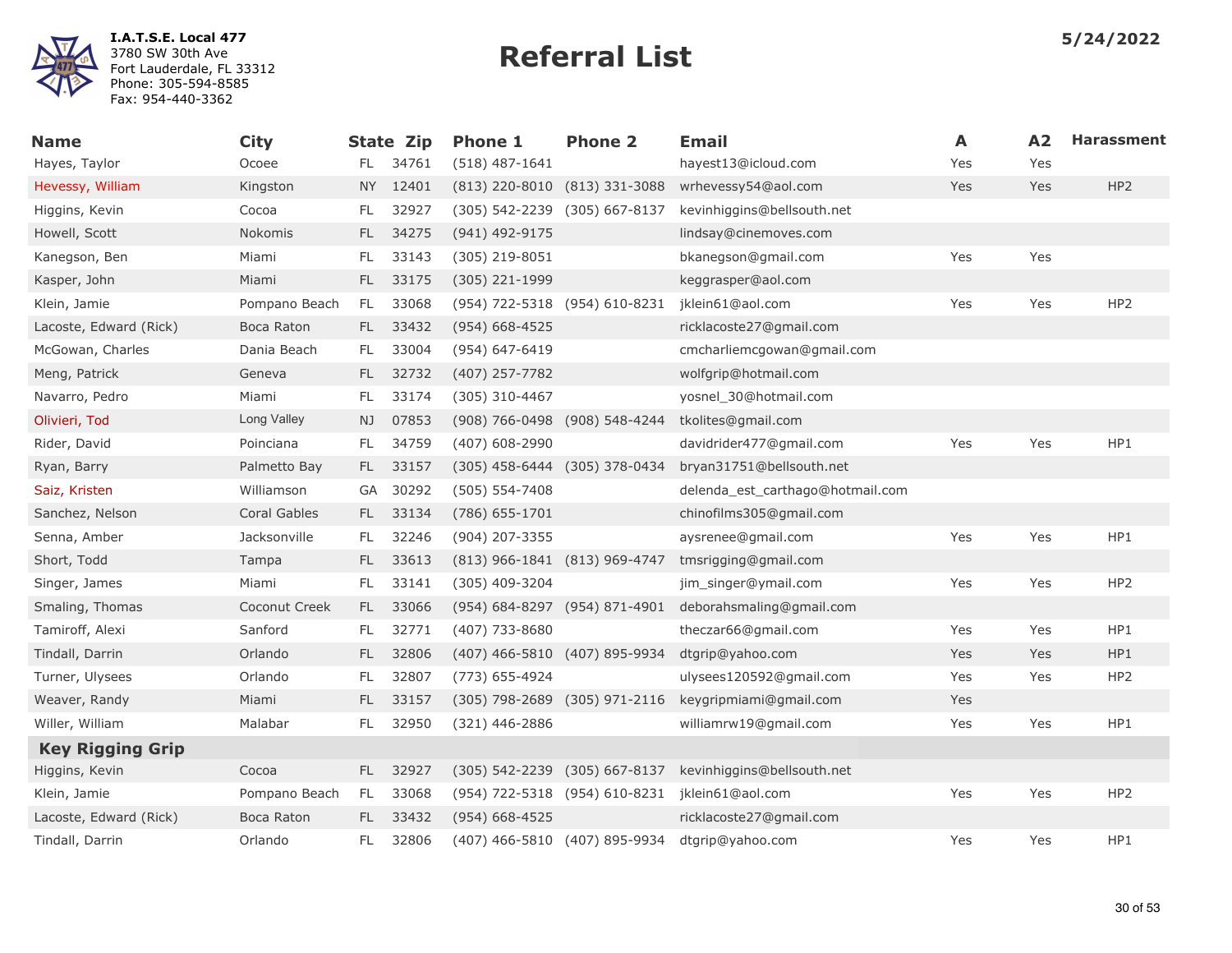

| <b>Name</b>                  | <b>City</b>   |           | State Zip | <b>Phone 1</b>                | <b>Phone 2</b>                | <b>Email</b>                                       | A   | A2  | <b>Harassment</b> |
|------------------------------|---------------|-----------|-----------|-------------------------------|-------------------------------|----------------------------------------------------|-----|-----|-------------------|
| <b>Rigging Grip</b>          |               |           |           |                               |                               |                                                    |     |     |                   |
| Bazauri, Rick                | Lantana       | FL.       | 33462     | (561) 373-5703                |                               | bazauri@bellsouth.net                              |     |     | HP1               |
| Beckler, Kurt                | Davie         | FL.       | 33328     | (954) 693-4675 (954) 557-3987 |                               | kbip1@yahoo.com                                    |     |     |                   |
| Chamberlain, Gregory         | Altamonte     | FL -      | 32714     | (561) 723-2039                |                               | GChamberlain@slacker.xyz                           | Yes | Yes | HP <sub>2</sub>   |
| Colarusso, Gus               | Daytona Beach | FL.       | 32118     | (386) 235-0338                |                               | iamgus@me.com                                      |     |     |                   |
| Daguillard III, Jean         | Ft Lauderdale | FL -      | 33311     | (954) 336-8169                |                               | jeandaguillard@yahoo.com                           |     |     |                   |
| Graske, Sierra               | Indianland    |           | SC 29707  | (954) 873-5883                |                               | sgraske09@yahoo.com                                |     |     |                   |
| Gurzell Jr., Donald A.       | Lutz          | FL.       | 33558     | $(813)$ 789-3386              |                               | dagrigit@gmail.com                                 | Yes | Yes | HP <sub>2</sub>   |
| Higgins, Kevin               | Cocoa         | FL.       | 32927     | (305) 542-2239 (305) 667-8137 |                               | kevinhiggins@bellsouth.net                         |     |     |                   |
| Hudgens, Bruce               | Fruit Cove    | FL.       | 32259     | (904) 307-6142 (904) 287-9116 |                               | blhudgens@aol.com                                  | Yes | Yes | HP <sub>2</sub>   |
| Idziak, Mark                 | Oakland Park  | FL.       | 33334     | (954) 934-5990                |                               | idzy1@hotmail.com                                  |     |     |                   |
| Kirschner, Holger            | Opa Locka     | FL.       | 33054     | $(305)$ 205-1716              |                               | rigging@ymail.com                                  |     |     |                   |
| Klein, Jamie                 | Pompano Beach | FL.       | 33068     | (954) 722-5318 (954) 610-8231 |                               | jklein61@aol.com                                   | Yes | Yes | HP <sub>2</sub>   |
| Lacoste, Edward (Rick)       | Boca Raton    | FL.       | 33432     | $(954) 668 - 4525$            |                               | ricklacoste27@gmail.com                            |     |     |                   |
| McNally, Sean                | Davie         | FL.       | 33324     | (786) 897-2750                |                               | seanmcnally317@gmail.com                           | Yes | Yes | HP <sub>2</sub>   |
| Monett, Michael              | Croton        | OH        | 43013     | (941) 456-6695 (740) 973-7337 |                               | rigger1200@yahoo.com                               |     |     |                   |
| Norcross, Charles            | Indian Rocks  | FL.       | 33785     | $(618)$ 444-0511              |                               | cnorx55@yahoo.com                                  |     |     |                   |
| Ramsey, John                 | Ocklawaha     | FL.       | 32179     | $(352) 816 - 6138$            |                               | ramseyjohnw@gmail.com                              | Yes | Yes | HP1               |
| Rider, David                 | Poinciana     | FL.       | 34759     | $(407)$ 608-2990              |                               | davidrider477@gmail.com                            | Yes | Yes | HP1               |
| Roback, Adam                 | Plantation    | FL.       | 33322     | $(954) 816 - 4632$            |                               | aroback@gmail.com                                  |     |     |                   |
| Russell, John                | Lake Mary     | FL.       | 32746     | $(773) 710 - 6873$            |                               | jrrwoodworks@gmail.com                             | Yes | Yes | HP1               |
| Serna, Brian                 | Tamarac       | FL.       | 33321     | $(954) 744 - 0308$            |                               | sernab1229@gmail.com                               | Yes | Yes | HP1               |
| Singer, James                | Miami         | FL.       | 33141     | (305) 409-3204                |                               | jim singer@ymail.com                               | Yes | Yes | HP2               |
| Sleeman, Frank               | Geneva        | FL.       | 32732     | (407) 257-6626 (407) 349-9947 |                               | fsleeman@prodigy.net                               |     |     |                   |
| Smallwood, Michael           | Orlando       | FL.       | 32806     | (407) 694-4143                |                               | michaelmsmallwood@gmail.com                        |     |     |                   |
| Steinbach, Antal             | Miami         | FL.       | 33173     | $(305)$ 607-8370              |                               | antalcine@mac.com                                  |     |     |                   |
| Tindall, Darrin              | Orlando       | <b>FL</b> | 32806     |                               | (407) 466-5810 (407) 895-9934 | dtgrip@yahoo.com                                   | Yes | Yes | HP1               |
| Wade, Ronald                 | Casselberry   | FL.       | 32707     | (407) 310-7089                |                               | wrenwade@hotmail.com                               | Yes | Yes |                   |
| <b>Marine</b>                |               |           |           |                               |                               |                                                    |     |     |                   |
| <b>Assistant Coordinator</b> |               |           |           |                               |                               |                                                    |     |     |                   |
| Browning, Justin             | Melbourne     | FL.       | 32934     |                               |                               | (321) 514-6212 (321) 242-6015 justinb789@gmail.com | Yes | Yes | HP <sub>2</sub>   |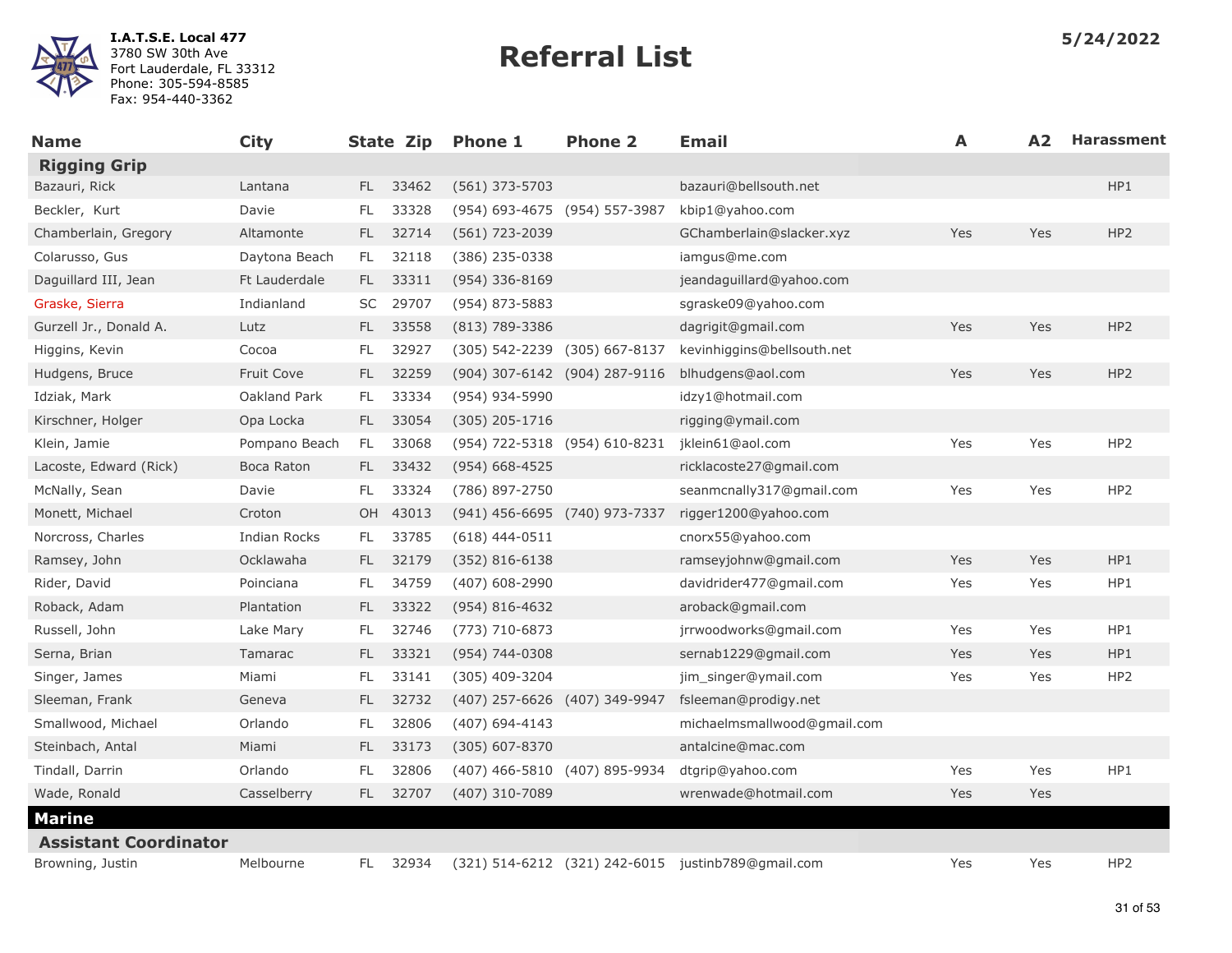

| <b>Name</b>            | <b>City</b>          |      | State Zip | <b>Phone 1</b>                | <b>Phone 2</b>                | <b>Email</b>                                       | A   | A2  | <b>Harassment</b> |
|------------------------|----------------------|------|-----------|-------------------------------|-------------------------------|----------------------------------------------------|-----|-----|-------------------|
| <b>Boat Handler</b>    |                      |      |           |                               |                               |                                                    |     |     |                   |
| Austin, Mark           | Winter Garden        |      | FL 34787  | $(321)$ 388-1101              |                               | safetyrescueresources@gmail.com                    | Yes | Yes |                   |
| Browning Jr, Ricou     | Melbourne            | FL.  | 32934     |                               | (321) 427-7477 (321) 242-6015 | ricoub@me.com                                      | Yes | Yes | HP <sub>2</sub>   |
| Browning, Justin       | Melbourne            | FL - | 32934     | (321) 514-6212 (321) 242-6015 |                               | justinb789@gmail.com                               | Yes | Yes | HP <sub>2</sub>   |
| Browning, Ricou (Ryan) | Melbourne            | FL.  | 32934     | (321) 652-1295                |                               | ricouryanbrowning@hotmail.com                      | Yes | Yes | HP1               |
| Carter, James          | Sunrise              | FL.  | 33323     | (786) 556-8640                |                               | jcarter8901@gmail.com                              |     |     |                   |
| Carter, Michael        | Miami                | FL.  | 33161     | (786) 280-5412                |                               | mcarter47bd@gmail.com                              |     |     |                   |
| Harrison, Ari          | Pembroke Pines       | FL.  | 33026     | $(954)$ 665-9966              |                               | darkstrideenterprises@gmail.com                    |     |     |                   |
| Lowe, Gary             | New Smyrna           | FL.  | 32168     | (786) 525-3152                |                               | cameraboat@aol.com                                 |     |     |                   |
| Lowell, David          | Islamorada           | FL.  | 33036     |                               | (305) 393-1790 (305) 664-5243 | ambush1790@yahoo.com                               |     |     |                   |
| McMillan, Maria        | <b>Wilton Manors</b> | FL.  | 33305     | $(561) 573 - 2332$            |                               | nicole@nicolemcmillan.com                          |     |     |                   |
| Morgan, Corina (Kate)  | Crystal River        |      | FL 34429  | (253) 677-6797                |                               | manateelife@yahoo.com                              | Yes | Yes | HP1               |
| <b>Coordinator</b>     |                      |      |           |                               |                               |                                                    |     |     |                   |
| Apey, Carlos           | Miami                | FL   | 33145     | (305) 793-0933                |                               | cuaks@yahoo.com                                    |     |     |                   |
| Browning Jr, Ricou     | Melbourne            | FL.  | 32934     | (321) 427-7477 (321) 242-6015 |                               | ricoub@me.com                                      | Yes | Yes | HP <sub>2</sub>   |
| Lowe, Gary             | New Smyrna           | FL.  | 32168     | (786) 525-3152                |                               | cameraboat@aol.com                                 |     |     |                   |
| Malesci, Artie         | Davie                | FL.  | 33325     | $(305)$ 282-4953              |                               | amistunts@aol.com                                  |     |     |                   |
| <b>Divemaster</b>      |                      |      |           |                               |                               |                                                    |     |     |                   |
| Browning Jr, Ricou     | Melbourne            | FL.  | 32934     |                               | (321) 427-7477 (321) 242-6015 | ricoub@me.com                                      | Yes | Yes | HP <sub>2</sub>   |
| Browning, Justin       | Melbourne            | FL.  | 32934     |                               |                               | (321) 514-6212 (321) 242-6015 justinb789@gmail.com | Yes | Yes | HP2               |
| Browning, Ricou (Ryan) | Melbourne            | FL.  | 32934     | (321) 652-1295                |                               | ricouryanbrowning@hotmail.com                      | Yes | Yes | HP1               |
| <b>Diver</b>           |                      |      |           |                               |                               |                                                    |     |     |                   |
| Browning Jr, Ricou     | Melbourne            |      | FL 32934  |                               | (321) 427-7477 (321) 242-6015 | ricoub@me.com                                      | Yes | Yes | HP <sub>2</sub>   |
| Browning, Justin       | Melbourne            | FL.  | 32934     | (321) 514-6212 (321) 242-6015 |                               | justinb789@gmail.com                               | Yes | Yes | HP <sub>2</sub>   |
| Browning, Ricou (Ryan) | Melbourne            | FL.  | 32934     | $(321) 652 - 1295$            |                               | ricouryanbrowning@hotmail.com                      | Yes | Yes | HP1               |
| Lee, Charles (Charlie) | Rockledge            | FL.  | 32955     | $(321)$ 265-0216              |                               | aaacharlie@gmail.com                               | Yes | Yes | HP1               |
| <b>Safety Diver</b>    |                      |      |           |                               |                               |                                                    |     |     |                   |
| Austin, Mark           | Winter Garden        |      | FL 34787  | (321) 388-1101                |                               | safetyrescueresources@gmail.com                    | Yes | Yes |                   |
| Browning Jr, Ricou     | Melbourne            | FL.  | 32934     | (321) 427-7477 (321) 242-6015 |                               | ricoub@me.com                                      | Yes | Yes | HP <sub>2</sub>   |
| Browning, Justin       | Melbourne            | FL.  | 32934     |                               | (321) 514-6212 (321) 242-6015 | justinb789@gmail.com                               | Yes | Yes | HP <sub>2</sub>   |
| Browning, Ricou (Ryan) | Melbourne            | FL.  | 32934     | $(321) 652 - 1295$            |                               | ricouryanbrowning@hotmail.com                      | Yes | Yes | HP1               |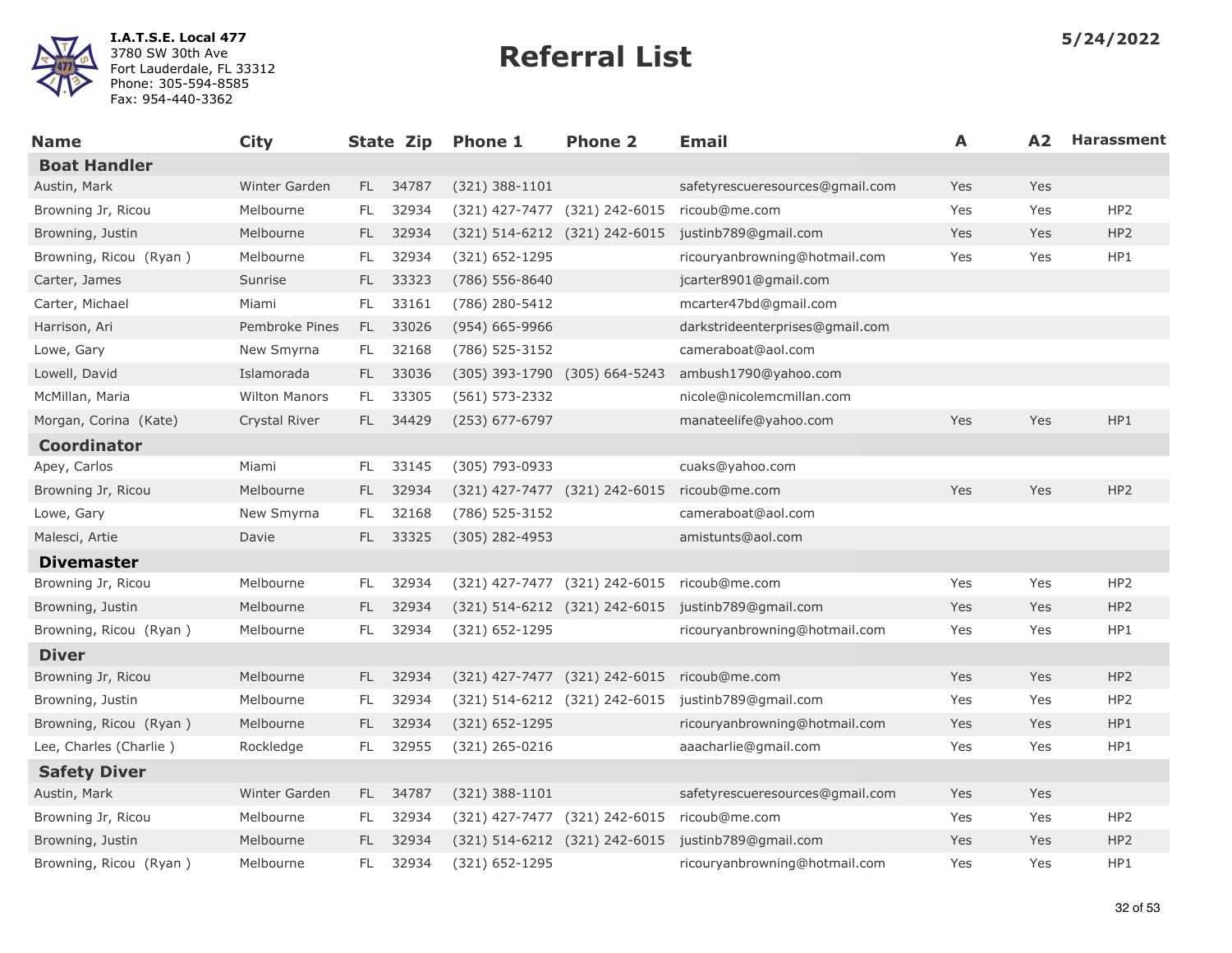| <b>Name</b>              | <b>City</b>          |           | State Zip | <b>Phone 1</b>     | <b>Phone 2</b>                | <b>Email</b>             | A   | A2  | <b>Harassment</b> |
|--------------------------|----------------------|-----------|-----------|--------------------|-------------------------------|--------------------------|-----|-----|-------------------|
| <b>Paint and Scenic</b>  |                      |           |           |                    |                               |                          |     |     |                   |
| <b>Key Scenic Artist</b> |                      |           |           |                    |                               |                          |     |     |                   |
| Allen, Travis            | Sanford              | FL.       | 32771     | (321) 422-9783     |                               | wade7242@yahoo.com       | Yes | Yes | HP <sub>2</sub>   |
| Amador, Rogelio          | Douglasville         | GA        | 30135     | $(305)$ 333-1683   |                               | rogercamador@yahoo.com   | Yes | Yes |                   |
| Bowen Jr, Lewis          | <b>Biscayne Park</b> | FL.       | 33161     | $(305)$ 778-5996   |                               | bolanton@gmail.com       | Yes | Yes | HP <sub>2</sub>   |
| Nevarez, Antonio         | Orlando              | FL.       | 32809     | $(407)$ 267-1458   |                               | duress75@hotmail.com     | Yes | Yes | HP1               |
| <b>On-Set Painter</b>    |                      |           |           |                    |                               |                          |     |     |                   |
| Longley, Judith          | Deland               | FL.       | 32724     |                    | (386) 490-6157 (407) 694-6662 | tcblongley@bellsouth.net |     |     |                   |
| Mena, Jose (Chip)        | Sanford              | FL        | 32771     | (321) 229-6931     |                               | chippie255@bellsouth.net | Yes | Yes |                   |
| Zook, Ryan               | Miami                | FL.       | 33137     | (305) 790-7535     |                               | ryanzookart@gmail.com    |     |     |                   |
| <b>Plasterer</b>         |                      |           |           |                    |                               |                          |     |     |                   |
| Caban, Robert            | Biscayne Park        | FL.       | 33161     | (305) 297-3447     |                               | rcla@bellsouth.net       | Yes | Yes | HP <sub>2</sub>   |
| Gale, John               | Hollywood            | FI.       | 33024     |                    | (954) 704-1724 (954) 303-0762 | galek@bellsouth.net      | Yes | Yes | HP1               |
| Howard, Derek            | Vero Beach           | FL        | 32967     |                    | (772) 453-4152 (772) 453-1006 | howardderek74@gmail.com  |     |     |                   |
| Stryganek, Jamess        | Altamonte            | FL.       | 32714     | $(757) 575 - 1455$ |                               | runed.images@gmail.com   | Yes | Yes | HP <sub>2</sub>   |
| <b>Scenic Artist</b>     |                      |           |           |                    |                               |                          |     |     |                   |
| Amador, Rogelio          | Douglasville         | GA        | 30135     | $(305)$ 333-1683   |                               | rogercamador@yahoo.com   | Yes | Yes |                   |
| Bowen Jr, Lewis          | <b>Biscayne Park</b> | FL.       | 33161     | (305) 778-5996     |                               | bolanton@gmail.com       | Yes | Yes | HP <sub>2</sub>   |
| Mena, Jose (Chip)        | Sanford              | FL.       | 32771     | (321) 229-6931     |                               | chippie255@bellsouth.net | Yes | Yes |                   |
| Miranda, Juan            | Miami                | FL.       | 33186     | $(305)$ 323-5711   |                               | juancarmiranda@gmail.com |     |     |                   |
| Stryganek, Jamess        | Altamonte            | FL.       | 32714     | $(757) 575 - 1455$ |                               | runed.images@gmail.com   | Yes | Yes | HP <sub>2</sub>   |
| Weber, Lucy              | Hallandale           | FL.       | 33009     | (954) 648-3844     |                               | lucyweber477@gmail.com   | Yes | Yes | HP1               |
| Williams, Stephanie      | Windermere           | FL        | 34786     | $(407)$ 616-1564   |                               | S.will1227@gmail.com     | Yes | Yes | HP1               |
| <b>Scenic Foreperson</b> |                      |           |           |                    |                               |                          |     |     |                   |
| Allen, Travis            | Sanford              | FL.       | 32771     | (321) 422-9783     |                               | wade7242@yahoo.com       | Yes | Yes | HP <sub>2</sub>   |
| Bowen Jr, Lewis          | Biscayne Park        | FL.       | 33161     | (305) 778-5996     |                               | bolanton@gmail.com       | Yes | Yes | HP <sub>2</sub>   |
| Stryganek, Jamess        | Altamonte            | FL.       | 32714     | $(757) 575 - 1455$ |                               | runed.images@gmail.com   | Yes | Yes | HP <sub>2</sub>   |
| <b>Set Painter</b>       |                      |           |           |                    |                               |                          |     |     |                   |
| Adom, Andre              | Miami                | FL.       | 33137     | $(646)$ 301-8253   |                               | adom704@gmail.com        | Yes | Yes | HP1               |
| Ainley, Laurel           | Orlando              | FL.       | 32837     | $(321) 662 - 6343$ |                               | laurelainley@me.com      |     |     |                   |
| Alicea, Chris            | Fort Lauderdale      | <b>FL</b> | 33312     |                    | (954) 797-8098 (305) 582-3936 | cristino@bellsouth.net   |     |     |                   |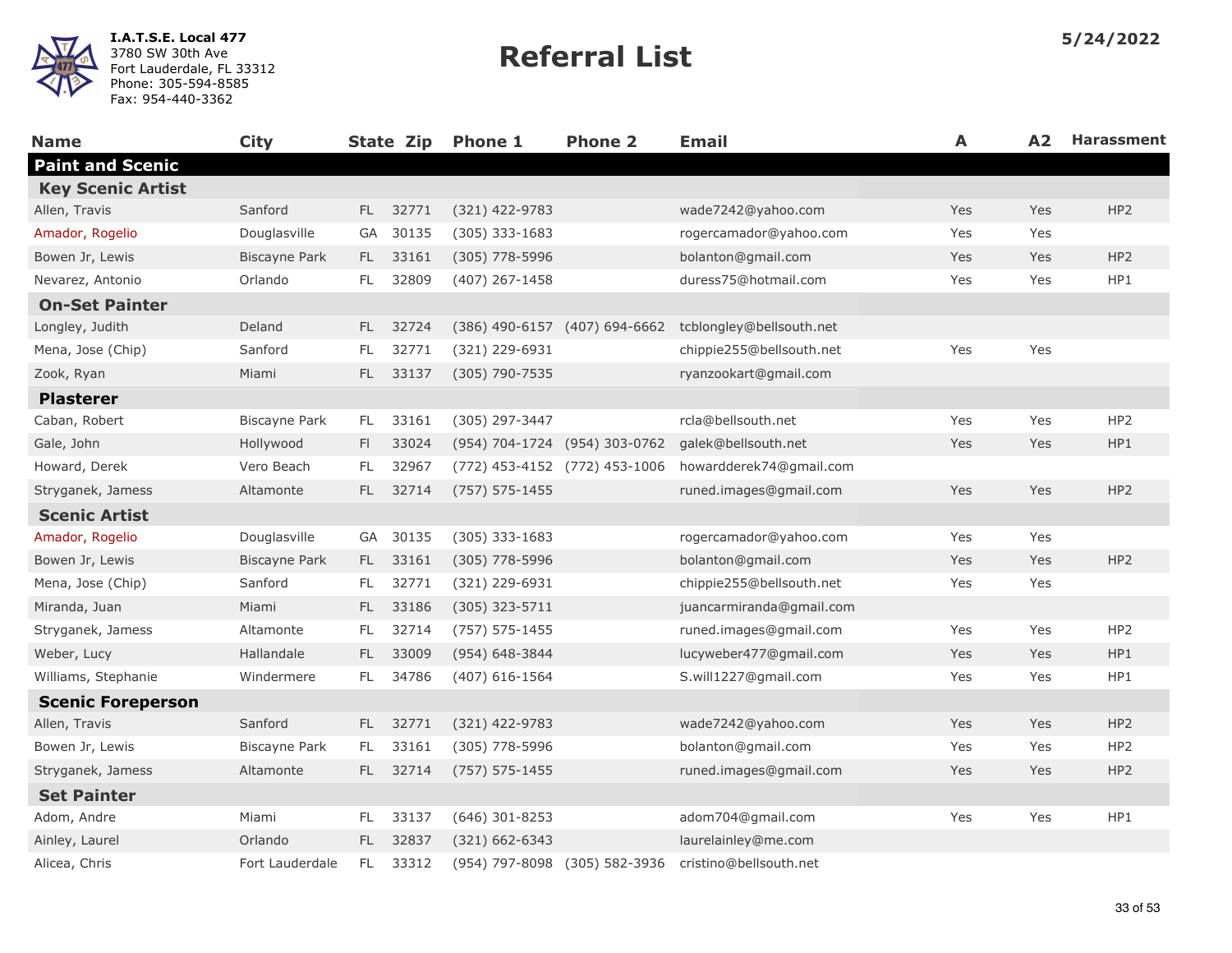

| <b>Name</b>              | <b>City</b>        |           | <b>State Zip</b> | <b>Phone 1</b>                | <b>Phone 2</b> | <b>Email</b>                 | A   | A2         | <b>Harassment</b> |
|--------------------------|--------------------|-----------|------------------|-------------------------------|----------------|------------------------------|-----|------------|-------------------|
| Angulo, Rafael           | Orlando            | FL.       | 32819            | $(407)$ 227-6013              |                | citruscollection@hotmail.com | Yes | Yes        | HP1               |
| Bezanilla, Rafael        | Miami              | FL        | 33134            | (305) 302-0479                |                | rafizb72@yahoo.com           |     |            |                   |
| Blank-Taylor, Cindi      | Wellington         | FL.       | 33414            | $(561) 644 - 1888$            |                | cbt1888@hotmail.com          |     |            |                   |
| Boman, Bjorn             | Fort Pierce        | FL.       | 34946            | (772) 770-3064 (772) 696-0766 |                | mellavbo@aol.com             | Yes |            |                   |
| Bowen Jr, Lewis          | Biscayne Park      | FL.       | 33161            | $(305)$ 778-5996              |                | bolanton@gmail.com           | Yes | Yes        | HP <sub>2</sub>   |
| Carson, Tyler            | Cooper City        | FL        | 33328            | (954) 415-1987                |                | tcarson7788@gmail.com        | Yes | Yes        | HP1               |
| Chester, Jordan          | Davenport          | FL.       | 33837            | (727) 742-4265                |                | jordan.c.chester@gmail.com   | Yes | Yes        | HP1               |
| Chica, Ivan              | Miami              | FL        | 33135            | (786) 547-6651                |                | ivanchica1222@gmail.com      | Yes | Yes        | HP <sub>2</sub>   |
| Craft, Eric              | Sanford            | FL.       | 32773            | $(407)$ 383-7510              |                | ericcraft@gmail.com          | Yes | Yes        | HP1               |
| De Rosa, Anthony         | Sanford            | FL        | 32773            | (407) 497-9622                |                | RtcEntInc@gmail.com          | Yes | Yes        | HP <sub>2</sub>   |
| Deckard, Jacob           | Jacksonville       | FL.       | 32211            | (904) 377-8157                |                | jacobdeckard@gmail.com       | Yes | Yes        |                   |
| Friesner, Trayton        | Fern Park          | FL        | 32730            | (407) 590-9980 (407) 376-2206 |                | trayfriesner69@yahoo.com     | Yes | Yes        | HP1               |
| Gale, John               | Hollywood          | FI.       | 33024            | (954) 704-1724 (954) 303-0762 |                | galek@bellsouth.net          | Yes | Yes        | HP1               |
| Hawk, Jason              | <b>SANFORD</b>     | FL        | 32773            | $(407)$ 489-6070              |                | jhawknest@gmail.com          | Yes | Yes        | HP <sub>2</sub>   |
| Hendricks, Maureen       | Pembroke Pines     | FL.       | 33026            | (954) 326-1457                |                | maureen.tante@gmail.com      |     |            |                   |
| Longley, Judith          | Deland             | FL.       | 32724            | (386) 490-6157 (407) 694-6662 |                | tcblongley@bellsouth.net     |     |            |                   |
| Malone Jr, Richard       | <b>Naples</b>      | FL        | 34120            | (239) 595-2331                |                | rickfmalone@icloud.com       |     |            |                   |
| McAlister, Christopher   | Winter Springs     | FL.       | 32708            | (386) 882-5490                |                | mcalisterart@gmail.com       | Yes | Yes        | HP1               |
| McCarthy, Colleen        | N. Miami Beach     | FL.       | 33162            | (786) 344-6079                |                | colleenmc67@gmail.com        | Yes | <b>Yes</b> | HP <sub>2</sub>   |
| Mena, Jose (Chip)        | Sanford            | FL.       | 32771            | (321) 229-6931                |                | chippie255@bellsouth.net     | Yes | Yes        |                   |
| Patel, Darpankumar (Ace) | <b>Winter Park</b> | FL.       | 32792            | $(407)$ 435-6631              |                | acenapped@gmail.com          | Yes | Yes        | HP1               |
| Pichs, Julio             | Miami              | FL        | 33165            | $(305)$ 807-5565              |                | juliopichs@bellsouth.net     |     |            |                   |
| Reilly, Thomas           | Punta Gorda        | FL.       | 33950            | (970) 275-8989 (941) 505-2947 |                | treillymiami@gmail.com       | Yes | Yes        | HP <sub>2</sub>   |
| Serna, Briana            | St. Augustine      | FL.       | 32084            | (727) 408-0222                |                | BSerna354@gmail.com          | Yes | Yes        | HP1               |
| Sierra, Richard          | Miami              | FL.       | 33134            | $(305)$ 446-6923              | (305) 796-7570 | ras477@gmail.com             |     |            |                   |
| Snyder, Mary             | <b>Winter Park</b> | FL.       | 32789            | $(808)$ 572-8503              | (808) 269-4758 | mjsnyder1@mac.com            |     |            |                   |
| Stacy, Daniel            | Hohenwald          | <b>TN</b> | 38462            | (931) 628-0500 (850) 973-6815 |                | sandystacy61@yahoo.com       |     |            |                   |
| Stryganek, Jamess        | Altamonte          | FL        | 32714            | $(757) 575 - 1455$            |                | runed.images@gmail.com       | Yes | Yes        | HP <sub>2</sub>   |
| Vazquez, Leandro         | Hialeah            | FL.       | 33010            | (786) 326-5380                |                | vazquezleandro170@gmail.com  |     |            |                   |
| Weber, Lucy              | Hallandale         | FL        | 33009            | (954) 648-3844                |                | lucyweber477@gmail.com       | Yes | Yes        | HP1               |
| Zook, Ryan               | Miami              | FL.       | 33137            | (305) 790-7535                |                | ryanzookart@gmail.com        |     |            |                   |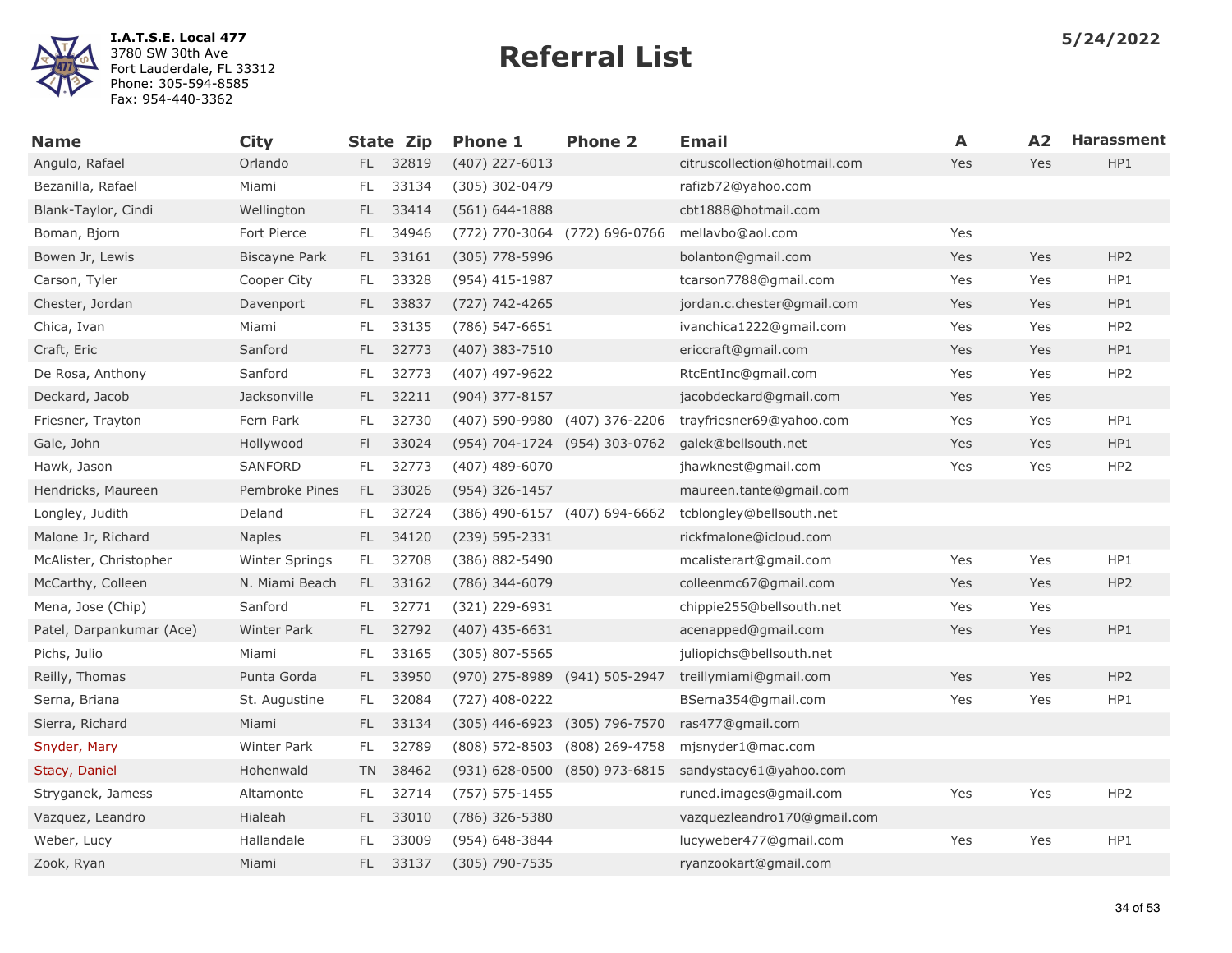

| <b>Name</b>              | <b>City</b>       |      | State Zip | <b>Phone 1</b>                | <b>Phone 2</b> | <b>Email</b>                 | A   | A2  | <b>Harassment</b> |
|--------------------------|-------------------|------|-----------|-------------------------------|----------------|------------------------------|-----|-----|-------------------|
| <b>Sign Writer</b>       |                   |      |           |                               |                |                              |     |     |                   |
| Pichs, Julio             | Miami             | FL.  | 33165     | (305) 807-5565                |                | juliopichs@bellsouth.net     |     |     |                   |
| Serna, Briana            | St. Augustine     | FL.  | 32084     | (727) 408-0222                |                | BSerna354@gmail.com          | Yes | Yes | HP1               |
| <b>Utility</b>           |                   |      |           |                               |                |                              |     |     |                   |
| Angulo, Rafael           | Orlando           | FL   | 32819     | (407) 227-6013                |                | citruscollection@hotmail.com | Yes | Yes | HP1               |
| Chica, Carlos            | Miami             | FL.  | 33196     | $(786) 545 - 6838$            |                | carlos.c21@aol.com           |     |     |                   |
| Kring, Nicholas          | Sanford           | FL.  | 32771     | (954) 825-8228                |                | nick_nack13@hotmail.com      | Yes | Yes | HP1               |
| <b>Props</b>             |                   |      |           |                               |                |                              |     |     |                   |
| <b>Armorer</b>           |                   |      |           |                               |                |                              |     |     |                   |
| Clarke, Craig            | Sarasota          | FL.  | 34276     | $(941) 809 - 1981$            |                | craig@clarkecam.com          | Yes | Yes | HP <sub>2</sub>   |
| <b>Asst. Armorer</b>     |                   |      |           |                               |                |                              |     |     |                   |
| Roque, Sergio            | Miami             | FL.  | 33155     | $(305) 608 - 9141$            |                | roquerealty@hotmail.com      |     |     |                   |
| <b>Asst. Prop Master</b> |                   |      |           |                               |                |                              |     |     |                   |
| Arthur, Emily            | Winter Garden     |      | FL 34787  | $(407)$ 253-6573              |                | emilycarthur40@gmail.com     | Yes | Yes | HP1               |
| Avery, Charles (Chuck)   | Plantation        | FL.  | 33317     | (954) 599-5446                |                | chuckfilms@comcast.net       | Yes |     |                   |
| Barraclough, Peter       | Delray Beach      | FL.  | 33444     | (305) 905-8408                |                | peterb5@me.com               | Yes | Yes | HP1               |
| Bracero, Betsaida        | Deland            | FL.  | 32720     | (386) 479-8230                |                | saidabracero1@gmail.com      | Yes | Yes | HP1               |
| Crowley, Ryan            | <b>Cutler Bay</b> | FL - | 33189     | (786) 348-9882                |                | ryancrowley710@yahoo.com     |     |     |                   |
| Dolgicer, Mariel         | Miami             | FL.  | 33176     | (786) 597-1227                |                | marieldolgicer@gmail.com     |     |     |                   |
| Foreman, Justin          | Orlando           | FL.  | 32835     | $(407)$ 538-0581              |                | jforeman1981@hotmail.com     | Yes | Yes | HP1               |
| Gateau, Romain           | Miami             | FL.  | 33127     | (305) 772-1821                |                | romaingateau@mac.com         | Yes | Yes | HP2               |
| Graham, Rollin (Drew)    | Miami             | FL   | 33055     | $(954) 548 - 9939$            |                | drewsteven83@gmail.com       |     |     |                   |
| Habeych, Habib           | Hollywood         | FL   | 33020     | $(305)$ 613-5041              |                | habib@exilefx.com            |     |     |                   |
| Harrington, Andrew       | Miami             | FL.  | 33138     | $(305)$ 815-3267              |                | a.harrington229@gmail.com    | Yes | Yes | HP1               |
| Kenyon, Rebecca          | Atlanta           | GA   | 30316     | $(315)$ 427-1636              |                | rebeccakenyon@gmail.com      |     |     |                   |
| Ledermann, Craig         | North Miami       | FL.  | 33161     | $(561)$ 306-8466              | (561) 306-8466 | cmledermann@gmail.com        |     |     |                   |
| McDonald, Larry (Larry   | <b>Naples</b>     | FL   | 34112     | (239) 293-3326 (520) 305-5135 |                | Ikosz@ymail.com              |     |     |                   |
| Millington, Rodney (Rod) | Sarasota          | FL.  | 34236     | (941) 504-3686                |                | infocus333@comcast.net       |     |     |                   |
| Myers, Devin             | Tampa             | FL.  | 33603     | (404) 314-0637                |                | devinmyers@gmail.com         | Yes | Yes | HP1               |
| Naumann, Matthew         | Orlando           | FL.  | 32835     | (407) 592-4999                |                | mattnaumann@yahoo.com        |     |     |                   |
| Navarro Jr., John        | Miami             | FL.  | 33126     | (786) 247-2260                |                | jnavarro.fm@hotmail.com      | Yes | Yes |                   |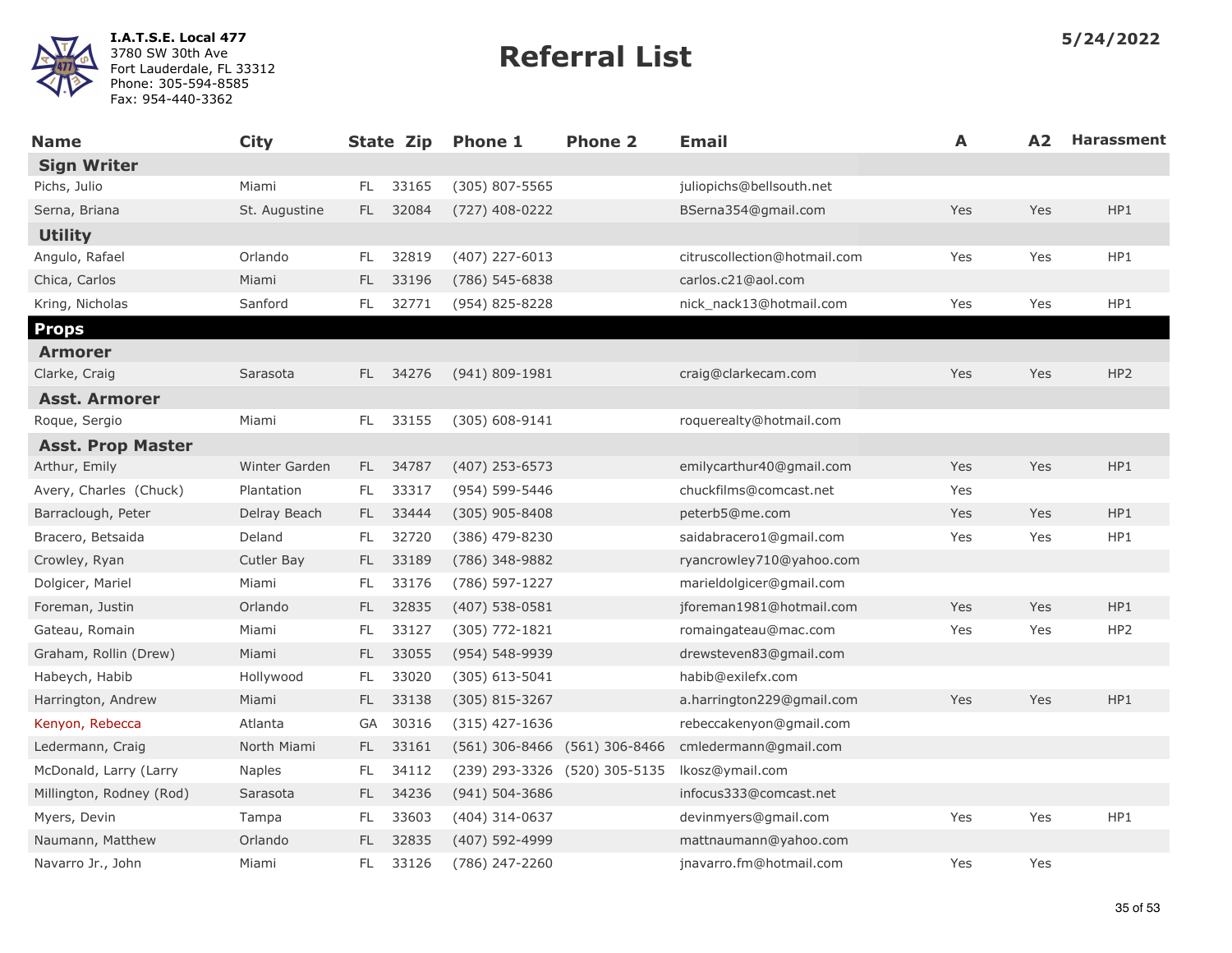

| <b>Name</b>           | <b>City</b>      |           | <b>State Zip</b> | <b>Phone 1</b>                | <b>Phone 2</b> | <b>Email</b>                     | A          | A2  | <b>Harassment</b> |
|-----------------------|------------------|-----------|------------------|-------------------------------|----------------|----------------------------------|------------|-----|-------------------|
| Nelson, Mishka        | Miami            |           | FL 33137         | $(325) 864 - 6270$            |                | nelsonmishka96@gmail.com         | <b>Yes</b> | Yes | HP1               |
| Ostrom, Ross          | Saint Petersburg | <b>FL</b> | 33710            | (727) 278-3483                |                | ostromrossm@gmail.com            |            |     |                   |
| Passander, Lauren     | St. Petersburg   | FL.       | 33701            | (727) 479-8195                |                | lpassander@gmail.com             |            |     |                   |
| Roque, Sergio         | Miami            | FL.       | 33155            | $(305) 608 - 9141$            |                | roquerealty@hotmail.com          |            |     |                   |
| Rose, Sean            | Oakland Park     | FL.       | 33309            | (954) 224-7670                |                | nythiul@hotmail.com              |            |     |                   |
| Saiz, Kristen         | Williamson       | GA        | 30292            | $(505) 554 - 7408$            |                | delenda_est_carthago@hotmail.com |            |     |                   |
| Stephens, Kemon       | Miramar          | FL.       | 33027            | $(347)$ 371-4330              |                | k.stephens422@gmail.com          | Yes        | Yes | HP <sub>2</sub>   |
| Stryganek, Jamess     | Altamonte        | FL        | 32714            | $(757) 575 - 1455$            |                | runed.images@gmail.com           | Yes        | Yes | HP <sub>2</sub>   |
| Swim, Richard         | Belle Isle       | FL.       | 32812            | (407) 617-8057 (407) 228-0709 |                | doctorgori@hotmail.com           |            |     |                   |
| Tibbe, Alexandra      | Sarasota         | FL.       | 34239            | (941) 504-5948                |                | Artibbe@gmail.com                |            |     |                   |
| Williams, Jim         | Windermere       | FL.       | 34786            | (407) 509-3109 (407) 876-4302 |                | jsw407@gmail.com                 | Yes        | Yes | HP <sub>2</sub>   |
| <b>Food Stylist</b>   |                  |           |                  |                               |                |                                  |            |     |                   |
| Clifton, Matthew      | Aventura         | FL        | 33180            | (786) 712-1252                |                | mattclifton1979@hotmail.com      | Yes        | Yes | HP <sub>2</sub>   |
| Rice, Kristina        | Tampa            | FL.       | 33625            | $(813)$ 966-2951              |                | saute4u@verizon.net              | Yes        | Yes |                   |
| Rice, Vern            | Tampa            | FL        | 33625            | (813) 997-5342                |                | dcvrice@verizon.net              |            |     |                   |
| Stern, Shirah         | Aventura         | FL.       | 33160            | $(917)$ 439-3901              |                | shirahstern@yahoo.com            |            |     |                   |
| <b>Prop Master</b>    |                  |           |                  |                               |                |                                  |            |     |                   |
| Aburman, Abraham      | Plantation       | FL.       | 33322            | (786) 600-8500                |                | magik1165@yahoo.com              | Yes        | Yes | HP1               |
| Adams, Christopher    | Clermont         | FL.       | 34711            | $(407)$ 697-8300              |                | c.adamsnetwork@gmail.com         | Yes        | Yes | HP1               |
| Ballentine III, Ralph | St. Petersburg   | FL        | 33713            | (407) 496-2692                |                | ralphballentine@mac.com          |            |     |                   |
| Barraclough, Julius   | Miami            | FL.       | 33179            | $(305)$ 975-5336              |                | julesb5@me.com                   | Yes        | Yes | HP <sub>2</sub>   |
| Belowsky, Scott       | Tampa            | FL        | 33603            | (813) 495-3085 (813) 226-9859 |                | scottbelowsky@aol.com            |            |     |                   |
| Blohm, Jerry          | Miami            | FL.       | 33176            | (305) 299-7364                |                | unbreakable1.jb@gmail.com        |            |     |                   |
| Bludsworth, Charles   | Fern Park        | FL        | 32730            | $(704)$ 904-6368              |                | cbluds@mac.com                   |            |     |                   |
| Carson, Tyler         | Cooper City      | FL.       | 33328            | $(954)$ 415-1987              |                | tcarson7788@gmail.com            | Yes        | Yes | HP1               |
| Cordova, Peter        | Boca Raton       | FL        | 33428            | (305) 495-3112 (561) 477-8304 |                | propguyc@aim.com                 | Yes        | Yes | HP <sub>2</sub>   |
| Craft, Eric           | Sanford          | FL.       | 32773            | (407) 383-7510                |                | ericcraft@gmail.com              | Yes        | Yes | HP1               |
| Crumb, Christopher    | Orlando          | FL        | 32806            | (321) 228-3731 (321) 285-9779 |                | christophercrumb@gmail.com       |            |     |                   |
| Dane, Mark            | North Miami      | FL.       | 33162            | $(305)$ 336-0623              |                | spotteddogprod@aol.com           | Yes        | Yes | HP <sub>2</sub>   |
| David, Michael        | Grand Rapids     | MI        | 49503            | (616) 437-7123 (616) 380-1856 |                | mdnotebook@iatse26.org           |            |     |                   |
| De Rosa, Anthony      | Sanford          | FL.       | 32773            | (407) 497-9622                |                | RtcEntInc@gmail.com              | Yes        | Yes | HP <sub>2</sub>   |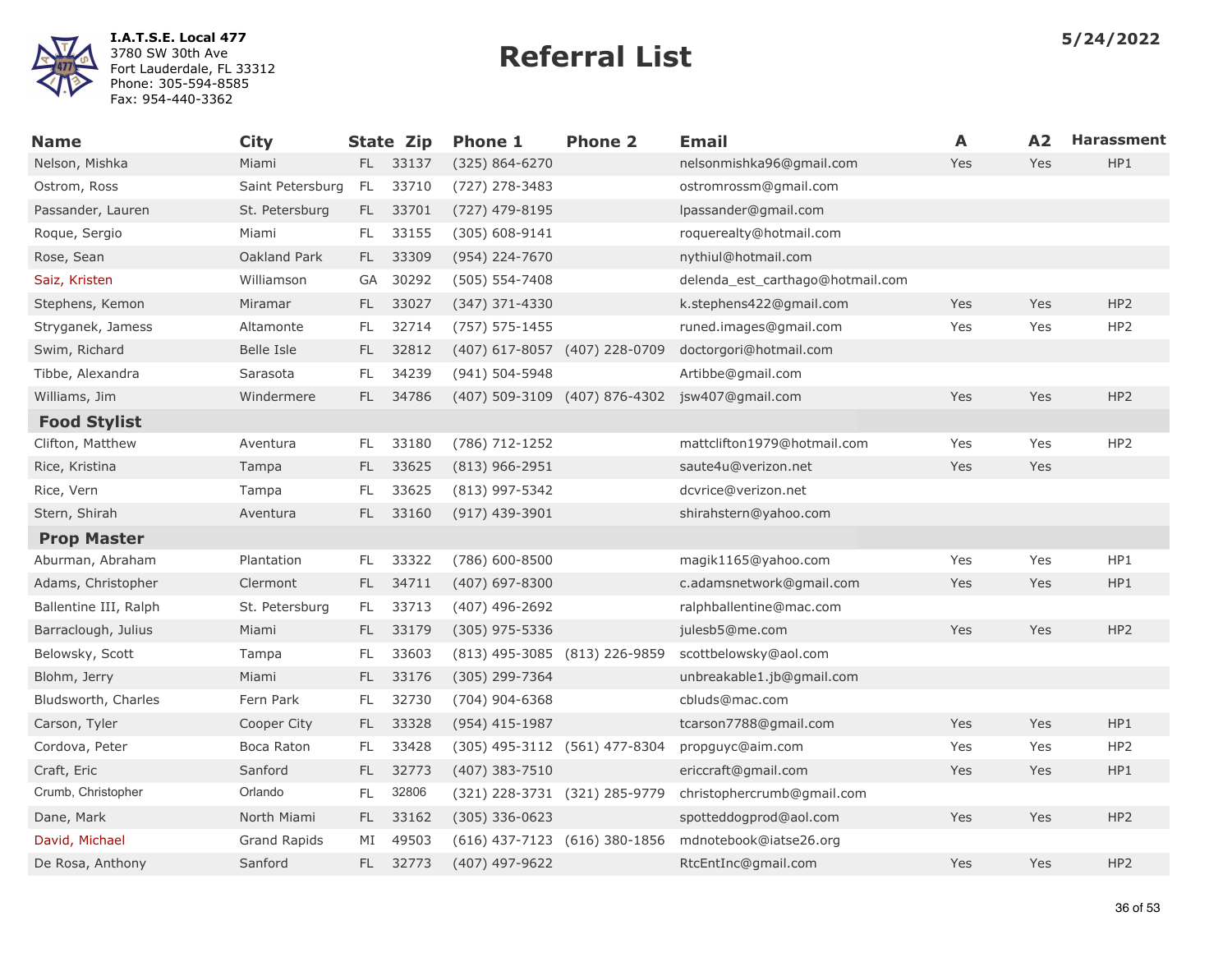

| <b>Name</b>              | <b>City</b>           |           | <b>State Zip</b> | <b>Phone 1</b>                | <b>Phone 2</b>                | Email                       | A   | A2  | <b>Harassment</b> |
|--------------------------|-----------------------|-----------|------------------|-------------------------------|-------------------------------|-----------------------------|-----|-----|-------------------|
| Dugan, Christopher       | Orlando               | FL        | 32806            | $(407)$ 947-4113              | (407) 522-5942                | dugantv@gmail.com           |     |     |                   |
| Ellison, Jerod           | <b>Winter Springs</b> | FL.       | 32708            | $(407)$ 832-9699              | (407) 832-9699                | ellison.jerod@gmail.com     | Yes | Yes | HP <sub>2</sub>   |
| Erdberg, Stephen         | Tampa                 | FL.       | 33624            |                               | (813) 545-4697 (813) 545-4697 | steveerdberg@mac.com        |     |     |                   |
| Foreman, Justin          | Orlando               | FL.       | 32835            | $(407)$ 538-0581              |                               | jforeman1981@hotmail.com    | Yes | Yes | HP1               |
| Franklin, Graylan        | Palmetto Bay          | FL.       | 33157            | (305) 753-2211 (305) 278-0606 |                               | graylan1@mac.com            |     |     |                   |
| Froitzheim, Michael      | St. Petersburg        | FL.       | 33703            | $(407)$ 276-3988              |                               | froitzheim05@gmail.com      |     |     |                   |
| Gateau, Romain           | Miami                 | FL.       | 33127            | (305) 772-1821                |                               | romaingateau@mac.com        | Yes | Yes | HP <sub>2</sub>   |
| Grier, Mickey McClain    | Orlando               | FL.       | 32819            | (407) 925-5668                |                               | mickey@mickeymcclain.com    |     |     |                   |
| Hancock, Cody            | Orlando               | FL.       | 32806            | (478) 919-5230                |                               | codywhancock@gmail.com      |     |     |                   |
| Hellams, Charles         | Miami                 | FL.       | 33176            | (305) 279-5963 (786) 488-3474 |                               | hellams@mac.com             |     |     |                   |
| Hubbard, Robert          | Orlando               | FL        | 32839            | (407) 234-4925                |                               | propsorlando@yahoo.com      |     |     |                   |
| Kenney, Tera             | Orlando               | FL.       | 32812            | $(407)$ 780-7961              |                               | teraleighkenney@gmail.com   | Yes | Yes | HP1               |
| Kenyon, Rebecca          | Atlanta               | GA        | 30316            | $(315)$ 427-1636              |                               | rebeccakenyon@gmail.com     |     |     |                   |
| Kropp, Kevin             | Miami                 | FL.       | 33129            | (305) 965-6200 (305) 860-0507 |                               | krop0507@bellsouth.net      |     |     |                   |
| Mastney, Jeffrey         | Roswell               | GA        | 30075            |                               | (305) 238-4741 (352) 215-9295 | mastney@me.com              |     |     |                   |
| McFall, Jesse            | Miami                 | FL.       | 33143            | $(305)$ 498-8441              |                               | jessejameswaves@hotmail.com |     |     |                   |
| McLarney-Crowley, Regina | Lilburn               | GA        | 30047            | (305) 302-7203                |                               | reggiecrow2@gmail.com       |     |     |                   |
| Myers, Devin             | Tampa                 | FL.       | 33603            | $(404)$ 314-0637              |                               | devinmyers@gmail.com        | Yes | Yes | HP1               |
| O'Brien, Sean T          | Oviedo                | FL        | 32765            | $(407)$ 446-0653              |                               | seanobrien.props@gmail.com  |     |     |                   |
| Richardson, Charles      | Orlando               | FL.       | 32804            | (407) 760-9320                |                               | onemindart@mac.com          | Yes | Yes | HP1               |
| Rusnak, John             | Sarasota              | FL.       | 34231            | (941) 822-1013                |                               | frightpark@comcast.net      |     |     |                   |
| Saez, Emilio             | N. Miami Beach        | FL.       | 33179            | (786) 251-4275 (305) 363-7797 |                               | emiliosaez@outlook.com      |     |     |                   |
| Schneider, Philip        | Miami Shores          | FL.       | 33138            | (305) 467-7131 (305) 757-6880 |                               | philschneider@mac.com       |     |     |                   |
| Senna, Amber             | Jacksonville          | FL.       | 32246            | (904) 207-3355                |                               | aysrenee@gmail.com          | Yes | Yes | HP1               |
| Sloan, Craig             | St. Petersburg        | FL.       | 33703            | (954) 445-3487 (954) 434-9464 |                               | craigprops@aol.com          | Yes | Yes |                   |
| Stephens, Kemon          | Miramar               | FL.       | 33027            | (347) 371-4330                |                               | k.stephens422@gmail.com     | Yes | Yes | HP <sub>2</sub>   |
| Sturgill, Kevin          | Orlando               | FL        | 32812            | (407) 234-4445 (407) 895-8330 |                               | sturgill2@juno.com          |     |     |                   |
| Sweeney, Chris           | Clermont              | FL.       | 34714            | (267) 371-2099                |                               | chris@popmediausa.com       | Yes | Yes | HP1               |
| Swim, Richard            | Belle Isle            | FL.       | 32812            | (407) 617-8057 (407) 228-0709 |                               | doctorgori@hotmail.com      |     |     |                   |
| Thoresen, Kurt           | Orlando               | <b>FL</b> | 32854            |                               | (407) 925-3329 (407) 622-0516 | thoresenarts@mac.com        |     |     |                   |
| Tobin, Martin            | Miami                 | FL.       | 33138            | (305) 790-9265                |                               | martintobin14@gmail.com     |     |     |                   |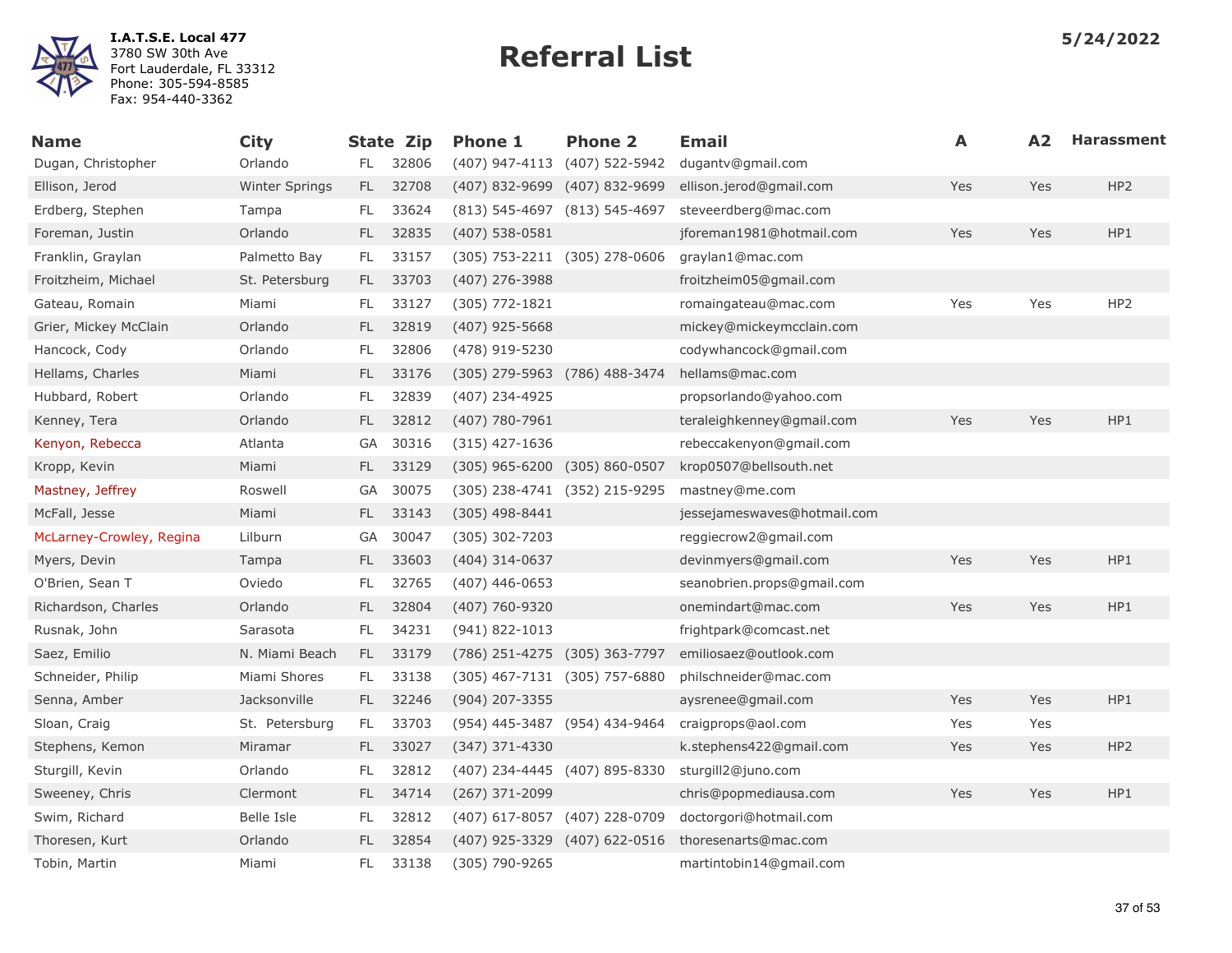

| <b>Name</b>          | <b>City</b>    |      | State Zip | <b>Phone 1</b>                    | <b>Phone 2</b>                | <b>Email</b>                    | A   | A <sub>2</sub> | <b>Harassment</b> |
|----------------------|----------------|------|-----------|-----------------------------------|-------------------------------|---------------------------------|-----|----------------|-------------------|
| Turek, Juan          | Miami          | FL.  | 33129     | (786) 260-8772                    |                               | jcturek1@mac.com                |     |                |                   |
| Windsor, Tiffany     | St. Petersburg | FL.  | 33713     | (323) 420-8663                    |                               | tiffanywindsorstyles@icloud.com |     |                |                   |
| Zucker, Lewis        | Miami          | FL.  | 33155     | (305) 588-3506 (305) 588-3506     |                               | miamiprops@gmail.com            | Yes | Yes            | HP <sub>2</sub>   |
| <b>Prop Person</b>   |                |      |           |                                   |                               |                                 |     |                |                   |
| Ainley, Laurel       | Orlando        | FL.  | 32837     | (321) 662-6343                    |                               | laurelainley@me.com             |     |                |                   |
| Amador, Rogelio      | Douglasville   |      | GA 30135  | $(305)$ 333-1683                  |                               | rogercamador@yahoo.com          | Yes | Yes            |                   |
| Anderson, Jon        | Winter Park    | FL.  | 32792     | (407) 376-2614                    |                               | film1270@gmail.com              | Yes | Yes            | HP1               |
| Baloff, Sam          | Palmetto Bay   | FL.  | 33157     | (818) 522-4689 (305) 852-4260     |                               | sbaloff@yahoo.com               |     |                |                   |
| Bare, John           | Okeechobee     | FL.  | 34974     | (772) 626-3739                    |                               | barejohn013@gmail.com           |     |                |                   |
| Blank-Taylor, Cindi  | Wellington     | FL.  | 33414     | $(561) 644 - 1888$                |                               | cbt1888@hotmail.com             |     |                |                   |
| Britt, Jeffrey       | Deltona        | FL   | 32725     |                                   | (386) 789-2774 (407) 741-1388 | yebri@character.net             |     |                |                   |
| Caba, Dale           | <b>Naples</b>  | FL.  | 34112     | (630) 740-7486                    |                               | dalecaba@gmail.com              |     |                |                   |
| Castano, Alex        | Oviedo         | FL.  | 32765     | $(407)$ 455-2878                  |                               | Alex.castano1410@gmail.com      | Yes | Yes            | HP1               |
| Castro, Orlando      | Hialeah        | FL.  | 33012     | $(305)$ 986-6062 $(828)$ 474-8923 |                               | tentoes@bellsouth.net           | Yes |                |                   |
| Christensen, Rex     | Port Orange    | FL.  | 32127     | (386) 852-6644 (386) 767-2922     |                               | racerv3@bellsouth.net           |     |                |                   |
| Ciriclio, David      | Sebastian      | FL.  | 32958     | (719) 400-5948                    |                               | david.k.ciriclio@gmail.com      | Yes | Yes            | HP1               |
| Coker, Francis       | Miami          | FL   | 33180     | (305) 342-8646 (305) 826-1900     |                               | dc.gogreen@gmail.com            |     |                |                   |
| Crowley, Robert      | Miami          | FL.  | 33189     | (305) 807-7981                    |                               | robertcrowley60@yahoo.com       |     |                |                   |
| Crowley, Ryan        | Cutler Bay     | FL.  | 33189     | (786) 348-9882                    |                               | ryancrowley710@yahoo.com        |     |                |                   |
| Crumb, Christopher   | Orlando        | FL.  | 32806     | (321) 228-3731 (321) 285-9779     |                               | christophercrumb@gmail.com      |     |                |                   |
| Deveaugh, Dennis     | Davie          | FL   | 33325     |                                   | (954) 605-4871 (954) 474-4075 | ndevoe1@aol.com                 |     |                |                   |
| Fagin, Richard       | Miami          | FL.  | 33177     | (786) 230-5743                    |                               | rafaginf350@gmail.com           |     |                |                   |
| Flynn, Ashley        | Oakland Park   | FL.  | 33309     | (954) 309-4437                    |                               | ashleymetzelflynn@yahoo.com     |     |                |                   |
| Ford, John           | Astoria        | NY I | 11105     | (718) 906-9440                    |                               | ialocal52@msn.com               |     |                |                   |
| Fretel, Samuel       | Miami          | FL.  | 33137     | (305) 713-6997                    |                               | samfretel@gmail.com             | Yes | Yes            | HP1               |
| Gutierrez, Christian | Kissimmee      | FL.  | 34746     | $(321)$ 948-0066                  |                               | chris871123@hotmail.com         | Yes | Yes            | HP1               |
| Habeych, Habib       | Hollywood      | FL.  | 33020     | $(305)$ 613-5041                  |                               | habib@exilefx.com               |     |                |                   |
| Hartig, Ira          | St. Petersburg | FL.  | 33702     | (727) 492-5951                    |                               | ihartig1@tampabay.rr.com        |     |                |                   |
| Hawk, Jason          | SANFORD        | FL.  | 32773     | $(407)$ 489-6070                  |                               | jhawknest@gmail.com             | Yes | Yes            | HP <sub>2</sub>   |
| Heller, Carol        | Miami          | FL   | 33157     | (305) 772-0649                    |                               | carol@wildpony.com              |     |                |                   |
| Hernandez, Edwin     | Homestead      | FL   | 33032     | (305) 304-7994                    |                               | e.dynamo2000@gmail.com          | Yes | Yes            | HP1               |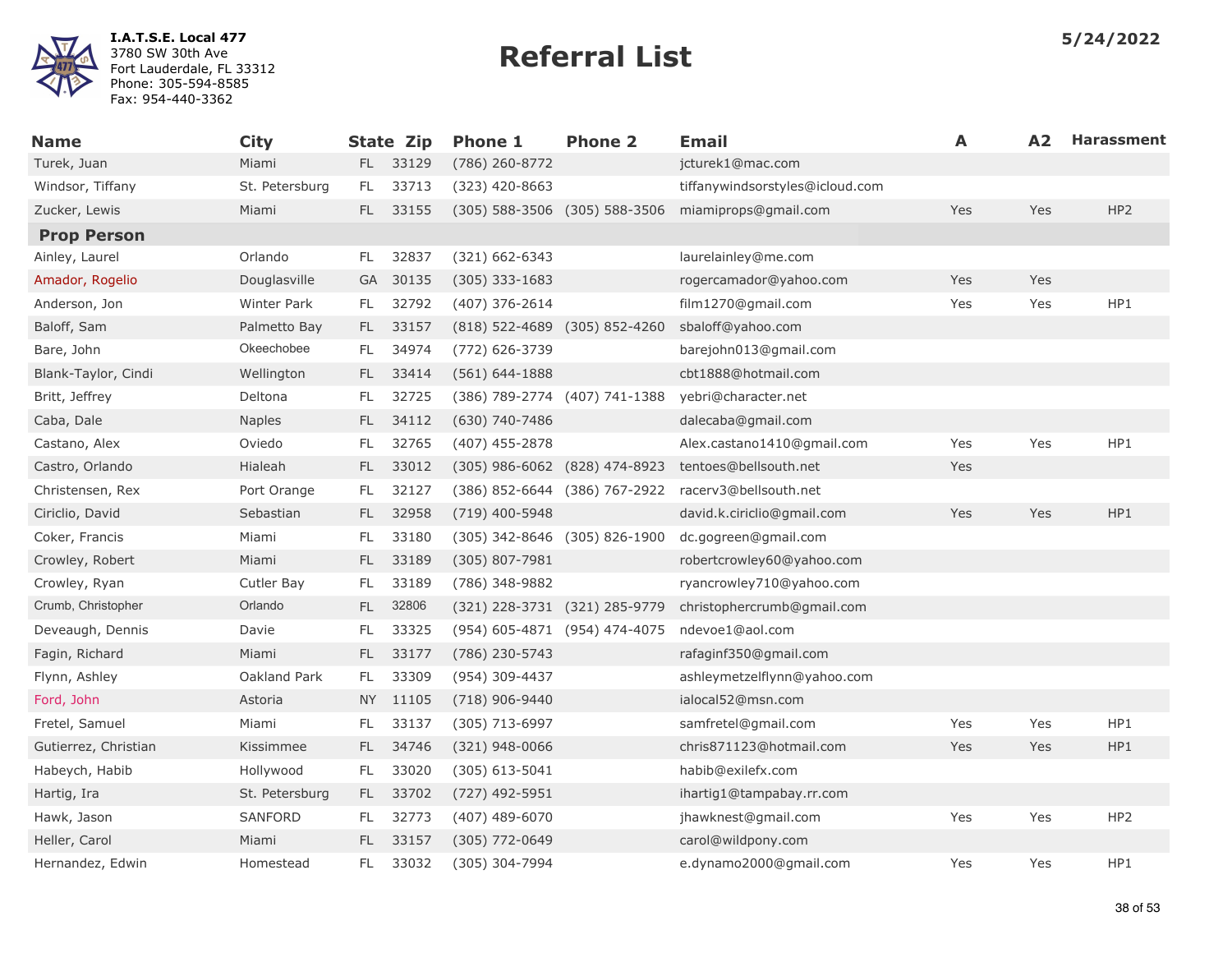

| <b>Name</b>            | <b>City</b>     |           | <b>State Zip</b> | <b>Phone 1</b>                | <b>Phone 2</b>     | <b>Email</b>                        | A   | A2  | <b>Harassment</b> |
|------------------------|-----------------|-----------|------------------|-------------------------------|--------------------|-------------------------------------|-----|-----|-------------------|
| Katz, Marc             | Fort Lauderdale |           | FL 33304         | (305) 962-2188 (954) 530-3773 |                    | craftyshores@aol.com                | Yes | Yes | HP1               |
| Kenyon, Rebecca        | Atlanta         | GA        | 30316            | $(315)$ 427-1636              |                    | rebeccakenyon@gmail.com             |     |     |                   |
| Kopp, Robert           | Miami           | FL.       | 33170            | (305) 609-5067 (305) 258-5931 |                    | reelgreens@gmail.com                | Yes | Yes | HP <sub>2</sub>   |
| Martinez, Augustine    | Pinecrest       | FL.       | 33156            | $(267)$ 716-9676              |                    | Augiem43@hotmail.com                | Yes | Yes | HP1               |
| McCarthy III, Michael  | Orlando         | FL.       | 32819            | (407) 453-0870 (321) 262-8098 |                    | craftservice@gmail.com              |     |     |                   |
| McDermott, Thomas      | Park Ridge      | NJ.       | 07656            | (201) 391-7445 (646) 286-6300 |                    | tmcdfamily@aol.com                  |     |     |                   |
| McKelvey, Stacy (Mack) | Hollywood       | FL.       | 33020            | $(305)$ 281-2415              |                    | mistermack@gmail.com                | Yes | Yes | HP1               |
| McNally, Sean          | Davie           | FL        | 33324            | (786) 897-2750                |                    | seanmcnally317@gmail.com            | Yes | Yes | HP <sub>2</sub>   |
| Mendible, Daniel       | Miami Beach     | FL.       | 33139            | $(954) 612 - 7469$            |                    | dmendible@aol.com                   | Yes | Yes | HP1               |
| Miller, Greyson        | Miami           | FL        | 33176            | (305) 301-6619 (305) 254-7354 |                    | lomabilly@aol.com                   |     |     |                   |
| Morgan, Holley         | Anthony         | FL.       | 32617            | $(321)$ 662-0395              |                    | Holleymorgandesigns@gmail.com       |     |     |                   |
| Murphy, Brian          | Orlando         | FL        | 32825            | (570) 507-6495                |                    | bmuurph10@gmail.com                 | Yes | Yes | HP1               |
| Nicholas, Charles      | MIami           | FL        | 33127            | (305) 742-4420                |                    | Tataufoods@gmail.com                |     |     |                   |
| Parente, Peter         | Hialeah         | FL        | 33015            | (305) 903-9284                |                    | lilpeteparente@yahoo.com            |     |     |                   |
| Rusnak, John           | Sarasota        | FL.       | 34231            | $(941) 822 - 1013$            |                    | frightpark@comcast.net              |     |     |                   |
| Smith, Joseph (Joe)    | New Smyrna      | FL        | 32169            | $(407)$ 314-6136              |                    | joe.wj.smith@gmail.com              | Yes | Yes | HP <sub>2</sub>   |
| Speed, Kenneth         | Homestead       | FL.       | 33030            | (954) 615-7533 (225) 284-2895 |                    | specialeffectsunplugged@hotmail.com | Yes | Yes | HP <sub>2</sub>   |
| Stone, Joseph          | Deltona         | FL.       | 32725            | (386) 451-0305                |                    | jstone888@gmail.com                 |     |     |                   |
| Szylwin, Sue           | Sarasota        | FL.       | 34234            | $(941) 685 - 1088$            |                    | jerseysouix@gmail.com               | Yes | Yes | HP <sub>2</sub>   |
| Thoresen, Kurt         | Orlando         | FL        | 32854            | (407) 925-3329                | (407) 622-0516     | thoresenarts@mac.com                |     |     |                   |
| Venney II, Robert      | St. Augustine   | FL.       | 32080            | (786) 344-6049                | $(904) 501 - 5515$ | bobvenney@gmail.com                 |     |     |                   |
| Vidal, Ariana          | New Smyrna      | FL.       | 32169            | (386) 314-8084                |                    | ari.m.vidal@gmail.com               | Yes | Yes | HP1               |
| Wade, Kathryn          | Casselberry     | FL.       | 32707            | (407) 780-9595                |                    | katenocks@hotmail.com               |     |     |                   |
| Wade, Ronald           | Casselberry     | FL.       | 32707            | (407) 310-7089                |                    | wrenwade@hotmail.com                | Yes | Yes |                   |
| Walter, William        | Huntersville    | <b>NC</b> | 28078            | (704) 992-2356                |                    | elebill@aol.com                     |     |     |                   |
| Waple, Audrey          | Atlanta         | GA        | 30308            | $(305)$ 781-5366              |                    | audreywaple@gmail.com               |     |     |                   |
| Zucker, Lewis          | Miami           | FL.       | 33155            | (305) 588-3506 (305) 588-3506 |                    | miamiprops@gmail.com                | Yes | Yes | HP <sub>2</sub>   |
| Zuckerman, Eric        | Davie           | FL.       | 33328            | (954) 347-3498                |                    | ezuckerman@live.com                 | Yes | Yes | HP <sub>2</sub>   |
| <b>Props Buyer</b>     |                 |           |                  |                               |                    |                                     |     |     |                   |
| Barros, Carolina       | Miami           | FL.       | 33176            | $(305)$ 733-0690              |                    | carohbee@gmail.com                  | Yes | Yes |                   |
| Tobin, Martin          | Miami           | FL.       | 33138            | (305) 790-9265                |                    | martintobin14@gmail.com             |     |     |                   |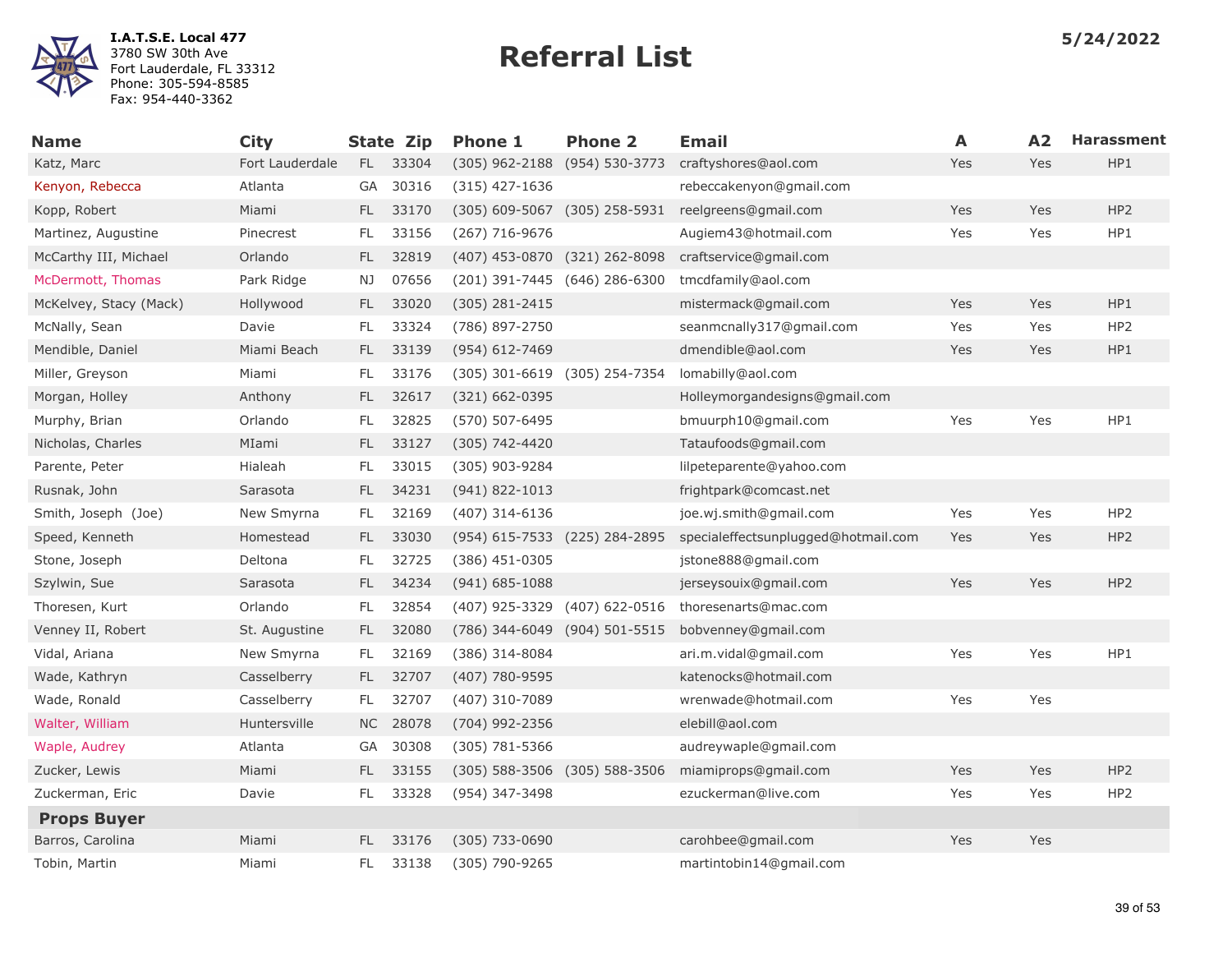

| <b>Name</b>               | <b>City</b>     |     |       | State Zip Phone 1  | <b>Phone 2</b>                | <b>Email</b>                    | A   | A <sub>2</sub> | <b>Harassment</b> |
|---------------------------|-----------------|-----|-------|--------------------|-------------------------------|---------------------------------|-----|----------------|-------------------|
| <b>Set Decorating</b>     |                 |     |       |                    |                               |                                 |     |                |                   |
| <b>Buyer</b>              |                 |     |       |                    |                               |                                 |     |                |                   |
| Arvanites, Sarah          | Miami           | FL. | 33145 | (978) 590-1416     |                               | burnnoticeart@gmail.com         |     |                |                   |
| Cotarelo, Maria           | North Miami     | FL. | 33161 | (787) 391-9522     |                               | macotarelo@gmail.com            | Yes | Yes            | HP1               |
| Erdberg, Stephen          | Tampa           | FL. | 33624 |                    | (813) 545-4697 (813) 545-4697 | steveerdberg@mac.com            |     |                |                   |
| Johnson, Jane             | Miami           | FL  | 33155 |                    | (305) 720-8699 (305) 665-0144 | proptart333@gmail.com           |     |                |                   |
| Kenney, Tera              | Orlando         | FL. | 32812 | (407) 780-7961     |                               | teraleighkenney@gmail.com       | Yes | Yes            | HP1               |
| Kooser, Margaret (Elaine) | Hollywood       | FL. | 33020 | $(954) 558 - 1350$ |                               | ekooser@aol.com                 | Yes | Yes            | HP1               |
| Malott, Lisa              | Lakeland        | FL. | 33806 | $(863)$ 513-6555   |                               | lisa@lisamalott.com             |     |                |                   |
| McFall, Shawn             | Orlando         | FL  | 32804 |                    | (407) 425-0488 (321) 303-8247 | smcfall3@gmail.com              |     |                |                   |
| McLarney-Crowley, Regina  | Lilburn         | GA  | 30047 | $(305)$ 302-7203   |                               | reggiecrow2@gmail.com           |     |                |                   |
| Mills, Vera               | Copper Hill     | VA  | 24079 | $(904) 608 - 6778$ |                               | veraville@gmail.com             |     |                |                   |
| Morgan, Holley            | Anthony         | FL. | 32617 | $(321) 662 - 0395$ |                               | Holleymorgandesigns@gmail.com   |     |                |                   |
| Perzan, Caroline          | Chicago         | IL  | 60618 |                    | (818) 669-4628 (941) 792-9839 | carolineperzan@gmail.com        |     |                |                   |
| Sivitz, Nancy             | Miami           | FL. | 33155 | $(305)$ 984-6060   |                               | visthis@aol.com                 |     |                |                   |
| Tannian, Sharon           | Sanford         | FL. | 32773 | (407) 222-5916     |                               | sharontannian@aol.com           |     |                |                   |
| Tegethoff, John           | Orlando         | FL. | 32804 |                    | (407) 491-8233 (407) 246-1397 | jrteg@aol.com                   |     |                |                   |
| Windsor, Tiffany          | St. Petersburg  | FL. | 33713 | (323) 420-8663     |                               | tiffanywindsorstyles@icloud.com |     |                |                   |
| <b>Decorator</b>          |                 |     |       |                    |                               |                                 |     |                |                   |
| Alicea, Chris             | Fort Lauderdale | FL. | 33312 |                    | (954) 797-8098 (305) 582-3936 | cristino@bellsouth.net          |     |                |                   |
| Atkinson, Kristofer       | Gulfport        | FL. | 33707 | $(918) 808 - 0204$ |                               | thetoferatkinson@gmail.com      | Yes | Yes            | HP1               |
| Barraclough, Julius       | Miami           | FL. | 33179 | $(305)$ 975-5336   |                               | julesb5@me.com                  | Yes | Yes            | HP <sub>2</sub>   |
| Belcarries, Christopher   | College Park    | GA  | 30349 | (786) 343-1121     |                               | christopherbelcarries@gmail.com | Yes | Yes            |                   |
| Cartagena, Jose           | Clermont        | FL. | 34711 | (407) 729-7848     |                               | cartagenajose18@outlook.com     | Yes | Yes            | HP1               |
| Cimino, William           | Key West        | FL. | 33040 | (305) 294-1027     |                               | wmcimino@gmail.com              |     |                |                   |
| Crosby, Anja              | Jacksonville    | FL. | 32211 | $(904) 563 - 7185$ |                               | anja.crosby@gmail.com           |     |                |                   |
| Dane, Mark                | North Miami     | FL. | 33162 | $(305)$ 336-0623   |                               | spotteddogprod@aol.com          | Yes | Yes            | HP <sub>2</sub>   |
| Deaux, Charles            | Miami           | FL. | 33137 | (323) 828-8150     |                               | charliedeaux@gmail.com          | Yes | Yes            | HP <sub>2</sub>   |
| Delmonico, Gerald         | Hollywood       | FL. | 33019 | (754) 581-3506     |                               | jdrhino@mac.com                 |     |                |                   |
| Diaz, Susan               | Pembroke PInes  | FL. | 33024 | (786) 439-8584     |                               | susandiaz089@gmail.com          |     |                |                   |
| Dolgicer, Mariel          | Miami           | FL. | 33176 | (786) 597-1227     |                               | marieldolgicer@gmail.com        |     |                |                   |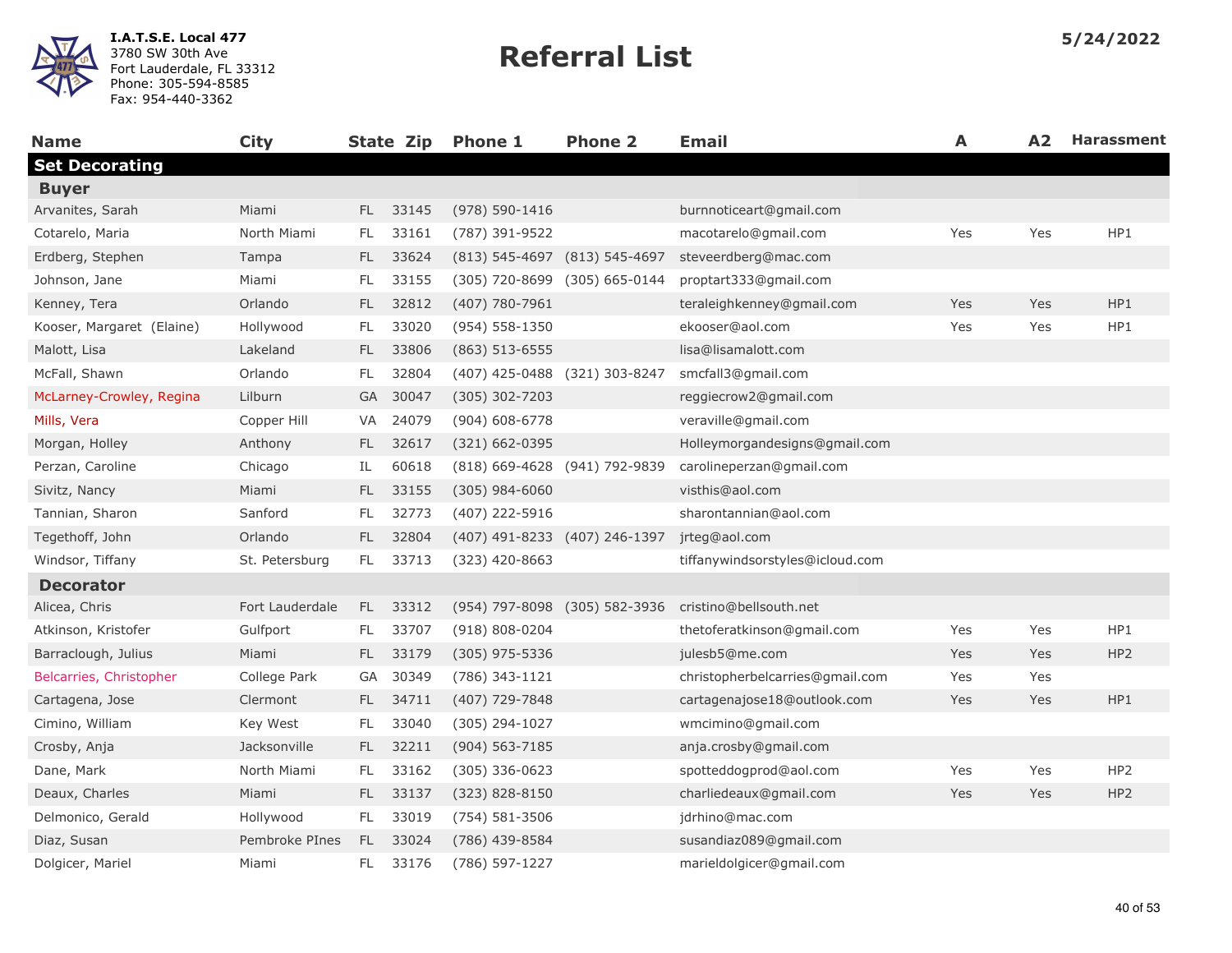

| <b>Name</b>               | <b>City</b>     |           | State Zip | <b>Phone 1</b>                | <b>Phone 2</b>                | <b>Email</b>                  | A   | A <sub>2</sub> | <b>Harassment</b> |
|---------------------------|-----------------|-----------|-----------|-------------------------------|-------------------------------|-------------------------------|-----|----------------|-------------------|
| Dugan, Christopher        | Orlando         | FL -      | 32806     | $(407)$ 947-4113              | (407) 522-5942                | dugantv@gmail.com             |     |                |                   |
| Erdberg, Stephen          | Tampa           | FL        | 33624     | (813) 545-4697 (813) 545-4697 |                               | steveerdberg@mac.com          |     |                |                   |
| Fredella, Nicholas        | Melbourne       | FL.       | 32935     | (321) 626-1402                |                               | nicky@nickybootz.com          |     |                |                   |
| Gigliotti, Lisa           | Miami           | FL        | 33179     | $(305) 588 - 5133$            |                               | dockett1@mac.com              | Yes | Yes            |                   |
| Gill, Matthew (Blake)     | Davenport       | FL.       | 33896     | (706) 977-9245                |                               | blakegillcreative@gmail.com   | Yes | Yes            | HP1               |
| Ginsberg, Tali            | Davie           | FL        | 33328     |                               | (954) 706-7700 (954) 723-0085 | taliginsberg@gmail.com        | Yes | Yes            | HP <sub>2</sub>   |
| Graham, Rollin (Drew)     | Miami           | FL        | 33055     | (954) 548-9939                |                               | drewsteven83@gmail.com        |     |                |                   |
| Guzman, Marina            | Boca Raton      | FL        | 33137     | (917) 623-9782                |                               | marinaguzman81@gmail.com      |     |                |                   |
| Haigler, Charles          | Orlando         | FL.       | 32835     | (863) 221-4312                |                               | Charles.haigler@gmail.com     | Yes | Yes            | HP1               |
| Head, Ruston              | Tampa           | FL.       | 33606     |                               | (323) 350-3236 (813) 412-4955 | rustonhead@gmail.com          | Yes | Yes            |                   |
| Huber, Ana                | Fort Lauderdale | FL.       | 33306     | (954) 325-0082 (954) 564-7077 |                               | anahuber@me.com               |     |                |                   |
| Jacobson, Scott           | Miami           | FL.       | 33156     | (305) 979-0237                | $(305) 662 - 1157$            | sj6150@gmail.com              |     |                |                   |
| Johnson, Jane             | Miami           | FL.       | 33155     |                               | (305) 720-8699 (305) 665-0144 | proptart333@gmail.com         |     |                |                   |
| Kelley, Carol             | Atlanta         | GA        | 30326     |                               | (818) 414-7876 (818) 990-6174 | cbayne615@earthlink.net       |     |                |                   |
| Kenney, Tera              | Orlando         | FL.       | 32812     | (407) 780-7961                |                               | teraleighkenney@gmail.com     | Yes | Yes            | HP1               |
| McFall, Shawn             | Orlando         | FL        | 32804     |                               | (407) 425-0488 (321) 303-8247 | smcfall3@gmail.com            |     |                |                   |
| McLarney-Crowley, Regina  | Lilburn         | <b>GA</b> | 30047     | $(305)$ 302-7203              |                               | reggiecrow2@gmail.com         |     |                |                   |
| Mendez, Daisy             | Homestead       | FL.       | 33033     | (305) 904-7258                |                               | daisymm95@yahoo.com           | Yes | Yes            | HP1               |
| Mills, Vera               | Copper Hill     | VA        | 24079     | $(904) 608 - 6778$            |                               | veraville@gmail.com           |     |                |                   |
| Morgan, Holley            | Anthony         | FL        | 32617     | (321) 662-0395                |                               | Holleymorgandesigns@gmail.com |     |                |                   |
| Murphy, Brian             | Orlando         | FL.       | 32825     | (570) 507-6495                |                               | bmuurph10@gmail.com           | Yes | Yes            | HP1               |
| Nelson, Mishka            | Miami           | FL        | 33137     | (325) 864-6270                |                               | nelsonmishka96@gmail.com      | Yes | Yes            | HP1               |
| Pearson, Raymond          | Leesburg        | FL.       | 34788     | (407) 222-6221                |                               | ray.pearson1982@gmail.com     | Yes | Yes            | HP1               |
| Perzan, Caroline          | Chicago         | IL.       | 60618     | (818) 669-4628 (941) 792-9839 |                               | carolineperzan@gmail.com      |     |                |                   |
| Peterson-Malesci, Barbara | Davie           | FL.       | 33325     | $(305)$ 439-2219              |                               | barbaraxia@me.com             |     |                |                   |
| Pierce, Kim               | Miami           | FL        | 33161     |                               | (305) 345-6852 (305) 893-4550 | okkimba@mac.com               |     |                |                   |
| Ramos, Zachary            | Fort Myers      | FL.       | 33931     | (609) 705-9844                |                               | zachary.s.ramos@gmail.com     | Yes | Yes            | HP1               |
| Reilly, Thomas            | Punta Gorda     | FL.       | 33950     |                               | (970) 275-8989 (941) 505-2947 | treillymiami@gmail.com        | Yes | Yes            | HP <sub>2</sub>   |
| Scurlock, David           | Jacksonville    | FL.       | 32250     | (904) 233-2989                |                               | granderandy@gmail.com         |     |                |                   |
| Sivitz, Nancy             | Miami           | FL.       | 33155     | $(305)$ 984-6060              |                               | visthis@aol.com               |     |                |                   |
| Stern, Shirah             | Aventura        | FL.       | 33160     | (917) 439-3901                |                               | shirahstern@yahoo.com         |     |                |                   |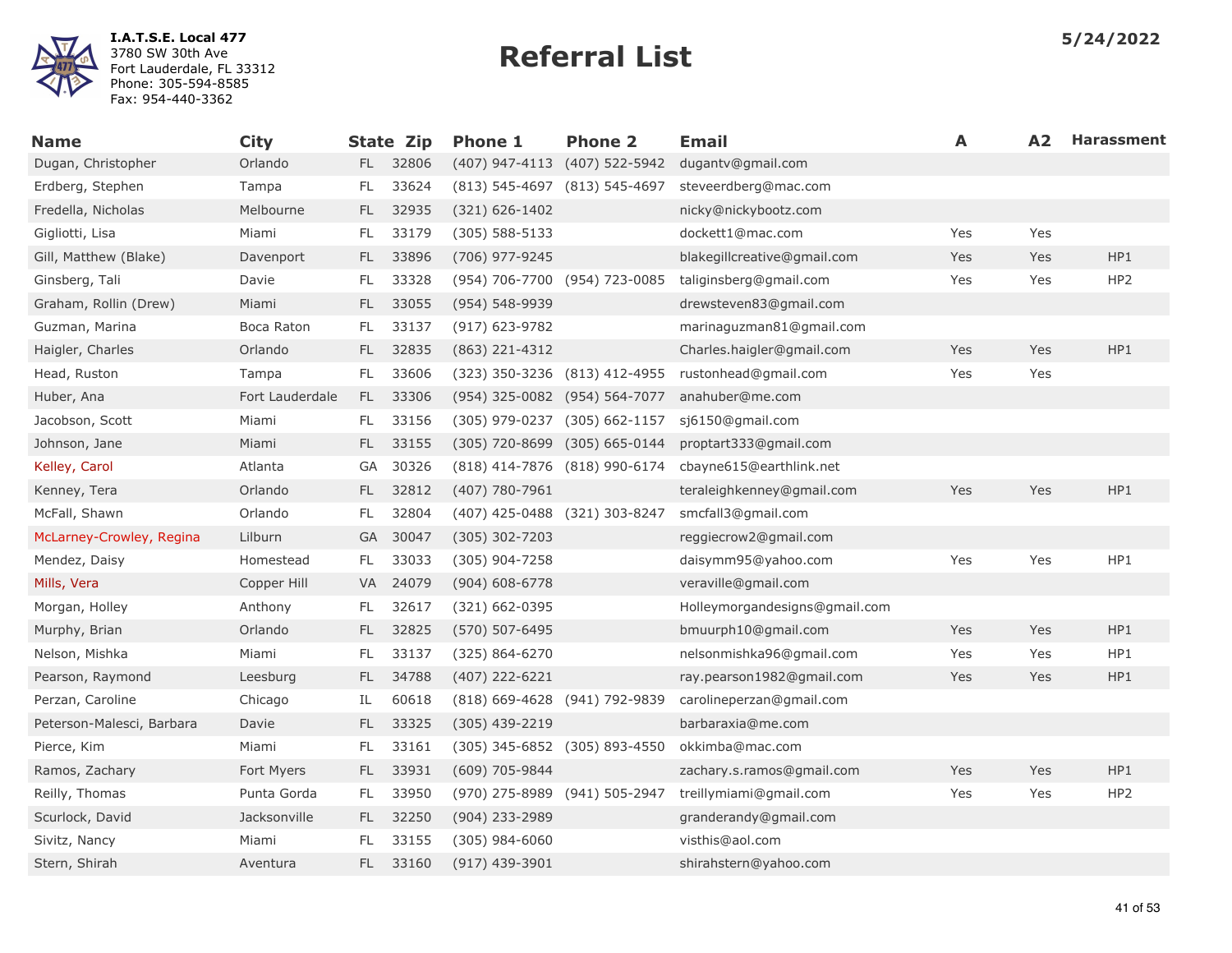

| <b>Name</b>                | <b>City</b>    |      | State Zip | <b>Phone 1</b>                | <b>Phone 2</b>                    | <b>Email</b>                    | A   | A <sub>2</sub> | <b>Harassment</b> |
|----------------------------|----------------|------|-----------|-------------------------------|-----------------------------------|---------------------------------|-----|----------------|-------------------|
| Stewart, Jo Ann            | Orlando        | FL.  | 32839     | $(516) 662 - 8185$            |                                   | jo-stewart@live.com             |     |                |                   |
| Tannian, Sharon            | Sanford        | FL - | 32773     | (407) 222-5916                |                                   | sharontannian@aol.com           |     |                |                   |
| Tibbe, Alexandra           | Sarasota       | FL.  | 34239     | (941) 504-5948                |                                   | Artibbe@gmail.com               |     |                |                   |
| Valdez, Steve              | <b>Brandon</b> | FL.  | 33511     |                               | $(813)$ 781-6288 $(813)$ 689-3655 | svaldez52@hotmail.com           |     |                |                   |
| Vega, Robert               | Sunny Isles    | FL.  | 33160     |                               | (305) 342-4361 (305) 866-6941     | rvegatech@gmail.com             | Yes | Yes            | HP1               |
| Victoria, Elaine           | Miami          | FL.  | 33143     |                               | (917) 825-7278 (305) 662-8663     | evprod17@aol.com                |     |                |                   |
| Windsor, Tiffany           | St. Petersburg | FL.  | 33713     | $(323)$ 420-8663              |                                   | tiffanywindsorstyles@icloud.com |     |                |                   |
| <b>Dresser</b>             |                |      |           |                               |                                   |                                 |     |                |                   |
| Aburman, Abraham           | Plantation     | FL - | 33322     | $(786)$ 600-8500              |                                   | magik1165@yahoo.com             | Yes | Yes            | HP1               |
| Adams, Christopher         | Clermont       | FL.  | 34711     | $(407)$ 697-8300              |                                   | c.adamsnetwork@gmail.com        | Yes | Yes            | HP1               |
| Adom, Andre                | Miami          | FL.  | 33137     | $(646)$ 301-8253              |                                   | adom704@gmail.com               | Yes | Yes            | HP1               |
| Arthur, Emily              | Winter Garden  | FL.  | 34787     | $(407)$ 253-6573              |                                   | emilycarthur40@gmail.com        | Yes | Yes            | HP1               |
| Avery, Charles (Chuck)     | Plantation     |      | FL 33317  | (954) 599-5446                |                                   | chuckfilms@comcast.net          | Yes |                |                   |
| Baloff, Sam                | Palmetto Bay   | FL.  | 33157     | (818) 522-4689 (305) 852-4260 |                                   | sbaloff@yahoo.com               |     |                |                   |
| Barraclough, Peter         | Delray Beach   | FL.  | 33444     | $(305)$ 905-8408              |                                   | peterb5@me.com                  | Yes | Yes            | HP1               |
| Bazauri, Rick              | Lantana        | FL.  | 33462     | (561) 373-5703                |                                   | bazauri@bellsouth.net           |     |                | HP1               |
| Bazauri, Susan             | Lantana        | FL.  | 33462     | $(561)$ 373-5127              |                                   | bazauri@bellsouth.net           | Yes | Yes            | HP1               |
| Bedell, Michael            | Hollywood      | FL.  | 33019     | (305) 803-7507                |                                   | michael.bedell1@gmail.com       | Yes | Yes            | HP1               |
| Belowsky, Scott            | Tampa          | FL.  | 33603     | (813) 495-3085 (813) 226-9859 |                                   | scottbelowsky@aol.com           |     |                |                   |
| Bernhard, Rosemary         | Pompano Beach  | FL   | 33060     | (954) 224-3618                |                                   | stuntconnection@yahoo.com       | Yes | Yes            | HP <sub>2</sub>   |
| Bezanilla, Rafael          | Miami          | FL.  | 33134     | (305) 302-0479                |                                   | rafizb72@yahoo.com              |     |                |                   |
| Blohm, Jerry               | Miami          | FL.  | 33176     | (305) 299-7364                |                                   | unbreakable1.jb@gmail.com       |     |                |                   |
| Bludsworth, Charles        | Fern Park      | FL.  | 32730     | $(704)$ 904-6368              |                                   | cbluds@mac.com                  |     |                |                   |
| Bracero, Betsaida          | Deland         | FL.  | 32720     | (386) 479-8230                |                                   | saidabracero1@gmail.com         | Yes | Yes            | HP1               |
| Castano, Alex              | Oviedo         | FL.  | 32765     | $(407)$ 455-2878              |                                   | Alex.castano1410@gmail.com      | Yes | Yes            | HP1               |
| Castro, Orlando            | Hialeah        | FL   | 33012     |                               | (305) 986-6062 (828) 474-8923     | tentoes@bellsouth.net           | Yes |                |                   |
| Christensen, Rex           | Port Orange    | FL - | 32127     |                               | (386) 852-6644 (386) 767-2922     | racerv3@bellsouth.net           |     |                |                   |
| Clarke, Laureen            | Miami Shores   | FL.  | 33168     | $(305)$ 525-3430              |                                   | artferret@aol.com               | Yes | Yes            | HP <sub>2</sub>   |
| Colgate, Khristian (Khris) | St. Petersburg | FL - | 33706     | (502) 435-3345 (502) 445-0809 |                                   | webtrainmedia@gmail.com         | Yes | Yes            | HP1               |
| Cordova, Peter             | Boca Raton     | FL.  | 33428     |                               | (305) 495-3112 (561) 477-8304     | propguyc@aim.com                | Yes | Yes            | HP <sub>2</sub>   |
| Cotarelo, Maria            | North Miami    | FL - | 33161     | (787) 391-9522                |                                   | macotarelo@gmail.com            | Yes | Yes            | HP1               |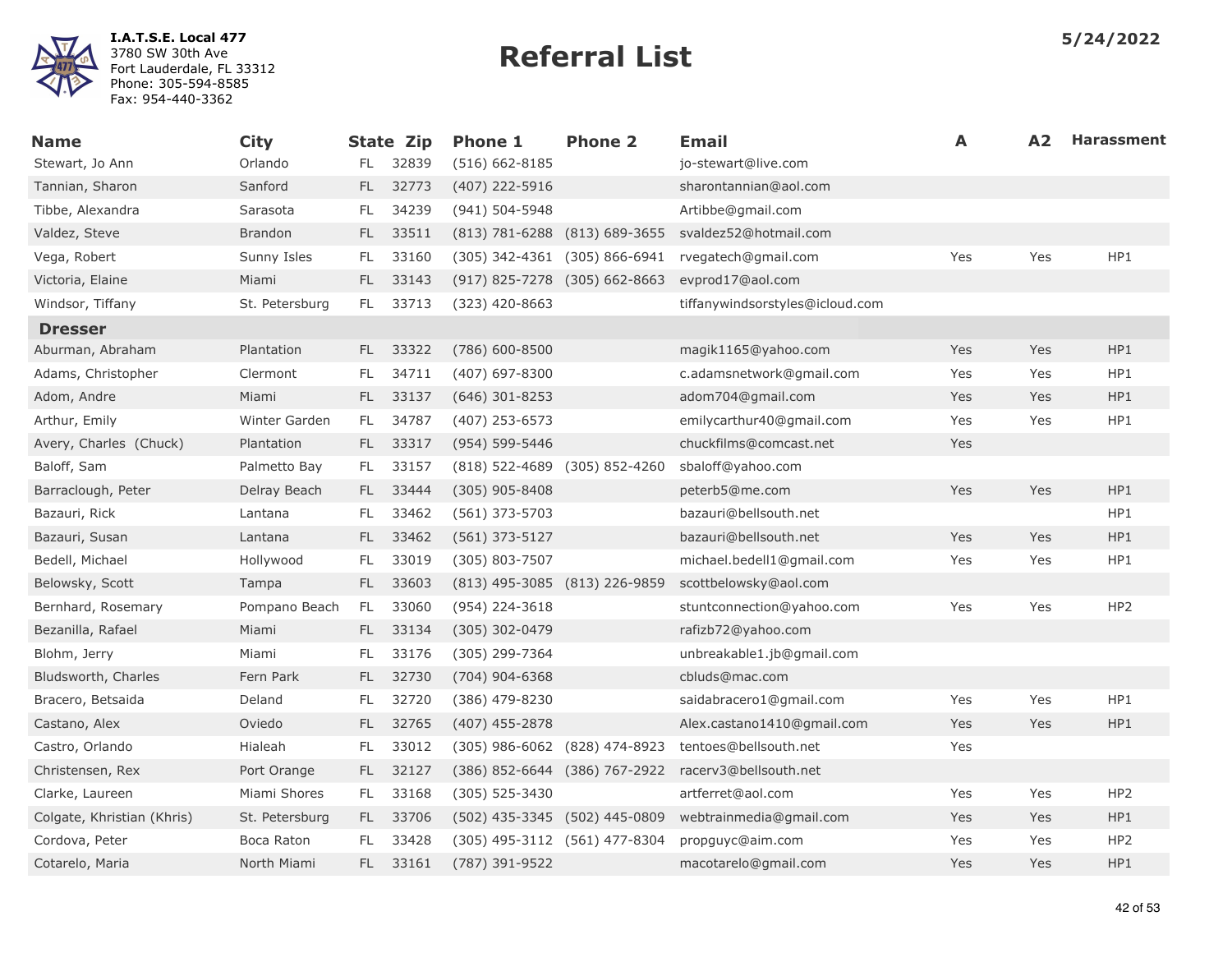

| <b>Name</b>               | <b>City</b>     |           | <b>State Zip</b> | <b>Phone 1</b>                | <b>Phone 2</b> | <b>Email</b>                | A   | A <sub>2</sub> | <b>Harassment</b> |
|---------------------------|-----------------|-----------|------------------|-------------------------------|----------------|-----------------------------|-----|----------------|-------------------|
| Crowley, Robert           | Miami           | FL.       | 33189            | (305) 807-7981                |                | robertcrowley60@yahoo.com   |     |                |                   |
| Duryea, Robert            | Miami           | FL.       | 33125            | (305) 905-7746                |                | avcaweb@aol.com             |     |                |                   |
| Figueroa, Joel            | Miami           | FL.       | 33177            | (305) 910-6776                |                | joelfigueroa33@yahoo.com    | Yes | Yes            | HP1               |
| Flynn, Ashley             | Oakland Park    | FL.       | 33309            | (954) 309-4437                |                | ashleymetzelflynn@yahoo.com |     |                |                   |
| Fretel, Samuel            | Miami           | <b>FL</b> | 33137            | (305) 713-6997                |                | samfretel@gmail.com         | Yes | Yes            | HP1               |
| Garcia, Rito              | Homestead       | FL.       | 33030            | (786) 623-1430 (786) 412-5286 |                | ritogarcia012@gmail.com     | Yes | Yes            | HP1               |
| Gigliotti, Lisa           | Miami           | FL.       | 33179            | $(305)$ 588-5133              |                | dockett1@mac.com            | Yes | Yes            |                   |
| Gordeyev, Yuri            | Aventura        | FL.       | 33160            | $(305) 766 - 2329$            |                | yuri7398@gmail.com          |     |                |                   |
| Grant, Peter              | Oakland Park    | FL.       | 33309            | (561) 703-5126                |                | logolept@hotmail.com        |     |                |                   |
| Gutierrez, Christian      | Kissimmee       | FL.       | 34746            | $(321)$ 948-0066              |                | chris871123@hotmail.com     | Yes | Yes            | HP1               |
| Habeych, Habib            | Hollywood       | FL        | 33020            | $(305)$ 613-5041              |                | habib@exilefx.com           |     |                |                   |
| Hancock, Cody             | Orlando         | FL.       | 32806            | (478) 919-5230                |                | codywhancock@gmail.com      |     |                |                   |
| Harrington, Andrew        | Miami           | FL.       | 33138            | (305) 815-3267                |                | a.harrington229@gmail.com   | Yes | Yes            | HP1               |
| Hellams, Charles          | Miami           | FL.       | 33176            | (305) 279-5963 (786) 488-3474 |                | hellams@mac.com             |     |                |                   |
| Hendricks, Maureen        | Pembroke Pines  | FL.       | 33026            | (954) 326-1457                |                | maureen.tante@gmail.com     |     |                |                   |
| Hernandez, Edwin          | Homestead       | FL.       | 33032            | (305) 304-7994                |                | e.dynamo2000@gmail.com      | Yes | Yes            | HP1               |
| Huber, Ana                | Fort Lauderdale | FL.       | 33306            | (954) 325-0082 (954) 564-7077 |                | anahuber@me.com             |     |                |                   |
| Jubitana, Regilio         | Miami           | FL -      | 33169            | $(954)$ 243-1611              |                | regiliojubitana@yahoo.com   |     |                |                   |
| Kelley, Carol             | Atlanta         | GA        | 30326            | (818) 414-7876 (818) 990-6174 |                | cbayne615@earthlink.net     |     |                |                   |
| Kent, David               | Oakland Park    | FL.       | 33309            | (954) 397-8676 (954) 663-4108 |                | kenterprises@usa.com        | Yes | Yes            |                   |
| Koenig, Jeremy            | Merritt Island  | FL.       | 32952            | (954) 203-1149                |                | jeremyiankoenig@hotmail.com | Yes | Yes            | HP <sub>2</sub>   |
| Kooser, Margaret (Elaine) | Hollywood       | FL.       | 33020            | $(954) 558 - 1350$            |                | ekooser@aol.com             | Yes | Yes            | HP1               |
| Kupfer, John (Francis)    | Oakland Park    | FL.       | 33334            | (954) 309-7090                |                | john_kupfer@yahoo.com       | Yes | Yes            | HP <sub>2</sub>   |
| Lamont, John              | <b>Naples</b>   | FL.       | 34120            | (904) 377-2022 (904) 471-1523 |                | johnlamont1@hotmail.com     |     |                |                   |
| Ledermann, Craig          | North Miami     | FL        | 33161            | (561) 306-8466 (561) 306-8466 |                | cmledermann@gmail.com       |     |                |                   |
| Malott, Lisa              | Lakeland        | FL.       | 33806            | $(863) 513 - 6555$            |                | lisa@lisamalott.com         |     |                |                   |
| Marin, Jaime              | Hollywood       | FL.       | 33020            | (954) 383-3389                |                | jaimarin1971@gmail.com      |     |                |                   |
| Martinez, Augustine       | Pinecrest       | FL.       | 33156            | $(267)$ 716-9676              |                | Augiem43@hotmail.com        | Yes | Yes            | HP1               |
| Mastney, Jeffrey          | Roswell         | GA        | 30075            | (305) 238-4741 (352) 215-9295 |                | mastney@me.com              |     |                |                   |
| McFall, Jesse             | Miami           | FL.       | 33143            | $(305)$ 498-8441              |                | jessejameswaves@hotmail.com |     |                |                   |
| McFall, Mario             | Miami           | FL        | 33143            | (305) 310-7604                |                | mariomcfall@hotmail.com     |     |                |                   |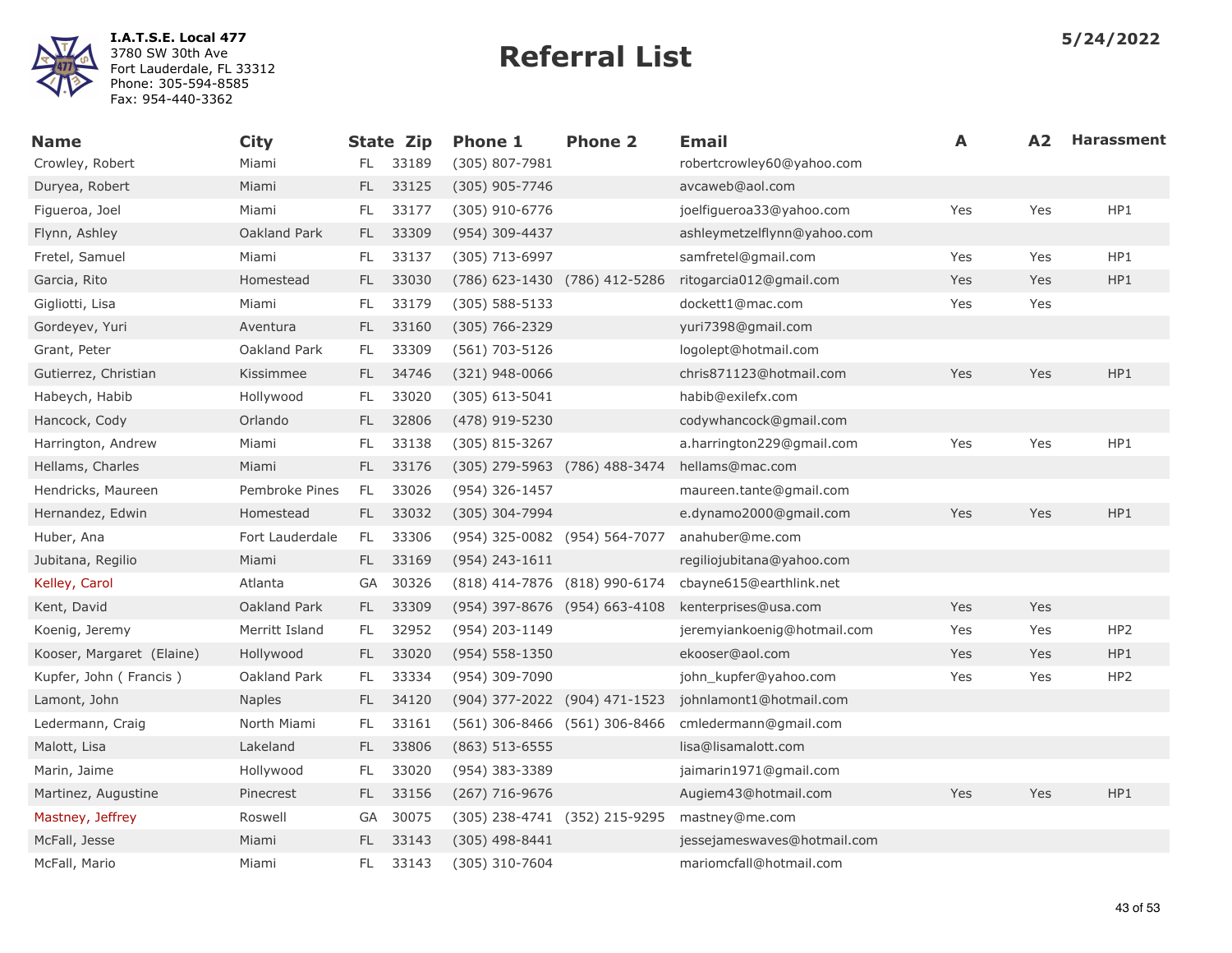

| <b>Name</b>         | <b>City</b>        |               | <b>State Zip</b> | <b>Phone 1</b>                    | <b>Phone 2</b> | <b>Email</b>             | A   | A2  | <b>Harassment</b> |
|---------------------|--------------------|---------------|------------------|-----------------------------------|----------------|--------------------------|-----|-----|-------------------|
| Merlin, Brandon     | Orlando            | FL.           | 32810            | $(407)$ 310-1963                  |                | brandon.merlin@gmail.com |     |     |                   |
| Metzel, Jessica     | Pembroke Pines     | <b>FL</b>     | 33024            | $(954) 559 - 1080$                |                | metzeljessica@gmail.com  | Yes | Yes | HP1               |
| Milavetz, Sera      | West Palm Beach FL |               | 33401            | $(863) 651 - 3912$                |                | seramilavetz@gmail.com   | Yes | Yes | HP1               |
| Navarro Jr., John   | Miami              | FL.           | 33126            | (786) 247-2260                    |                | jnavarro.fm@hotmail.com  | Yes | Yes |                   |
| Nicholas, Charles   | MIami              | FL.           | 33127            | $(305)$ 742-4420                  |                | Tataufoods@gmail.com     |     |     |                   |
| Ostrom, Ross        | Saint Petersburg   | FL            | 33710            | (727) 278-3483                    |                | ostromrossm@gmail.com    |     |     |                   |
| Parente, Peter      | Hialeah            | FL.           | 33015            | $(305)$ 903-9284                  |                | lilpeteparente@yahoo.com |     |     |                   |
| Read, Bryan         | Port Saint Lucie   | FL.           | 34983            | (954) 740-1617                    |                | tammy_read@yahoo.com     | Yes | Yes |                   |
| Read, Jeremy (Jay)  | Port St. Lucie     | FL.           | 34983            | (954) 740-1615 (772) 446-7547     |                | tammy read@yahoo.com     | Yes | Yes |                   |
| Rose, Sean          | Oakland Park       | FL.           | 33309            | (954) 224-7670                    |                | nythiul@hotmail.com      |     |     |                   |
| Rugh, Jordan        | Lutz               | FL.           | 33559            | $(813)$ 516-6459                  |                | jordanrugh1@gmail.com    | Yes | Yes | HP <sub>2</sub>   |
| Saez, Emilio        | N. Miami Beach     | FL.           | 33179            | (786) 251-4275 (305) 363-7797     |                | emiliosaez@outlook.com   |     |     |                   |
| Scurlock, David     | Jacksonville       | FL.           | 32250            | $(904)$ 233-2989                  |                | granderandy@gmail.com    |     |     |                   |
| Sessa, Jean- Noel   | Fort Lauderdale    | FL.           | 33312            | $(321) 506 - 4106$                |                | jeannoelsessa@yahoo.com  |     |     |                   |
| Sloan, Craig        | St. Petersburg     | FL.           | 33703            | (954) 445-3487 (954) 434-9464     |                | craigprops@aol.com       | Yes | Yes |                   |
| Smith, Joseph (Joe) | New Smyrna         | FL.           | 32169            | $(407)$ 314-6136                  |                | joe.wj.smith@gmail.com   | Yes | Yes | HP2               |
| Stone, Joseph       | Deltona            | FL.           | 32725            | $(386)$ 451-0305                  |                | jstone888@gmail.com      |     |     |                   |
| Stone, Ryan         | Miami Gardens      | FL.           | 33166            | (786) 333-7552                    |                | ryanstone007@hotmail.com |     |     |                   |
| Sturgill, Kevin     | Orlando            | FL.           | 32812            | (407) 234-4445 (407) 895-8330     |                | sturgill2@juno.com       |     |     |                   |
| Swieckowski, Blaine | Hollywood          | FL.           | 33019            | (954) 924-4810                    |                | b@studiobpro.net         | Yes |     | HP1               |
| Tegethoff, John     | Orlando            | FL.           | 32804            | (407) 491-8233 (407) 246-1397     |                | jrteg@aol.com            |     |     |                   |
| Thigpen, Lilly      | Orlando            | $\mathsf{FL}$ | 32814            | $(253)$ 961-6475                  |                | thigpenLilly@gmail.com   | Yes | Yes | HP1               |
| Tiefenbach, Eric    | Hollywood          | FL.           | 33021            | (954) 253-3608 (954) 983-1307     |                | yettie@mac.com           |     |     |                   |
| Vazquez, Faith      | Hialeah            | FL.           | 33014            | (305) 798-1994                    |                | faithnvazquez@gmail.com  |     |     |                   |
| Victoria, Elaine    | Miami              | <b>FL</b>     | 33143            | (917) 825-7278 (305) 662-8663     |                | evprod17@aol.com         |     |     |                   |
| Vidal, Ariana       | New Smyrna         | FL.           | 32169            | (386) 314-8084                    |                | ari.m.vidal@gmail.com    | Yes | Yes | HP1               |
| Wade, Kathryn       | Casselberry        | FL.           | 32707            | $(407)$ 780-9595                  |                | katenocks@hotmail.com    |     |     |                   |
| Waple, Audrey       | Atlanta            | GA            | 30308            | $(305) 781 - 5366$                |                | audreywaple@gmail.com    |     |     |                   |
| Wein, Stuart        | Hollywood          | FL.           | 33021            | $(305)$ 610-4117 $(954)$ 966-9366 |                | weinx2@bellsouth.net     |     |     |                   |
| Whitaker, Cary      | Pompano Bch        | FL            | 33069            | (954) 650-1245 (954) 675-1981     |                | cary32fl@gmail.com       |     |     |                   |
| Williams, Stephanie | Windermere         | FL.           | 34786            | $(407)$ 616-1564                  |                | S.will1227@gmail.com     | Yes | Yes | HP1               |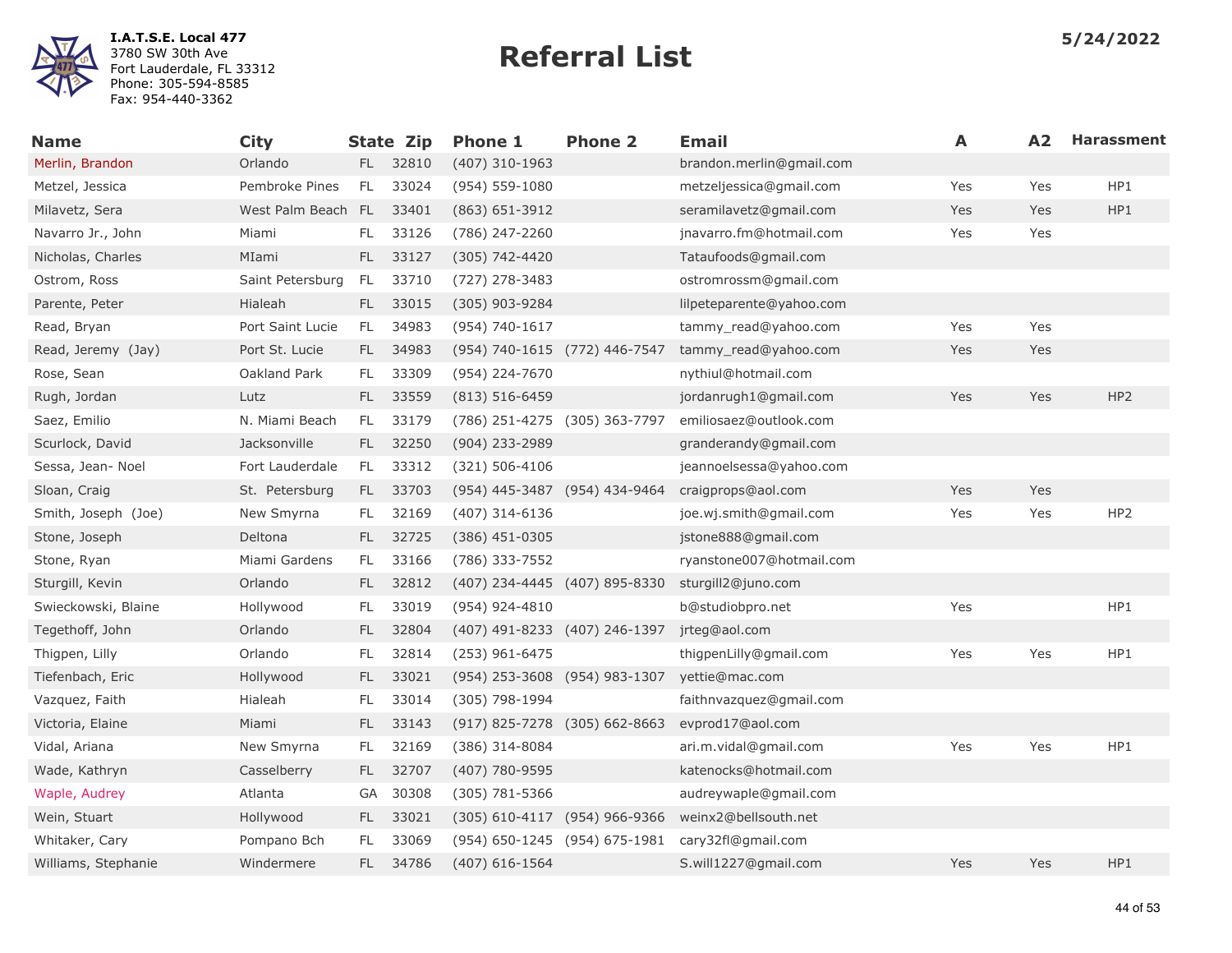

| <b>Name</b>             | <b>City</b>          |      | <b>State Zip</b> | <b>Phone 1</b>                | <b>Phone 2</b>                | <b>Email</b>                     | A   | A2  | <b>Harassment</b> |
|-------------------------|----------------------|------|------------------|-------------------------------|-------------------------------|----------------------------------|-----|-----|-------------------|
| Windsor, Tiffany        | St. Petersburg       |      | FL 33713         | $(323)$ 420-8663              |                               | tiffanywindsorstyles@icloud.com  |     |     |                   |
| <b>Leadman</b>          |                      |      |                  |                               |                               |                                  |     |     |                   |
| Ballentine III, Ralph   | St. Petersburg       | FL - | 33713            | $(407)$ 496-2692              |                               | ralphballentine@mac.com          |     |     |                   |
| Crowley, Robert         | Miami                | FL.  | 33189            | (305) 807-7981                |                               | robertcrowley60@yahoo.com        |     |     |                   |
| Dalstra, Don            | <b>Winter Garden</b> | FL.  | 34787            | (407) 466-7179 (407) 877-9024 |                               | ddalstra@gmail.com               |     |     |                   |
| Dane, Mark              | North Miami          | FL.  | 33162            | $(305)$ 336-0623              |                               | spotteddogprod@aol.com           | Yes | Yes | HP <sub>2</sub>   |
| Deaux, Charles          | Miami                | FL - | 33137            | (323) 828-8150                |                               | charliedeaux@gmail.com           | Yes | Yes | HP <sub>2</sub>   |
| Dulaney, Norman         | Jacksonville         | FL.  | 32246            | (904) 635-6150 (904) 646-0985 |                               | normandulaney@bellsouth.net      |     |     |                   |
| Ellison, Jerod          | Winter Springs       | FL - | 32708            | (407) 832-9699                | (407) 832-9699                | ellison.jerod@gmail.com          | Yes | Yes | HP2               |
| Franklin, Graylan       | Palmetto Bay         | FL.  | 33157            |                               | (305) 753-2211 (305) 278-0606 | graylan1@mac.com                 |     |     |                   |
| Hubbard, Robert         | Orlando              | FL.  | 32839            | (407) 234-4925                |                               | propsorlando@yahoo.com           |     |     |                   |
| Koenig, Jeremy          | Merritt Island       | FL.  | 32952            | (954) 203-1149                |                               | jeremyiankoenig@hotmail.com      | Yes | Yes | HP <sub>2</sub>   |
| Kruder, Richard (Rick)  | Miami Shores         | FL - | 33168            |                               | (305) 525-5403 (305) 751-1251 | wolfbane65@aol.com               | Yes | Yes | HP <sub>2</sub>   |
| Kupfer, John (Francis)  | Oakland Park         | FL.  | 33334            | (954) 309-7090                |                               | john_kupfer@yahoo.com            | Yes | Yes | HP <sub>2</sub>   |
| Williams, Jim           | Windermere           | FL.  | 34786            |                               | (407) 509-3109 (407) 876-4302 | jsw407@gmail.com                 | Yes | Yes | HP <sub>2</sub>   |
| <b>Off-Set Dressers</b> |                      |      |                  |                               |                               |                                  |     |     |                   |
| Devries, Taylor         | Oldsmar              | FL.  | 34677            | $(813)$ 408-1676              |                               | taylordevries.business@gmail.com | Yes |     |                   |
| Heller, Carol           | Miami                | FL.  | 33157            | $(305)$ 772-0649              |                               | carol@wildpony.com               |     |     |                   |
| Loring Jr., Robert      | South Portland       | ME   | 04106            | (813) 765-9498 (813) 792-0556 |                               | rbrtloring@yahoo.com             |     |     |                   |
| McNally, Sean           | Davie                | FL.  | 33324            | (786) 897-2750                |                               | seanmcnally317@gmail.com         | Yes | Yes | HP <sub>2</sub>   |
| Naumann, Matthew        | Orlando              | FL.  | 32835            | (407) 592-4999                |                               | mattnaumann@yahoo.com            |     |     |                   |
| Passander, Lauren       | St. Petersburg       | FL - | 33701            | (727) 479-8195                |                               | lpassander@gmail.com             |     |     |                   |
| Pina, Marcela           | Kissimmee            | FL.  | 34741            | (786) 502-7993                |                               | pinafxs@gmail.com                | Yes | Yes | HP1               |
| Vera, Felix             | Miami                | FL.  | 33168            | (305) 498-7447                |                               | felixmvera@gmail.com             | Yes | Yes | HP1               |
| Wein, Stuart            | Hollywood            | FL.  | 33021            | (305) 610-4117 (954) 966-9366 |                               | weinx2@bellsouth.net             |     |     |                   |
| Wilkerson, Daniel       | Apopka               | FL.  | 32703            | (407) 497-6930                |                               | dbwilkerson@earthlink.net        | Yes | Yes | HP1               |
| <b>On-Set Dressers</b>  |                      |      |                  |                               |                               |                                  |     |     |                   |
| Barros, Carolina        | Miami                | FL.  | 33176            | (305) 733-0690                |                               | carohbee@gmail.com               | Yes | Yes |                   |
| Blaga, Cornelius        | Riverview            | FL.  | 33579            | (813) 380-8204                |                               | cornd531@gmail.com               | Yes | Yes | HP1               |
| Browne, Aamira          | Ocoee                | FL   | 34761            | $(407)$ 408-8150              |                               | aamirabrowne@gmail.com           | Yes | Yes | HP <sub>2</sub>   |
| Caruso, Carolina        | Culter Bay           |      | FL 33190         | (786) 247-2157                |                               | cscaruso94@gmail.com             | Yes | Yes | HP1               |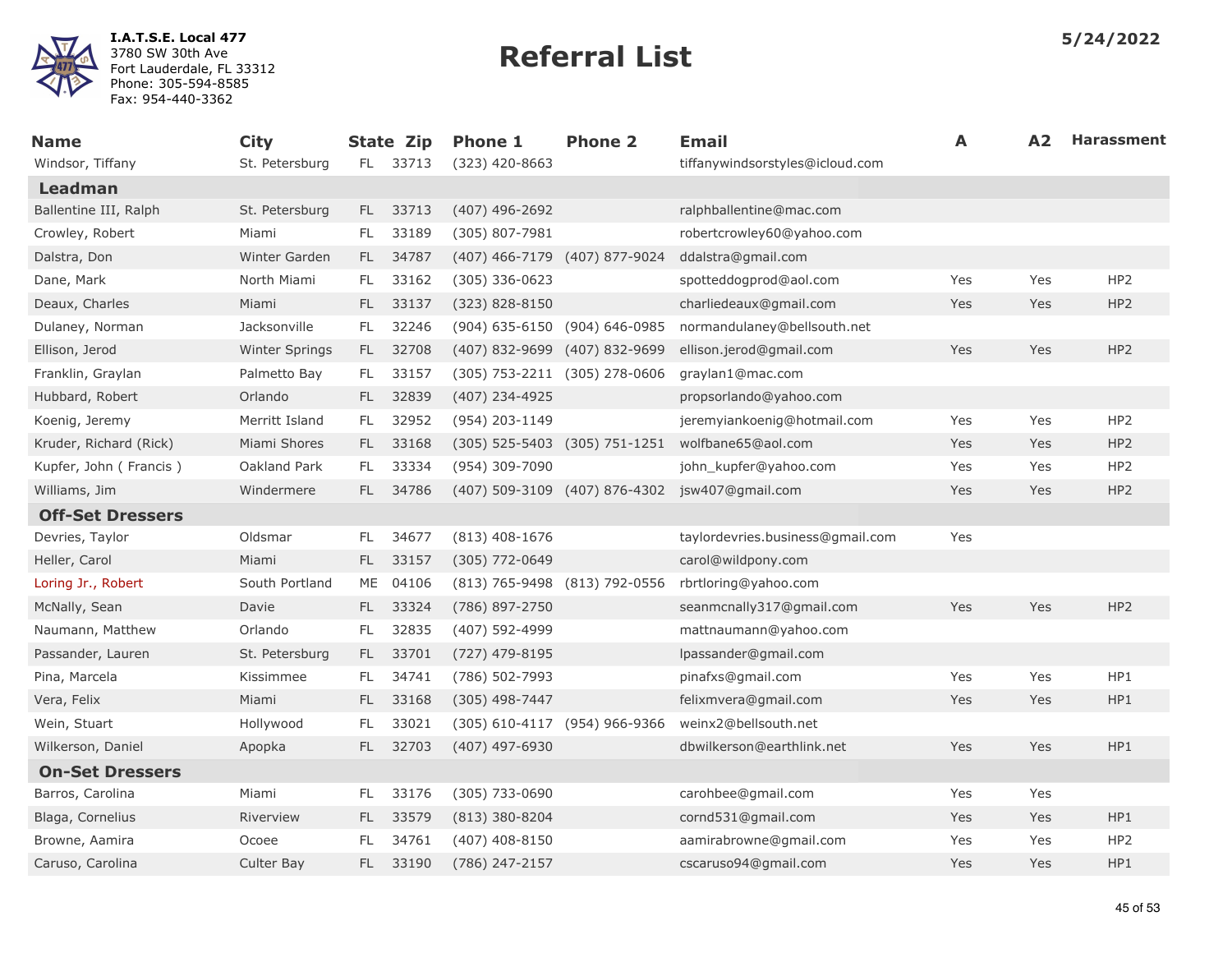

| <b>Name</b>                   | <b>City</b>         |     | <b>State Zip</b> | <b>Phone 1</b>                | <b>Phone 2</b>                | Email                                                | A   | A <sub>2</sub> | <b>Harassment</b> |
|-------------------------------|---------------------|-----|------------------|-------------------------------|-------------------------------|------------------------------------------------------|-----|----------------|-------------------|
| Christensen, Rex              | Port Orange         | FL. | 32127            | (386) 852-6644 (386) 767-2922 |                               | racerv3@bellsouth.net                                |     |                |                   |
| Darling, Gary                 | Hollywood           | FL. | 33020            | $(561) 577 - 8642$            |                               | garydarling@rocketmail.com                           |     |                |                   |
| Delmonico, Gerald             | Hollywood           | FL. | 33019            | (754) 581-3506                |                               | jdrhino@mac.com                                      |     |                |                   |
| Devincenzo, Milena            | Orlando             | FL. | 32803            | (407) 766-1935                |                               | milenadevincenzo@me.com                              | Yes | Yes            | HP1               |
| Duryea, Robert                | Miami               | FL. | 33125            | (305) 905-7746                |                               | avcaweb@aol.com                                      |     |                |                   |
| Fitzgerald, Michael           | Live Oak            | FL. | 32060            |                               | (352) 552-2380 (386) 330-6166 | mandhfitz@me.com                                     |     |                |                   |
| Heller, Carol                 | Miami               | FL. | 33157            | (305) 772-0649                |                               | carol@wildpony.com                                   |     |                |                   |
| Ledermann, Craig              | North Miami         | FL. | 33161            | (561) 306-8466 (561) 306-8466 |                               | cmledermann@gmail.com                                |     |                |                   |
| McDonald, Larry (Larry        | <b>Naples</b>       | FL. | 34112            | (239) 293-3326 (520) 305-5135 |                               | lkosz@ymail.com                                      |     |                |                   |
| Mendible, Daniel              | Miami Beach         | FL. | 33139            | $(954) 612 - 7469$            |                               | dmendible@aol.com                                    | Yes | Yes            | HP1               |
| Miller, Greyson               | Miami               | FL. | 33176            | (305) 301-6619 (305) 254-7354 |                               | lomabilly@aol.com                                    |     |                |                   |
| Morgan, Holley                | Anthony             | FL. | 32617            | (321) 662-0395                |                               | Holleymorgandesigns@gmail.com                        |     |                |                   |
| Passander, Lauren             | St. Petersburg      | FL. | 33701            | (727) 479-8195                |                               | lpassander@gmail.com                                 |     |                |                   |
| Serpico, Joseph               | Wellington          | FL. | 33414            | (561) 315-9321 (561) 315-9321 |                               | proproom101@gmail.com                                |     |                |                   |
| Smith, Jordan                 | New Smyrna          | FL. | 32168            | (386) 341-4646                |                               | seabrz400@yahoo.com                                  | Yes | Yes            | HP1               |
| Szylwin, Sue                  | Sarasota            | FL. | 34234            | $(941) 685 - 1088$            |                               | jerseysouix@gmail.com                                | Yes | Yes            | HP <sub>2</sub>   |
| Van Brusselen, Jason          | Miami               | FL. | 33186            | (305) 815-0473                |                               | jason.vanbrusselen@gmail.com                         | Yes |                |                   |
| Vera, Felix                   | Miami               | FL. | 33168            | $(305)$ 498-7447              |                               | felixmvera@gmail.com                                 | Yes | Yes            | HP1               |
| Wilkerson, Daniel             | Apopka              | FL. | 32703            | (407) 497-6930                |                               | dbwilkerson@earthlink.net                            | Yes | Yes            | HP1               |
| <b>Set Designer</b>           |                     |     |                  |                               |                               |                                                      |     |                |                   |
| Page Jr., Vaughn              | Hallandale Beach FL |     | 33009            | $(305) 684 - 1231$            |                               | page.vaughn85@gmail.com                              | Yes | Yes            | HP1               |
| Turek, Juan                   | Miami               | FL. | 33129            | (786) 260-8772                |                               | jcturek1@mac.com                                     |     |                |                   |
| <b>Set Designer/Draftsman</b> |                     |     |                  |                               |                               |                                                      |     |                |                   |
| Delmonico, Gerald             | Hollywood           | FL  | 33019            | (754) 581-3506                |                               | jdrhino@mac.com                                      |     |                |                   |
| <b>Swing Gang</b>             |                     |     |                  |                               |                               |                                                      |     |                |                   |
| McNally, Sean                 | Davie               | FL  | 33324            | (786) 897-2750                |                               | seanmcnally317@gmail.com                             | Yes | Yes            | HP <sub>2</sub>   |
| Mendible, Daniel              | Miami Beach         | FL. | 33139            | (954) 612-7469                |                               | dmendible@aol.com                                    | Yes | Yes            | HP1               |
| Wilkerson, Daniel             | Apopka              | FL. | 32703            | (407) 497-6930                |                               | dbwilkerson@earthlink.net                            | Yes | Yes            | HP1               |
| <b>Set Teacher</b>            |                     |     |                  |                               |                               |                                                      |     |                |                   |
| <b>Set Teacher</b>            |                     |     |                  |                               |                               |                                                      |     |                |                   |
| Lemaire, Frank                | Miami               | FL. | 33155            |                               |                               | (305) 773-7269 (305) 666-5315 fl45terr@earthlink.net | Yes | Yes            | HP <sub>2</sub>   |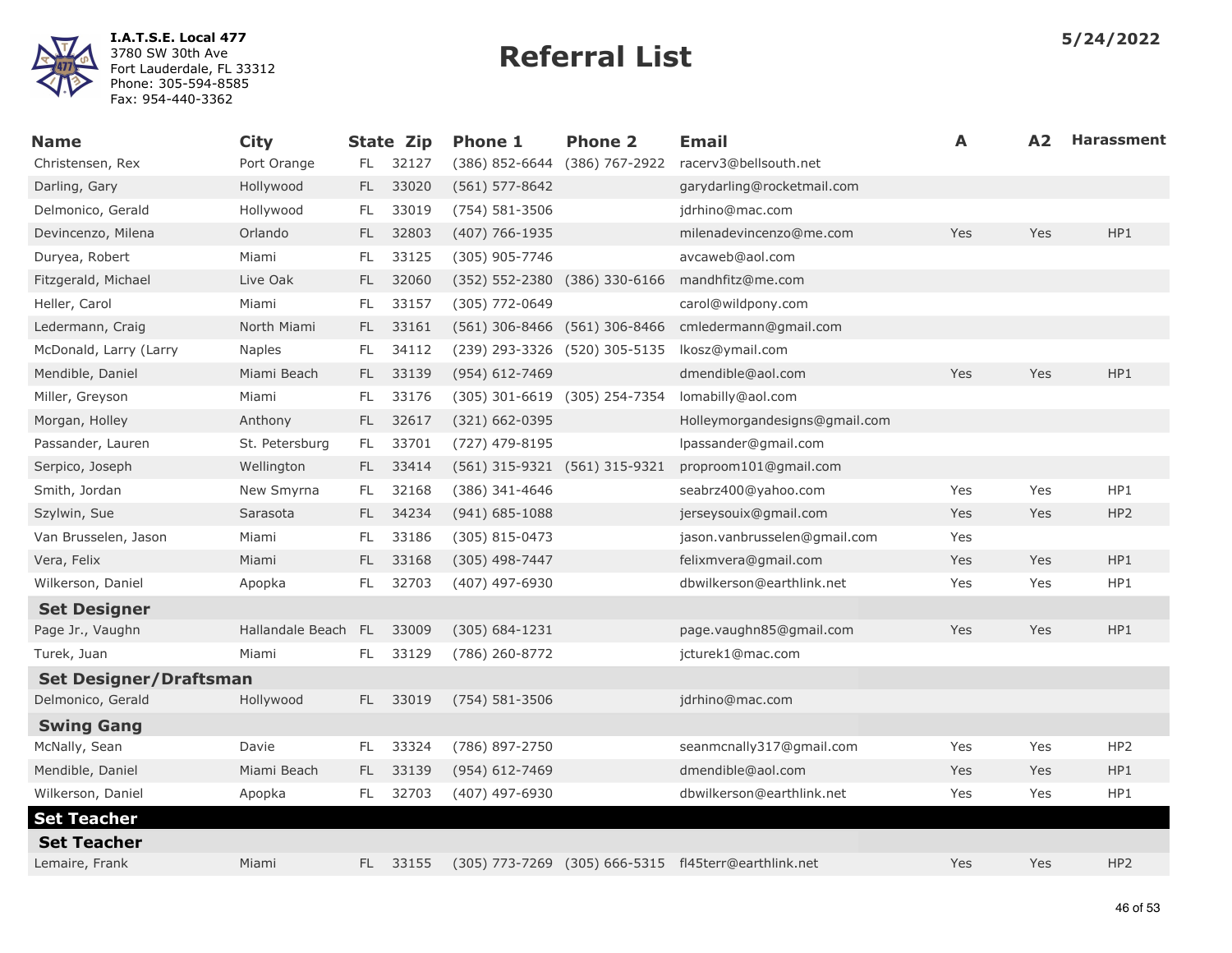

| <b>Name</b>               | <b>City</b>     |           | <b>State Zip</b> | <b>Phone 1</b>                | <b>Phone 2</b>                | <b>Email</b>                      | A   | A2         | <b>Harassment</b> |
|---------------------------|-----------------|-----------|------------------|-------------------------------|-------------------------------|-----------------------------------|-----|------------|-------------------|
| Romano, Aimee             | Boynton Beach   | FL.       | 33473            | $(914)$ 261-5335              |                               | aimcook@comcast.net               | Yes | Yes        | HP1               |
| <b>Sound and Video</b>    |                 |           |                  |                               |                               |                                   |     |            |                   |
| 24- Frame Playback        |                 |           |                  |                               |                               |                                   |     |            |                   |
| Hurley, Alex              | Tampa           | FL.       | 33611            | $(813) 546 - 6625$            |                               | videoagogo@gmail.com              |     |            |                   |
| Johns, Isaac              | Cocoa           | FL.       | 32926            |                               | (407) 230-5760 (407) 230-5760 | ijohns@cfl.rr.com                 |     |            |                   |
| Laug, Michael             | Deerfield Beach | <b>FL</b> | 33441            | (954) 296-0039                |                               | mikelaug87@gmail.com              |     |            |                   |
| <b>Audio Playback</b>     |                 |           |                  |                               |                               |                                   |     |            |                   |
| Baloff, Sam               | Palmetto Bay    | FL.       | 33157            |                               | (818) 522-4689 (305) 852-4260 | sbaloff@yahoo.com                 |     |            |                   |
| Harvey, Michael           | Coconut Creek   | FL.       | 33073            |                               | (954) 383-6188 (954) 427-0399 | mikeharvey910@me.com              |     |            |                   |
| Hollis, John              | Fort Lauderdale | FL.       | 33321            |                               | (954) 663-8455 (954) 721-6312 | argusaudio@gmail.com              | Yes |            |                   |
| Paul, Timothy             | St. Cloud       | FL.       | 34772            | $(407)$ 616-8641              |                               | tpaul@cfl.rr.com                  | Yes | Yes        | HP <sub>2</sub>   |
| Tahan, Antonio            | Tamarac         | FL.       | 33321            | (954) 214-5829                |                               | minihobbyatl@me.com               | Yes | Yes        | HP1               |
| <b>Boom Operator</b>      |                 |           |                  |                               |                               |                                   |     |            |                   |
| Adams, Andrew             | The Villages    | FL.       | 32162            | $(323) 816 - 3388$            |                               | andysound@gmail.com               | Yes | Yes        | HP1               |
| Alexander, Richard (Rick) | Orlando         | FL.       | 32828            | (407) 923-2039                |                               | maverickaudio@yahoo.com           |     |            |                   |
| Baskett, Keith            | Miami Beach     | FL.       | 33139            | (801) 319-7046                |                               | keith@combustioncollective.com    |     |            |                   |
| Bustamante, Arthur (Art)  | Aventura        | FL.       | 33160            | (305) 409-8957                |                               | artbustamante@gmail.com           | Yes | Yes        | HP1               |
| Cannon, Jeffrey           | Orlando         | FL.       | 32817            |                               | (407) 342-9133 (407) 673-2308 | boomsound@cfl.rr.com              | Yes | Yes        | HP <sub>2</sub>   |
| Collins, Francis          | Oakland Park    | FL.       | 33334            | $(954) 579 - 1008$            |                               | frankmcollins@gmail.com           |     |            |                   |
| Gaveau, Dean              | Pembroke Pines  | FL.       | 33028            | $(305) 588 - 3333$            |                               | deanooh@gmail.com                 | Yes | Yes        | HP <sub>2</sub>   |
| Haynes IV, Blair          | Tampa           | FL.       | 33609            | $(813)$ 335-8348              |                               | blairhaynes@hotmail.com           |     |            |                   |
| Holdridge, Kimberly       | Orlando         | FL.       | 32801            |                               | (321) 230-0161 (407) 484-7382 | kimberly.abowles@gmail.com        | Yes | <b>Yes</b> | HP <sub>2</sub>   |
| Holland, Ashley           | Tallahassee     | FL.       | 32312            | (850) 545-9117                |                               | holland.ashleys@gmail.com         | Yes | Yes        | HP1               |
| Hollis, John              | Fort Lauderdale | FL.       | 33321            |                               | (954) 663-8455 (954) 721-6312 | argusaudio@gmail.com              | Yes |            |                   |
| James, Brian              | Melbourne       | FL.       | 32904            | (407) 733-5555                |                               | bjames555@gmail.com               |     |            |                   |
| Kupfer, John (Fred)       | Melbourne       | FL.       | 32935            | $(386) 689 - 0931$            |                               | tallyswamper@gmail.com            | Yes | Yes        |                   |
| Lessard, Derick           | Sun City Center | FL.       | 33573            | (843) 231-2870                |                               | dericklessard@yahoo.com           | Yes | Yes        | HP1               |
| Mayberry, Jeremy          | Jacksonville    | FL.       | 32205            | $(904)868 - 2768$             |                               | starvinartiststudiosllc@gmail.com |     |            |                   |
| McGuire, Al               | Jacksonville    | FL.       | 32205            | (407) 895-0148                |                               | soundboy1@mac.com                 |     |            |                   |
| Miller, Jeffrey           | Austin          | TX        | 78733            | (512) 328-3907 (512) 663-2561 |                               | jeffmiller@austin.rr.com          |     |            |                   |
| Moorman, Eric             | Pembroke Pines  | FL.       | 33025            | (954) 557-7230                |                               | eric-moorman@synlandsound.com     |     |            |                   |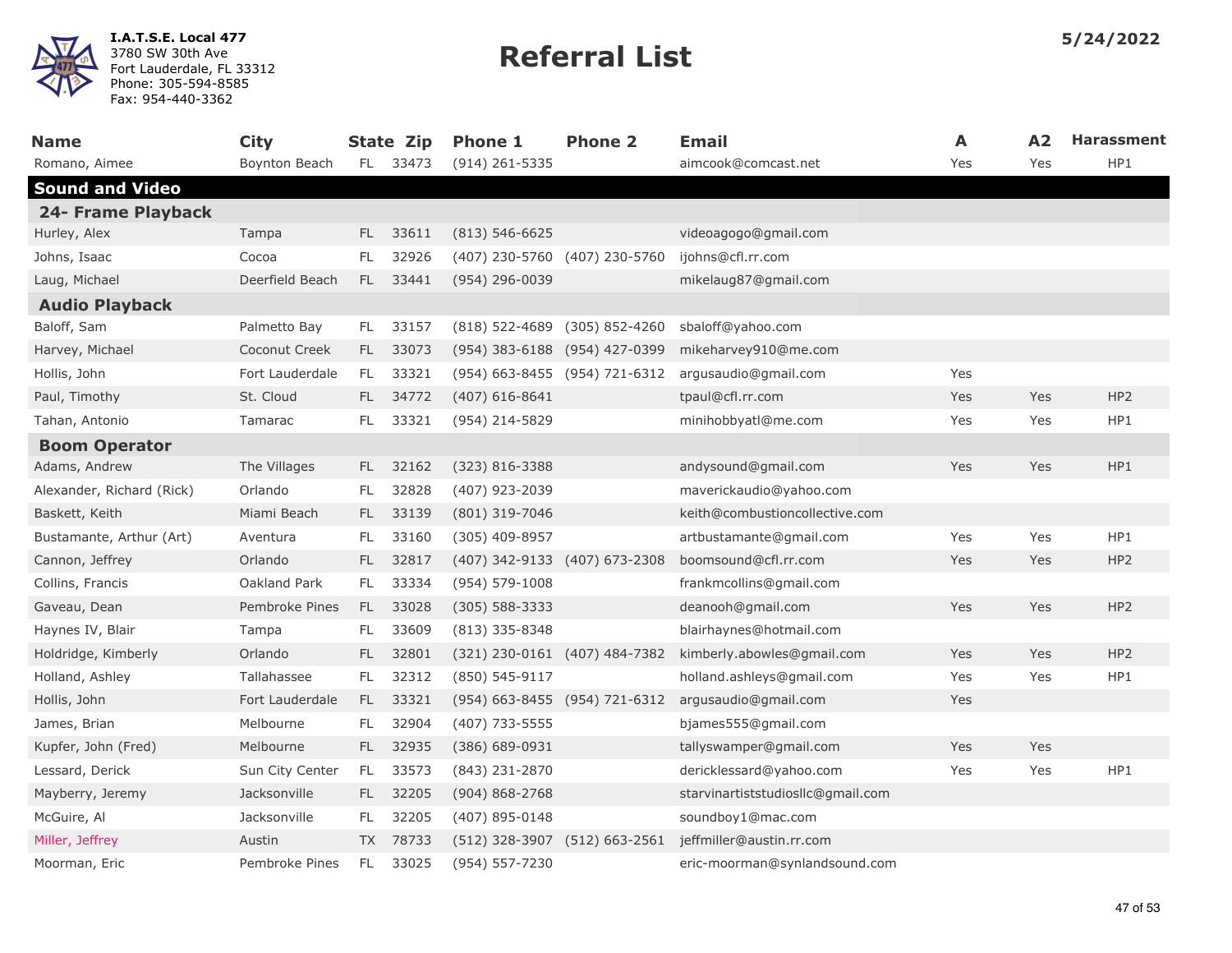

| <b>Name</b>               | <b>City</b>        |      | <b>State Zip</b> | <b>Phone 1</b>                | <b>Phone 2</b> | <b>Email</b>                      | A   | A <sub>2</sub> | <b>Harassment</b> |
|---------------------------|--------------------|------|------------------|-------------------------------|----------------|-----------------------------------|-----|----------------|-------------------|
| Perdomo, Jeffrey          | Miami              |      | FL 33130         | (850) 459-8479                |                | dermdzl@gmail.com                 | Yes |                |                   |
| Pisano, Michael           | Boca Raton         | FL.  | 33428            | (772) 321-8373 (561) 218-3569 |                | mikepie@bellsouth.net             |     |                |                   |
| Swanson, Brian            | Miami              | FL.  | 33173            | (305) 972-4509                |                | blsmiami@gmail.com                |     |                |                   |
| Udell, Jon                | Boca Raton         | FL.  | 33434            | (954) 224-7056 (954) 267-8197 |                | textbooks50@yahoo.com             |     |                |                   |
| Weber, Kyle               | Miami              | FL.  | 33157            | (305) 582-9488 (305) 378-9987 |                | kyleweber88@gmail.com             |     |                |                   |
| <b>Cableman</b>           |                    |      |                  |                               |                |                                   |     |                |                   |
| Adams, Andrew             | The Villages       | FL   | 32162            | (323) 816-3388                |                | andysound@gmail.com               | Yes | Yes            | HP1               |
| Bustamante, Arthur (Art)  | Aventura           | FL.  | 33160            | $(305)$ 409-8957              |                | artbustamante@gmail.com           | Yes | Yes            | HP1               |
| Perdomo, Jeffrey          | Miami              | FL.  | 33130            | (850) 459-8479                |                | dermdzl@gmail.com                 | Yes |                |                   |
| <b>Mixer</b>              |                    |      |                  |                               |                |                                   |     |                |                   |
| Alexander, Richard (Rick) | Orlando            | FL.  | 32828            | $(407)$ 923-2039              |                | maverickaudio@yahoo.com           |     |                |                   |
| Alward, Tim               | Celebration        | FL.  | 34747            | $(217) 848 - 0960$            |                | tim@theorysound.com               |     |                |                   |
| Baskett, Keith            | Miami Beach        | FL.  | 33139            | (801) 319-7046                |                | keith@combustioncollective.com    |     |                |                   |
| Biscotti, Joe             | Weston             | FL.  | 33332            | (305) 542-7027 (305) 542-7027 |                | joebiscotti@gmail.com             | Yes | Yes            | HP1               |
| Cannon, Jeffrey           | Orlando            | FL.  | 32817            | (407) 342-9133 (407) 673-2308 |                | boomsound@cfl.rr.com              | Yes | Yes            | HP <sub>2</sub>   |
| Carden, Sefton (Carl)     | Chuluota           | FL.  | 32766            | (407) 256-1621 (407) 365-2985 |                | carlcar@aol.com                   |     |                |                   |
| Clements, Scott           | Orlando            | FL.  | 32804            | (407) 923-3669 (407) 539-6176 |                | scottclem@aol.com                 | Yes | Yes            | HP <sub>2</sub>   |
| Collins, Francis          | Oakland Park       | FL.  | 33334            | $(954) 579 - 1008$            |                | frankmcollins@gmail.com           |     |                |                   |
| Gaveau, Dean              | Pembroke Pines     | FL.  | 33028            | (305) 588-3333                |                | deanooh@gmail.com                 | Yes | Yes            | HP <sub>2</sub>   |
| Harvey, Michael           | Coconut Creek      | FL.  | 33073            | (954) 383-6188 (954) 427-0399 |                | mikeharvey910@me.com              |     |                |                   |
| Hollis, John              | Fort Lauderdale    | FL - | 33321            | (954) 663-8455 (954) 721-6312 |                | argusaudio@gmail.com              | Yes |                |                   |
| James, Brian              | Melbourne          | FL.  | 32904            | (407) 733-5555                |                | bjames555@gmail.com               |     |                |                   |
| Kurland, Peter            | Nashville          |      | TN 37220         | $(615)$ 479-3737              |                | pkurland@earthlink.net            | Yes | Yes            |                   |
| Mayberry, Jeremy          | Jacksonville       | FL.  | 32205            | $(904) 868 - 2768$            |                | starvinartiststudiosllc@gmail.com |     |                |                   |
| McGuire, Al               | Jacksonville       | FL.  | 32205            | $(407)$ 895-0148              |                | soundboy1@mac.com                 |     |                |                   |
| Moorman, Eric             | Pembroke Pines     | FL.  | 33025            | (954) 557-7230                |                | eric-moorman@synlandsound.com     |     |                |                   |
| Paul, Timothy             | St. Cloud          | FL - | 34772            | $(407)$ 616-8641              |                | tpaul@cfl.rr.com                  | Yes | Yes            | HP <sub>2</sub>   |
| Pisano, Michael           | Boca Raton         | FL.  | 33428            | (772) 321-8373 (561) 218-3569 |                | mikepie@bellsouth.net             |     |                |                   |
| Reckson, Mitchell         | West Palm Beach FL |      | 33409            | (561) 818-4389 (561) 845-6159 |                | treckson@aol.com                  | Yes | Yes            | HP <sub>2</sub>   |
| Rifice, Raymond           | Melbourne Beach FL |      | 32951            | (954) 612-2666 (954) 747-8953 |                | rayssoundandvideo@att.net         | Yes | Yes            | HP <sub>2</sub>   |
| Rose, Gerald              | Orlando            | FL.  | 32821            | (407) 484-6752 (407) 477-7853 |                | jroseproduction@aol.com           |     |                |                   |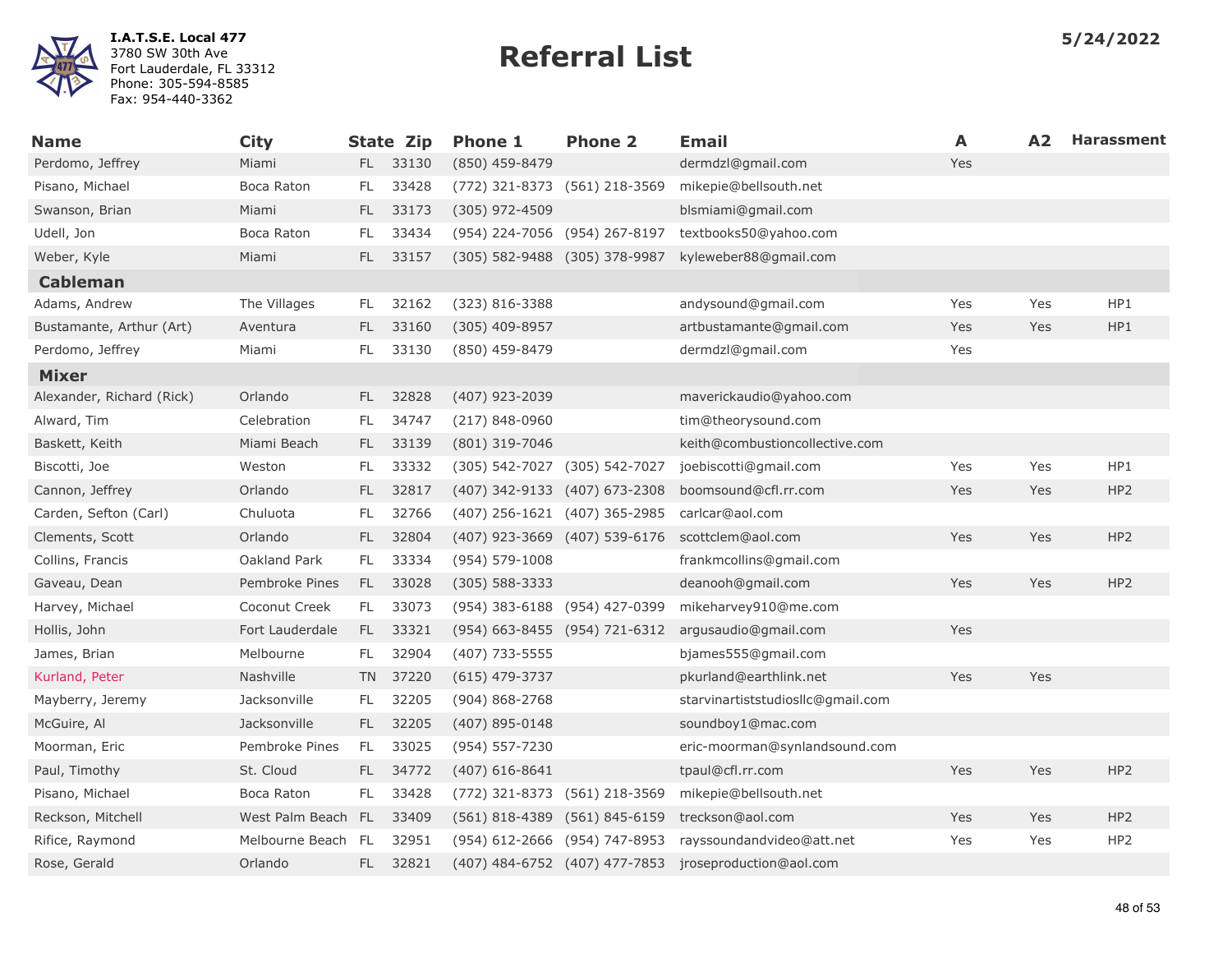

| <b>Name</b>                   | <b>City</b>     |      | <b>State Zip</b> | <b>Phone 1</b>                | <b>Phone 2</b> | <b>Email</b>               | A   | A2  | <b>Harassment</b> |
|-------------------------------|-----------------|------|------------------|-------------------------------|----------------|----------------------------|-----|-----|-------------------|
| Saad, Alberto                 | Hialeah         | FL.  | 33010            | (305) 798-4704                |                | albert227@bellsouth.net    | Yes | Yes | HP1               |
| Swanson, Brian                | Miami           | FL.  | 33173            | $(305)$ 972-4509              |                | blsmiami@gmail.com         |     |     |                   |
| Tahan, Antonio                | Tamarac         | FL.  | 33321            | (954) 214-5829                |                | minihobbyatl@me.com        | Yes | Yes | HP1               |
| Weber, Kyle                   | Miami           | FL.  | 33157            | $(305)$ 582-9488              | (305) 378-9987 | kyleweber88@gmail.com      |     |     |                   |
| Weber, Mark                   | Miami           | FL.  | 33157            | (305) 378-9378 (305) 378-9987 |                | webersound@yahoo.com       | Yes | Yes | HP <sub>2</sub>   |
| <b>Sound and Video Assist</b> |                 |      |                  |                               |                |                            |     |     |                   |
| Carden, Sefton (Carl)         | Chuluota        |      | FL 32766         | (407) 256-1621 (407) 365-2985 |                | carlcar@aol.com            |     |     |                   |
| Harvey, Michael               | Coconut Creek   | FL.  | 33073            | (954) 383-6188 (954) 427-0399 |                | mikeharvey910@me.com       |     |     |                   |
| Hollis, John                  | Fort Lauderdale | FL.  | 33321            | (954) 663-8455 (954) 721-6312 |                | argusaudio@gmail.com       | Yes |     |                   |
| Johns, Isaac                  | Cocoa           | FL.  | 32926            | (407) 230-5760 (407) 230-5760 |                | ijohns@cfl.rr.com          |     |     |                   |
| <b>Sound Utility</b>          |                 |      |                  |                               |                |                            |     |     |                   |
| Bustamante, Arthur (Art)      | Aventura        | FL.  | 33160            | (305) 409-8957                |                | artbustamante@gmail.com    | Yes | Yes | HP1               |
| Holland, Ashley               | Tallahassee     | FL.  | 32312            | (850) 545-9117                |                | holland.ashleys@gmail.com  | Yes | Yes | HP1               |
| Lessard, Derick               | Sun City Center | FL.  | 33573            | $(843)$ 231-2870              |                | dericklessard@yahoo.com    | Yes | Yes | HP1               |
| Lopez, George                 | Doral           | FL.  | 33178            | (305) 301-3993                |                | Gvlopez97@aol.com          | Yes | Yes | HP <sub>2</sub>   |
| Ramirez Jr, Mario             | Kissimmee       | FL.  | 34743            | $(321) 746 - 5856$            |                | mcflythesoundguy@gmail.com | Yes | Yes | HP1               |
| <b>Teleprompter</b>           |                 |      |                  |                               |                |                            |     |     |                   |
| Holdridge, Kimberly           | Orlando         | FL   | 32801            | (321) 230-0161 (407) 484-7382 |                | kimberly.abowles@gmail.com | Yes | Yes | HP2               |
| <b>Video Assist</b>           |                 |      |                  |                               |                |                            |     |     |                   |
| Alward, Tim                   | Celebration     | FL.  | 34747            | $(217) 848 - 0960$            |                | tim@theorysound.com        |     |     |                   |
| Biscotti, Joe                 | Weston          | FL.  | 33332            | (305) 542-7027 (305) 542-7027 |                | joebiscotti@gmail.com      | Yes | Yes | HP1               |
| Bradford Jr., Barry           | Jacksonvile     | FL.  | 32205            | (954) 683-0559                |                | dblbjr@earthlink.net       |     |     |                   |
| Browne, Jemaine               | Riverview       | FL.  | 33578            | (813) 245-0379                |                | Jemainebrowne@gmail.com    | Yes | Yes | HP1               |
| Carden, Sefton (Carl)         | Chuluota        | FL - | 32766            | (407) 256-1621 (407) 365-2985 |                | carlcar@aol.com            |     |     |                   |
| Clements, Scott               | Orlando         | FL.  | 32804            | (407) 923-3669 (407) 539-6176 |                | scottclem@aol.com          | Yes | Yes | HP <sub>2</sub>   |
| Hamzik, Don                   | Deerfield Beach | FL - | 33441            | (954) 732-1921                |                | dhamzik@gmail.com          |     |     |                   |
| Harvey, Michael               | Coconut Creek   | FL.  | 33073            | (954) 383-6188 (954) 427-0399 |                | mikeharvey910@me.com       |     |     |                   |
| Hollis, John                  | Fort Lauderdale | FL.  | 33321            | (954) 663-8455 (954) 721-6312 |                | argusaudio@gmail.com       | Yes |     |                   |
| Johns, Isaac                  | Cocoa           | FL.  | 32926            | (407) 230-5760 (407) 230-5760 |                | ijohns@cfl.rr.com          |     |     |                   |
| Laug, Michael                 | Deerfield Beach | FL.  | 33441            | (954) 296-0039                |                | mikelaug87@gmail.com       |     |     |                   |
| Lopez Jr, Enrique (Henry)     | Miami           | FL.  | 33015            | (786) 213-0627 (305) 557-5054 |                | videoassist@gmail.com      | Yes | Yes |                   |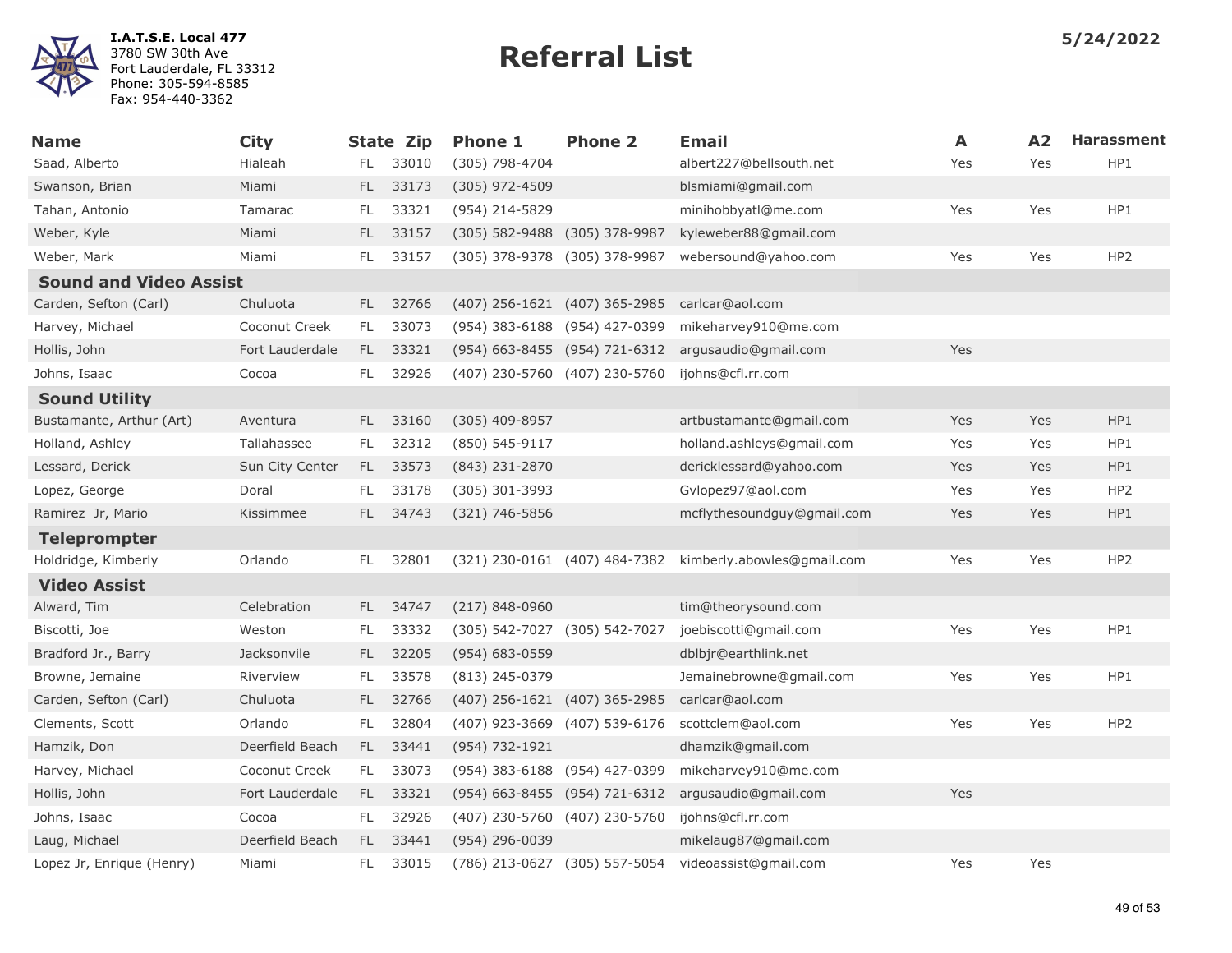| <b>Name</b>               | <b>City</b>          |           | <b>State Zip</b> | <b>Phone 1</b>                | <b>Phone 2</b>                | Email                       | A   | A2  | <b>Harassment</b> |
|---------------------------|----------------------|-----------|------------------|-------------------------------|-------------------------------|-----------------------------|-----|-----|-------------------|
| Meade, Andrew             | Miami                |           | FL 33167         | (305) 742-8191                |                               | almeadia.art@gmail.com      |     |     |                   |
| Milavetz, Sera            | West Palm Beach FL   |           | 33401            | $(863)$ 651-3912              |                               | seramilavetz@gmail.com      | Yes | Yes | HP1               |
| Miller, Jeffrey           | Austin               |           | TX 78733         | (512) 328-3907 (512) 663-2561 |                               | jeffmiller@austin.rr.com    |     |     |                   |
| Rifice, Raymond           | Melbourne Beach      | FL        | 32951            | (954) 612-2666 (954) 747-8953 |                               | rayssoundandvideo@att.net   | Yes | Yes | HP <sub>2</sub>   |
| Saad, Alberto             | Hialeah              | FL.       | 33010            | (305) 798-4704                |                               | albert227@bellsouth.net     | Yes | Yes | HP1               |
| Tahan, Antonio            | Tamarac              | FL.       | 33321            | (954) 214-5829                |                               | minihobbyatl@me.com         | Yes | Yes | HP1               |
| Tamiroff, Alexi           | Sanford              | FL.       | 32771            | (407) 733-8680                |                               | theczar66@gmail.com         | Yes | Yes | HP1               |
| Weber, Kyle               | Miami                | FL.       | 33157            | (305) 582-9488 (305) 378-9987 |                               | kyleweber88@gmail.com       |     |     |                   |
| <b>Special Effects</b>    |                      |           |                  |                               |                               |                             |     |     |                   |
| <b>Buyer</b>              |                      |           |                  |                               |                               |                             |     |     |                   |
| Pina, Marcela             | Kissimmee            | FL.       | 34741            | (786) 502-7993                |                               | pinafxs@gmail.com           | Yes | Yes | HP1               |
| <b>Coordinator</b>        |                      |           |                  |                               |                               |                             |     |     |                   |
| Banich, Marc              | Palmetto             | GA        | 30268            |                               | (626) 345-1323 (310) 897-8512 | mbfx@sbcqlobal.net          | Yes | Yes | HP <sub>2</sub>   |
| Brock, Jeremy             | Clermont             | FL.       | 34711            | (352) 702-7014                |                               | brockspfx@gmail.com         | Yes |     |                   |
| Clarke, Craig             | Sarasota             | FL.       | 34276            | $(941) 809 - 1981$            |                               | craig@clarkecam.com         | Yes | Yes | HP2               |
| Cooper, Garry             | <b>Thousand Oaks</b> |           | CA 91360         | (949) 973-4330                |                               | gcfx@me.com                 |     |     |                   |
| Gorrell, Kenneth          | Atlanta              | GA        | 30305            | (407) 791-8488                |                               | fxguy22@yahoo.com           |     |     |                   |
| Harris, Kevin             | Davie                | FL.       | 33328            | (954) 445-8811 (954) 680-6874 |                               | kevinharrisfx@gmail.com     |     |     |                   |
| Harris, Kurt              | Sunrise              | <b>FL</b> | 33323            | (954) 235-9086                |                               | khfx25@gmail.com            |     |     |                   |
| Merlin, Bruce             | McDonough            | <b>GA</b> | 30253            | (407) 718-8066 (305) 681-7627 |                               | magicspfx@me.com            |     |     |                   |
| Nicholls Jr., Andrew      | Orlando              | FL.       | 32832            | (407) 648-1867 (407) 421-2168 |                               | andy@orlandospfx.com        |     |     |                   |
| Roberts II, James         | Winter Garden        | FL.       | 34787            | (407) 468-6399 (407) 877-3647 |                               | jrfx56@gmail.com            | Yes | Yes | HP <sub>2</sub>   |
| <b>Effects Technician</b> |                      |           |                  |                               |                               |                             |     |     |                   |
| Banich, Marc              | Palmetto             | GA        | 30268            |                               | (626) 345-1323 (310) 897-8512 | mbfx@sbcqlobal.net          | Yes | Yes | HP <sub>2</sub>   |
| Brock, Jeremy             | Clermont             | FL.       | 34711            | (352) 702-7014                |                               | brockspfx@gmail.com         | Yes |     |                   |
| Caban, Robert             | Biscayne Park        | FL.       | 33161            | (305) 297-3447                |                               | rcla@bellsouth.net          | Yes | Yes | HP <sub>2</sub>   |
| Cartagena, Jose           | Clermont             | FL.       | 34711            | (407) 729-7848                |                               | cartagenajose18@outlook.com | Yes | Yes | HP1               |
| Carter, James             | Sunrise              | FL        | 33323            | (786) 556-8640                |                               | jcarter8901@gmail.com       |     |     |                   |
| Carter, Michael           | Miami                | FL.       | 33161            | (786) 280-5412                |                               | mcarter47bd@gmail.com       |     |     |                   |
| Cooper, Garry             | <b>Thousand Oaks</b> | CA        | 91360            | (949) 973-4330                |                               | gcfx@me.com                 |     |     |                   |
| Damien, Paul              | Ocala                | FL.       | 34482            | (352) 237-4789                |                               | paulcdamien@yahoo.com       |     |     |                   |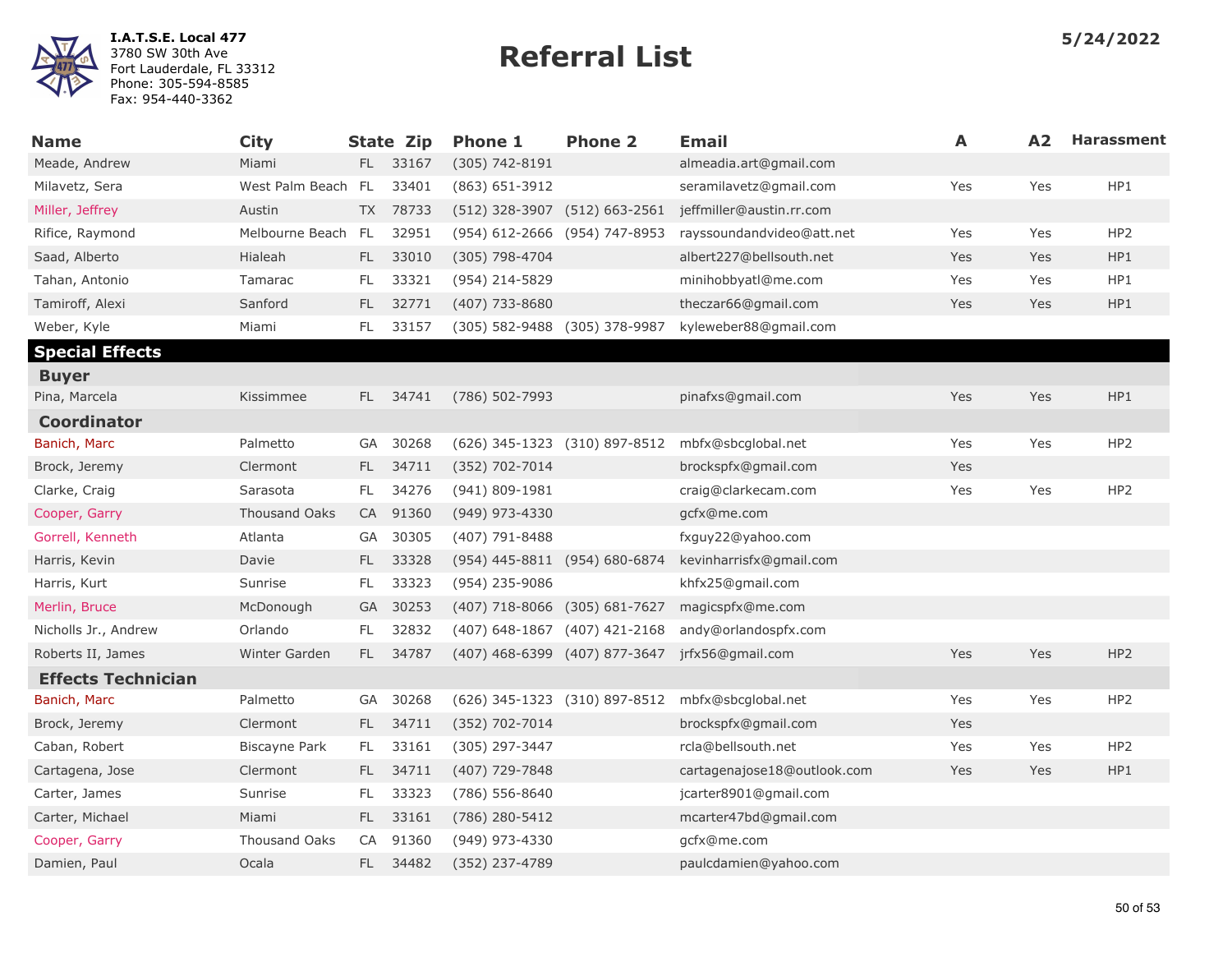

| <b>Name</b>                    | <b>City</b>     |           | State Zip | <b>Phone 1</b>                | <b>Phone 2</b> | Email                               | Α          | A <sub>2</sub> | <b>Harassment</b> |
|--------------------------------|-----------------|-----------|-----------|-------------------------------|----------------|-------------------------------------|------------|----------------|-------------------|
| Damien, Peter                  | Ocala           | FL.       | 34482     | (352) 237-4789                | (352) 362-2650 | petedamien@yahoo.com                |            |                |                   |
| Gorrell, Kenneth               | Atlanta         |           | GA 30305  | $(407)$ 791-8488              |                | fxguy22@yahoo.com                   |            |                |                   |
| Harris, Keith                  | Davie           | FL.       | 33328     | (954) 439-6324                |                | kfkharris@gmail.com                 |            |                |                   |
| Harris, Kevin                  | Davie           | FL.       | 33328     | (954) 445-8811 (954) 680-6874 |                | kevinharrisfx@gmail.com             |            |                |                   |
| Hurst II, Harry                | Ellenwood       | <b>GA</b> | 30294     | (561) 635-2214 (561) 791-2548 |                | hkhurst2@gmail.com                  |            |                |                   |
| Jones, Richard                 | Davie           | FL.       | 33328     | (305) 213-2500 (954) 436-6094 |                | rjfx@mac.com                        |            |                |                   |
| Malesci, Artie                 | Davie           | FL        | 33325     | $(305)$ 282-4953              |                | amistunts@aol.com                   |            |                |                   |
| McKenzie, Kevin                | Lake Worth      | FL.       | 33460     | (561) 339-0007 (561) 596-9596 |                | kevmckenz@yahoo.com                 |            |                |                   |
| Merlin, Brandon                | Orlando         | FL.       | 32810     | (407) 310-1963                |                | brandon.merlin@gmail.com            |            |                |                   |
| Merlin, Bruce                  | McDonough       | <b>GA</b> | 30253     | (407) 718-8066 (305) 681-7627 |                | magicspfx@me.com                    |            |                |                   |
| Morrissey, Kevin               | Orlando         | FL        | 32812     | (321) 303-4732                |                | kevinmorrissey80@gmail.com          |            |                |                   |
| Nami, David                    | Metairie        | LA.       | 70003     | $(504)$ 467-1328              |                |                                     |            |                |                   |
| Pilgrim, Alexander (Alex)      | Ft Lauderdale   | FL.       | 33330     | (954) 325-2848                |                | apilgrim1985@gmail.com              |            |                |                   |
| Pina, Marcela                  | Kissimmee       | FL.       | 34741     | (786) 502-7993                |                | pinafxs@gmail.com                   | Yes        | Yes            | HP1               |
| Speed, Kenneth                 | Homestead       | FL.       | 33030     | (954) 615-7533 (225) 284-2895 |                | specialeffectsunplugged@hotmail.com | Yes        | Yes            | HP <sub>2</sub>   |
| Tonkin, Timothy                | New Port Richey | FL.       | 34654     | (727) 243-6990 (727) 697-2793 |                | sunsettravel.biz@verizon.net        |            |                |                   |
| <b>Foreman</b>                 |                 |           |           |                               |                |                                     |            |                |                   |
| Harris, Kurt                   | Sunrise         | FL.       | 33323     | (954) 235-9086                |                | khfx25@gmail.com                    |            |                |                   |
| Morrissey, Kevin               | Orlando         | FL.       | 32812     | (321) 303-4732                |                | kevinmorrissey80@gmail.com          |            |                |                   |
| Roberts II, James              | Winter Garden   | FL        | 34787     | (407) 468-6399 (407) 877-3647 |                | jrfx56@gmail.com                    | Yes        | Yes            | HP <sub>2</sub>   |
| <b>Powder Man</b>              |                 |           |           |                               |                |                                     |            |                |                   |
| Morrissey, Kevin               | Orlando         | FL.       | 32812     | (321) 303-4732                |                | kevinmorrissey80@gmail.com          |            |                |                   |
| Wardrobe                       |                 |           |           |                               |                |                                     |            |                |                   |
| <b>Wardrobe Supervisor</b>     |                 |           |           |                               |                |                                     |            |                |                   |
| White, Peter                   | Fort Lauderdale | FL.       | 33304     | (954) 336-5900 (954) 564-5290 |                | pwhite7949@aol.com                  | Yes        | Yes            | HP <sub>2</sub>   |
| Welfare                        |                 |           |           |                               |                |                                     |            |                |                   |
| <b>Child Labor Coordinator</b> |                 |           |           |                               |                |                                     |            |                |                   |
| Bernhard, Rosemary             | Pompano Beach   | FL.       | 33060     | $(954)$ 224-3618              |                | stuntconnection@yahoo.com           | <b>Yes</b> | Yes            | HP <sub>2</sub>   |
| Romano, Aimee                  | Boynton Beach   | FL.       | 33473     | $(914)$ 261-5335              |                | aimcook@comcast.net                 | Yes        | Yes            | HP1               |
| <b>EMT</b>                     |                 |           |           |                               |                |                                     |            |                |                   |
| Clarke, Craig                  | Sarasota        | FL -      | 34276     | (941) 809-1981                |                | craig@clarkecam.com                 | Yes        | Yes            | HP <sub>2</sub>   |
|                                |                 |           |           |                               |                |                                     |            |                |                   |